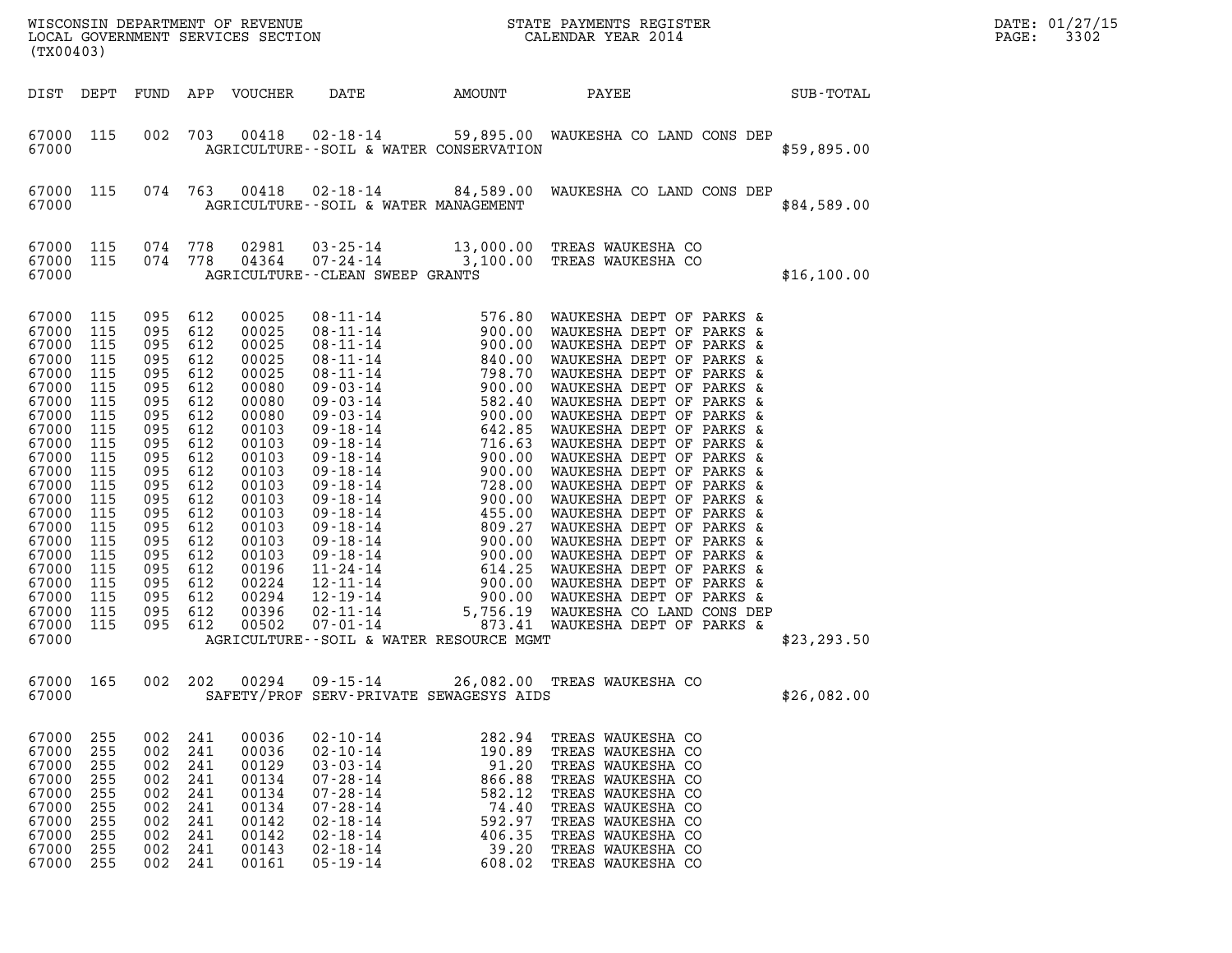| (TX00403)                                                                                                                                                                                                                             |                                                                                                |                                                                                                |                                                                                                                            |                                                                                                                                                                                                                                                          |                                                                                                                                                                                                                           |                                                                                                                                                                                                                                                                                                           |              |  |
|---------------------------------------------------------------------------------------------------------------------------------------------------------------------------------------------------------------------------------------|------------------------------------------------------------------------------------------------|------------------------------------------------------------------------------------------------|----------------------------------------------------------------------------------------------------------------------------|----------------------------------------------------------------------------------------------------------------------------------------------------------------------------------------------------------------------------------------------------------|---------------------------------------------------------------------------------------------------------------------------------------------------------------------------------------------------------------------------|-----------------------------------------------------------------------------------------------------------------------------------------------------------------------------------------------------------------------------------------------------------------------------------------------------------|--------------|--|
| DIST<br>DEPT                                                                                                                                                                                                                          | FUND                                                                                           | APP                                                                                            | VOUCHER                                                                                                                    | DATE                                                                                                                                                                                                                                                     | AMOUNT                                                                                                                                                                                                                    | PAYEE                                                                                                                                                                                                                                                                                                     | SUB-TOTAL    |  |
| 67000<br>255<br>67000<br>255<br>67000<br>255<br>67000<br>255<br>67000<br>255<br>67000<br>255<br>67000<br>255<br>255<br>67000<br>67000<br>255<br>67000<br>255<br>67000<br>255<br>255<br>67000<br>67000<br>255<br>255<br>67000<br>67000 | 002<br>002<br>002<br>002<br>002<br>002<br>002<br>002<br>002<br>002<br>002<br>002<br>002<br>002 | 241<br>241<br>241<br>241<br>241<br>241<br>241<br>241<br>241<br>241<br>241<br>241<br>241<br>241 | 00161<br>00161<br>00219<br>00219<br>00219<br>00229<br>00229<br>00229<br>00266<br>00266<br>00266<br>10508<br>10508<br>10508 | $05 - 19 - 14$<br>$05 - 19 - 14$<br>$03 - 24 - 14$<br>$03 - 24 - 14$<br>$03 - 24 - 14$<br>$04 - 21 - 14$<br>$04 - 21 - 14$<br>$04 - 21 - 14$<br>$06 - 30 - 14$<br>$06 - 30 - 14$<br>$06 - 30 - 14$<br>$12 - 08 - 14$<br>$12 - 08 - 14$<br>$12 - 08 - 14$ | $72.00$<br>$415.80$<br>$116.80$<br>$434.70$<br>$614.04$<br>$461.16$<br>$692.30$<br>$108.00$<br>$434.70$<br>$650.16$<br>$107.20$<br>$801.72$<br>$526.89$<br>$132.84$<br>526.89<br>PUBLIC INSTRUCT--LOCAL PROGRAMS--FED FDS | TREAS WAUKESHA CO<br>TREAS WAUKESHA CO<br>TREAS WAUKESHA CO<br>TREAS WAUKESHA CO<br>TREAS WAUKESHA CO<br>TREAS WAUKESHA CO<br>TREAS WAUKESHA CO<br>TREAS WAUKESHA CO<br>TREAS WAUKESHA CO<br>TREAS WAUKESHA CO<br>TREAS WAUKESHA CO<br>TREAS WAUKESHA CO<br>TREAS WAUKESHA CO<br>132.84 TREAS WAUKESHA CO | \$9,303.28   |  |
| 67000<br>255<br>67000<br>255<br>67000                                                                                                                                                                                                 | 002<br>002                                                                                     | 343<br>343                                                                                     | 00069<br>00509                                                                                                             |                                                                                                                                                                                                                                                          | 02-10-14 17,400.00 TREAS WAUKESHA CO<br>07-21-14 4,670.00 TREAS WAUKESHA CO<br>PUBLIC INSTRUCT-LIBRARY CONSTRUCTION AID                                                                                                   |                                                                                                                                                                                                                                                                                                           | \$22,070.00  |  |
| 67000<br>255<br>67000<br>255<br>67000                                                                                                                                                                                                 | 085<br>085                                                                                     | 361<br>361                                                                                     | 00338<br>08377                                                                                                             | $04 - 28 - 14$<br>$11 - 24 - 14$                                                                                                                                                                                                                         | 718,977.00 TREAS WAUKESHA CO<br>PUBLIC INSTRUCT--AID TO PUBLIC LIBRARIES                                                                                                                                                  | 239,659.00 TREAS WAUKESHA CO                                                                                                                                                                                                                                                                              | \$958,636.00 |  |
| 67000<br>370<br>67000                                                                                                                                                                                                                 | 012                                                                                            | 381                                                                                            | 00598                                                                                                                      | $03 - 28 - 14$<br>NAT RESOURCES - - BOAT PATROL                                                                                                                                                                                                          |                                                                                                                                                                                                                           | 1,806.60 TREAS WAUKESHA CO                                                                                                                                                                                                                                                                                | \$1,806.60   |  |
| 67000<br>370<br>67000                                                                                                                                                                                                                 | 012                                                                                            | 550                                                                                            | 00598                                                                                                                      |                                                                                                                                                                                                                                                          | 03-28-14 6,259.86 TREAS WAUKESHA CO<br>NAT RESOURCES - - BOATING ENFORCEMENT AIDS                                                                                                                                         |                                                                                                                                                                                                                                                                                                           | \$6, 259.86  |  |
| 67000<br>370<br>67000                                                                                                                                                                                                                 | 012                                                                                            | 552                                                                                            | 00150                                                                                                                      | $09 - 29 - 14$                                                                                                                                                                                                                                           | 3,786.67<br>NAT RESOURCES - - SNOWMOBILE ENFORCEMENT                                                                                                                                                                      | TREAS WAUKESHA CO                                                                                                                                                                                                                                                                                         | \$3,786.67   |  |
| 67000<br>370<br>67000<br>370<br>67000<br>370<br>67000<br>370<br>370<br>67000<br>67000<br>370<br>67000                                                                                                                                 | 012<br>012<br>012<br>012<br>012<br>012                                                         | 553<br>553<br>553<br>553<br>553<br>553                                                         | 00018<br>00053<br>00053<br>00090<br>00115<br>00115                                                                         | $09 - 22 - 14$<br>$11 - 17 - 14$<br>$11 - 17 - 14$<br>$02 - 10 - 14$<br>$02 - 28 - 14$<br>$02 - 28 - 14$                                                                                                                                                 | 141.65<br>607.52<br>351.06<br>1,508.72<br>220.24<br>3,118.83<br>NAT RESOURCES--WILDLIFE DAMAGE CLAIMS                                                                                                                     | TREAS WAUKESHA CO<br>TREAS WAUKESHA CO<br>TREAS WAUKESHA CO<br>TREAS WAUKESHA CO<br>TREAS WAUKESHA CO<br>TREAS WAUKESHA CO                                                                                                                                                                                | \$5,948.02   |  |
| 67000<br>370<br>67000<br>370<br>67000                                                                                                                                                                                                 | 012<br>012                                                                                     | 574<br>574                                                                                     | 00280<br>00365                                                                                                             | $08 - 20 - 14$<br>$08 - 28 - 14$                                                                                                                                                                                                                         | 13,737.50<br>NAT RESOURCES--SNOWMOBILE TRAIL AIDS                                                                                                                                                                         | 13,737.50 TREAS WAUKESHA CO<br>TREAS WAUKESHA CO                                                                                                                                                                                                                                                          | \$27,475.00  |  |
| 67000 370                                                                                                                                                                                                                             |                                                                                                | 012 575                                                                                        |                                                                                                                            | 00548 09-16-14                                                                                                                                                                                                                                           |                                                                                                                                                                                                                           | 7,744.75 TREAS WAUKESHA CO                                                                                                                                                                                                                                                                                |              |  |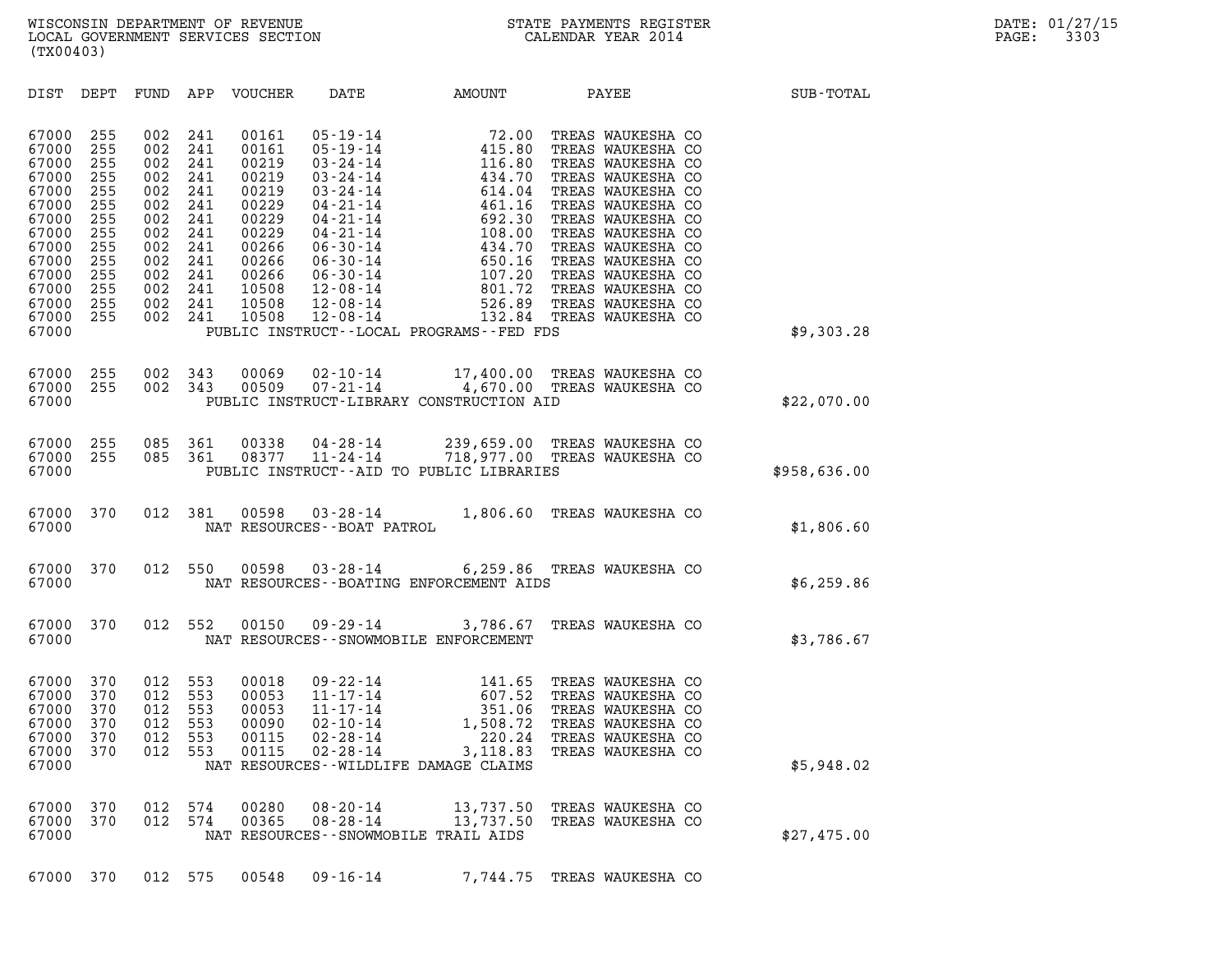| (TX00403)                                                                                                                                                 |                                                                                                           |                                                                                                                                                  |                                               |                                                                                                                                              |                                                                                                                                                                                                                                      |                                                       |                                                                                                                                                                                                                                                                                                                                                            |                | DATE: 01/27/15<br>3304<br>PAGE: |
|-----------------------------------------------------------------------------------------------------------------------------------------------------------|-----------------------------------------------------------------------------------------------------------|--------------------------------------------------------------------------------------------------------------------------------------------------|-----------------------------------------------|----------------------------------------------------------------------------------------------------------------------------------------------|--------------------------------------------------------------------------------------------------------------------------------------------------------------------------------------------------------------------------------------|-------------------------------------------------------|------------------------------------------------------------------------------------------------------------------------------------------------------------------------------------------------------------------------------------------------------------------------------------------------------------------------------------------------------------|----------------|---------------------------------|
| DIST DEPT                                                                                                                                                 |                                                                                                           | FUND                                                                                                                                             |                                               | APP VOUCHER                                                                                                                                  | DATE                                                                                                                                                                                                                                 | AMOUNT                                                | PAYEE                                                                                                                                                                                                                                                                                                                                                      | SUB-TOTAL      |                                 |
| 67000 370<br>67000                                                                                                                                        |                                                                                                           |                                                                                                                                                  | 012 575                                       | 01428                                                                                                                                        | 01-22-14                                                                                                                                                                                                                             | NAT RESOURCES - - SNOWMOBILE TRAIL AIDS               | 2,327.02 TREAS WAUKESHA CO                                                                                                                                                                                                                                                                                                                                 | \$10,071.77    |                                 |
| 67000 370<br>67000                                                                                                                                        |                                                                                                           |                                                                                                                                                  | 074 670                                       |                                                                                                                                              | $42167$ 05-23-14<br>NAT RESOURCES - - RU RECYCLING GRANT                                                                                                                                                                             |                                                       | 875,168.84 TREAS WAUKESHA CO                                                                                                                                                                                                                                                                                                                               | \$875,168.84   |                                 |
| 67000 370<br>67000                                                                                                                                        |                                                                                                           | 074 673                                                                                                                                          |                                               |                                                                                                                                              |                                                                                                                                                                                                                                      | NAT RESOURCES - - RU CONSOLIDATED GRANT               | 42167  05-23-14  72,450.88  TREAS WAUKESHA CO                                                                                                                                                                                                                                                                                                              | \$72,450.88    |                                 |
| 67000 395<br>67000                                                                                                                                        |                                                                                                           | 011 168                                                                                                                                          |                                               |                                                                                                                                              | 14067 05-05-14<br>TRANSPORTATION--ELDERLY & DISABLED                                                                                                                                                                                 |                                                       | 847,943.00 COUNTY OF WAUKESHA                                                                                                                                                                                                                                                                                                                              | \$847,943.00   |                                 |
| 67000<br>67000<br>67000<br>67000<br>67000<br>67000<br>67000<br>67000<br>67000<br>67000<br>67000<br>67000<br>67000<br>67000<br>67000<br>67000 395<br>67000 | 395<br>395<br>395<br>395<br>395<br>395<br>395<br>395<br>395<br>395<br>395<br>- 395<br>395<br>- 395<br>395 | 011 185<br>011<br>011<br>011<br>011 185<br>011<br>011 185<br>011 185<br>011 185<br>011<br>011 185<br>011<br>011 185<br>011<br>011 185<br>011 185 | 185<br>185<br>185<br>185<br>185<br>185<br>185 | 01224<br>01862<br>04128<br>04128<br>06714<br>09348<br>15714<br>20385<br>21534<br>22938<br>24362<br>25646<br>25646<br>25646<br>25646<br>31220 | 01-21-14<br>$01 - 27 - 14$<br>$02 - 18 - 14$<br>$02 - 18 - 14$<br>$03 - 17 - 14$<br>04-14-14<br>$06 - 23 - 14$<br>08-07-14<br>08-18-14<br>09-02-14<br>09-17-14<br>09-29-14<br>09 - 29 - 14<br>09-29-14<br>09-29-14<br>$11 - 17 - 14$ | 816.57<br>TRANSPORTATION - - HIGHWAY SAFETY - FEDERAL | TREAS WAUKESHA CO<br>1,323.88 TREAS WAUKESHA CO<br>1,323.88 TREAS WAUKESHA CO<br>1,526.30 TREAS WAUKESHA CO<br>1,340.98 TREAS WAUKESHA CO<br>1,340.98 TREAS WAUKESHA CO<br>2,044.19 TREAS WAUKESHA CO<br>1,056.43 TREAS WAUKESHA CO<br>4,880.87 TREAS WAUKESHA CO<br>3,992.58 TREAS WAUKESHA C<br>4,144.48 TREAS WAUKESHA CO<br>6,946.54 TREAS WAUKESHA CO | \$43,830.71    |                                 |
| 67000<br>67000<br>67000<br>67000                                                                                                                          | 395<br>395<br>395                                                                                         | 011 190<br>011 190<br>011 190                                                                                                                    |                                               | 02067<br>18067<br>28067                                                                                                                      | $01 - 06 - 14$<br>$07 - 07 - 14$<br>$10 - 06 - 14$                                                                                                                                                                                   | TRANSPORTATION--GENERAL TRANSP AIDS-GTA               | 1,119,732.71 COUNTY OF WAUKESHA<br>2,239,465.42 COUNTY OF WAUKESHA<br>1, 119, 732.71 COUNTY OF WAUKESHA                                                                                                                                                                                                                                                    | \$4,478,930.84 |                                 |
| 67000<br>67000 395<br>67000                                                                                                                               | 395                                                                                                       | 011 278<br>011 278                                                                                                                               |                                               | 00018<br>19297                                                                                                                               | $01 - 07 - 14$<br>$07 - 23 - 14$                                                                                                                                                                                                     | 9,837.61<br>TRANSPORTATION - - LRIP/TRIP/MSIP GRANTS  | 8,887.61 TREAS WAUKESHA CO<br>TREAS WAUKESHA CO                                                                                                                                                                                                                                                                                                            | \$18,725.22    |                                 |
| 67000<br>67000                                                                                                                                            | 410                                                                                                       |                                                                                                                                                  | 002 116                                       | 11261                                                                                                                                        | $11 - 05 - 14$<br>CORRECTIONS - - LOCAL AID                                                                                                                                                                                          | 125,941.40                                            | TREAS WAUKESHA CNTY                                                                                                                                                                                                                                                                                                                                        | \$125,941.40   |                                 |
| 67000 435<br>67000<br>67000 435                                                                                                                           | 435                                                                                                       | 005<br>005<br>005 000                                                                                                                            | 000<br>000                                    | 90412<br>90415<br>90416                                                                                                                      | $01 - 01 - 14$<br>$02 - 01 - 14$<br>$03 - 01 - 14$                                                                                                                                                                                   | 1,139,798.00 WAUKESHA CO                              | 612,345.00 WAUKESHA CO<br>319,814.00 WAUKESHA CO                                                                                                                                                                                                                                                                                                           |                |                                 |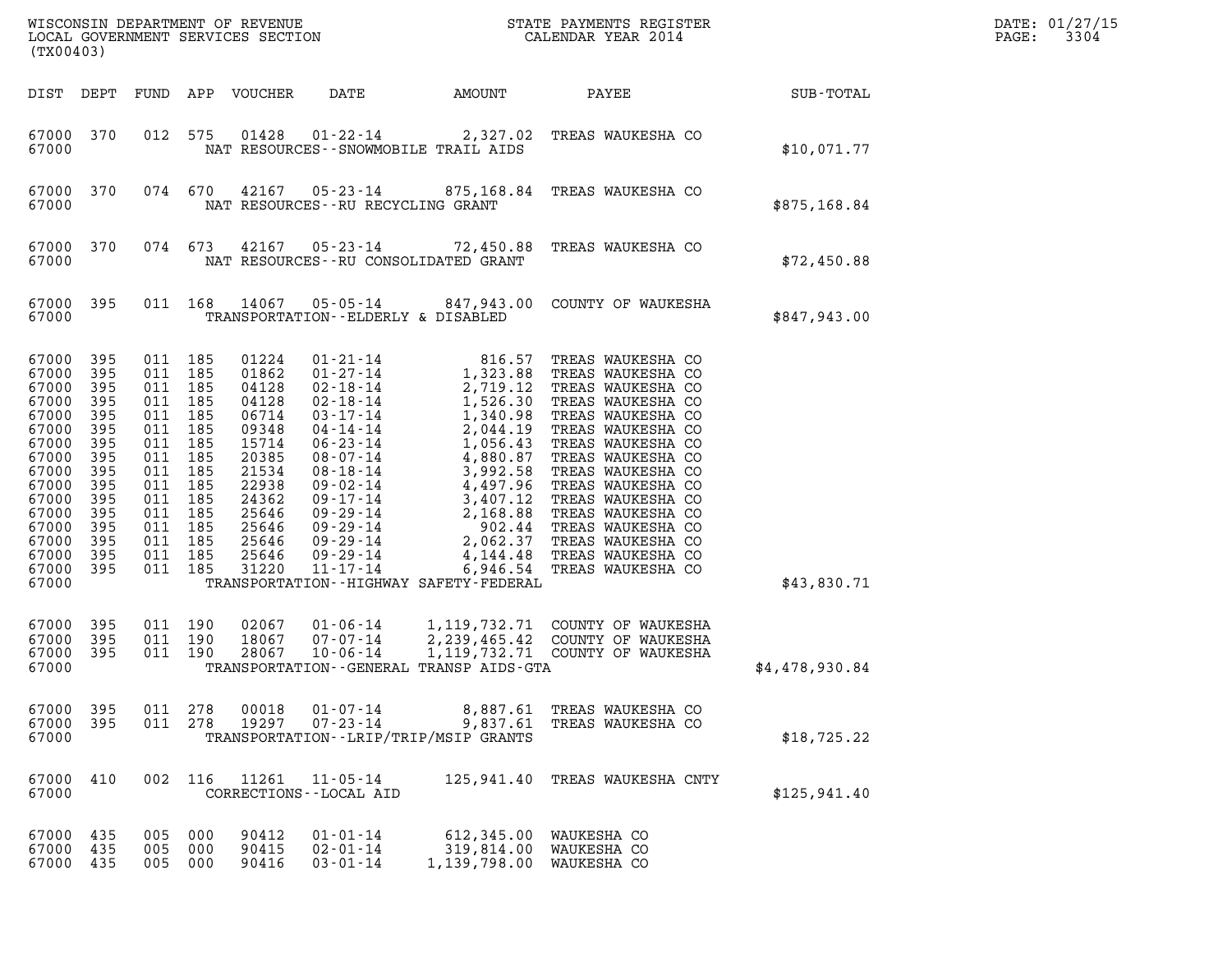| (TX00403)                                                                                                                                                                                          |                                                                                                                                                 |                                                                                                                                                 |                                                                                                                                                 |                                                                                                                                                                                           |                                                                                                                                                                                                                                                                                                                                                                            |                                                                                                                                                                                                                                                                                                                       |                                                                                                                                                                                                                                                                                                                                                                       |                 |
|----------------------------------------------------------------------------------------------------------------------------------------------------------------------------------------------------|-------------------------------------------------------------------------------------------------------------------------------------------------|-------------------------------------------------------------------------------------------------------------------------------------------------|-------------------------------------------------------------------------------------------------------------------------------------------------|-------------------------------------------------------------------------------------------------------------------------------------------------------------------------------------------|----------------------------------------------------------------------------------------------------------------------------------------------------------------------------------------------------------------------------------------------------------------------------------------------------------------------------------------------------------------------------|-----------------------------------------------------------------------------------------------------------------------------------------------------------------------------------------------------------------------------------------------------------------------------------------------------------------------|-----------------------------------------------------------------------------------------------------------------------------------------------------------------------------------------------------------------------------------------------------------------------------------------------------------------------------------------------------------------------|-----------------|
| DIST                                                                                                                                                                                               | DEPT                                                                                                                                            | FUND                                                                                                                                            | APP                                                                                                                                             | VOUCHER                                                                                                                                                                                   | DATE                                                                                                                                                                                                                                                                                                                                                                       | AMOUNT                                                                                                                                                                                                                                                                                                                | PAYEE                                                                                                                                                                                                                                                                                                                                                                 | SUB-TOTAL       |
| 67000<br>67000<br>67000<br>67000<br>67000<br>67000<br>67000<br>67000<br>67000<br>67000                                                                                                             | 435<br>435<br>435<br>435<br>435<br>435<br>435<br>435<br>435                                                                                     | 005<br>005<br>005<br>005<br>005<br>005<br>005<br>005<br>005                                                                                     | 000<br>000<br>000<br>000<br>000<br>000<br>000<br>000<br>000                                                                                     | 90417<br>90419<br>90420<br>90500<br>90502<br>90506<br>90508<br>90509<br>90510                                                                                                             | $04 - 01 - 14$<br>$05 - 01 - 14$<br>$06 - 01 - 14$<br>07-01-14<br>$08 - 01 - 14$<br>09-01-14<br>$10 - 01 - 14$<br>$11 - 01 - 14$<br>$12 - 01 - 14$<br>HEALTH SERVICES--STATE/FED AIDS                                                                                                                                                                                      | 999,600.00<br>721,804.00<br>772,598.00<br>4,910,033.00<br>1,657,321.00<br>515,057.00<br>1,086,330.00 WAUKESHA CO<br>373,318.00 WAUKESHA CO<br>362,378.00 WAUKESHA CO                                                                                                                                                  | WAUKESHA CO<br>WAUKESHA CO<br>WAUKESHA CO<br>WAUKESHA CO<br>WAUKESHA CO<br>WAUKESHA CO                                                                                                                                                                                                                                                                                | \$13,470,396.00 |
| 67000<br>67000<br>67000<br>67000<br>67000<br>67000<br>67000<br>67000<br>67000<br>67000<br>67000<br>67000<br>67000<br>67000<br>67000<br>67000<br>67000<br>67000<br>67000<br>67000<br>67000<br>67000 | 437<br>437<br>437<br>437<br>437<br>437<br>437<br>437<br>437<br>437<br>437<br>437<br>437<br>437<br>437<br>437<br>437<br>437<br>437<br>437<br>437 | 005<br>005<br>005<br>005<br>005<br>005<br>005<br>005<br>005<br>005<br>005<br>005<br>005<br>005<br>005<br>005<br>005<br>005<br>005<br>005<br>005 | 000<br>000<br>000<br>000<br>000<br>000<br>000<br>000<br>000<br>000<br>000<br>000<br>000<br>000<br>000<br>000<br>000<br>000<br>000<br>000<br>000 | 00000<br>00000<br>00000<br>00000<br>00000<br>00000<br>00000<br>00000<br>00000<br>00000<br>00000<br>00000<br>00000<br>00000<br>00000<br>00000<br>00000<br>00000<br>00000<br>00000<br>00000 | $01 - 06 - 14$<br>$01 - 30 - 14$<br>$02 - 05 - 14$<br>$03 - 05 - 14$<br>$04 - 07 - 14$<br>$04 - 30 - 14$<br>$05 - 05 - 14$<br>$06 - 05 - 14$<br>$06 - 13 - 14$<br>$07 - 07 - 14$<br>$07 - 08 - 14$<br>$07 - 30 - 14$<br>$08 - 05 - 14$<br>$08 - 29 - 14$<br>09-05-14<br>10-06-14<br>$10 - 30 - 14$<br>$11 - 03 - 14$<br>$11 - 04 - 14$<br>$11 - 05 - 14$<br>$12 - 05 - 14$ | 71,697.13<br>682,125.32<br>123,982.37<br>545,289.76<br>514,419.01<br>699,344.27<br>448,955.73<br>21,067.72<br>5,926.00<br>88,801.76<br>120,081.56<br>704,099.23<br>94,769.57<br>1,482,180.00<br>679,182.37<br>334,738.28<br>490,547.45<br>63,187.25 WAUKESHA<br>325,338.75<br>CHILDREN & FAMILIES--STATE/FEDERAL AIDS | WAUKESHA<br>WAUKESHA CHILD SUPPORT<br>WAUKESHA<br>WAUKESHA<br>WAUKESHA<br>WAUKESHA CHILD SUPPORT<br>WAUKESHA<br>WAUKESHA<br>WAUKESHA DEPT OF HEALTH A<br>WAUKESHA<br>WAUKESHA<br>WAUKESHA CHILD SUPPORT<br>WAUKESHA<br>WAUKESHA<br>WAUKESHA<br>WAUKESHA<br>WAUKESHA CHILD SUPPORT<br>5,134.00 WAUKESHA CHILD SUPPORT<br>121,832.88 WAUKESHA CHILD SUPPORT<br>WAUKESHA | \$7,622,700.41  |
| 67000<br>67000                                                                                                                                                                                     | 455                                                                                                                                             | 002                                                                                                                                             | 202                                                                                                                                             | 02564                                                                                                                                                                                     | $11 - 17 - 14$                                                                                                                                                                                                                                                                                                                                                             | 414.96<br>JUSTICE--LAW ENFORCEMENT TRAINING REIMB                                                                                                                                                                                                                                                                     | TREAS WAUKESHA CO                                                                                                                                                                                                                                                                                                                                                     | \$414.96        |
| 67000<br>67000                                                                                                                                                                                     | 455                                                                                                                                             | 002                                                                                                                                             | 221                                                                                                                                             | 13                                                                                                                                                                                        | $07 - 30 - 14$<br>JUSTICE--LAW ENFORCEMENT SERVICES AID                                                                                                                                                                                                                                                                                                                    | 8,800.00                                                                                                                                                                                                                                                                                                              | TREAS WAUKESHA CNTY                                                                                                                                                                                                                                                                                                                                                   | \$8,800.00      |
| 67000<br>67000<br>67000                                                                                                                                                                            | 455<br>455                                                                                                                                      | 002<br>002                                                                                                                                      | 225<br>225                                                                                                                                      | 01422<br>03304                                                                                                                                                                            | $02 - 18 - 14$<br>$12 - 22 - 14$<br>JUSTICE - - LAW ENFORCEMENT - - DRUG CRIMES                                                                                                                                                                                                                                                                                            | 36,584.00<br>36,584.00                                                                                                                                                                                                                                                                                                | TREAS WAUKESHA CNTY<br>TREAS WAUKESHA CNTY                                                                                                                                                                                                                                                                                                                            | \$73,168.00     |
| 67000<br>67000<br>67000<br>67000                                                                                                                                                                   | 455<br>455<br>455                                                                                                                               | 002<br>002<br>002                                                                                                                               | 231<br>231<br>231                                                                                                                               | 01818<br>01819<br>02564                                                                                                                                                                   | $02 - 26 - 14$<br>$02 - 26 - 14$<br>$11 - 17 - 14$<br>JUSTICE - - LAW ENFORCEMENT TRAINING                                                                                                                                                                                                                                                                                 | 3,200.00<br>43,360.00<br>1,152.40                                                                                                                                                                                                                                                                                     | TREAS WAUKESHA CO<br>TREAS WAUKESHA CNTY<br>TREAS WAUKESHA CO                                                                                                                                                                                                                                                                                                         | \$47,712.40     |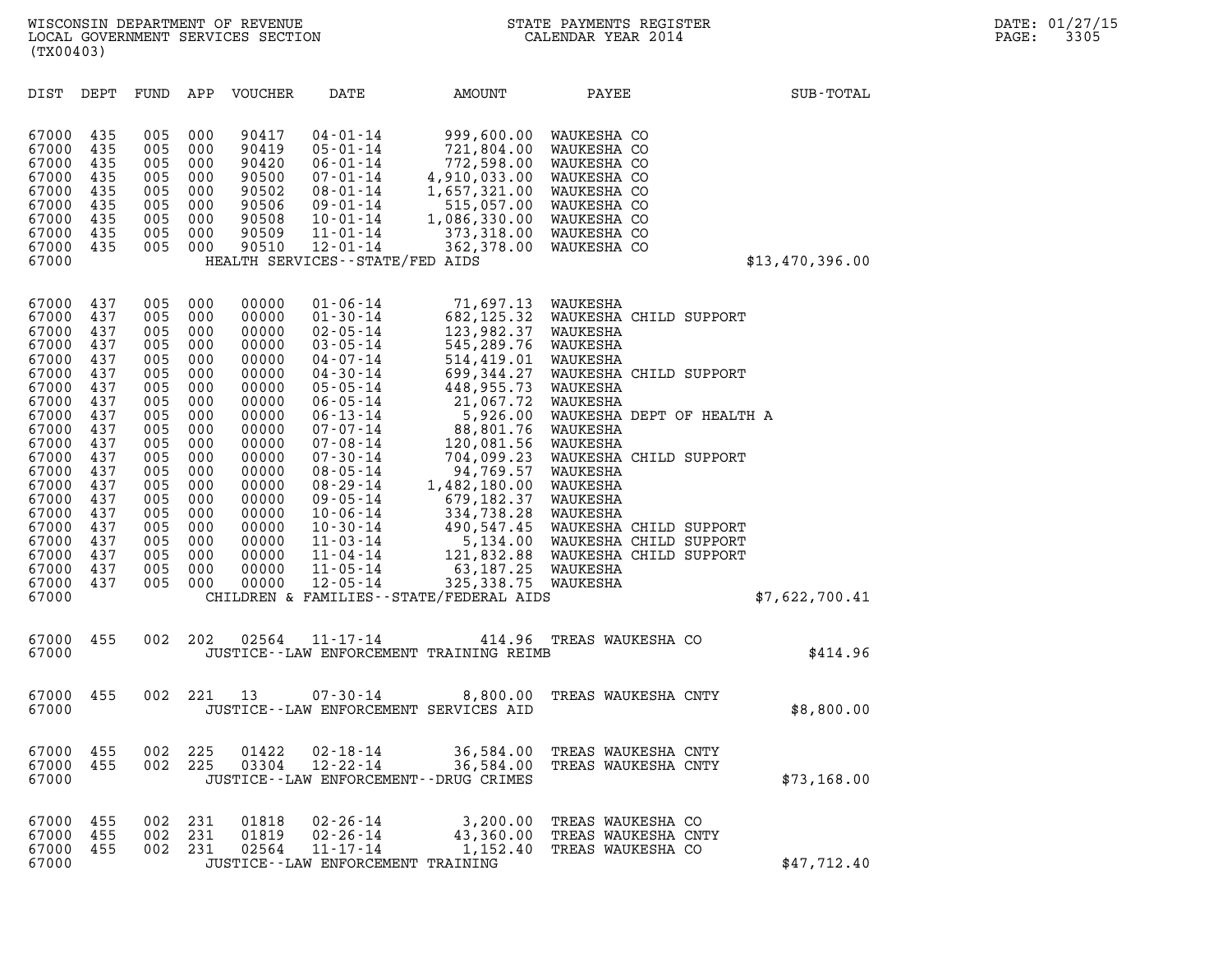| $\mathtt{DATE}$ : | 01/27/15 |
|-------------------|----------|
| PAGE:             | 3306     |

| (TX00403)                                                                         |                                               |                    |                                                                |                                                                                                                                                                                               |        |                                                              |                 | DATE: 01/27/15<br>3306<br>$\mathtt{PAGE}$ : |
|-----------------------------------------------------------------------------------|-----------------------------------------------|--------------------|----------------------------------------------------------------|-----------------------------------------------------------------------------------------------------------------------------------------------------------------------------------------------|--------|--------------------------------------------------------------|-----------------|---------------------------------------------|
| DIST DEPT                                                                         |                                               |                    | FUND APP VOUCHER                                               | DATE                                                                                                                                                                                          | AMOUNT |                                                              | PAYEE SUB-TOTAL |                                             |
| 67000 455<br>67000                                                                |                                               |                    | 002 241                                                        | 01837  10-20-14  837.87  TREAS WAUKESHA CNTY<br>JUSTICE -- CEASE AND OTHER FEDERAL GRANTS                                                                                                     |        |                                                              | \$837.87        |                                             |
| 67000<br>67000<br>67000<br>67000<br>67000<br>67000<br>67000<br>67000 455<br>67000 | 455<br>455<br>455<br>455<br>455<br>455<br>455 | 002 251<br>002 251 | 002 251<br>002 251<br>002 251<br>002 251<br>002 251<br>002 251 | JUSTICE - - TRUANCY PROGRAM - GRANT FUNDS                                                                                                                                                     |        |                                                              | \$163, 236.57   |                                             |
| 67000<br>67000 455<br>67000 455<br>67000                                          | 455                                           |                    | 002 271<br>002 271<br>002 271                                  | 00608 08-20-14 32,928.17 TREAS WAUKESHA CO<br>02231 11-05-14 30,976.76 TREAS WAUKESHA CO<br>02774 05-12-14 600.00 TREAS WAUKESHA CO<br>JUSTICE - - TREATMENT ALT/DIVERSION GRANT              |        |                                                              | \$64,504.93     |                                             |
| 67000<br>67000 455<br>67000                                                       | 455                                           |                    | 002 532<br>002 532 009                                         | $07 - 22 - 14$<br>$03 - 10 - 14$<br>JUSTICE - - VICTIM/WITNESS ASSISTANCE SERV                                                                                                                |        | 125,197.16 TREAS WAUKESHA CO<br>132,747.04 TREAS WAUKESHA CO | \$257,944.20    |                                             |
| 67000 455<br>67000<br>67000 455<br>67000 455<br>67000                             | 455                                           | 002 542<br>002 542 | 002 542<br>00052<br>00172<br>002 542<br>00389<br>00552         | 08-11-14 26,242.00 TREAS WAUKESHA CO<br>10-24-14 24,044.00 TREAS WAUKESHA CO<br>02-11-14 26,926.00 TREAS WAUKESHA CO<br>05-07-14 22,572.00 TREAS WAUKESHA CO<br>JUSTICE - - VICTIM ASSISTANCE |        |                                                              | \$99,784.00     |                                             |
| 67000<br>67000                                                                    | 465                                           |                    | 002 308                                                        | 00253  10-02-14  9,167.00  TREAS WAUKESHA CO<br>MILITARY AFFAIRS-EMER MGMT-RESPONSE EOMT                                                                                                      |        |                                                              | \$9,167.00      |                                             |
| 67000 465<br>67000                                                                |                                               |                    | 002 337                                                        | 01588  07-09-14  39,727.00  TREAS WAUKESHA CO<br>MILITARY AFFAIRS-EMERGENCY MGMT PLANNING                                                                                                     |        |                                                              | \$39,727.00     |                                             |
| 67000<br>67000<br>67000                                                           | 465<br>465                                    |                    | 002 342<br>01020<br>002 342<br>01655                           | $01 - 15 - 14$<br>$07 - 11 - 14$<br>MILITARY AFFAIRS-EMERGENCY MGMT-FED FUND                                                                                                                  |        | 89,217.46 TREAS WAUKESHA CO<br>94,196.57 TREAS WAUKESHA CO   | \$183,414.03    |                                             |
| 67000<br>67000                                                                    | 465                                           |                    | 072 364<br>00961                                               | $01 - 10 - 14$<br>MILITARY AFFAIRS-EMER MGMT-PLANNING AID                                                                                                                                     |        | 36,998.00 TREAS WAUKESHA CO                                  | \$36,998.00     |                                             |
| 67000<br>67000                                                                    | 485                                           | 002                | 127<br>05464                                                   | 05-12-14<br>VETERANS AFFAIRS GRANTS                                                                                                                                                           |        | 1,300.00 TREAS WAUKESHA CNTY                                 | \$1,300.00      |                                             |

67000 485 082 267 05464 05-12-14 5,850.00 TREAS WAUKESHA CNTY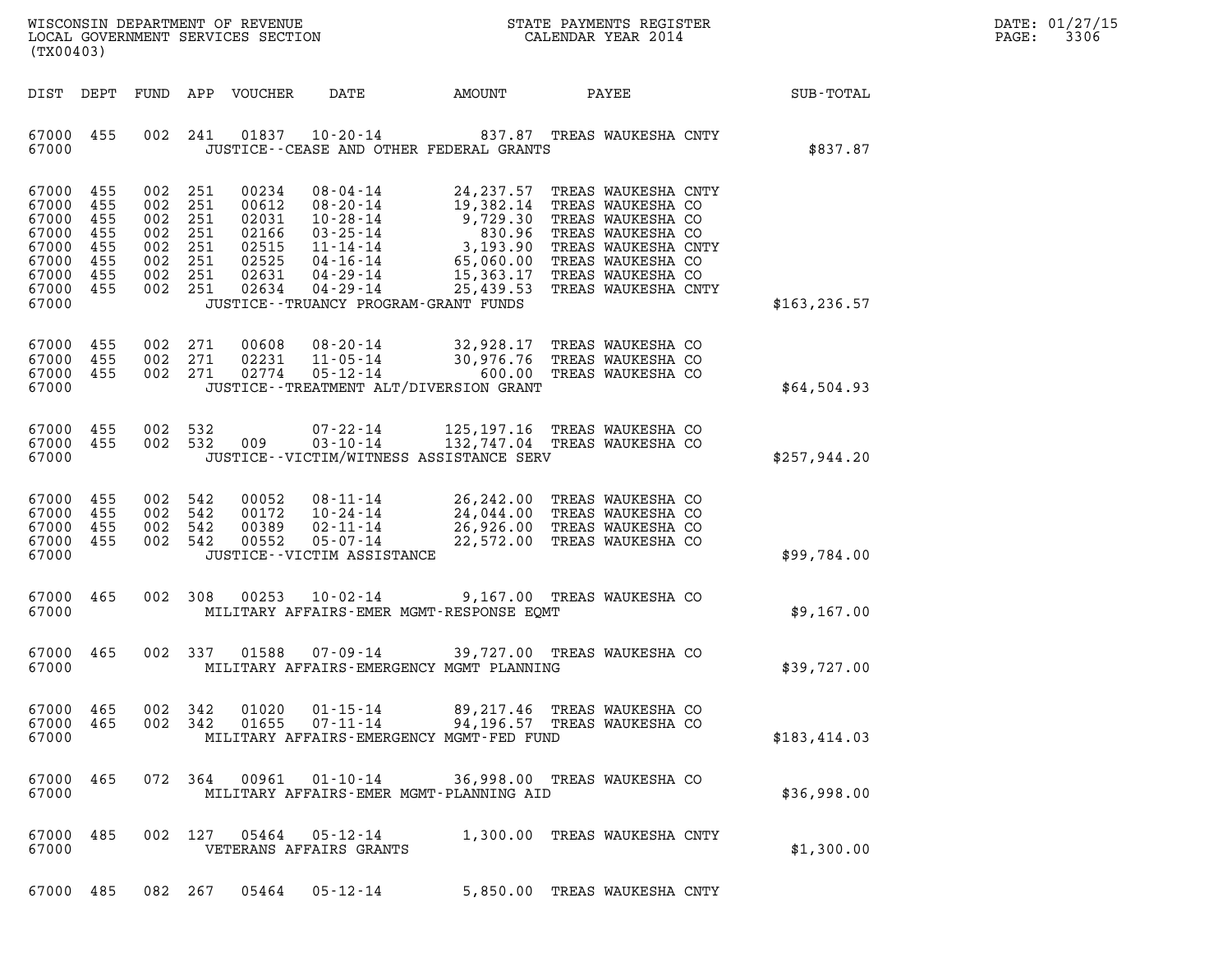| (TX00403)                                                                                                                                                      |                                                                                                                     |                                                                                                                                         |                                                                                                              |                                                                                                                                                       |                                                                                                                                       |                                                                           |                                                                                                                                                                                                                                                                                                                                                                   |                | DATE: 01/27/15<br>PAGE:<br>3307 |
|----------------------------------------------------------------------------------------------------------------------------------------------------------------|---------------------------------------------------------------------------------------------------------------------|-----------------------------------------------------------------------------------------------------------------------------------------|--------------------------------------------------------------------------------------------------------------|-------------------------------------------------------------------------------------------------------------------------------------------------------|---------------------------------------------------------------------------------------------------------------------------------------|---------------------------------------------------------------------------|-------------------------------------------------------------------------------------------------------------------------------------------------------------------------------------------------------------------------------------------------------------------------------------------------------------------------------------------------------------------|----------------|---------------------------------|
|                                                                                                                                                                |                                                                                                                     |                                                                                                                                         |                                                                                                              | DIST DEPT FUND APP VOUCHER                                                                                                                            | DATE                                                                                                                                  | AMOUNT                                                                    | PAYEE                                                                                                                                                                                                                                                                                                                                                             | SUB-TOTAL      |                                 |
| 67000                                                                                                                                                          |                                                                                                                     |                                                                                                                                         |                                                                                                              |                                                                                                                                                       |                                                                                                                                       | VETERANS AFFAIRS--GRANTS TO COUNTIES                                      |                                                                                                                                                                                                                                                                                                                                                                   | \$5,850.00     |                                 |
| 67000 485<br>67000                                                                                                                                             |                                                                                                                     | 083 370                                                                                                                                 |                                                                                                              | 05464                                                                                                                                                 |                                                                                                                                       | $05 - 12 - 14$ 5,850.00<br>VETERANS AFFAIRS -- GRANTS TO COUNTIES         | TREAS WAUKESHA CNTY                                                                                                                                                                                                                                                                                                                                               | \$5,850.00     |                                 |
| 67000<br>67000<br>67000<br>67000<br>67000<br>67000<br>67000<br>67000<br>67000<br>67000<br>67000<br>67000<br>67000<br>67000                                     | 505<br>505<br>505<br>505<br>505<br>505<br>505<br>505<br>505<br>505<br>505<br>505<br>505                             | 002 155<br>002 155<br>002 155<br>002 155<br>002 155<br>002 155<br>002<br>002 155<br>002 155<br>002 155<br>002 155<br>002 155<br>002 155 | 155                                                                                                          | 60143<br>60143<br>60183<br>60183<br>60241<br>60241<br>60525<br>60525<br>60677<br>60677<br>60677<br>60824<br>60824                                     | $07 - 09 - 14$                                                                                                                        | 33,457.40<br>DOA-HOUSING ASSISTANCE-FEDERAL FUNDS                         | 09 - 09 - 14 7, 397.44 TREAS WAUKESHA CO<br>09 - 09 - 14 5, 583.67 TREAS WAUKESHA CO<br>09 - 24 - 14 7, 384.90 TREAS WAUKESHA CO<br>09 - 24 - 14 7, 384.90 TREAS WAUKESHA CO<br>11 - 26 - 14 4, 782.33 TREAS WAUKESHA CO<br>11 - 26 - 14<br>TREAS WAUKESHA CO                                                                                                     | \$202,071.36   |                                 |
| 67000 505<br>67000                                                                                                                                             |                                                                                                                     | 002 745                                                                                                                                 |                                                                                                              | 05947                                                                                                                                                 | 02-19-14<br>DOA--HOUSING ASSISTANCE GRANTS                                                                                            |                                                                           | 480,738.00 TREAS WAUKESHA CO                                                                                                                                                                                                                                                                                                                                      | \$480,738.00   |                                 |
| 67000<br>67000<br>67000<br>67000<br>67000<br>67000<br>67000<br>67000<br>67000<br>67000<br>67000<br>67000<br>67000<br>67000<br>67000<br>67000<br>67000<br>67000 | 505<br>505<br>505<br>505<br>505<br>505<br>505<br>505<br>505<br>505<br>505<br>505<br>505<br>505<br>505<br>505<br>505 | 035<br>035<br>035<br>035<br>035<br>035<br>035<br>035<br>035<br>035<br>035<br>035 371<br>035<br>035<br>035<br>035<br>089                 | 371<br>371<br>371<br>371<br>371<br>371<br>371<br>371<br>371<br>371<br>371<br>371<br>371<br>371<br>371<br>166 | 60143<br>60143<br>60143<br>60183<br>60183<br>60183<br>60241<br>60241<br>60525<br>60525<br>60525<br>60677<br>60677<br>60824<br>60824<br>60824<br>05153 | $05 - 08 - 14$<br>$05 - 08 - 14$<br>$07 - 09 - 14$<br>$07 - 09 - 14$<br>$07 - 09 - 14$<br>DOA--PUBLIC BENEFITS FUND<br>$01 - 28 - 14$ | 3,686.11<br>1,356.89<br>26, 203. 18<br>13,254.52<br>23,842.76<br>1,000.00 | TREAS WAUKESHA CO<br>TREAS WAUKESHA CO<br>TREAS WAUKESHA CO<br>TREAS WAUKESHA CO<br>TREAS WAUKESHA CO<br>TREAS WAUKESHA CO<br>TREAS WAUKESHA CO<br>TREAS WAUKESHA CO<br>TREAS WAUKESHA CO<br>TREAS WAUKESHA CO<br>TREAS WAUKESHA CO<br>TREAS WAUKESHA CO<br>TREAS WAUKESHA CO<br>TREAS WAUKESHA CO<br>TREAS WAUKESHA CO<br>TREAS WAUKESHA CO<br>TREAS WAUKESHA CO | \$137,799.64   |                                 |
| 67000                                                                                                                                                          |                                                                                                                     |                                                                                                                                         |                                                                                                              |                                                                                                                                                       | DOA--LAND INFORMATION FUND                                                                                                            |                                                                           |                                                                                                                                                                                                                                                                                                                                                                   | \$1,000.00     |                                 |
| 67000<br>67000<br>67000                                                                                                                                        | 835<br>835                                                                                                          | 002 105<br>002 105                                                                                                                      |                                                                                                              | 44691<br>81799                                                                                                                                        | $07 - 28 - 14$<br>$11 - 17 - 14$<br>REVENUE - - STATE SHARED REVENUES                                                                 | 165,938.21<br>985,395.85                                                  | TREAS WAUKESHA CO<br>TREAS WAUKESHA CO                                                                                                                                                                                                                                                                                                                            | \$1,151,334.06 |                                 |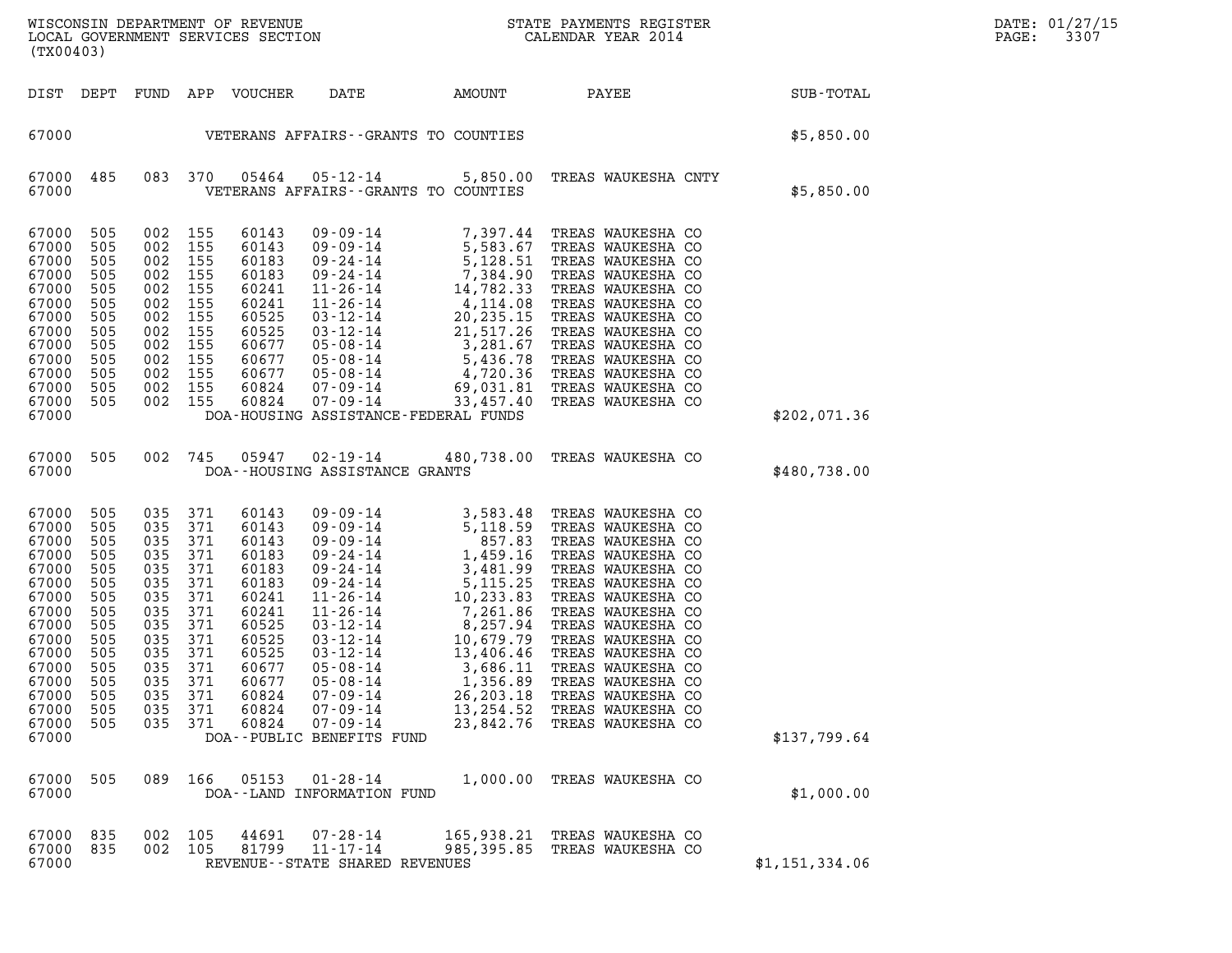| (TX00403)               |            |            |            | WISCONSIN DEPARTMENT OF REVENUE<br>LOCAL GOVERNMENT SERVICES SECTION |                                          |                                                           | STATE PAYMENTS REGISTER<br>CALENDAR YEAR 2014       |                 | DATE: 01/27/15<br>3308<br>PAGE: |
|-------------------------|------------|------------|------------|----------------------------------------------------------------------|------------------------------------------|-----------------------------------------------------------|-----------------------------------------------------|-----------------|---------------------------------|
| DIST                    | DEPT       | FUND       | APP        | VOUCHER                                                              | DATE                                     | AMOUNT                                                    | PAYEE                                               | SUB-TOTAL       |                                 |
| 67000<br>67000          | 835        | 002        | 109        | 01067                                                                | 07-28-14<br>REVENUE--EXEMPT COMPUTER AID | 626,286.00                                                | TREAS WAUKESHA CO                                   | \$626, 286.00   |                                 |
| 67000<br>67000<br>67000 | 835<br>835 | 002<br>002 | 302<br>302 | 10135<br>11134                                                       | 07-28-14<br>07-28-14                     | 34,916,135.23<br>REVENUE-FIRST DOLLAR/SCHOOL LEVY CREDITS | TREAS WAUKESHA CO<br>3,648,167.59 TREAS WAUKESHA CO | \$38,564,302.82 |                                 |
| 67000<br>67000          | 835        | 021        | 363        | 37414                                                                | 03-24-14<br>REVENUE - - LOTTERY CREDIT   | 5,126,084.65                                              | TREAS WAUKESHA CO                                   | \$5,126,084.65  |                                 |
| 67000                   |            |            |            |                                                                      | DISTRICT TOTAL APPROPRIATIONS            |                                                           |                                                     | \$76,099,729.49 |                                 |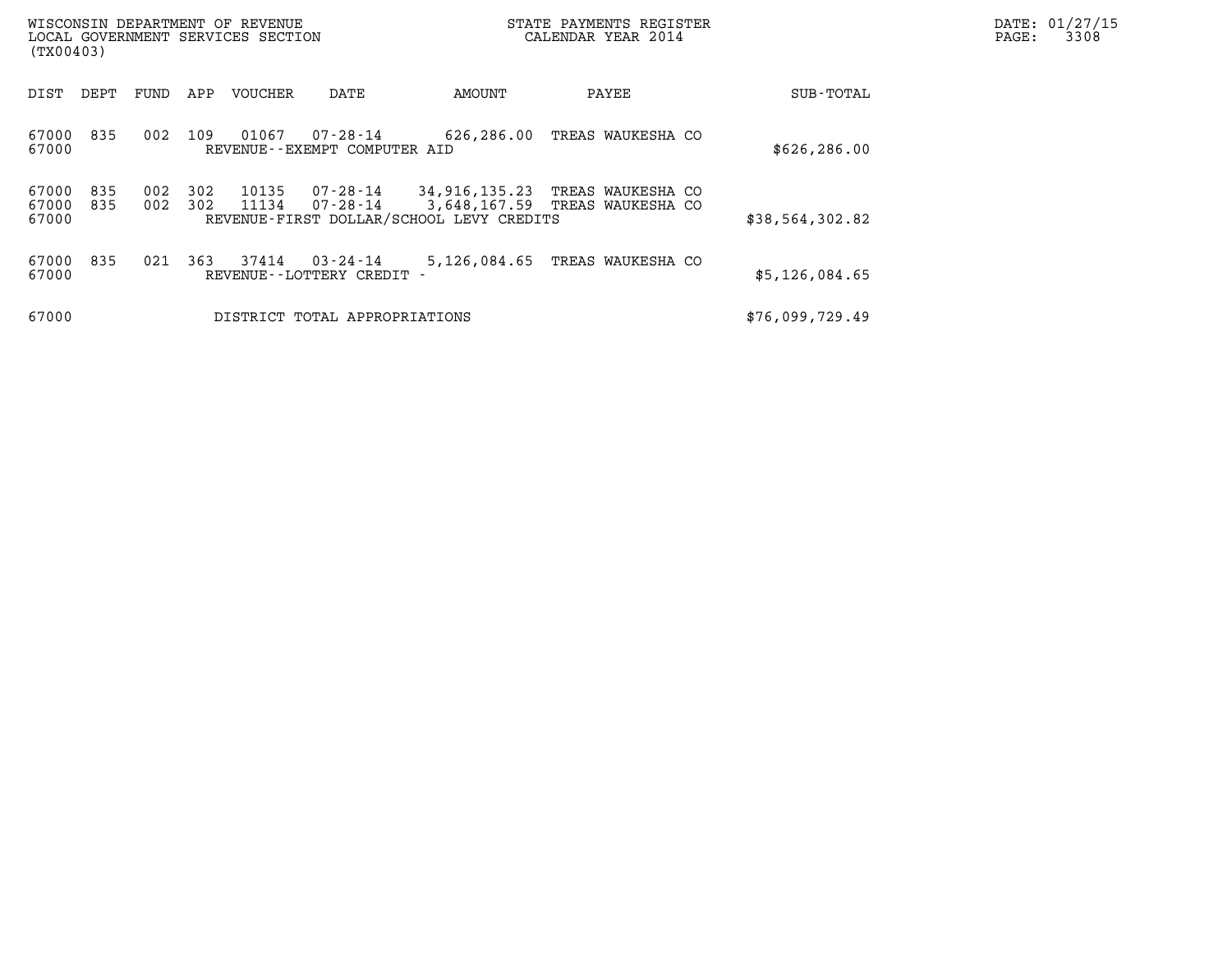| DATE: | 01/27/15 |
|-------|----------|
| PAGE: | 3309     |

| (TX00403)                                                                                  |                                                      |                                                                                                 |                                                                               |                                                                 |                                             |                                                                                                                                                                                                                                                                                                                       |              | DATE: 01/27/15<br>3309<br>PAGE: |
|--------------------------------------------------------------------------------------------|------------------------------------------------------|-------------------------------------------------------------------------------------------------|-------------------------------------------------------------------------------|-----------------------------------------------------------------|---------------------------------------------|-----------------------------------------------------------------------------------------------------------------------------------------------------------------------------------------------------------------------------------------------------------------------------------------------------------------------|--------------|---------------------------------|
| DIST DEPT                                                                                  |                                                      |                                                                                                 | FUND APP VOUCHER                                                              | DATE                                                            | AMOUNT                                      | PAYEE SUB-TOTAL                                                                                                                                                                                                                                                                                                       |              |                                 |
| 67002 165<br>67002                                                                         |                                                      | 002 225                                                                                         | 01699                                                                         |                                                                 | SAFETY/PROF SERV--FIRE INSURANCE DUES       | 06-30-14 38,975.98 TREAS TN BROOKFIELD                                                                                                                                                                                                                                                                                | \$38,975.98  |                                 |
| 67002<br>67002<br>67002<br>67002<br>67002<br>67002<br>67002<br>67002<br>67002 395<br>67002 | 395<br>395<br>395<br>395<br>395<br>395<br>395<br>395 | 011 185<br>011 185<br>011 185<br>011 185<br>011 185<br>011 185<br>011 185<br>011 185<br>011 185 | 16071<br>16726<br>18078<br>18845<br>20386<br>21535<br>24363<br>29414<br>31221 |                                                                 | TRANSPORTATION - - HIGHWAY SAFETY - FEDERAL | 06-26-14<br>07-02-14<br>07-16-14<br>07-16-14<br>07-16-14<br>08-07-14<br>08-18-14<br>08-18-14<br>08-18-14<br>09-17-14<br>09-17-14<br>09-17-14<br>08-18-14<br>09-17-14<br>08-27-28<br>09-17-14<br>08-28<br>09-17-14<br>08-28<br>09-17-14<br>08-28<br>09-17-14<br>08-28<br>09-1<br>11-17-14 6,226.88 TREAS TN BROOKFIELD | \$14,594.10  |                                 |
| 67002<br>67002<br>67002<br>67002 395<br>67002                                              | 395<br>395<br>395                                    | 011 191<br>011 191<br>011 191<br>011 191                                                        | 05699                                                                         |                                                                 | TRANSPORTATION--GENERAL TRANSP AIDS-GTA     | 05699  01-06-14  51,383.68  TOWN OF BROOKFIELD<br>11699  04-07-14  51,383.68  TOWN OF BROOKFIELD<br>21699  07-07-14  51,383.68  TOWN OF BROOKFIELD<br>31699  10-06-14  51,383.70  TOWN OF BROOKFIELD                                                                                                                  | \$205,534.74 |                                 |
| 67002<br>67002                                                                             | 395                                                  | 011 278                                                                                         | 26330                                                                         |                                                                 | TRANSPORTATION--LRIP/TRIP/MSIP GRANTS       | 10-01-14 17,287.78 TREAS TN BROOKFIELD                                                                                                                                                                                                                                                                                | \$17,287.78  |                                 |
| 67002<br>67002                                                                             | 435                                                  | 005 162                                                                                         | 01HSD                                                                         |                                                                 | HS--AMBULANCE FUNDING ASSISTANCE GRANTS     | 09-08-14 5,051.68 TREAS TOWN BROOKFIELD                                                                                                                                                                                                                                                                               | \$5,051.68   |                                 |
| 67002<br>67002                                                                             | 435                                                  | 005 163                                                                                         | 01LGS                                                                         |                                                                 | HS--PREPAID MEDICAL TRANSPORT REIMBURSE     | 11-17-14 3,700.00 TOWN OF BROOKFIELD                                                                                                                                                                                                                                                                                  | \$3,700.00   |                                 |
| 67002<br>67002                                                                             | 455                                                  |                                                                                                 | 002 231 01179                                                                 | JUSTICE -- LAW ENFORCEMENT TRAINING                             |                                             | 02-11-14 2,240.00 TREAS TN BROOKFIELD                                                                                                                                                                                                                                                                                 | \$2,240.00   |                                 |
| 67002 511<br>67002                                                                         |                                                      | 020 180                                                                                         |                                                                               |                                                                 | GOVT ACCOUNTABILITY BD--ELECTION AID        | 00169  12-16-14  4,400.00 TREAS TN BROOKFIELD                                                                                                                                                                                                                                                                         | \$4,400.00   |                                 |
| 67002 835<br>67002 835<br>67002                                                            |                                                      | 002 105<br>002 105                                                                              | 44655<br>81763                                                                | 07-28-14<br>$11 - 17 - 14$<br>REVENUE - - STATE SHARED REVENUES |                                             | 12, 224.21 TREAS TN BROOKFIELD<br>65,570.49 TREAS TN BROOKFIELD                                                                                                                                                                                                                                                       | \$77,794.70  |                                 |
| 67002 835<br>67002                                                                         |                                                      |                                                                                                 | 002 109 03543                                                                 | 07-28-14<br>REVENUE--EXEMPT COMPUTER AID                        |                                             | 40,700.00 TREAS TN BROOKFIELD                                                                                                                                                                                                                                                                                         | \$40,700.00  |                                 |
| 67002 835                                                                                  |                                                      | 002 501                                                                                         | 00004                                                                         | $02 - 03 - 14$                                                  |                                             | 5,564.24 TREAS TN BROOKFIELD                                                                                                                                                                                                                                                                                          |              |                                 |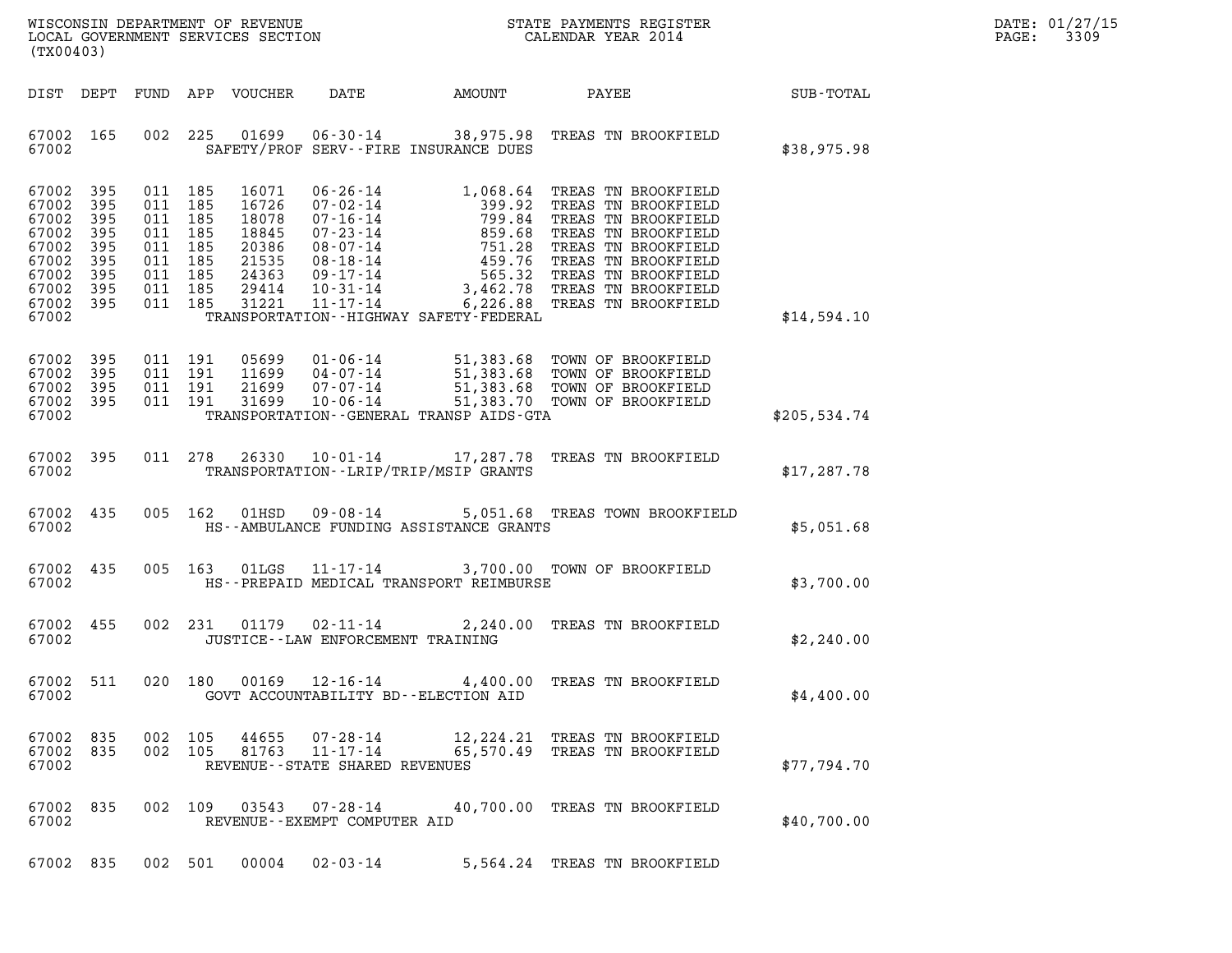| (TX00403) |      |      |     | WISCONSIN DEPARTMENT OF REVENUE<br>LOCAL GOVERNMENT SERVICES SECTION |                                        |        | STATE PAYMENTS REGISTER<br>CALENDAR YEAR 2014 |              | $\mathtt{PAGE}$ : | DATE: 01/27/15<br>3310 |
|-----------|------|------|-----|----------------------------------------------------------------------|----------------------------------------|--------|-----------------------------------------------|--------------|-------------------|------------------------|
| DIST      | DEPT | FUND | APP | <b>VOUCHER</b>                                                       | DATE                                   | AMOUNT | PAYEE                                         | SUB-TOTAL    |                   |                        |
| 67002     |      |      |     |                                                                      | DOA-PAYMENT FOR MUNICIPAL SERVICES AID |        |                                               | \$5,564.24   |                   |                        |
| 67002     |      |      |     |                                                                      | DISTRICT TOTAL APPROPRIATIONS          |        |                                               | \$415,843.22 |                   |                        |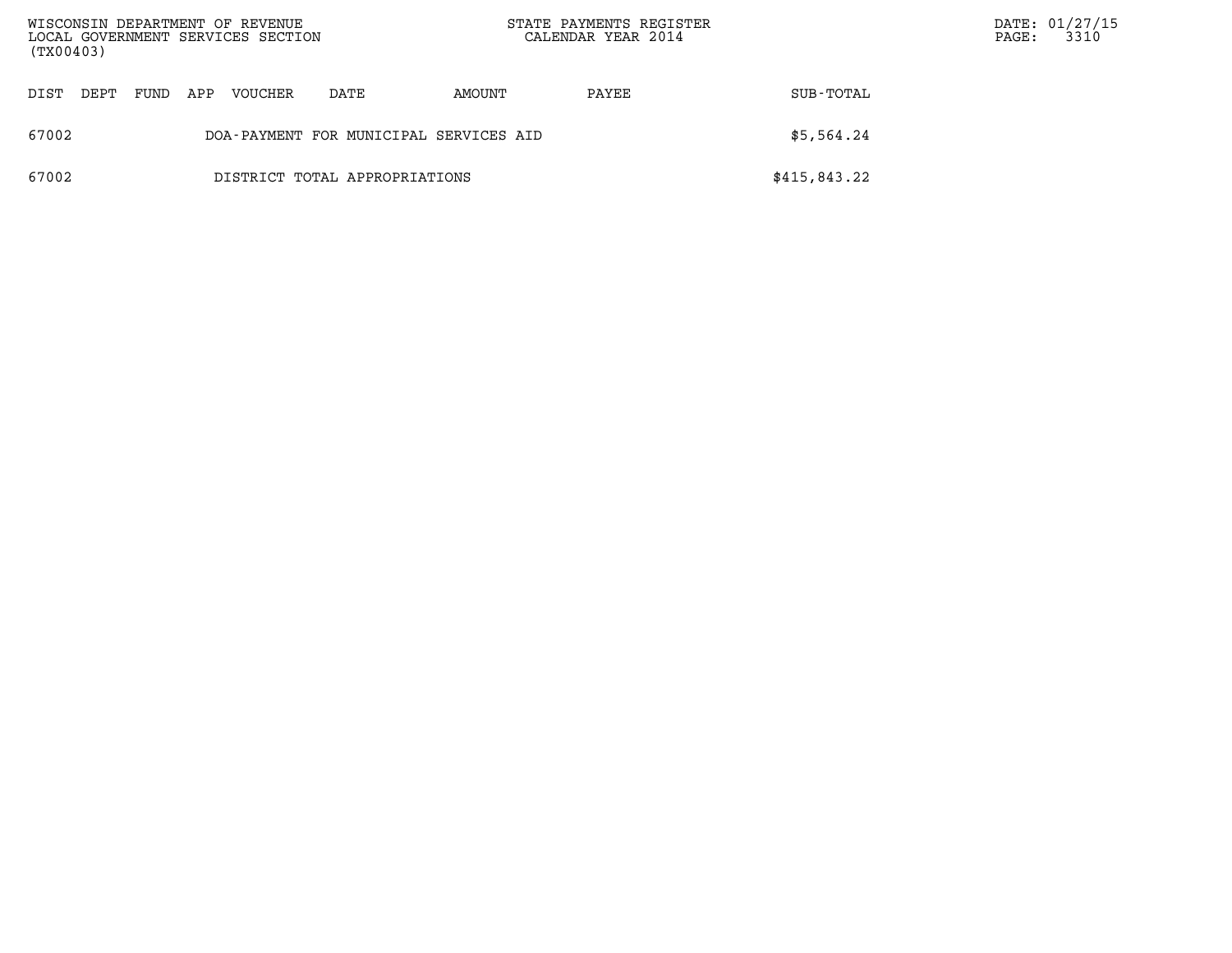| (TX00403)                                 |                          | WISCONSIN DEPARTMENT OF REVENUE<br>LOCAL GOVERNMENT SERVICES SECTION<br>STATE PAYMENTS REGISTER<br>CALENDAR YEAR 2014                                                                                                                                           |               | DATE: 01/27/15<br>PAGE: 3311 |
|-------------------------------------------|--------------------------|-----------------------------------------------------------------------------------------------------------------------------------------------------------------------------------------------------------------------------------------------------------------|---------------|------------------------------|
|                                           |                          | DIST DEPT FUND APP VOUCHER DATE<br>AMOUNT PAYEE                                                                                                                                                                                                                 | SUB-TOTAL     |                              |
| 67004                                     |                          | 67004 165 002 225 01700 06-30-14 47,888.88 TREAS TN DELAFIELD<br>SAFETY/PROF SERV--FIRE INSURANCE DUES                                                                                                                                                          | \$47,888.88   |                              |
| 67004                                     |                          | 67004 370 002 503 16830 02-05-14 41,059.98 TREAS TN DELAFIELD<br>TOWN SHARE 3178.32<br>NAT RESOURCES--AIDS IN LIEU OF TAXES                                                                                                                                     | \$41,059.98   |                              |
| 67004                                     |                          | 67004 370 012 571 38370 06-16-14 5.40 TREAS TN DELAFIELD<br>NAT RESOURCES--FOREST CROP/MFL/CO FOREST                                                                                                                                                            | \$5.40        |                              |
| 67004                                     |                          | 67004 370 012 579 19878 04-16-14 2,269.24 TREAS TN DELAFIELD<br>NAT RESOURCES--AIDS IN LIEU OF TAXES                                                                                                                                                            | \$2,269.24    |                              |
| 67004<br>67004<br>67004<br>67004<br>67004 | 395<br>395<br>395<br>395 | 011 191 05700 01-06-14 40,351.80 TOWN OF DELAFIELD<br>011 191 11700 04-07-14 40,351.80 TOWN OF DELAFIELD<br>011 191 21700 07-07-14 40,351.80 TOWN OF DELAFIELD<br>011 191 31700 10-06-14 40,351.80 TOWN OF DELAFIELD<br>TRANSPORTATION--GENERAL TRANSP AIDS-GTA | \$161, 407.20 |                              |
| 67004                                     |                          | 67004 395 011 278 23045 08-29-14 17,287.78 TREAS TN DELAFIELD<br>TRANSPORTATION - - LRIP/TRIP/MSIP GRANTS                                                                                                                                                       | \$17, 287.78  |                              |
| 67004                                     |                          | 67004 435 005 162 01HSD 09-08-14 4,743.23 TREAS TOWN DELAFIELD<br>HS--AMBULANCE FUNDING ASSISTANCE GRANTS                                                                                                                                                       | \$4,743.23    |                              |
| 67004                                     |                          | 67004 435 005 163 01LGS 11-17-14 1,000.00 TOWN OF DELAFIELD<br>HS--PREPAID MEDICAL TRANSPORT REIMBURSE                                                                                                                                                          | \$1,000.00    |                              |
| 67004                                     |                          | 67004 511 020 180 00151 12-16-14 4,400.00 TREAS TN DELAFIELD<br>GOVT ACCOUNTABILITY BD--ELECTION AID                                                                                                                                                            | \$4,400.00    |                              |
| 67004 835<br>67004 835<br>67004           |                          | 002 105 44656 07-28-14<br>14,904.62 TREAS TN DELAFIELD<br>$11 - 17 - 14$ 83,910.38 TREAS TN DELAFIELD<br>002 105 81764<br>REVENUE--STATE SHARED REVENUES                                                                                                        | \$98,815.00   |                              |
| 67004 835<br>67004                        |                          | 002 109 03544 07-28-14 270.00 TREAS TN DELAFIELD<br>REVENUE--EXEMPT COMPUTER AID                                                                                                                                                                                | \$270.00      |                              |
| 67004 835<br>67004                        |                          | 002 501 00004<br>02-03-14 9,912.01 TREAS TN DELAFIELD<br>DOA-PAYMENT FOR MUNICIPAL SERVICES AID                                                                                                                                                                 | \$9,912.01    |                              |
| 67004                                     |                          | DISTRICT TOTAL APPROPRIATIONS                                                                                                                                                                                                                                   | \$389,058.72  |                              |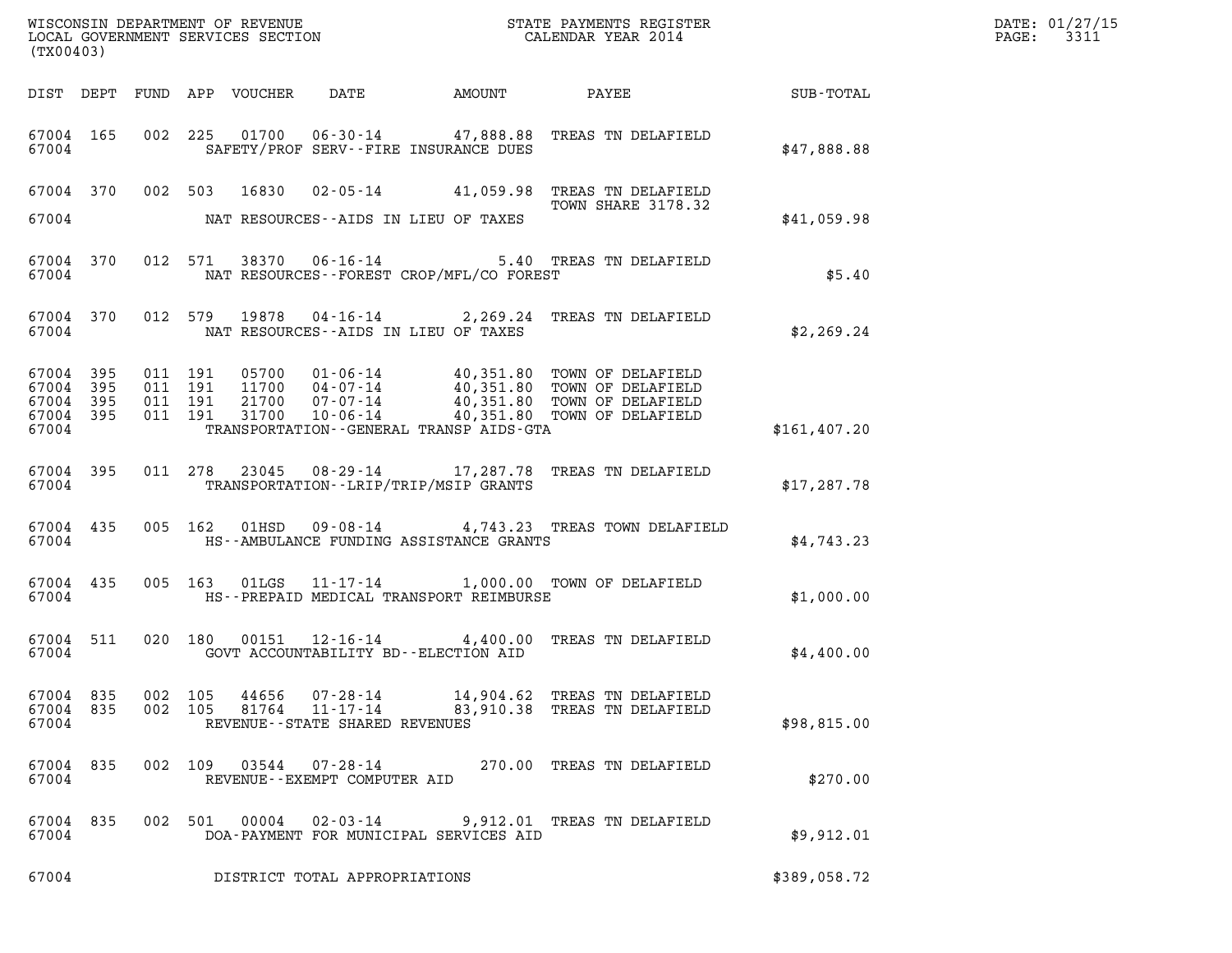| DATE: | 01/27/15 |
|-------|----------|
| PAGE: | 3312     |

| (TX00403)                                             |                   |                                          |         |                                           |                                                                                                                                                                                                                                        |                                                  |              | DATE: 01/27/15<br>3312<br>$\mathtt{PAGE:}$ |
|-------------------------------------------------------|-------------------|------------------------------------------|---------|-------------------------------------------|----------------------------------------------------------------------------------------------------------------------------------------------------------------------------------------------------------------------------------------|--------------------------------------------------|--------------|--------------------------------------------|
|                                                       |                   |                                          |         | DIST DEPT FUND APP VOUCHER                | DATE                                                                                                                                                                                                                                   | AMOUNT PAYEE SUB-TOTAL                           |              |                                            |
| 67006 165<br>67006                                    |                   |                                          |         |                                           | 002 225 01701 06-30-14 16,765.60 TREAS TN EAGLE<br>SAFETY/PROF SERV--FIRE INSURANCE DUES                                                                                                                                               |                                                  | \$16,765.60  |                                            |
| 67006 370<br>67006<br>67006<br>67006<br>67006 370     | 370<br>370<br>370 | 002 503<br>002 503<br>002 503<br>002 503 | 002 503 | 16831<br>16831<br>16831<br>16831<br>16831 | 02-05-14 12,238.09 TREAS TN EAGLE<br>02-05-14 8,007.14 TREAS TN EAGLE<br>02-05-14 36,790.56 TREAS TN EAGLE<br>02-05-14 81,230.70 TREAS TN EAGLE<br>02-05-14 417.69 TREAS TN EAGLE<br>02-05-14 417.69 TREAS TN EAGLE<br>TOWN SHARE 1505 | TOWN SHARE 15058.04                              |              |                                            |
| 67006                                                 |                   |                                          |         |                                           | NAT RESOURCES -- AIDS IN LIEU OF TAXES                                                                                                                                                                                                 |                                                  | \$138,684.18 |                                            |
| 67006                                                 | 67006 370         |                                          |         |                                           | 012 381 00565 03-28-14 1,963.67 TREAS TN EAGLE<br>NAT RESOURCES - - BOAT PATROL                                                                                                                                                        |                                                  | \$1,963.67   |                                            |
| 67006                                                 | 67006 370         |                                          |         |                                           | 012 550 00565 03-28-14 6,804.11 TREAS TN EAGLE<br>NAT RESOURCES--BOATING ENFORCEMENT AIDS                                                                                                                                              |                                                  | \$6,804.11   |                                            |
| 67006                                                 | 67006 370         |                                          |         |                                           | 012 571 38371 06-16-14 27.80 TREAS TN EAGLE<br>NAT RESOURCES--FOREST CROP/MFL/CO FOREST                                                                                                                                                |                                                  | \$27.80      |                                            |
| 67006<br>67006 370<br>67006 370<br>67006 370<br>67006 | 370               | 012 579<br>012 579<br>012 579<br>012 579 |         | 19879                                     | 19879  04-16-14  7,953.41 TREAS TN EAGLE<br>19879  04-16-14  63.75 TREAS TN EAGLE<br>19879  04-16-14  17.59 TREAS TN EAGLE<br>19879  04-16-14  176.95 TREAS TN EAGLE<br>NAT RESOURCES -- AIDS IN LIEU OF TAXES                         |                                                  | \$8,241.70   |                                            |
| 67006                                                 | 67006 370         |                                          |         |                                           | 074 670 42168 05-23-14 8,828.93 TREAS TN EAGLE<br>NAT RESOURCES--RU RECYCLING GRANT                                                                                                                                                    |                                                  | \$8,828.93   |                                            |
| 67006 395<br>67006<br>67006<br>67006 395<br>67006     | 395<br>395        | 011 191<br>011 191                       | 011 191 | 05701<br>11701<br>21701                   | 01-06-14 21,979.75 TOWN OF EAGLE<br>04-07-14 21,979.75 TOWN OF EAGLE<br>07-07-14<br>011  191  31701  10-06-14  21,979.76  TOWN OF EAGLE<br>TRANSPORTATION--GENERAL TRANSP AIDS-GTA                                                     | 21,979.75 TOWN OF EAGLE                          | \$87,919.01  |                                            |
| 67006 435<br>67006                                    |                   |                                          |         |                                           | HS--AMBULANCE FUNDING ASSISTANCE GRANTS                                                                                                                                                                                                | 005 162 01HSD 09-08-14 4,494.67 TREAS TOWN EAGLE | \$4,494.67   |                                            |
| 67006 511<br>67006                                    |                   |                                          |         |                                           | 020 180 00127 11-21-14 1,100.00 TREAS TN EAGLE<br>GOVT ACCOUNTABILITY BD--ELECTION AID                                                                                                                                                 |                                                  | \$1,100.00   |                                            |
| 67006 835<br>67006 835                                |                   | 002 105<br>002 105                       |         | 44657<br>81765                            | 07-28-14 5,238.46 TREAS TN EAGLE<br>11-17-14                                                                                                                                                                                           | 29,692.30 TREAS TN EAGLE                         |              |                                            |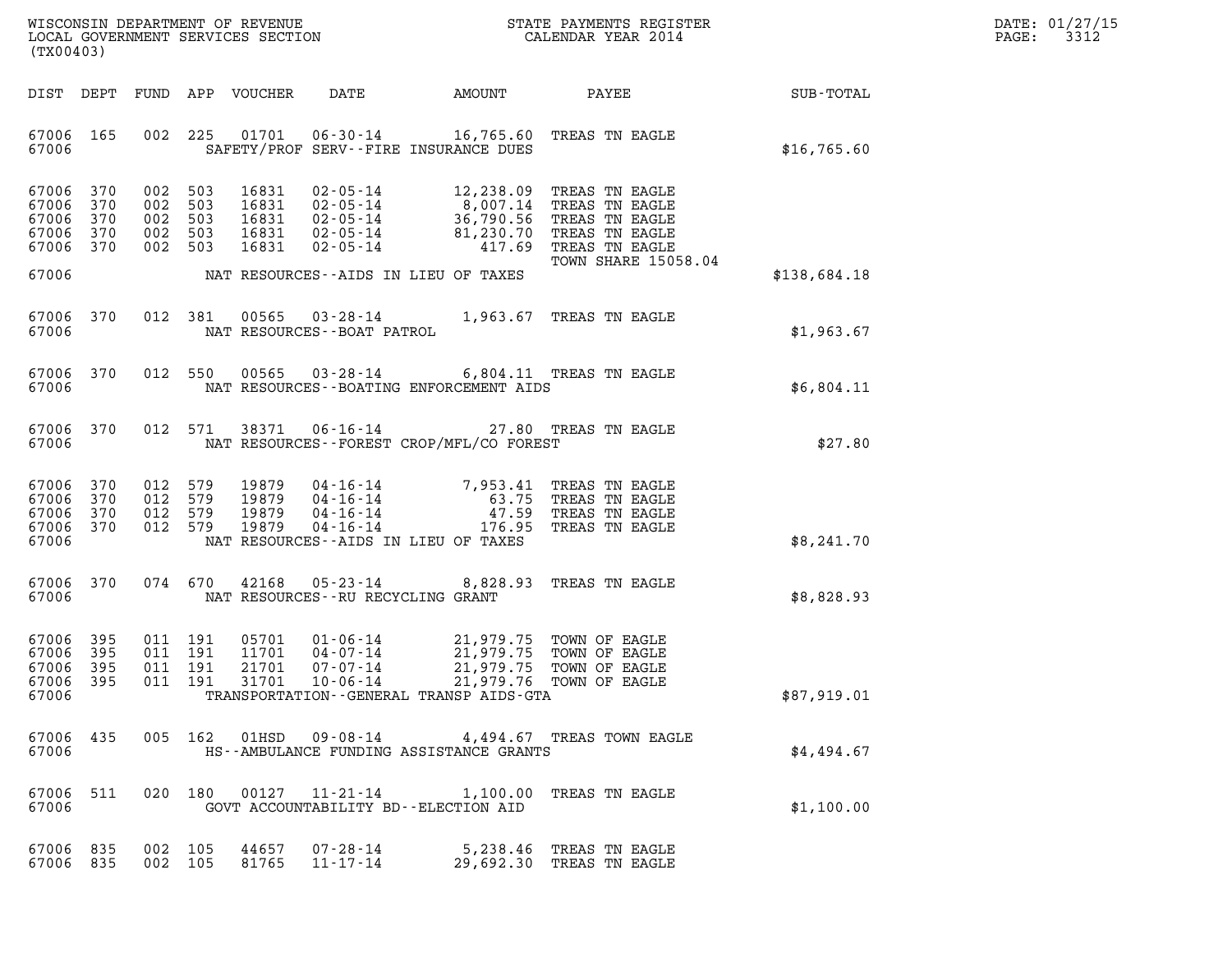| (TX00403)                    | WISCONSIN DEPARTMENT OF REVENUE<br>LOCAL GOVERNMENT SERVICES SECTION | CALENDAR YEAR 2014                                    | STATE PAYMENTS REGISTER    | DATE: 01/27/15<br>3313<br>$\mathtt{PAGE:}$ |
|------------------------------|----------------------------------------------------------------------|-------------------------------------------------------|----------------------------|--------------------------------------------|
| DIST<br>FUND<br>DEPT         | VOUCHER<br>APP<br>DATE                                               | AMOUNT                                                | PAYEE<br>SUB-TOTAL         |                                            |
| 67006                        | REVENUE--STATE SHARED REVENUES                                       |                                                       | \$34,930.76                |                                            |
| 835<br>002<br>67006<br>67006 | 109<br>03545<br>$07 - 28 - 14$<br>REVENUE--EXEMPT COMPUTER AID       | 335.00                                                | TREAS TN EAGLE<br>\$335.00 |                                            |
| 835<br>002<br>67006<br>67006 | 501<br>00004<br>02-03-14<br>DOA-PAYMENT                              | 2,747.78 TREAS TN EAGLE<br>FOR MUNICIPAL SERVICES AID | \$2,747.78                 |                                            |
| 67006                        | DISTRICT TOTAL APPROPRIATIONS                                        |                                                       | \$312,843.21               |                                            |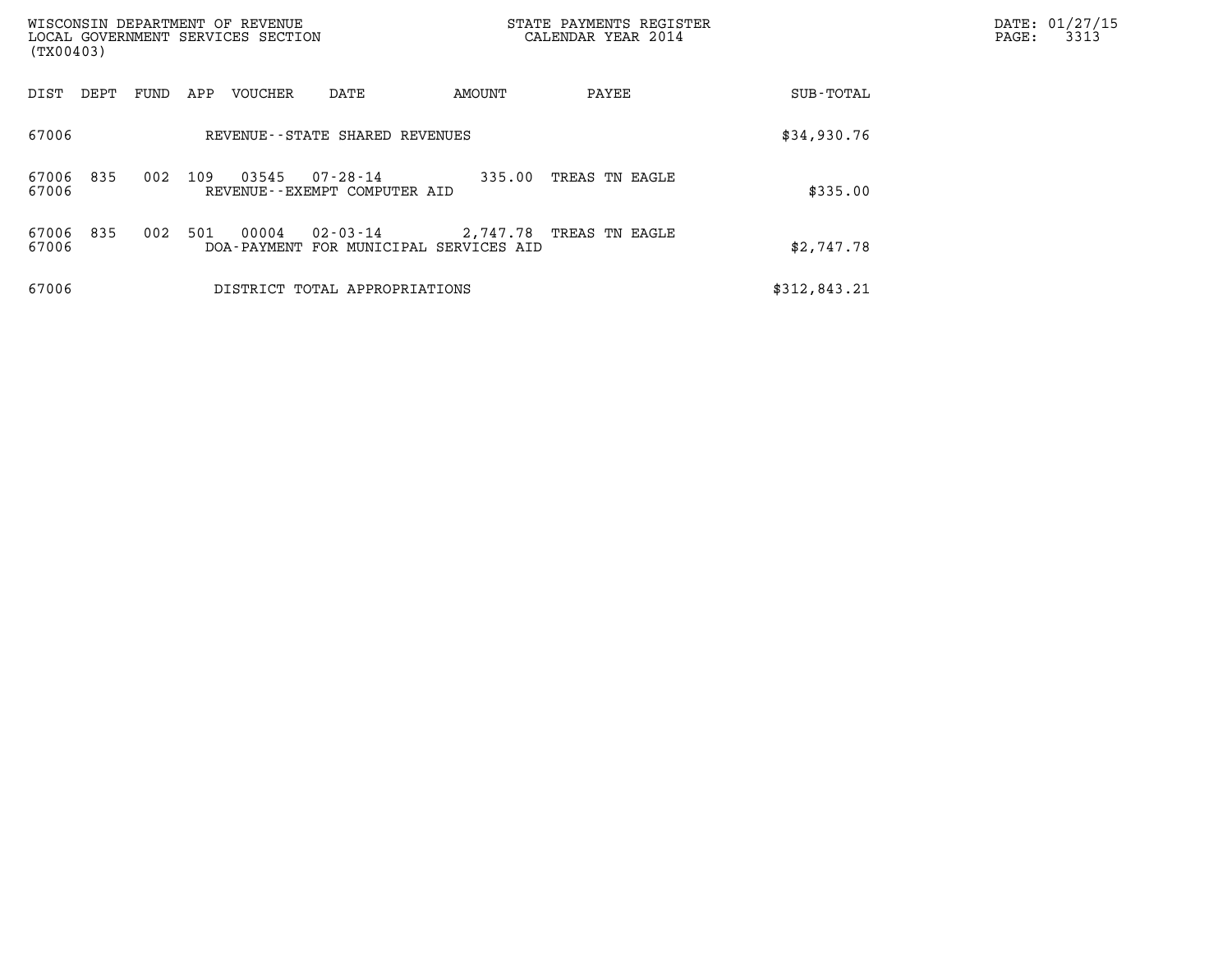| (TX00403)                                |            |                                          |         |                                 |                                                                 |                                              | $\tt WISCONSIM DEPARTMENT OF REVENUE$ $\tt WISCONSIMENT$ SERVICES SECTION $\tt CALENDAR$ YEAR 2014                        |              | DATE: 01/27/15<br>$\mathtt{PAGE}$ :<br>3314 |
|------------------------------------------|------------|------------------------------------------|---------|---------------------------------|-----------------------------------------------------------------|----------------------------------------------|---------------------------------------------------------------------------------------------------------------------------|--------------|---------------------------------------------|
|                                          |            |                                          |         | DIST DEPT FUND APP VOUCHER DATE |                                                                 | AMOUNT                                       | PAYEE                                                                                                                     | SUB-TOTAL    |                                             |
| 67008 165<br>67008                       |            |                                          |         |                                 |                                                                 | SAFETY/PROF SERV--FIRE INSURANCE DUES        | 002 225 01702 06-30-14 34,519.53 TREAS TN GENESEE                                                                         | \$34,519.53  |                                             |
| 67008 370<br>67008                       |            | 000 001                                  |         | 01DNR                           |                                                                 | NAT RESOURCES-SEVERANCE/YIELD/WITHDRAWAL     | 06-19-14 14.70 TREAS TOWN GENESEE                                                                                         | \$14.70      |                                             |
| 67008 370<br>67008                       |            | 012 571                                  |         | 38372                           | $06 - 16 - 14$                                                  | NAT RESOURCES - - FOREST CROP/MFL/CO FOREST  | 50.97 TREAS TN GENESEE                                                                                                    | \$50.97      |                                             |
| 67008 370<br>67008                       |            |                                          | 012 579 | 19880                           | NAT RESOURCES--AIDS IN LIEU OF TAXES                            |                                              |                                                                                                                           | \$301.48     |                                             |
| 67008 370<br>67008                       |            |                                          |         |                                 | NAT RESOURCES - - RU RECYCLING GRANT                            |                                              | 074 670 42169 05-23-14 22,208.20 TREAS TN GENESEE                                                                         | \$22, 208.20 |                                             |
| 67008 395<br>67008<br>67008<br>67008 395 | 395<br>395 | 011 191<br>011 191<br>011 191<br>011 191 |         | 05702<br>21702<br>31702         | 11702  04-07-14<br>$07 - 07 - 14$<br>10-06-14                   | TRANSPORTATION - - GENERAL TRANSP AIDS - GTA | 01-06-14 42,461.72 TOWN OF GENESEE<br>42,461.72 TOWN OF GENESEE<br>42,461.72 TOWN OF GENESEE<br>42,461.75 TOWN OF GENESEE |              |                                             |
| 67008                                    |            |                                          |         |                                 |                                                                 |                                              |                                                                                                                           | \$169,846.91 |                                             |
| 67008 511<br>67008                       |            | 020 180                                  |         | 00032                           | GOVT ACCOUNTABILITY BD--ELECTION AID                            |                                              | 09-08-14 1,100.00 TREAS TN GENESEE                                                                                        | \$1,100.00   |                                             |
| 67008 835<br>67008 835<br>67008          |            | 002 105<br>002 105                       |         | 44658<br>81766                  | 07-28-14<br>$11 - 17 - 14$<br>REVENUE - - STATE SHARED REVENUES |                                              | 15,186.44 TREAS TN GENESEE<br>90,140.54 TREAS TN GENESEE                                                                  | \$105,326.98 |                                             |
| 67008 835<br>67008                       |            | 002 109                                  |         |                                 | REVENUE--EXEMPT COMPUTER AID                                    |                                              | 5,610.00 TREAS TN GENESEE                                                                                                 | \$5,610.00   |                                             |
| 67008                                    |            |                                          |         |                                 | DISTRICT TOTAL APPROPRIATIONS                                   |                                              |                                                                                                                           | \$338,978.77 |                                             |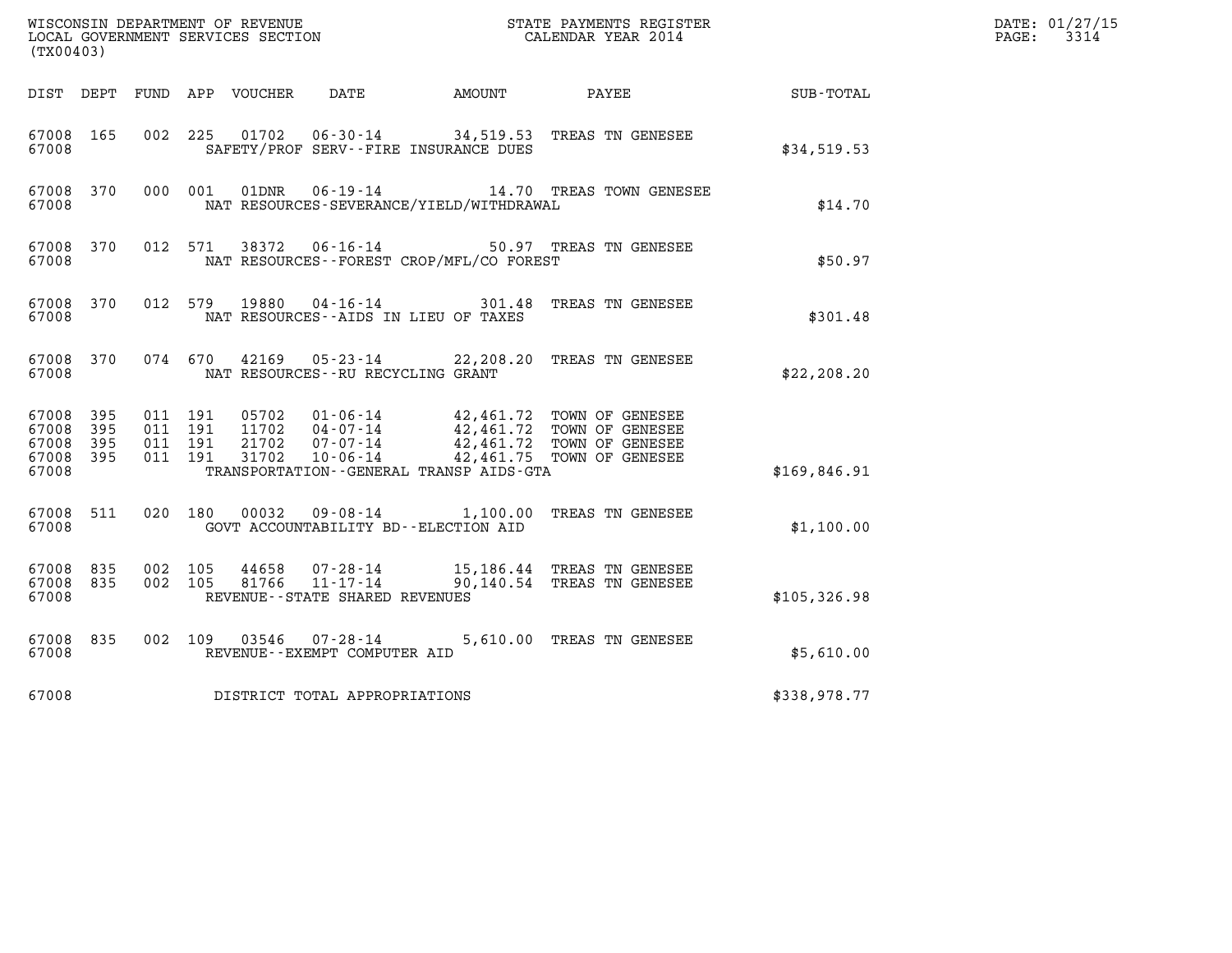| (TX00403)                                             |     |                                          |                                          |                            |                                                        |                                          |                                                                                                                                                                                      |              | DATE: 01/27/15<br>3315<br>$\mathtt{PAGE:}$ |
|-------------------------------------------------------|-----|------------------------------------------|------------------------------------------|----------------------------|--------------------------------------------------------|------------------------------------------|--------------------------------------------------------------------------------------------------------------------------------------------------------------------------------------|--------------|--------------------------------------------|
|                                                       |     |                                          |                                          | DIST DEPT FUND APP VOUCHER | DATE                                                   |                                          | AMOUNT PAYEE SUB-TOTAL                                                                                                                                                               |              |                                            |
| 67010 165<br>67010                                    |     |                                          |                                          |                            |                                                        | SAFETY/PROF SERV--FIRE INSURANCE DUES    | 002 225 01703 06-30-14 40,647.15 TREAS TN LISBON                                                                                                                                     | \$40,647.15  |                                            |
| 67010 370<br>67010                                    |     |                                          |                                          |                            |                                                        | NAT RESOURCES--FOREST CROP/MFL/CO FOREST | 012 571 38373 06-16-14 40.60 TREAS TN LISBON                                                                                                                                         | \$40.60      |                                            |
| 67010 370<br>67010                                    |     |                                          | 012 579                                  | 19881                      |                                                        | NAT RESOURCES--AIDS IN LIEU OF TAXES     | 04-16-14 15.40 TREAS TN LISBON                                                                                                                                                       | \$15.40      |                                            |
| 67010 395<br>67010<br>67010 395<br>67010 395<br>67010 | 395 |                                          | 011 191<br>011 191<br>011 191<br>011 191 |                            |                                                        | TRANSPORTATION--GENERAL TRANSP AIDS-GTA  | 05703  01-06-14  67,240.59  TOWN OF LISBON<br>11703  04-07-14  67,240.59  TOWN OF LISBON<br>21703  07-07-14  67,240.59  TOWN OF LISBON<br>31703  10-06-14  67,240.60  TOWN OF LISBON | \$268,962.37 |                                            |
| 67010 435<br>67010                                    |     |                                          |                                          | 005 162 01HSD              |                                                        | HS--AMBULANCE FUNDING ASSISTANCE GRANTS  | 09-08-14 5,652.11 TREAS TOWN LISBON                                                                                                                                                  | \$5,652.11   |                                            |
| 67010 435<br>67010                                    |     |                                          |                                          |                            |                                                        | HS--PREPAID MEDICAL TRANSPORT REIMBURSE  | 005 163 01LGS 11-17-14 3,900.00 TOWN OF LISBON FIRE DEPT                                                                                                                             | \$3,900.00   |                                            |
| 67010 465<br>67010 465<br>67010                       |     | 002 305                                  | 002 305                                  |                            |                                                        | MILITARY AFFAIRS-EMER MGMT-DISASTER RECO | 00013  10-06-14  436.74  TREAS TN LISBON<br>01368  04-10-14  2,487.92  TREAS TN LISBON                                                                                               | \$2,924.66   |                                            |
| 67010 465<br>67010<br>67010 465<br>67010 465<br>67010 | 465 | 002 342<br>002 342<br>002 342<br>002 342 |                                          |                            |                                                        | MILITARY AFFAIRS-EMERGENCY MGMT-FED FUND | 00013  10-06-14  2,620.46  TREAS TN LISBON<br>00013  10-06-14  3,187.71  TREAS TN LISBON<br>01368  04-10-14  14,927.54  TREAS TN LISBON<br>01368  04-10-14  874.82  TREAS TN LISBON  | \$21,610.53  |                                            |
| 67010<br>67010                                        | 511 |                                          | 020 180                                  |                            |                                                        | GOVT ACCOUNTABILITY BD--ELECTION AID     | 00175  12-16-14  3,300.00  TREAS TN LISBON                                                                                                                                           | \$3,300.00   |                                            |
| 67010 835<br>67010 835<br>67010                       |     | 002 105                                  | 002 105                                  | 44659<br>81767             | 07-28-14<br>11-17-14<br>REVENUE--STATE SHARED REVENUES |                                          | 16,445.36 TREAS TN LISBON<br>96,170.05 TREAS TN LISBON                                                                                                                               | \$112,615.41 |                                            |
| 67010 835<br>67010                                    |     |                                          |                                          | 002 109 03547              | 07-28-14<br>REVENUE--EXEMPT COMPUTER AID               |                                          | 1,482.00 TREAS TN LISBON                                                                                                                                                             | \$1,482.00   |                                            |
| 67010 835                                             |     | 021 363                                  |                                          | 36405                      | $03 - 24 - 14$                                         |                                          | 34,668.47 TREAS TN LISBON                                                                                                                                                            |              |                                            |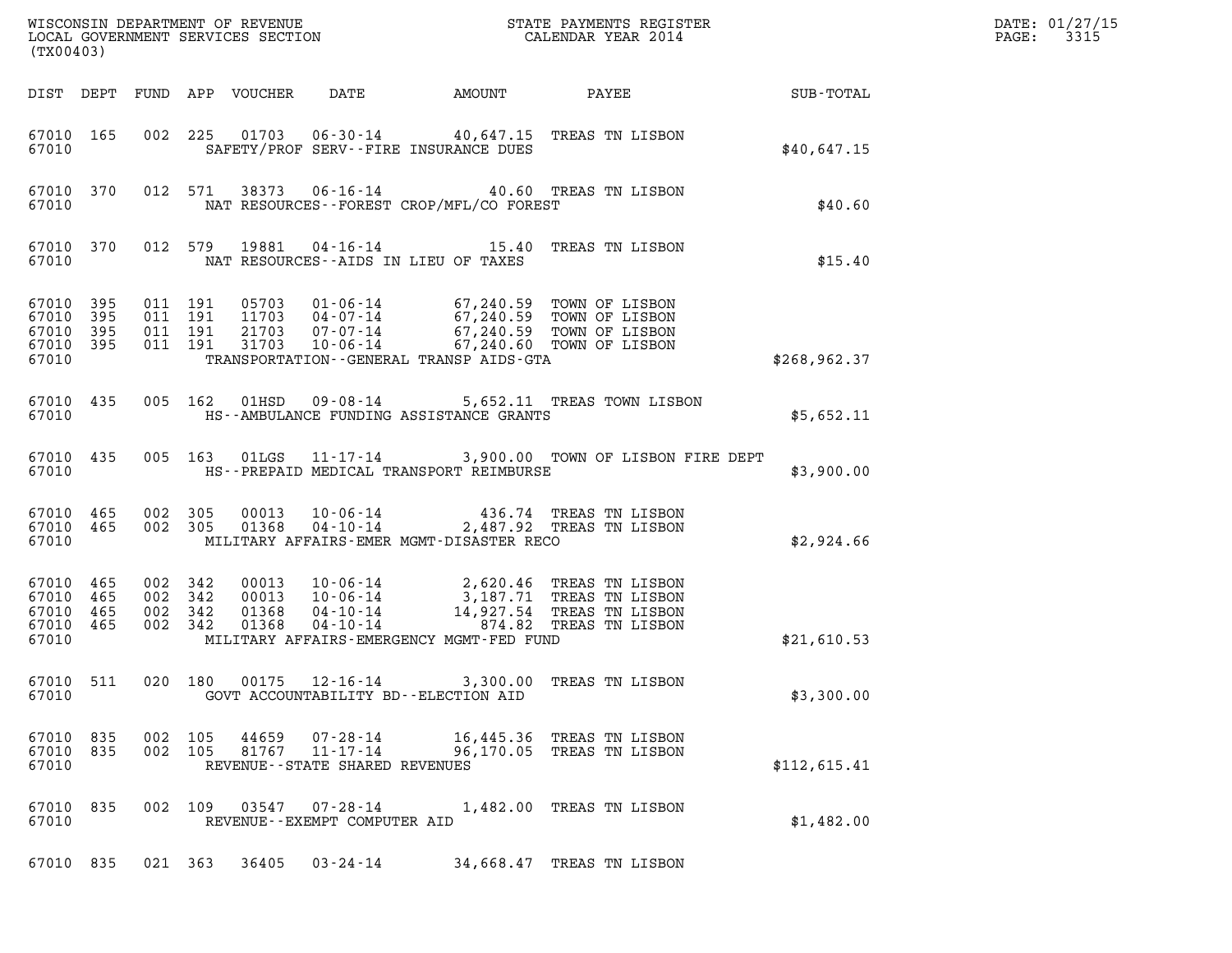| WISCONSIN DEPARTMENT OF REVENUE<br>LOCAL GOVERNMENT SERVICES SECTION<br>(TX00403) |                           |      |     |         |                               | STATE PAYMENTS REGISTER<br>CALENDAR YEAR 2014 |       |              | $\mathtt{PAGE}$ : | DATE: 01/27/15<br>3316 |
|-----------------------------------------------------------------------------------|---------------------------|------|-----|---------|-------------------------------|-----------------------------------------------|-------|--------------|-------------------|------------------------|
| DIST                                                                              | DEPT                      | FUND | APP | VOUCHER | DATE                          | AMOUNT                                        | PAYEE | SUB-TOTAL    |                   |                        |
| 67010                                                                             | REVENUE--LOTTERY CREDIT - |      |     |         |                               |                                               |       | \$34,668.47  |                   |                        |
| 67010                                                                             |                           |      |     |         | DISTRICT TOTAL APPROPRIATIONS |                                               |       | \$495,818.70 |                   |                        |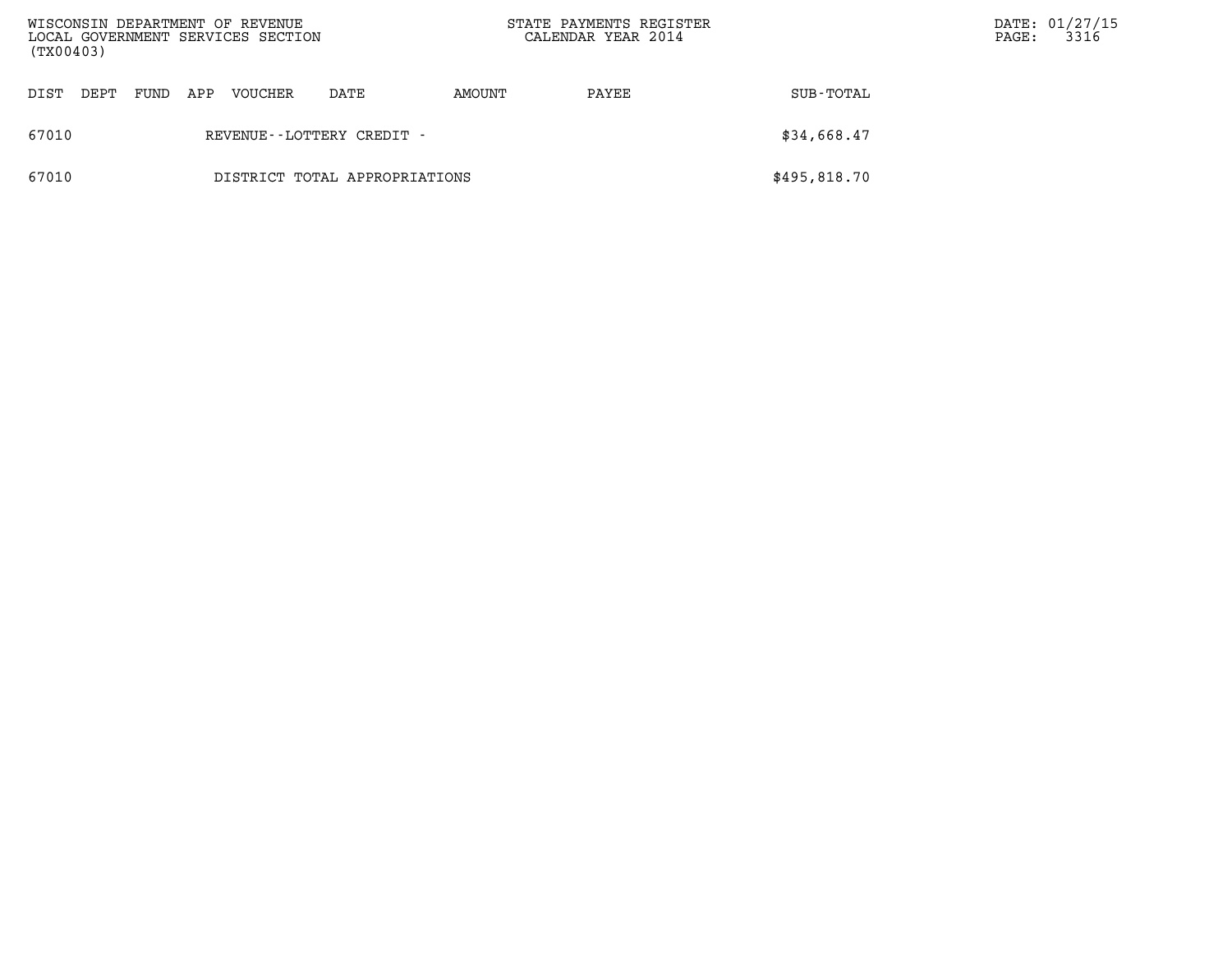| WISCONSIN DEPARTMENT OF REVENUE<br>LOCAL GOVERNMENT SERVICES SECTION | STATE PAYMENTS REGISTER<br>CALENDAR YEAR 2014 | DATE: 01/27/15<br>3317<br>PAGE: |
|----------------------------------------------------------------------|-----------------------------------------------|---------------------------------|

| (TX00403)                                                 |  |                    |                                            |                                            | WISCONSIN DEPARTMENT OF REVENUE<br>LOCAL GOVERNMENT SERVICES SECTION<br>(WYOO403)                                                                                                                                                                   | $\mathbb{R}^n$                                               | DATE: 01/27/15<br>PAGE: 3317 |
|-----------------------------------------------------------|--|--------------------|--------------------------------------------|--------------------------------------------|-----------------------------------------------------------------------------------------------------------------------------------------------------------------------------------------------------------------------------------------------------|--------------------------------------------------------------|------------------------------|
|                                                           |  |                    |                                            |                                            |                                                                                                                                                                                                                                                     | DIST DEPT FUND APP VOUCHER DATE AMOUNT PAYEE PAYER SUB-TOTAL |                              |
|                                                           |  |                    |                                            |                                            | 67014 165 002 225 01704 06-30-14 46,505.22 TREAS TN MERTON<br>67014 SAFETY/PROF SERV--FIRE INSURANCE DUES                                                                                                                                           | \$46,505.22                                                  |                              |
| 67014 370<br>67014 370                                    |  |                    |                                            |                                            | 002 503 16832 02-05-14 24,523.70 TREAS TN MERTON<br>002 503 16832 02-05-14 578.64 TREAS TN MERTON<br>TOWN SHARE 4216.<br>TOWN SHARE 4216.36                                                                                                         |                                                              |                              |
|                                                           |  |                    |                                            | 67014 MAT RESOURCES--AIDS IN LIEU OF TAXES |                                                                                                                                                                                                                                                     | \$25,102.34                                                  |                              |
|                                                           |  |                    | 67014 NAT RESOURCES--BOAT PATROL           |                                            | 67014 370 012 381 00577 03-28-14 2,735.35 TREAS TN MERTON                                                                                                                                                                                           | \$2,735.35                                                   |                              |
|                                                           |  |                    |                                            |                                            | 67014 370 012 550 00577 03-28-14 9,477.98 TREAS TN MERTON<br>67014 NAT RESOURCES--BOATING ENFORCEMENT AIDS                                                                                                                                          | \$9,477.98                                                   |                              |
|                                                           |  |                    |                                            |                                            | $\begin{array}{cccccc} 67014 & 370 & 012 & 571 & 38374 & 06\text{-}16\text{-}14 & & 40.04 & \text{TREAS TN MERTON} \\ 67014 & & \text{NAT RESOURCES}-\text{FOREST CROP/MFL/CO FOREST} \end{array}$                                                  | \$40.04                                                      |                              |
|                                                           |  |                    | 67014 NAT RESOURCES--AIDS IN LIEU OF TAXES |                                            | $67014$ 370 012 579 19882 04-16-14 2.39 TREAS TN MERTON $67014$ 370 012 579 19882 04-16-14 54.45 TREAS TN MERTON                                                                                                                                    | \$56.84                                                      |                              |
| 67014 395<br>67014 395<br>67014 395<br>67014 395<br>67014 |  |                    |                                            |                                            | 011 191 05704 01-06-14 60,541.63 TOWN OF MERTON<br>011 191 11704 04-07-14 60,541.63 TOWN OF MERTON<br>011 191 21704 07-07-14 60,541.63 TOWN OF MERTON<br>011 191 31704 10-06-14 60,541.63 TOWN OF MERTON<br>TRANSPORTATION--GENERAL TRANSP AIDS-GTA | \$242, 166.52                                                |                              |
|                                                           |  |                    |                                            |                                            | 67014 395 011 278 32417 11-26-14 17,678.81 TREAS TN MERTON<br>67014 TRANSPORTATION - LRIP/TRIP/MSIP GRANTS                                                                                                                                          | \$17,678.81                                                  |                              |
| 67014 455<br>67014 455<br>67014                           |  |                    | JUSTICE - - LAW ENFORCEMENT TRAINING       |                                            | 002 231 00976 09-04-14 160.00 TREAS TN MERTON<br>002 231 01567 02-21-14 1,120.00 TREAS TN MERTON                                                                                                                                                    | \$1,280.00                                                   |                              |
| 67014 511<br>67014                                        |  |                    | GOVT ACCOUNTABILITY BD--ELECTION AID       |                                            | 020 180 00037 09-04-14 2,200.00 TREAS TN MERTON                                                                                                                                                                                                     | \$2,200.00                                                   |                              |
| 67014 835<br>67014 835<br>67014                           |  | 002 105<br>002 105 | REVENUE--STATE SHARED REVENUES             | 81768 11-17-14 91,243.88                   | 44660  07-28-14   16,068.47   TREAS TN MERTON<br>TREAS TN MERTON                                                                                                                                                                                    | \$107,312.35                                                 |                              |
| 67014 835                                                 |  | 002 109            | 03548 07-28-14                             |                                            | 526.00 TREAS TN MERTON                                                                                                                                                                                                                              |                                                              |                              |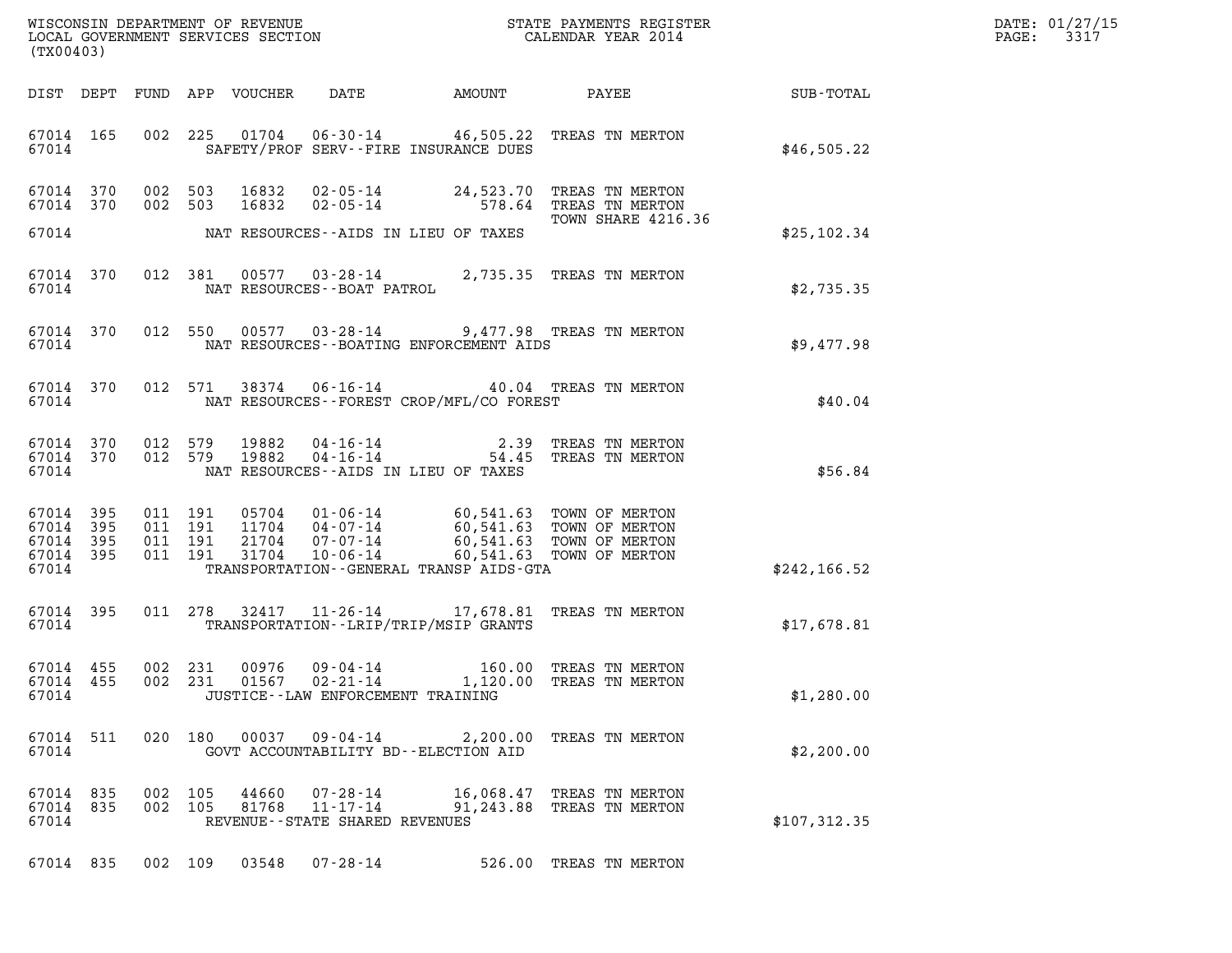| WISCONSIN DEPARTMENT OF REVENUE<br>LOCAL GOVERNMENT SERVICES SECTION<br>(TX00403) |      |     |         |                                       |          | STATE PAYMENTS REGISTER<br>CALENDAR YEAR 2014 | DATE: 01/27/15<br>3318<br>$\mathtt{PAGE}$ : |  |
|-----------------------------------------------------------------------------------|------|-----|---------|---------------------------------------|----------|-----------------------------------------------|---------------------------------------------|--|
|                                                                                   |      |     |         |                                       |          |                                               |                                             |  |
| DIST<br>DEPT                                                                      | FUND | APP | VOUCHER | DATE                                  | AMOUNT   | PAYEE                                         | SUB-TOTAL                                   |  |
| 67014                                                                             |      |     |         | REVENUE--EXEMPT COMPUTER AID          | \$526.00 |                                               |                                             |  |
| 835<br>67014<br>67014                                                             | 021  | 363 | 36406   | 03-24-14<br>REVENUE--LOTTERY CREDIT - | 2,871.22 | TREAS TN MERTON                               | \$2,871.22                                  |  |
| 67014                                                                             |      |     |         | DISTRICT TOTAL APPROPRIATIONS         |          |                                               | \$457,952.67                                |  |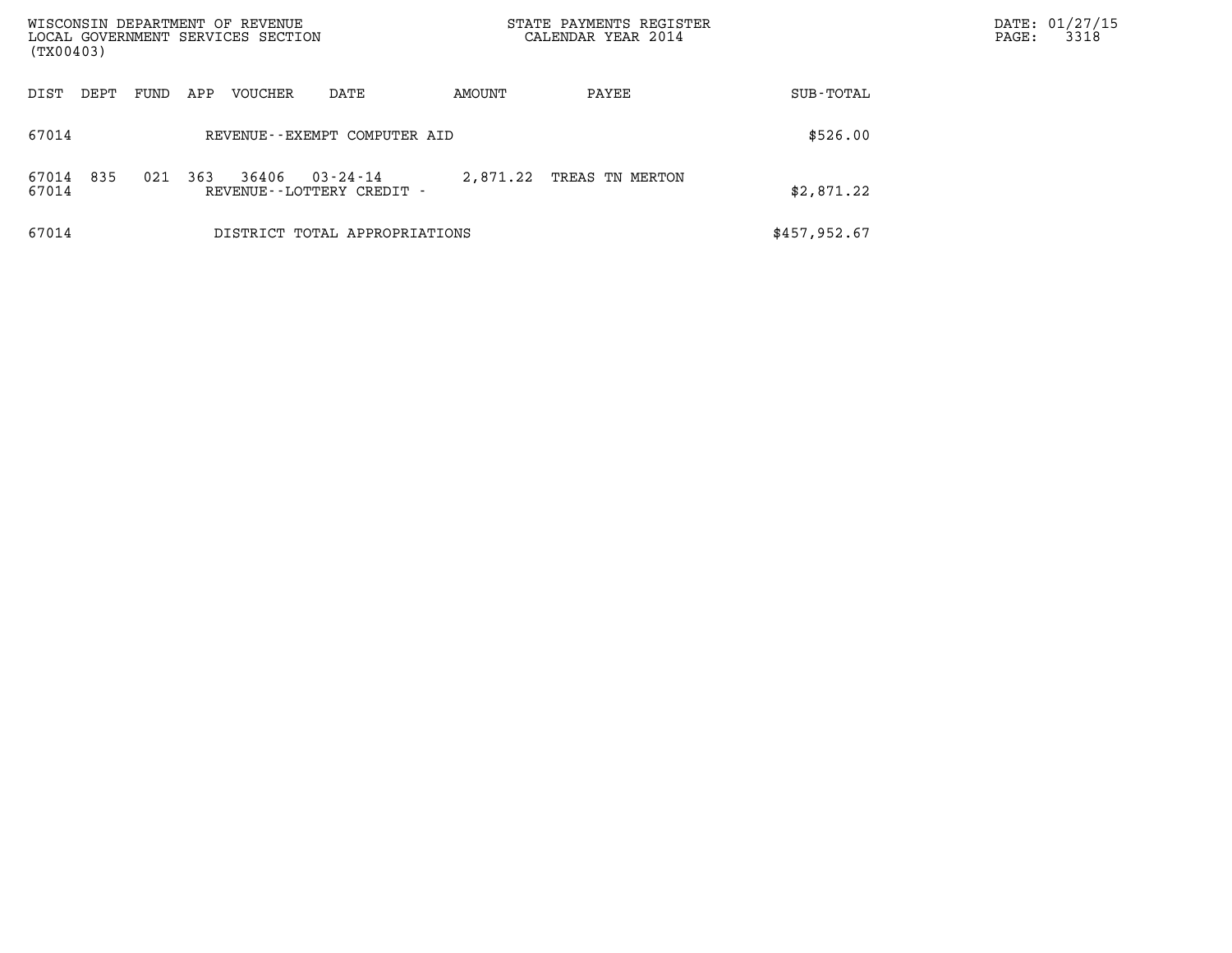| DATE: | 01/27/15 |
|-------|----------|
| PAGE: | 3319     |

| (TX00403)                                                                                                |                                                                           |                                                                                                   |                                 |                                                                                                 |                                                                                                                                                                                                                                                                                                                                                                  |                                                                                  |                                                                                                                                                                                                                                                                         |               | DATE: 01/27/15<br>3319<br>PAGE: |
|----------------------------------------------------------------------------------------------------------|---------------------------------------------------------------------------|---------------------------------------------------------------------------------------------------|---------------------------------|-------------------------------------------------------------------------------------------------|------------------------------------------------------------------------------------------------------------------------------------------------------------------------------------------------------------------------------------------------------------------------------------------------------------------------------------------------------------------|----------------------------------------------------------------------------------|-------------------------------------------------------------------------------------------------------------------------------------------------------------------------------------------------------------------------------------------------------------------------|---------------|---------------------------------|
| DIST DEPT                                                                                                |                                                                           | FUND                                                                                              |                                 | APP VOUCHER                                                                                     | DATE                                                                                                                                                                                                                                                                                                                                                             | AMOUNT                                                                           | PAYEE                                                                                                                                                                                                                                                                   | SUB-TOTAL     |                                 |
| 67016 165<br>67016                                                                                       |                                                                           |                                                                                                   | 002 225                         | 01705                                                                                           | SAFETY/PROF SERV--FIRE INSURANCE DUES                                                                                                                                                                                                                                                                                                                            |                                                                                  | 06-30-14 31,285.01 TREAS TN MUKWONAGO                                                                                                                                                                                                                                   | \$31,285.01   |                                 |
| 67016 370<br>67016<br>67016 370                                                                          | 370                                                                       | 002 503<br>002 503<br>002 503                                                                     |                                 | 16833<br>16833<br>16833                                                                         | $02 - 05 - 14$<br>$02 - 05 - 14$                                                                                                                                                                                                                                                                                                                                 |                                                                                  | 02-05-14 5,660.04 TREAS TN MUKWONAGO<br>83,638.74 TREAS TN MUKWONAGO<br>33,873.04 TREAS TN MUKWONAGO<br><b>TOWN SHARE 21063.28</b>                                                                                                                                      |               |                                 |
| 67016                                                                                                    |                                                                           |                                                                                                   |                                 |                                                                                                 | NAT RESOURCES--AIDS IN LIEU OF TAXES                                                                                                                                                                                                                                                                                                                             |                                                                                  |                                                                                                                                                                                                                                                                         | \$123, 171.82 |                                 |
| 67016 370<br>67016                                                                                       |                                                                           | 012 381                                                                                           |                                 | 00580                                                                                           | NAT RESOURCES - - BOAT PATROL                                                                                                                                                                                                                                                                                                                                    |                                                                                  | 03-28-14 1,367.85 TREAS TN MUKWONAGO                                                                                                                                                                                                                                    | \$1,367.85    |                                 |
| 67016 370<br>67016                                                                                       |                                                                           | 012 550                                                                                           |                                 | 00580                                                                                           | NAT RESOURCES--BOATING ENFORCEMENT AIDS                                                                                                                                                                                                                                                                                                                          |                                                                                  | 03-28-14 4,739.61 TREAS TN MUKWONAGO                                                                                                                                                                                                                                    | \$4,739.61    |                                 |
| 67016 370<br>67016                                                                                       |                                                                           | 012 571                                                                                           |                                 | 38375                                                                                           | $06 - 16 - 14$<br>NAT RESOURCES--FOREST CROP/MFL/CO FOREST                                                                                                                                                                                                                                                                                                       |                                                                                  | 57.40 TREAS TN MUKWONAGO                                                                                                                                                                                                                                                | \$57.40       |                                 |
| 67016 370<br>67016 370<br>67016                                                                          |                                                                           | 012 579<br>012 579                                                                                |                                 | 19883<br>19883                                                                                  | NAT RESOURCES -- AIDS IN LIEU OF TAXES                                                                                                                                                                                                                                                                                                                           |                                                                                  | 04-16-14 617.83 TREAS TN MUKWONAGO<br>04-16-14 998.56 TREAS TN MUKWONAGO                                                                                                                                                                                                | \$1,616.39    |                                 |
| 67016 370<br>67016                                                                                       |                                                                           | 074 670                                                                                           |                                 | 42170                                                                                           | NAT RESOURCES -- RU RECYCLING GRANT                                                                                                                                                                                                                                                                                                                              |                                                                                  | 05-23-14 23,054.41 TREAS TN MUKWONAGO                                                                                                                                                                                                                                   | \$23,054.41   |                                 |
| 67016<br>67016<br>67016<br>67016<br>67016<br>67016<br>67016<br>67016<br>67016<br>67016<br>67016<br>67016 | 395<br>395<br>395<br>395<br>395<br>395<br>395<br>395<br>395<br>395<br>395 | 011 185<br>011 185<br>011 185<br>011<br>011 185<br>011 185<br>011 185<br>011<br>011<br>011<br>011 | 185<br>185<br>185<br>185<br>185 | 01863<br>05883<br>09349<br>09349<br>14584<br>24364<br>24364<br>24364<br>27431<br>31222<br>98523 | $\begin{array}{ll} 01\hbox{-}\,27\hbox{-}14 \\ 03\hbox{-}10\hbox{-}14 \\ 04\hbox{-}14\hbox{-}14 \\ 04\hbox{-}14\hbox{-}14 \\ 05\hbox{-}11\hbox{-}14 \\ 06\hbox{-}11\hbox{-}14 \\ 09\hbox{-}17\hbox{-}14 \\ \end{array}$<br>$09 - 17 - 14$<br>$09 - 17 - 14$<br>$10 - 14 - 14$<br>$11 - 17 - 14$<br>$01 - 06 - 14$<br>TRANSPORTATION - - HIGHWAY SAFETY - FEDERAL | 788.16<br>788.16<br>788.16<br>788.16<br>5,739.12<br>1,576.32<br>394.08<br>788.16 | 788.16 TREAS TN MUKWONAGO<br>TREAS TN MUKWONAGO<br>TREAS TN MUKWONAGO<br>TREAS TN MUKWONAGO<br>TREAS TN MUKWONAGO<br>1,182.24 TREAS TN MUKWONAGO<br>1,182.24 TREAS TN MUKWONAGO<br>TREAS TN MUKWONAGO<br>TREAS TN MUKWONAGO<br>TREAS TN MUKWONAGO<br>TREAS TN MUKWONAGO | \$14,802.96   |                                 |
| 67016<br>67016<br>67016<br>67016<br>67016                                                                | 395<br>395<br>395<br>395                                                  | 011<br>011<br>011<br>011 191                                                                      | 191<br>191<br>191               | 05705<br>11705<br>21705<br>31705                                                                | $01 - 06 - 14$<br>$04 - 07 - 14$<br>$07 - 07 - 14$<br>$10 - 06 - 14$<br>TRANSPORTATION--GENERAL TRANSP AIDS-GTA                                                                                                                                                                                                                                                  | 44,052.35<br>44,052.35<br>44,052.35<br>44,052.36                                 | TOWN OF MUKWONAGO<br>TOWN OF MUKWONAGO<br>TOWN OF MUKWONAGO<br>TOWN OF MUKWONAGO                                                                                                                                                                                        | \$176, 209.41 |                                 |
| 67016 455                                                                                                |                                                                           | 002 231                                                                                           |                                 | 01599                                                                                           | $02 - 24 - 14$                                                                                                                                                                                                                                                                                                                                                   |                                                                                  | 800.00 TREAS TN MUKWONAGO                                                                                                                                                                                                                                               |               |                                 |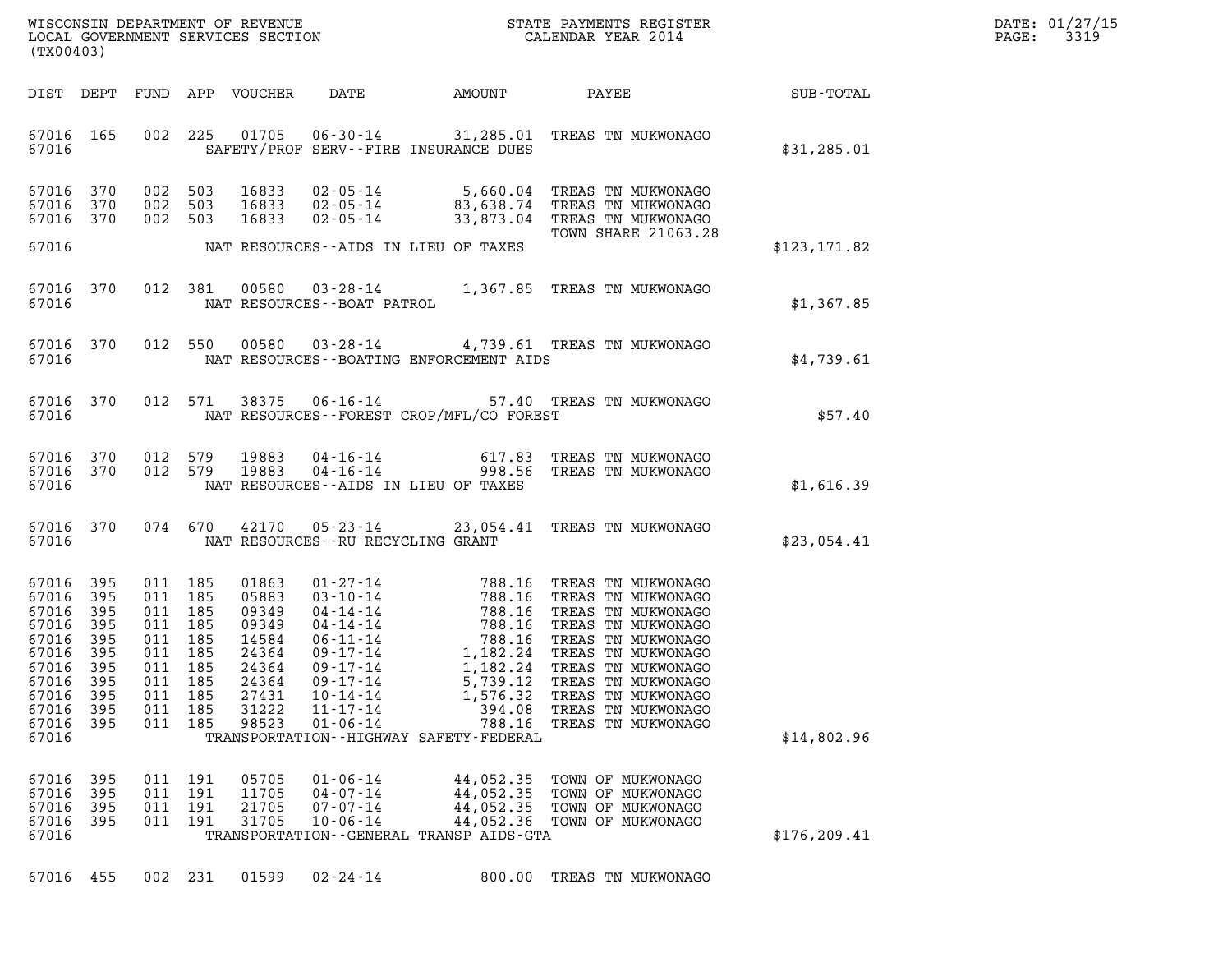| WISCONSIN DEPARTMENT OF REVENUE<br>LOCAL GOVERNMENT SERVICES SECTION<br>(TX00403) |            |            |         |                                                              |                        | DATE: 01/27/15<br>PAGE:<br>3320          |              |  |
|-----------------------------------------------------------------------------------|------------|------------|---------|--------------------------------------------------------------|------------------------|------------------------------------------|--------------|--|
| DEPT<br>DIST                                                                      | FUND       | APP        | VOUCHER | DATE                                                         | AMOUNT                 | PAYEE                                    | SUB-TOTAL    |  |
| 67016                                                                             |            |            |         | JUSTICE - - LAW ENFORCEMENT TRAINING                         |                        |                                          | \$800.00     |  |
| 511<br>67016<br>67016                                                             | 020        | 180        | 00173   | GOVT ACCOUNTABILITY BD--ELECTION AID                         |                        | 12-16-14 1,064.00 TREAS TN MUKWONAGO     | \$1,064.00   |  |
| 67016<br>835<br>67016<br>835<br>67016                                             | 002<br>002 | 105<br>105 | 81769   | 44661 07-28-14<br>11-17-14<br>REVENUE--STATE SHARED REVENUES | 14,128.22<br>80,111.47 | TREAS TN MUKWONAGO<br>TREAS TN MUKWONAGO | \$94, 239.69 |  |
| 67016<br>835<br>67016                                                             | 002        | 109        | 03549   | 07-28-14<br>REVENUE--EXEMPT COMPUTER AID                     | 170.00                 | TREAS TN MUKWONAGO                       | \$170.00     |  |
| 67016                                                                             |            |            |         | DISTRICT TOTAL APPROPRIATIONS                                |                        |                                          | \$472,578.55 |  |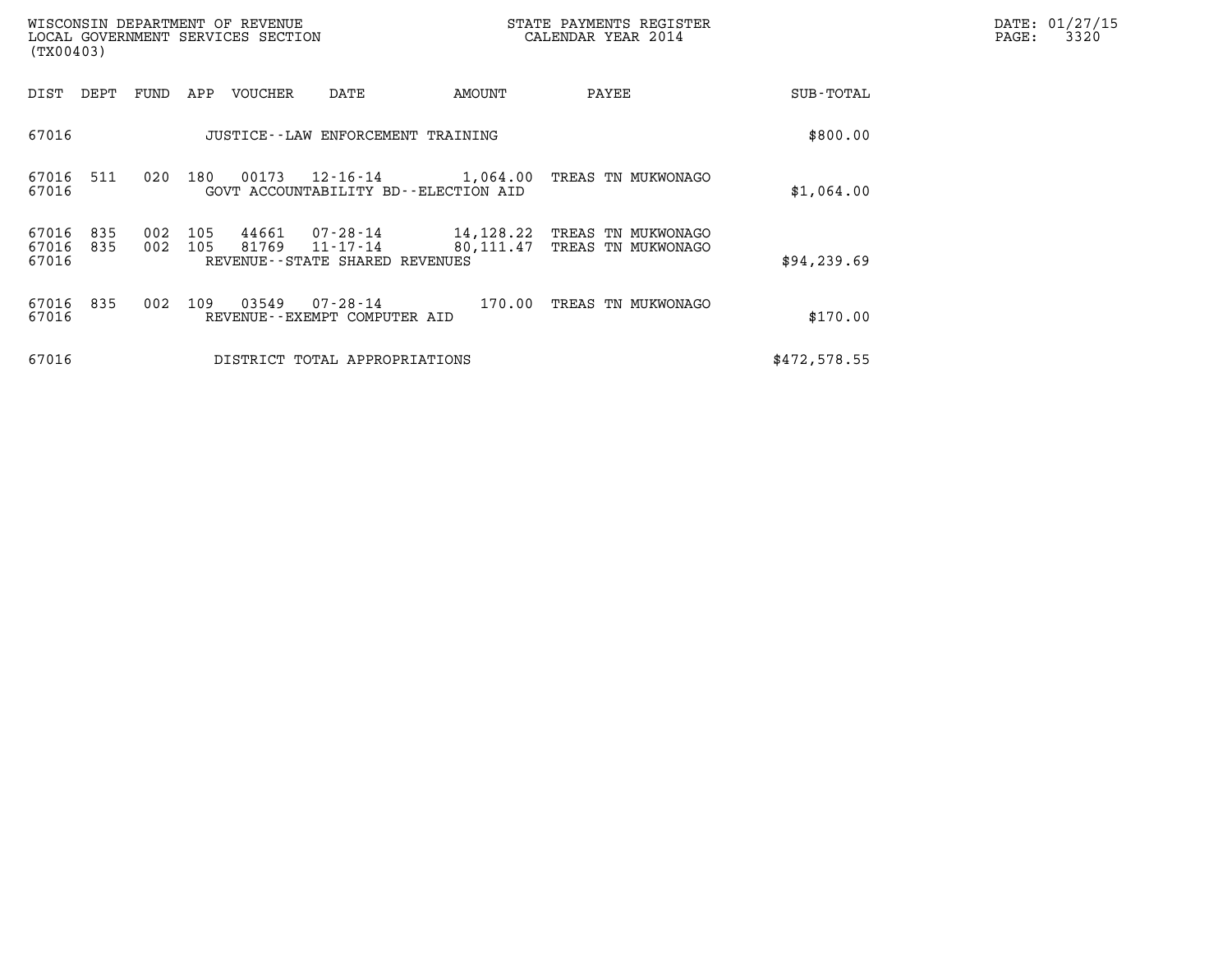| (TX00403)                                             |           |                                          |         |                            |                                                        |                                          |                                                                                                                                                                                    |               | DATE: 01/27/15<br>3321<br>$\mathtt{PAGE:}$ |
|-------------------------------------------------------|-----------|------------------------------------------|---------|----------------------------|--------------------------------------------------------|------------------------------------------|------------------------------------------------------------------------------------------------------------------------------------------------------------------------------------|---------------|--------------------------------------------|
|                                                       |           |                                          |         | DIST DEPT FUND APP VOUCHER | DATE                                                   | AMOUNT                                   | PAYEE SUB-TOTAL                                                                                                                                                                    |               |                                            |
| 67022 165<br>67022                                    |           |                                          |         |                            |                                                        | SAFETY/PROF SERV--FIRE INSURANCE DUES    | 002 225 01706 06-30-14 42,300.35 TREAS TN OCONOMOWOC                                                                                                                               | \$42,300.35   |                                            |
|                                                       |           |                                          |         | 67022 370 002 503 16834    |                                                        |                                          | 02-05-14 9,205.88 TREAS TN OCONOMOWOC<br>TOWN SHARE 1145.05                                                                                                                        |               |                                            |
| 67022                                                 |           |                                          |         |                            |                                                        | NAT RESOURCES--AIDS IN LIEU OF TAXES     |                                                                                                                                                                                    | \$9,205.88    |                                            |
| 67022 370<br>67022                                    |           |                                          | 012 381 |                            | NAT RESOURCES--BOAT PATROL                             |                                          | 00585  03-28-14   6,983.43   TREAS TN OCONOMOWOC                                                                                                                                   | \$6,983.43    |                                            |
| 67022 370<br>67022                                    |           |                                          | 012 550 |                            |                                                        | NAT RESOURCES--BOATING ENFORCEMENT AIDS  | 00585  03-28-14  24,197.58  TREAS TN OCONOMOWOC                                                                                                                                    | \$24,197.58   |                                            |
| 67022 370<br>67022                                    |           |                                          | 012 571 |                            |                                                        | NAT RESOURCES--FOREST CROP/MFL/CO FOREST | 38376  06-16-14  8.60 TREAS TN OCONOMOWOC                                                                                                                                          | \$8.60        |                                            |
| 67022 370<br>67022 370<br>67022 370<br>67022          |           | 012 579<br>012 579<br>012 579            |         | 19884<br>19884<br>19884    |                                                        | NAT RESOURCES--AIDS IN LIEU OF TAXES     | 04-16-14 1.96 TREAS TN OCONOMOWOC<br>04-16-14 281.37 TREAS TN OCONOMOWOC<br>04-16-14 394.16 TREAS TN OCONOMOWOC                                                                    | \$677.49      |                                            |
| 67022 370<br>67022                                    |           | 095 512                                  |         | 01579                      | NAT RESOURCES - - STEWARDSHIP 2000                     |                                          | 02-12-14 55,181.25 TREAS TN OCONOMOWOC                                                                                                                                             | \$55,181.25   |                                            |
| 67022 395<br>67022 395<br>67022<br>67022 395<br>67022 | 395       | 011 191<br>011 191<br>011 191<br>011 191 |         | 31706                      |                                                        | TRANSPORTATION--GENERAL TRANSP AIDS-GTA  | 05706 01-06-14 65,057.55 TOWN OF OCONOMOWOC<br>11706 04-07-14 65,057.55 TOWN OF OCONOMOWOC<br>21706 07-07-14 65,057.55 TOWN OF OCONOMOWOC<br>10-06-14 65,057.57 TOWN OF OCONOMOWOC | \$260, 230.22 |                                            |
| 67022 455<br>67022                                    |           |                                          | 002 231 | 01627                      | $02 - 24 - 14$<br>JUSTICE - - LAW ENFORCEMENT TRAINING |                                          | 1,920.00 TREAS TN OCONOMOWOC                                                                                                                                                       | \$1,920.00    |                                            |
| 67022 511<br>67022                                    |           |                                          |         |                            |                                                        | GOVT ACCOUNTABILITY BD--ELECTION AID     | 020 180 00153 12-16-14 3,300.00 TREAS TN OCONOMOWOC                                                                                                                                | \$3,300.00    |                                            |
| 67022                                                 | 67022 835 | 67022 835 002 105<br>002 105             |         | 44662                      | REVENUE - - STATE SHARED REVENUES                      |                                          | 07-28-14 15,313.24 TREAS TN OCONOMOWOC<br>81770  11-17-14  87,657.67  TREAS TN OCONOMOWOC                                                                                          | \$102,970.91  |                                            |
| 67022 835<br>67022                                    |           |                                          |         |                            | REVENUE--EXEMPT COMPUTER AID                           |                                          | 002 109 03550 07-28-14 6,372.00 TREAS TN OCONOMOWOC                                                                                                                                | \$6,372.00    |                                            |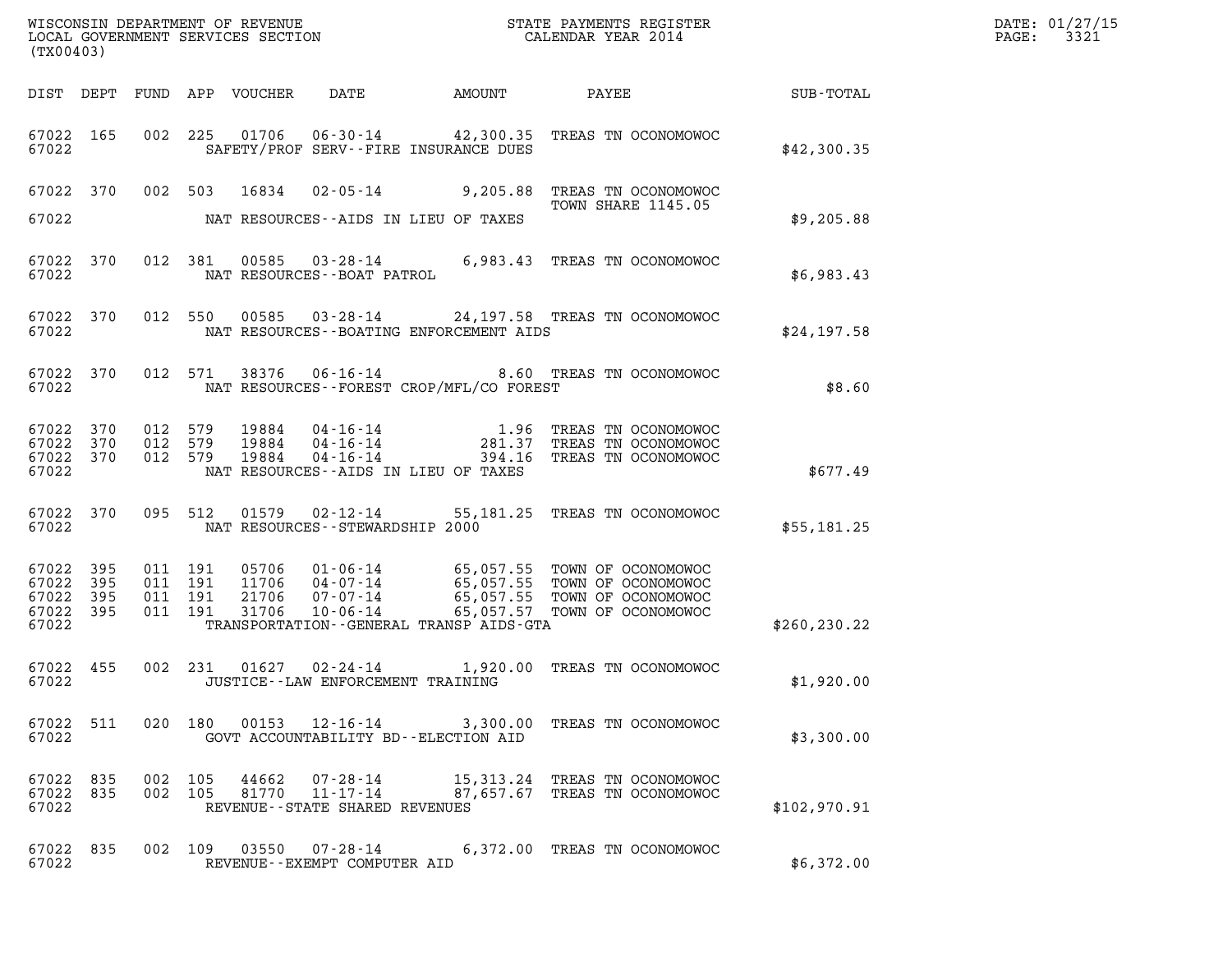| WISCONSIN DEPARTMENT OF REVENUE<br>LOCAL GOVERNMENT SERVICES SECTION<br>(TX00403) |                                                                                 |  |  |                               |  | STATE PAYMENTS REGISTER<br>CALENDAR YEAR 2014 |              | DATE: 01/27/15<br>3322<br>PAGE: |
|-----------------------------------------------------------------------------------|---------------------------------------------------------------------------------|--|--|-------------------------------|--|-----------------------------------------------|--------------|---------------------------------|
| DIST<br>DEPT                                                                      | FUND<br>APP<br><b>VOUCHER</b><br>AMOUNT<br>DATE                                 |  |  |                               |  | PAYEE                                         |              |                                 |
| 835<br>67022<br>67022                                                             | 501<br>00004<br>002<br>$02 - 03 - 14$<br>DOA-PAYMENT FOR MUNICIPAL SERVICES AID |  |  |                               |  | TREAS TN OCONOMOWOC                           | \$67.28      |                                 |
| 67022                                                                             |                                                                                 |  |  | DISTRICT TOTAL APPROPRIATIONS |  |                                               | \$513,414.99 |                                 |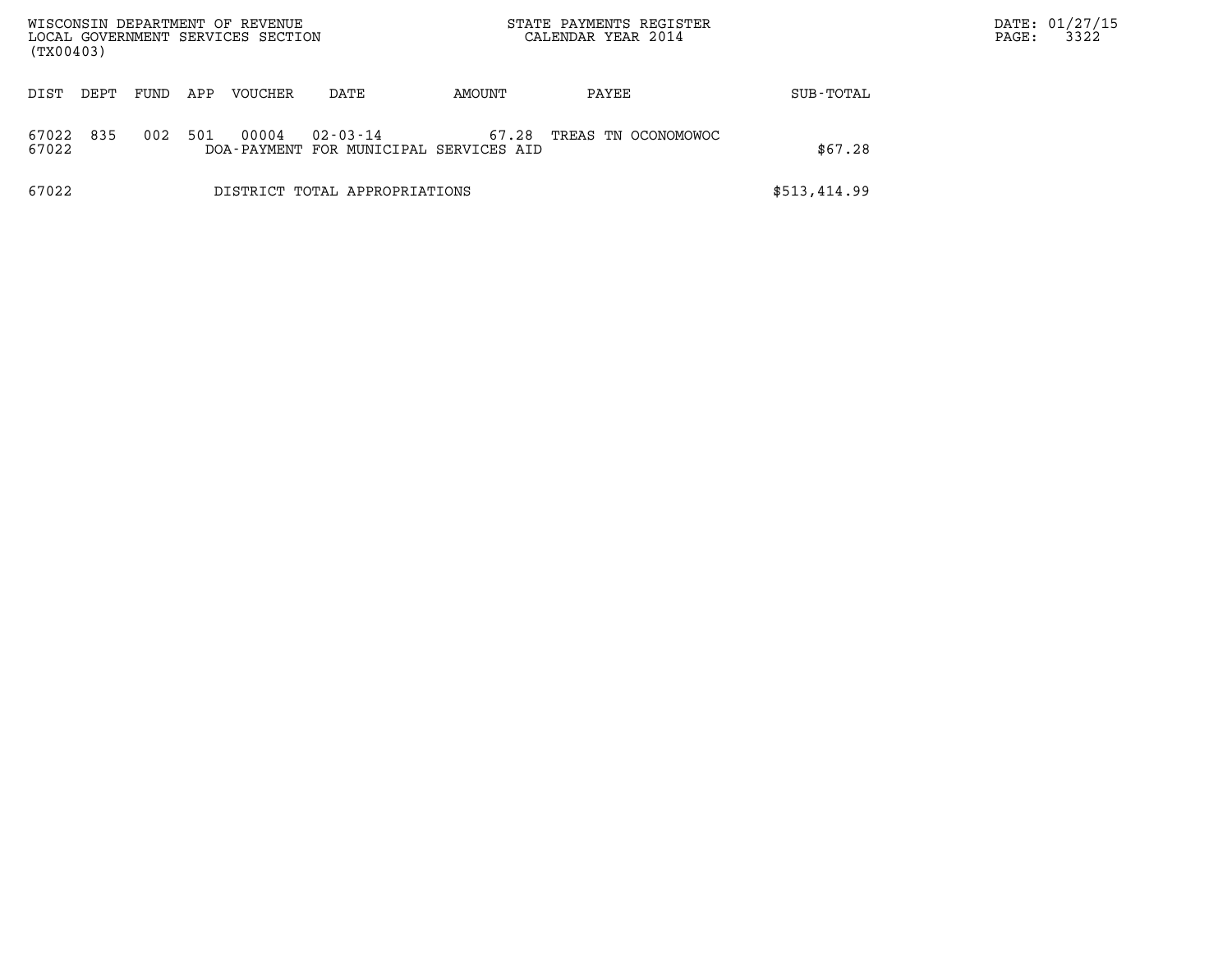| DATE: | 01/27/15 |
|-------|----------|
| PAGE: | 3323     |

| (TX00403)                                             |     |  |                               |                            |                                                |                                             |                                                                                                                                                                                                                                                                                                                                       |                 | DATE: 01/27/15<br>PAGE: 3323 |
|-------------------------------------------------------|-----|--|-------------------------------|----------------------------|------------------------------------------------|---------------------------------------------|---------------------------------------------------------------------------------------------------------------------------------------------------------------------------------------------------------------------------------------------------------------------------------------------------------------------------------------|-----------------|------------------------------|
|                                                       |     |  |                               | DIST DEPT FUND APP VOUCHER | DATE                                           | AMOUNT                                      |                                                                                                                                                                                                                                                                                                                                       | PAYEE SUB-TOTAL |                              |
| 67024 165<br>67024                                    |     |  |                               |                            |                                                | SAFETY/PROF SERV--FIRE INSURANCE DUES       | 002 225 01707 06-30-14 16,100.73 TREAS TN OTTAWA                                                                                                                                                                                                                                                                                      | \$16, 100.73    |                              |
| 67024 370<br>67024 370<br>67024 370                   |     |  | 002 503<br>002 503<br>002 503 |                            |                                                |                                             | 16835 02-05-14 4,588.58 TREAS TN OTTAWA<br>16835 02-05-14 9,885.72 TREAS TN OTTAWA<br>16835 02-05-14 7,559.76 TREAS TN OTTAWA                                                                                                                                                                                                         |                 |                              |
| 67024                                                 |     |  |                               |                            |                                                | NAT RESOURCES--AIDS IN LIEU OF TAXES        | TOWN SHARE 2305.73                                                                                                                                                                                                                                                                                                                    | \$22,034.06     |                              |
| 67024 370<br>67024                                    |     |  |                               |                            |                                                | NAT RESOURCES - - FOREST CROP/MFL/CO FOREST | 012 571 38377 06-16-14 91.67 TREAS TN OTTAWA                                                                                                                                                                                                                                                                                          | \$91.67         |                              |
| 67024 370<br>67024 370<br>67024                       |     |  |                               |                            |                                                | NAT RESOURCES--AIDS IN LIEU OF TAXES        | $\begin{array}{cccc} 012 & 579 & 19885 & 04\text{ -}16\text{ -}14 & 3,797.46 & \text{TREAS TN OTTAWA} \\ 012 & 579 & 19885 & 04\text{ -}16\text{ -}14 & 384.91 & \text{TREAS TN OTTAWA} \end{array}$                                                                                                                                  | \$4.182.37      |                              |
| 67024 370<br>67024                                    |     |  |                               |                            | NAT RESOURCES -- RU RECYCLING GRANT            |                                             | 074 670 42171 05-23-14 2,941.92 TREAS TN OTTAWA                                                                                                                                                                                                                                                                                       | \$2,941.92      |                              |
| 67024 395<br>67024<br>67024 395<br>67024 395<br>67024 | 395 |  |                               |                            |                                                | TRANSPORTATION--GENERAL TRANSP AIDS-GTA     | $\begin{array}{cccc} 011 & 191 & 05707 & 01\cdot 06\cdot 14 & 20\,, 312\, .61 & \text{TOWN OF OTTAWA} \\ 011 & 191 & 11707 & 04\cdot 07\cdot 14 & 20\,, 312\, .61 & \text{TOWN OF OTTAWA} \\ 011 & 191 & 21707 & 07\cdot 07\cdot 14 & 20\,, 312\, .61 & \text{TOWN OF OTTAWA} \\ 011 & 191 & 31707 & 10\cdot 06\cdot 14 & 20\,, 312\$ | \$81,250.46     |                              |
| 67024 511                                             |     |  |                               | 020 180 00155              |                                                |                                             | 12-16-14 1,100.00 TREAS TN OTTAWA                                                                                                                                                                                                                                                                                                     |                 |                              |
| 67024                                                 |     |  |                               |                            |                                                | GOVT ACCOUNTABILITY BD--ELECTION AID        |                                                                                                                                                                                                                                                                                                                                       | \$1,100.00      |                              |
| 67024 835<br>67024 835<br>67024                       |     |  |                               |                            | REVENUE--STATE SHARED REVENUES                 |                                             | $\begin{array}{cccc} 002 & 105 & 44663 & 07\text{-}28\text{-}14 & 6,771.53 & \text{TREAS TN OTTAWA} \\ 002 & 105 & 81771 & 11\text{-}17\text{-}14 & 38,372.01 & \text{TREAS TN OTTAWA} \end{array}$                                                                                                                                   | \$45, 143.54    |                              |
| 67024 835<br>67024                                    |     |  |                               | 002 109 03551              | $07 - 28 - 14$<br>REVENUE--EXEMPT COMPUTER AID |                                             | 48.00 TREAS TN OTTAWA                                                                                                                                                                                                                                                                                                                 | \$48.00         |                              |
| 67024 835<br>67024                                    |     |  |                               | 002 501 00004              | 02-03-14                                       | DOA-PAYMENT FOR MUNICIPAL SERVICES AID      | 880.89 TREAS TN OTTAWA                                                                                                                                                                                                                                                                                                                | \$880.89        |                              |
| 67024                                                 |     |  |                               |                            | DISTRICT TOTAL APPROPRIATIONS                  |                                             |                                                                                                                                                                                                                                                                                                                                       | \$173,773.64    |                              |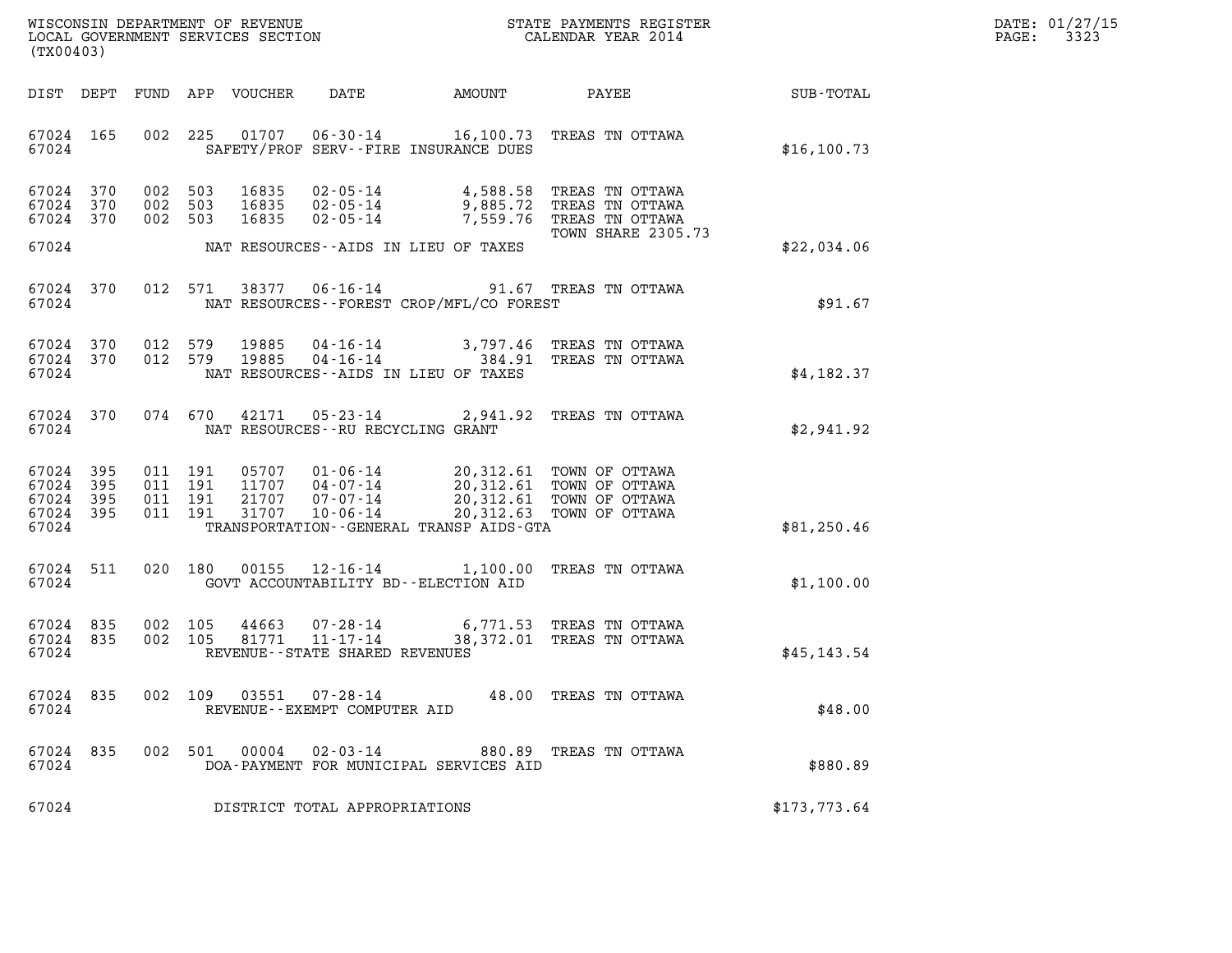| (TX00403)                                                                                                                             |                                                          | WISCONSIN DEPARTMENT OF REVENUE<br>LOCAL GOVERNMENT SERVICES SECTION                                                                                                                                                                                                |                                                                  | STATE PAYMENTS REGISTER<br>CALENDAR YEAR 2014                                                                                                        |            | DATE: 01/27/15<br>PAGE:<br>3324 |
|---------------------------------------------------------------------------------------------------------------------------------------|----------------------------------------------------------|---------------------------------------------------------------------------------------------------------------------------------------------------------------------------------------------------------------------------------------------------------------------|------------------------------------------------------------------|------------------------------------------------------------------------------------------------------------------------------------------------------|------------|---------------------------------|
| DIST DEPT                                                                                                                             | FUND                                                     | APP VOUCHER<br>DATE                                                                                                                                                                                                                                                 | AMOUNT                                                           | PAYEE                                                                                                                                                | SUB-TOTAL  |                                 |
| 67028 370<br>67028                                                                                                                    | 012 381                                                  | 00594<br>03-28-14 1,293.09 TREAS TN SUMMIT<br>NAT RESOURCES - - BOAT PATROL                                                                                                                                                                                         |                                                                  |                                                                                                                                                      | \$1,293.09 |                                 |
| 67028 370<br>67028                                                                                                                    | 012 550                                                  | 00594  03-28-14  4,480.56  TREAS TN SUMMIT<br>NAT RESOURCES - - BOATING ENFORCEMENT AIDS                                                                                                                                                                            |                                                                  |                                                                                                                                                      | \$4,480.56 |                                 |
| 67028<br>370<br>67028<br>370<br>67028<br>370<br>67028<br>370<br>67028<br>370<br>67028<br>370<br>67028<br>370<br>67028<br>370<br>67028 | 012<br>012<br>012<br>012<br>012<br>012<br>012<br>012 579 | 579<br>19888<br>04-16-14<br>579<br>19889<br>$04 - 16 - 14$<br>579<br>19890<br>04-16-14<br>579<br>19890<br>04-16-14<br>579<br>19890<br>04-16-14<br>579<br>19890<br>04-16-14<br>579<br>19890<br>04-16-14<br>19890<br>04-16-14<br>NAT RESOURCES--AIDS IN LIEU OF TAXES | .14<br>1.30<br>58.45<br>13.04<br>1.36<br>12.05<br>586.93<br>7.63 | TREAS TN SUMMIT<br>TREAS TN SUMMIT<br>TREAS TN SUMMIT<br>TREAS TN SUMMIT<br>TREAS TN SUMMIT<br>TREAS TN SUMMIT<br>TREAS TN SUMMIT<br>TREAS TN SUMMIT | \$680.90   |                                 |
| 67028<br>455<br>67028                                                                                                                 | 002 231                                                  | 01765 02-26-14 2,080.00 TREAS TN SUMMIT<br>JUSTICE - - LAW ENFORCEMENT TRAINING                                                                                                                                                                                     |                                                                  |                                                                                                                                                      | \$2,080.00 |                                 |
| 67028<br>455<br>67028                                                                                                                 |                                                          | 002 241 01680 10-16-14 1,116.14 TREAS TN SUMMIT<br>JUSTICE - - CEASE AND OTHER FEDERAL GRANTS                                                                                                                                                                       |                                                                  |                                                                                                                                                      | \$1,116.14 |                                 |
| 67028                                                                                                                                 |                                                          | DISTRICT TOTAL APPROPRIATIONS                                                                                                                                                                                                                                       |                                                                  |                                                                                                                                                      | \$9,650.69 |                                 |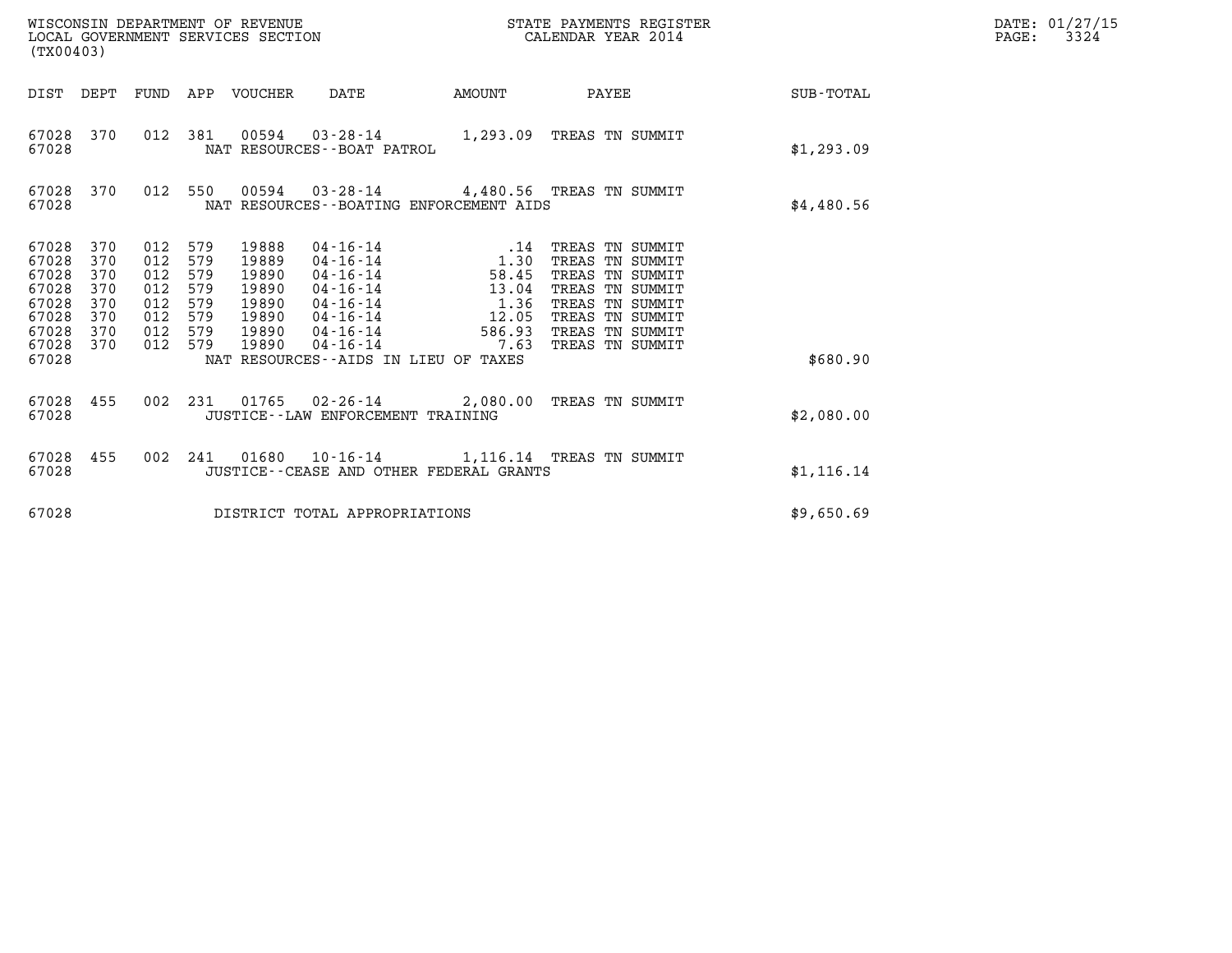| DATE: | 01/27/15 |
|-------|----------|
| PAGE: | 3325     |

| (TX00403)                                             |                        |                                          |  |                            |                                                                 |                                             |                                                                                                                                                                                  |                 | DATE: 01/27/15<br>3325<br>$\mathtt{PAGE:}$ |
|-------------------------------------------------------|------------------------|------------------------------------------|--|----------------------------|-----------------------------------------------------------------|---------------------------------------------|----------------------------------------------------------------------------------------------------------------------------------------------------------------------------------|-----------------|--------------------------------------------|
|                                                       |                        |                                          |  | DIST DEPT FUND APP VOUCHER | DATE                                                            | AMOUNT                                      |                                                                                                                                                                                  | PAYEE SUB-TOTAL |                                            |
| 67030 165<br>67030                                    |                        |                                          |  |                            |                                                                 | SAFETY/PROF SERV--FIRE INSURANCE DUES       | 002 225 01708 06-30-14 30,907.64 TREAS TN VERNON                                                                                                                                 | \$30,907.64     |                                            |
| 67030                                                 |                        |                                          |  | 67030 370 002 503 16836    |                                                                 | NAT RESOURCES--AIDS IN LIEU OF TAXES        | 02-05-14 542.05 TREAS TN VERNON<br>TOWN SHARE 72.81                                                                                                                              | \$542.05        |                                            |
| 67030                                                 | 67030 370              |                                          |  |                            |                                                                 | NAT RESOURCES - - FOREST CROP/MFL/CO FOREST | 012 571 38378 06-16-14 28.20 TREAS TN VERNON                                                                                                                                     | \$28.20         |                                            |
| 67030                                                 | 67030 370<br>67030 370 | 012 579<br>012 579                       |  | 19886<br>19886             |                                                                 | NAT RESOURCES -- AIDS IN LIEU OF TAXES      | 04-16-14 1,007.52 TREAS TN VERNON<br>04-16-14 216.66 TREAS TN VERNON                                                                                                             | \$1,224.18      |                                            |
| 67030                                                 |                        |                                          |  |                            | NAT RESOURCES - - RU RECYCLING GRANT                            |                                             | 67030 370 074 670 42172 05-23-14 21,721.71 TREAS TN VERNON                                                                                                                       | \$21,721.71     |                                            |
| 67030 395<br>67030<br>67030 395<br>67030 395<br>67030 | 395                    | 011 191<br>011 191<br>011 191<br>011 191 |  |                            |                                                                 | TRANSPORTATION--GENERAL TRANSP AIDS-GTA     | 05708  01-06-14  39,450.29 TOWN OF VERNON<br>11708  04-07-14  39,450.29 TOWN OF VERNON<br>21708  07-07-14  39,450.29 TOWN OF VERNON<br>31708  10-06-14  39,450.31 TOWN OF VERNON | \$157,801.18    |                                            |
| 67030                                                 | 67030 435              |                                          |  |                            |                                                                 | HS--AMBULANCE FUNDING ASSISTANCE GRANTS     | 005 162 01HSD 09-08-14 5,048.48 TREAS TOWN VERNON                                                                                                                                | \$5,048.48      |                                            |
| 67030                                                 | 67030 511              |                                          |  |                            |                                                                 | GOVT ACCOUNTABILITY BD--ELECTION AID        | 020 180 00201 12-18-14 2,200.00 TREAS TN VERNON                                                                                                                                  | \$2,200.00      |                                            |
| 67030 835<br>67030 835<br>67030                       |                        | 002 105<br>002 105                       |  | 44664<br>81772             | 07-28-14<br>$11 - 17 - 14$<br>REVENUE - - STATE SHARED REVENUES |                                             | 15,993.33 TREAS TN VERNON<br>90,648.31 TREAS TN VERNON                                                                                                                           | \$106,641.64    |                                            |
| 67030<br>67030                                        | 835                    | 002 109                                  |  | 03552                      | 07-28-14<br>REVENUE--EXEMPT COMPUTER AID                        |                                             | 237.00 TREAS TN VERNON                                                                                                                                                           | \$237.00        |                                            |
| 67030                                                 |                        |                                          |  |                            | DISTRICT TOTAL APPROPRIATIONS                                   |                                             |                                                                                                                                                                                  | \$326,352.08    |                                            |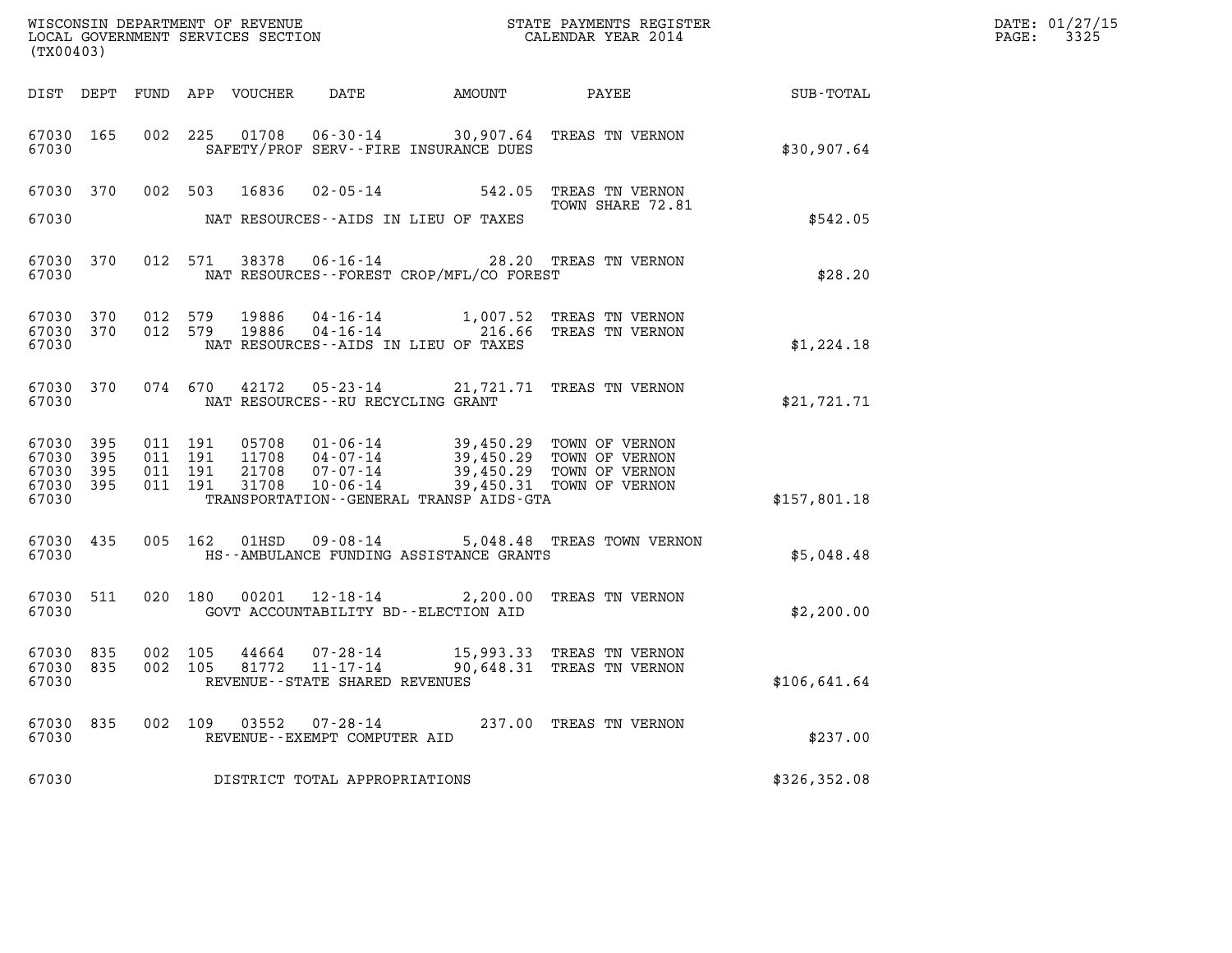| (TX00403)                                         |               |                               |         |                                  |                                   |                                          |                                                                                                                                                          |               | DATE: 01/27/15<br>$\mathtt{PAGE:}$<br>3326 |
|---------------------------------------------------|---------------|-------------------------------|---------|----------------------------------|-----------------------------------|------------------------------------------|----------------------------------------------------------------------------------------------------------------------------------------------------------|---------------|--------------------------------------------|
|                                                   |               |                               |         |                                  |                                   |                                          |                                                                                                                                                          |               |                                            |
| 67032 165<br>67032                                |               |                               | 002 225 |                                  |                                   | SAFETY/PROF SERV--FIRE INSURANCE DUES    | 01709  06-30-14  32,632.72  TREAS TN WAUKESHA                                                                                                            | \$32,632.72   |                                            |
| 67032 370                                         |               |                               | 002 503 | 17206                            |                                   |                                          | 02-25-14 17,134.01 TREAS TN WAUKESHA<br><b>TOWN SHARE 2139.96</b>                                                                                        |               |                                            |
| 67032                                             |               |                               |         |                                  |                                   | NAT RESOURCES--AIDS IN LIEU OF TAXES     |                                                                                                                                                          | \$17,134.01   |                                            |
| 67032 370<br>67032                                |               |                               | 012 571 |                                  | 38379 06-16-14                    | NAT RESOURCES--FOREST CROP/MFL/CO FOREST | 5.00 TREAS TN WAUKESHA                                                                                                                                   | \$5.00        |                                            |
| 67032 370<br>67032 370<br>67032 370<br>67032      |               | 012 579<br>012 579<br>012 579 |         | 19887<br>19887<br>19887          |                                   | NAT RESOURCES--AIDS IN LIEU OF TAXES     | 04-16-14 9.24 TREAS TN WAUKESHA<br>04-16-14 935.69 TREAS TN WAUKESHA<br>04-16-14 243.22 TREAS TN WAUKESHA                                                | \$1,188.15    |                                            |
| 67032 395<br>67032<br>67032<br>67032 395<br>67032 | -395<br>- 395 | 011 191<br>011 191<br>011 191 | 011 191 | 05709<br>11709<br>21709<br>31709 |                                   | TRANSPORTATION--GENERAL TRANSP AIDS-GTA  | 01-06-14 35,123.72 TOWN OF WAUKESHA<br>04-07-14 35,123.72 TOWN OF WAUKESHA<br>07-07-14 35,123.72 TOWN OF WAUKESHA<br>10-06-14 35,123.73 TOWN OF WAUKESHA | \$140,494.89  |                                            |
| 67032 435<br>67032                                |               |                               | 005 162 | 01HSD                            |                                   | HS--AMBULANCE FUNDING ASSISTANCE GRANTS  | 09-08-14 4,871.22 TREAS TOWN WAUKESHA                                                                                                                    | \$4,871.22    |                                            |
| 67032 511<br>67032                                |               |                               | 020 180 | 00034                            |                                   | GOVT ACCOUNTABILITY BD--ELECTION AID     | 09-04-14 2,200.00 TREAS TN WAUKESHA                                                                                                                      | \$2,200.00    |                                            |
| 67032 835<br>67032 835<br>67032                   |               | 002 105                       | 002 105 | 44665<br>81773                   | REVENUE - - STATE SHARED REVENUES |                                          | 11-17-14 89,759.98 TREAS TN WAUKESHA                                                                                                                     | \$106,035.76  |                                            |
| 67032 835<br>67032                                |               |                               |         |                                  | REVENUE--EXEMPT COMPUTER AID      |                                          | 002 109 03553 07-28-14 797.00 TREAS TN WAUKESHA                                                                                                          | \$797.00      |                                            |
| 67032                                             |               |                               |         |                                  | DISTRICT TOTAL APPROPRIATIONS     |                                          |                                                                                                                                                          | \$305, 358.75 |                                            |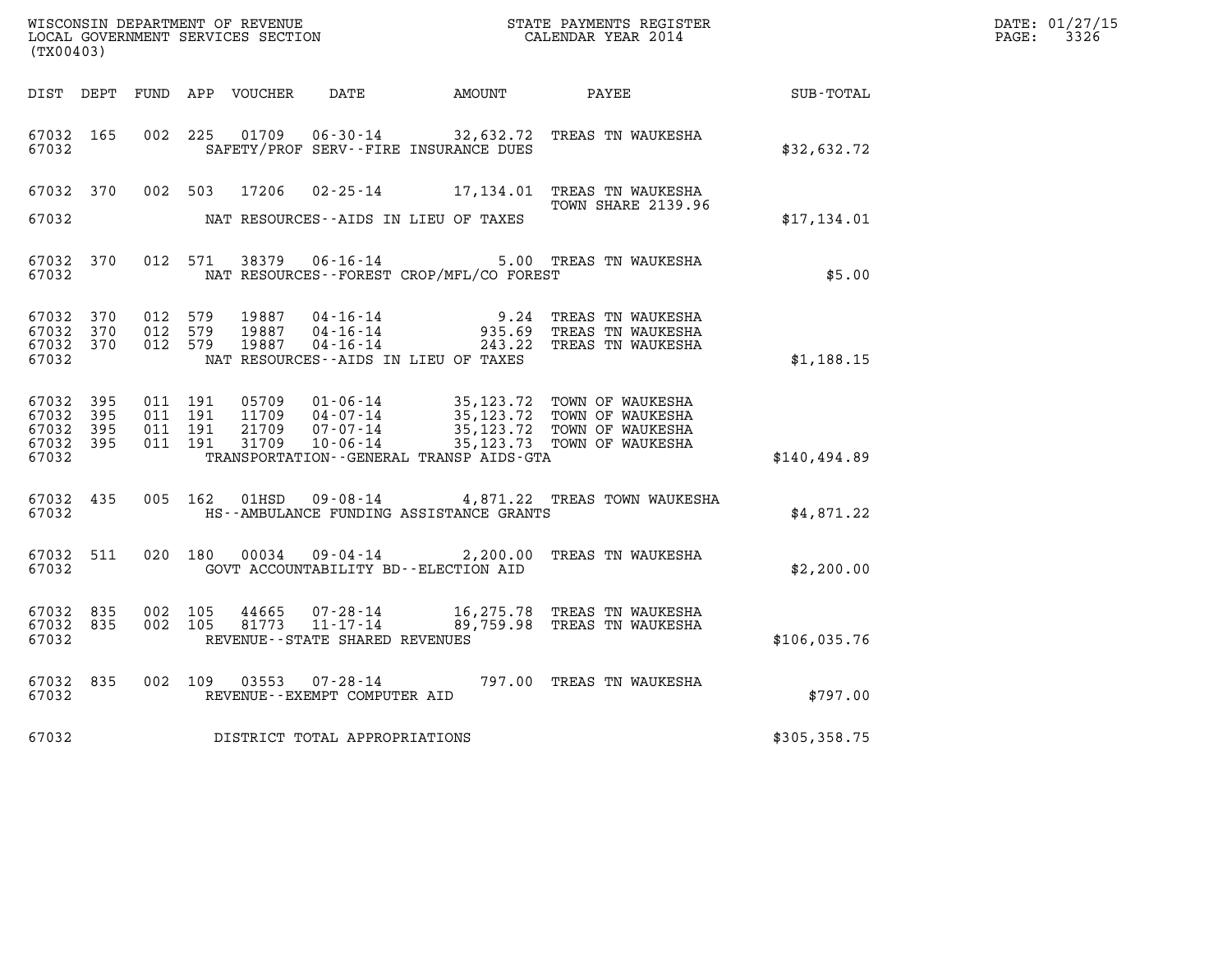| (TX00403)                                     |                   |                               |                               |                                      |                                          |                                                                                                                                                                                              |                        | DATE: 01/27/15<br>$\mathtt{PAGE:}$<br>3327 |
|-----------------------------------------------|-------------------|-------------------------------|-------------------------------|--------------------------------------|------------------------------------------|----------------------------------------------------------------------------------------------------------------------------------------------------------------------------------------------|------------------------|--------------------------------------------|
|                                               |                   |                               | DIST DEPT FUND APP VOUCHER    | DATE                                 |                                          |                                                                                                                                                                                              | AMOUNT PAYEE SUB-TOTAL |                                            |
| 67106 165<br>67106                            |                   | 002 225                       |                               |                                      | SAFETY/PROF SERV--FIRE INSURANCE DUES    | 01710  06-30-14  4,725.99  TREAS VIL BIG BEND                                                                                                                                                | \$4,725.99             |                                            |
| 67106 370<br>67106                            |                   |                               | 012 571                       |                                      | NAT RESOURCES--FOREST CROP/MFL/CO FOREST | 38380  06-16-14  2.00 TREAS VIL BIG BEND                                                                                                                                                     | \$2.00                 |                                            |
| 67106 395<br>67106<br>67106<br>67106<br>67106 | 395<br>395<br>395 | 011 191<br>011 191<br>011 191 | 011 191                       |                                      | TRANSPORTATION--GENERAL TRANSP AIDS-GTA  | 05710 01-06-14 16,798.18 VILLAGE OF BIG BEND<br>11710 04-07-14 16,798.18 VILLAGE OF BIG BEND<br>21710 07-07-14 16,798.18 VILLAGE OF BIG BEND<br>31710 10-06-14 16,798.20 VILLAGE OF BIG BEND | \$67,192.74            |                                            |
| 67106 435<br>67106                            |                   |                               |                               |                                      | HS--AMBULANCE FUNDING ASSISTANCE GRANTS  | 005 162 01HSD 09-08-14 4,106.21 TERAS VILL BIG BEND                                                                                                                                          | \$4,106.21             |                                            |
| 67106 455<br>67106                            |                   |                               |                               | JUSTICE - - LAW ENFORCEMENT TRAINING |                                          | 002 231 01110 02-11-14 1,920.00 TREAS VIL BIG BEND                                                                                                                                           | \$1,920.00             |                                            |
| 67106 511<br>67106                            |                   |                               |                               |                                      | GOVT ACCOUNTABILITY BD--ELECTION AID     | 020 180 00159 12-16-14 1,100.00 TREAS VIL BIG BEND                                                                                                                                           | \$1,100.00             |                                            |
| 67106 835<br>67106 835<br>67106               |                   | 002 105<br>002 105            |                               | REVENUE - - STATE SHARED REVENUES    |                                          | 44666  07-28-14  25,365.84  TREAS VIL BIG BEND<br>81774  11-17-14  39,491.27  TREAS VIL BIG BEND                                                                                             | \$64,857.11            |                                            |
| 67106 835<br>67106                            |                   |                               | 002 109                       | REVENUE--EXEMPT COMPUTER AID         |                                          | 03554  07-28-14   1,786.00 TREAS VIL BIG BEND                                                                                                                                                | \$1,786.00             |                                            |
| 67106                                         |                   |                               | DISTRICT TOTAL APPROPRIATIONS |                                      |                                          |                                                                                                                                                                                              | \$145,690.05           |                                            |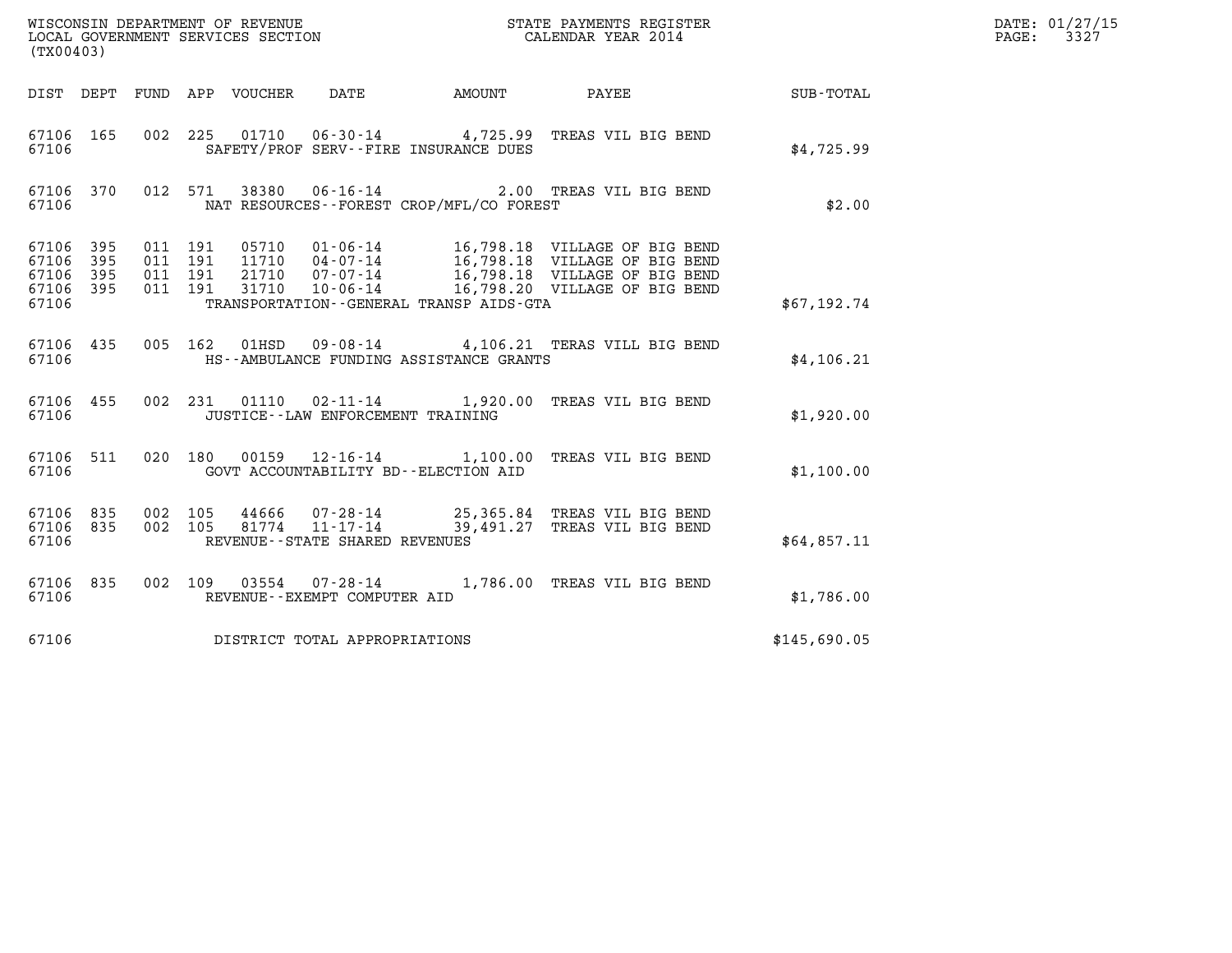| (TX00403)                                 |                          |                                          |         |                            | WISCONSIN DEPARTMENT OF REVENUE<br>LOCAL GOVERNMENT SERVICES SECTION |                                         | STATE PAYMENTS REGISTER<br>CALENDAR YEAR 2014                                                                            |               | DATE: 01/27/15<br>3328<br>$\mathtt{PAGE}$ : |
|-------------------------------------------|--------------------------|------------------------------------------|---------|----------------------------|----------------------------------------------------------------------|-----------------------------------------|--------------------------------------------------------------------------------------------------------------------------|---------------|---------------------------------------------|
|                                           |                          |                                          |         | DIST DEPT FUND APP VOUCHER | DATE                                                                 | AMOUNT                                  | PAYEE                                                                                                                    | SUB-TOTAL     |                                             |
| 67107 165<br>67107                        |                          | 002 225                                  |         |                            |                                                                      | SAFETY/PROF SERV--FIRE INSURANCE DUES   | 01711  06-30-14    10,009.05    TREAS    VIL BUTLER                                                                      | \$10,009.05   |                                             |
| 67107 370<br>67107                        |                          |                                          |         | 074 670 42173              | NAT RESOURCES--RU RECYCLING GRANT                                    |                                         | 05-23-14 7,286.26 TREAS VIL BUTLER                                                                                       | \$7,286.26    |                                             |
| 67107<br>67107<br>67107<br>67107<br>67107 | 395<br>395<br>395<br>395 | 011 191<br>011 191<br>011 191<br>011 191 |         | 05711<br>21711<br>31711    | $01 - 06 - 14$<br>11711  04-07-14<br>07-07-14<br>$10 - 06 - 14$      | TRANSPORTATION--GENERAL TRANSP AIDS-GTA | 31,535.28 VILLAGE OF BUTLER<br>31,535.28 VILLAGE OF BUTLER<br>31,535.28 VILLAGE OF BUTLER<br>31,535.28 VILLAGE OF BUTLER | \$126, 141.12 |                                             |
| 67107 435<br>67107                        |                          |                                          | 005 162 | 01HSD                      |                                                                      | HS--AMBULANCE FUNDING ASSISTANCE GRANTS | 09-08-14 4,111.23 BUTLER VOLUNTEER FIRE DEPT                                                                             | \$4,111.23    |                                             |
| 67107 455<br>67107                        |                          |                                          | 002 231 |                            | 01189   02-11-14<br>JUSTICE - - LAW ENFORCEMENT TRAINING             |                                         | 800.00 TREAS VIL BUTLER                                                                                                  | \$800.00      |                                             |
| 67107 511<br>67107                        |                          |                                          | 020 180 | 00178                      | $12 - 16 - 14$                                                       | GOVT ACCOUNTABILITY BD--ELECTION AID    | 1,100.00 TREAS VIL BUTLER                                                                                                | \$1,100.00    |                                             |
| 67107 835<br>67107 835<br>67107           |                          | 002 105<br>002 105                       |         | 44667<br>81775             | 07-28-14<br>$11 - 17 - 14$<br>REVENUE - - STATE SHARED REVENUES      |                                         | 42,018.46 TREAS VIL BUTLER<br>41,918.99 TREAS VIL BUTLER                                                                 | \$83,937.45   |                                             |
| 67107 835<br>67107 835<br>67107           |                          | 002<br>002 109                           | 109     | 03555<br>05351             | 07-28-14<br>07-28-14<br>REVENUE - - EXEMPT COMPUTER AID              |                                         | 15,896.00 TREAS VIL BUTLER<br>23,966.00 TREAS VIL BUTLER                                                                 | \$39,862.00   |                                             |
| 67107                                     |                          |                                          |         |                            | DISTRICT TOTAL APPROPRIATIONS                                        |                                         |                                                                                                                          | \$273, 247.11 |                                             |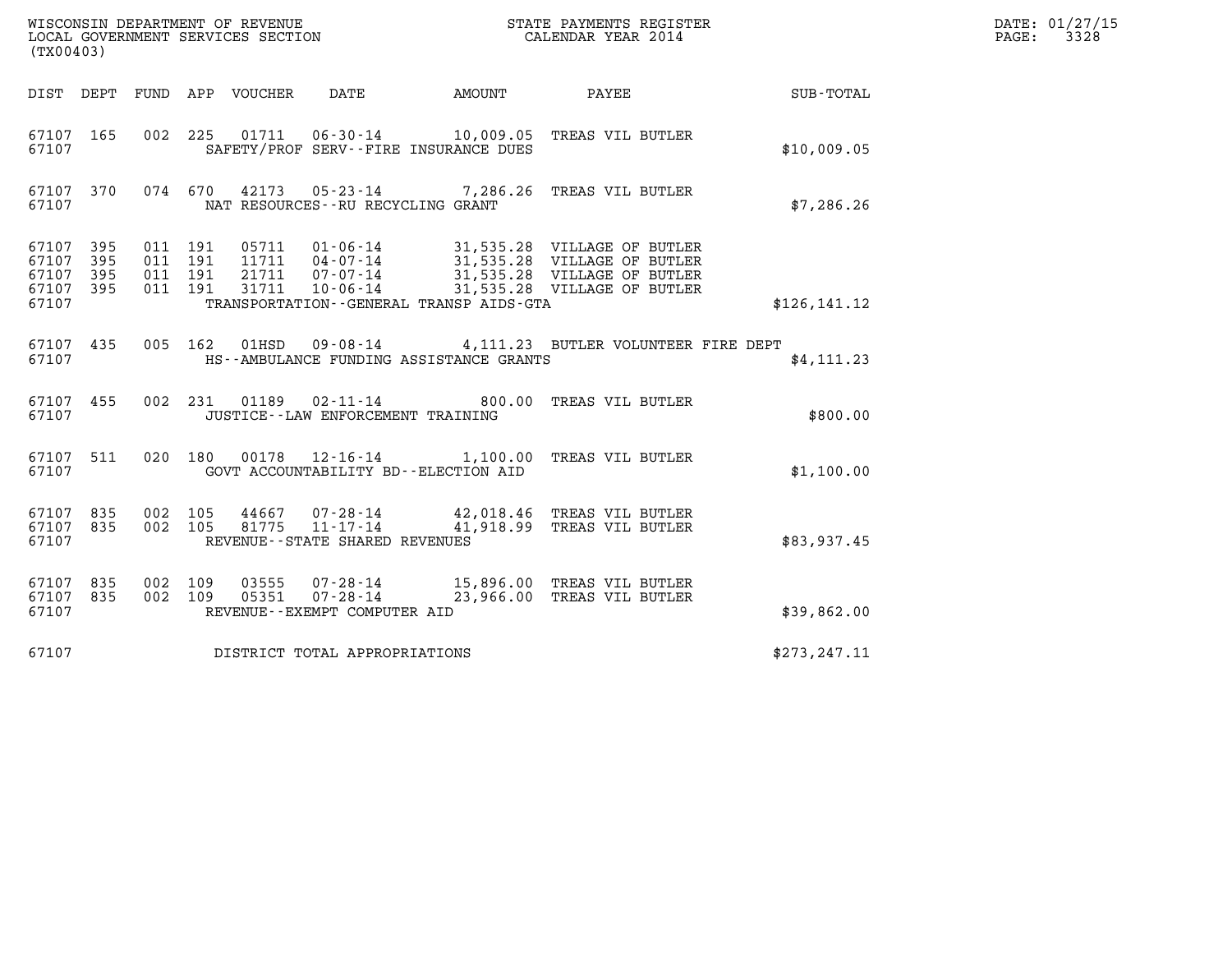| (TX00403)                                                 |                    |  |                                          |                |                                                                 |                                            |                                                                                                                                                                                                           |                                                    | DATE: 01/27/15<br>3329<br>$\mathtt{PAGE:}$ |
|-----------------------------------------------------------|--------------------|--|------------------------------------------|----------------|-----------------------------------------------------------------|--------------------------------------------|-----------------------------------------------------------------------------------------------------------------------------------------------------------------------------------------------------------|----------------------------------------------------|--------------------------------------------|
|                                                           |                    |  |                                          |                |                                                                 |                                            |                                                                                                                                                                                                           | DIST DEPT FUND APP VOUCHER DATE AMOUNT PAYEE TOTAL |                                            |
| 67111                                                     | 67111 165          |  |                                          |                |                                                                 | SAFETY/PROF SERV--FIRE INSURANCE DUES      | 002 225 01712 06-30-14 10,386.41 TREAS VIL CHENEQUA                                                                                                                                                       | \$10,386.41                                        |                                            |
|                                                           |                    |  |                                          |                |                                                                 |                                            | $67111$ 370 012 381 00561 03-28-14 1,382.96 TREAS VIL CHENEQUA 67111 NAT RESOURCES--BOAT PATROL                                                                                                           | \$1,382.96                                         |                                            |
| 67111                                                     |                    |  |                                          |                |                                                                 | NAT RESOURCES - - BOATING ENFORCEMENT AIDS | 67111 370 012 550 00561 03-28-14 4,791.94 TREAS VIL CHENEQUA                                                                                                                                              | \$4,791.94                                         |                                            |
| 67111                                                     |                    |  |                                          |                |                                                                 | NAT RESOURCES--FOREST CROP/MFL/CO FOREST   | 67111 370 012 571 38381 06-16-14 9.57 TREAS VIL CHENEQUA                                                                                                                                                  | \$9.57                                             |                                            |
| 67111                                                     |                    |  |                                          |                |                                                                 | NAT RESOURCES--AIDS IN LIEU OF TAXES       | 67111 370 012 579 19896 04-16-14 378.29 TREAS VIL CHENEQUA                                                                                                                                                | \$378.29                                           |                                            |
|                                                           | 67111              |  |                                          |                |                                                                 | NAT RESOURCES - LAKES MANAGEMENT GRANTS    | $\begin{array}{cccc} 67111 & 370 & 012 & 663 & 00276 & 08-21-14 & 10,000.00 & \text{TREAS VII CHENEQUA} \\ 67111 & 370 & 012 & 663 & 00285 & 08-21-14 & 2,343.75 & \text{TREAS VII CHENEQUA} \end{array}$ | \$12,343.75                                        |                                            |
|                                                           | 67111 370<br>67111 |  |                                          |                |                                                                 | NAT RESOURCES -- INVASIVE AQUATICE SPECIES | 012 678 01534 02-11-14 750.00 TREAS VIL CHENEQUA                                                                                                                                                          | \$750.00                                           |                                            |
| 67111 395<br>67111 395<br>67111 395<br>67111 395<br>67111 |                    |  | 011 191<br>011 191<br>011 191<br>011 191 |                |                                                                 | TRANSPORTATION--GENERAL TRANSP AIDS-GTA    | 05712  01-06-14  32,721.20  VILLAGE OF CHENEQUA<br>11712  04-07-14  32,721.20  VILLAGE OF CHENEQUA<br>21712  07-07-14  32,721.20  VILLAGE OF CHENEQUA<br>31712  10-06-14  32,721.23  VILLAGE OF CHENEQUA  | \$130.884.83                                       |                                            |
| 67111                                                     | 67111 455          |  |                                          |                | JUSTICE - - LAW ENFORCEMENT TRAINING                            |                                            | 002 231 01289 02-18-14 1,600.00 TREAS VIL CHENEQUA                                                                                                                                                        | \$1,600.00                                         |                                            |
| 67111 511<br>67111                                        |                    |  |                                          |                | 020 180 00158 12-16-14                                          | GOVT ACCOUNTABILITY BD--ELECTION AID       | 1,100.00 TREAS VIL CHENEOUA                                                                                                                                                                               | \$1,100.00                                         |                                            |
| 67111 835<br>67111 835<br>67111                           |                    |  | 002 105<br>002 105                       | 44668<br>81776 | 07-28-14<br>$11 - 17 - 14$<br>REVENUE - - STATE SHARED REVENUES |                                            | 1,347.94 TREAS VIL CHENEQUA<br>7,638.31 TREAS VIL CHENEQUA                                                                                                                                                | \$8,986.25                                         |                                            |
| 67111 835<br>67111                                        |                    |  | 002 109                                  |                | 03556 07-28-14<br>REVENUE--EXEMPT COMPUTER AID                  |                                            | 21.00 TREAS VIL CHENEQUA                                                                                                                                                                                  | \$21.00                                            |                                            |
| 67111                                                     |                    |  |                                          |                | DISTRICT TOTAL APPROPRIATIONS                                   |                                            |                                                                                                                                                                                                           | \$172,635.00                                       |                                            |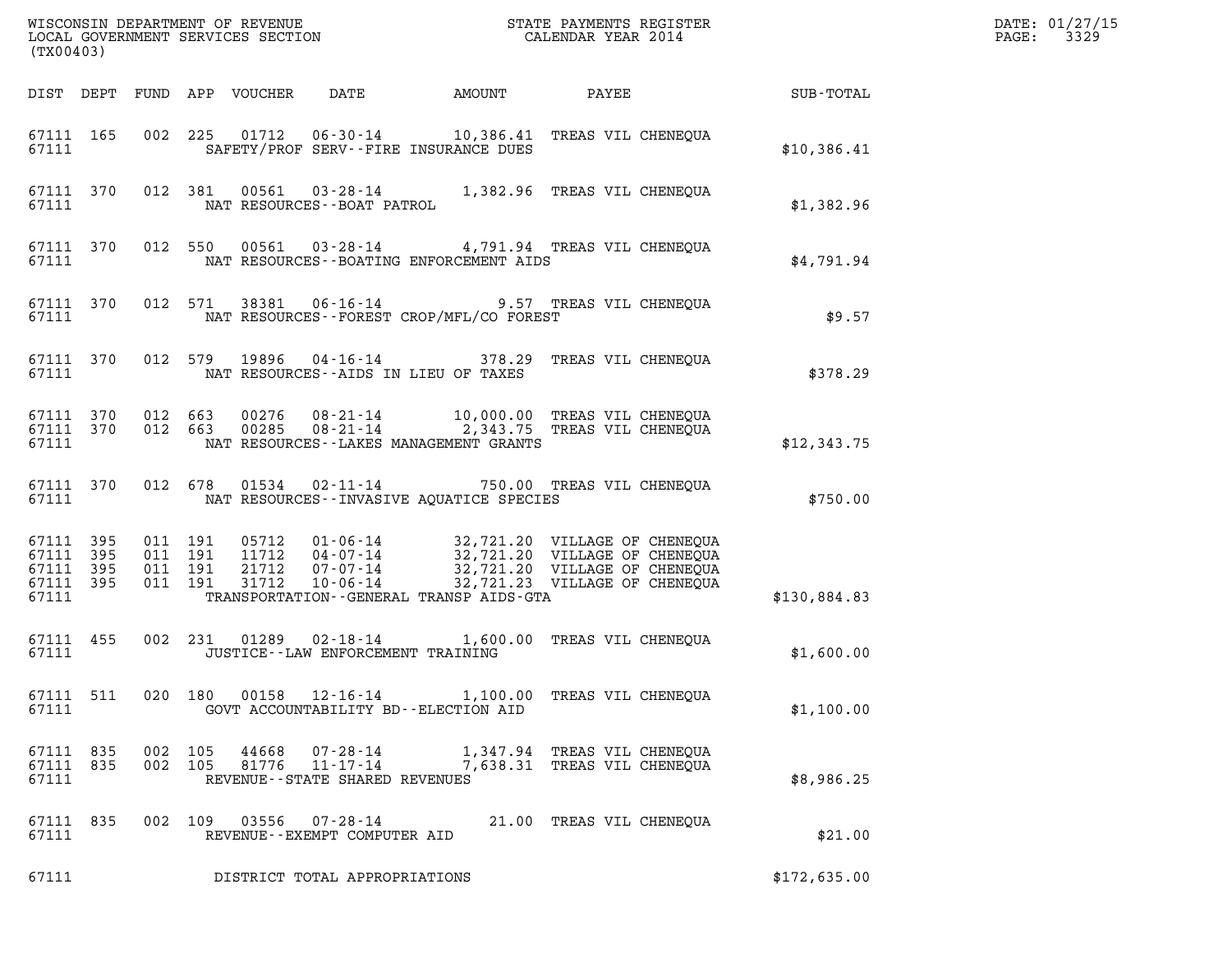| (TX00403)                                                 |           |                               |         |               |                                                        |                                              |                                                                                                                                                                                          |               | DATE: 01/27/15<br>$\mathtt{PAGE:}$<br>3330 |
|-----------------------------------------------------------|-----------|-------------------------------|---------|---------------|--------------------------------------------------------|----------------------------------------------|------------------------------------------------------------------------------------------------------------------------------------------------------------------------------------------|---------------|--------------------------------------------|
|                                                           |           |                               |         |               |                                                        | DIST DEPT FUND APP VOUCHER DATE AMOUNT PAYEE |                                                                                                                                                                                          | SUB-TOTAL     |                                            |
| 67116 165<br>67116                                        |           |                               |         |               |                                                        | SAFETY/PROF SERV--FIRE INSURANCE DUES        | 002 225 01713 06-30-14 6,954.22 TREAS VIL DOUSMAN                                                                                                                                        | \$6,954.22    |                                            |
| 67116                                                     | 67116 370 |                               |         | 012 571 38382 |                                                        | NAT RESOURCES - - FOREST CROP/MFL/CO FOREST  | 06-16-14 4.60 TREAS VIL DOUSMAN                                                                                                                                                          | \$4.60        |                                            |
| 67116                                                     | 67116 370 |                               |         | 012 579 19897 |                                                        | NAT RESOURCES--AIDS IN LIEU OF TAXES         | 04-16-14 20.62 TREAS VIL DOUSMAN                                                                                                                                                         | \$20.62       |                                            |
| 67116 395<br>67116 395<br>67116 395<br>67116 395<br>67116 |           | 011 191<br>011 191<br>011 191 | 011 191 |               |                                                        | TRANSPORTATION--GENERAL TRANSP AIDS-GTA      | 05713 01-06-14 12,509.62 VILLAGE OF DOUSMAN<br>11713 04-07-14 12,509.62 VILLAGE OF DOUSMAN<br>21713 07-07-14 12,509.62 VILLAGE OF DOUSMAN<br>31713 10-06-14 12,509.62 VILLAGE OF DOUSMAN | \$50,038.48   |                                            |
| 67116 435<br>67116                                        |           |                               |         |               |                                                        | HS--AMBULANCE FUNDING ASSISTANCE GRANTS      | 005 162 01HSD 09-08-14 5,793.86 TREAS VILL DOUSMAN                                                                                                                                       | \$5,793.86    |                                            |
| 67116                                                     | 67116 435 |                               | 005 163 |               |                                                        | HS--PREPAID MEDICAL TRANSPORT REIMBURSE      | 01LGS  11-17-14  5,200.00 DOUSMAN FIRE DISTRICT                                                                                                                                          | \$5,200.00    |                                            |
| 67116                                                     | 67116 511 |                               | 020 180 |               |                                                        | GOVT ACCOUNTABILITY BD--ELECTION AID         | 00165  12-16-14  1,100.00  TREAS VIL DOUSMAN                                                                                                                                             | \$1,100.00    |                                            |
| 67116 835<br>67116 835<br>67116                           |           | 002 105<br>002 105            |         |               | REVENUE - - STATE SHARED REVENUES                      |                                              | $31777$ $11 - 17 - 14$ $125.448$ $165$ $1777$ $11 - 17 - 14$ $125.448$ $16$ mpma $175 - 14$                                                                                              | \$148, 275.65 |                                            |
| 67116 835<br>67116                                        |           |                               |         |               | 002 109 03557 07-28-14<br>REVENUE--EXEMPT COMPUTER AID |                                              | 586.00 TREAS VIL DOUSMAN                                                                                                                                                                 | \$586.00      |                                            |
| 67116                                                     |           |                               |         |               | DISTRICT TOTAL APPROPRIATIONS                          |                                              |                                                                                                                                                                                          | \$217,973.43  |                                            |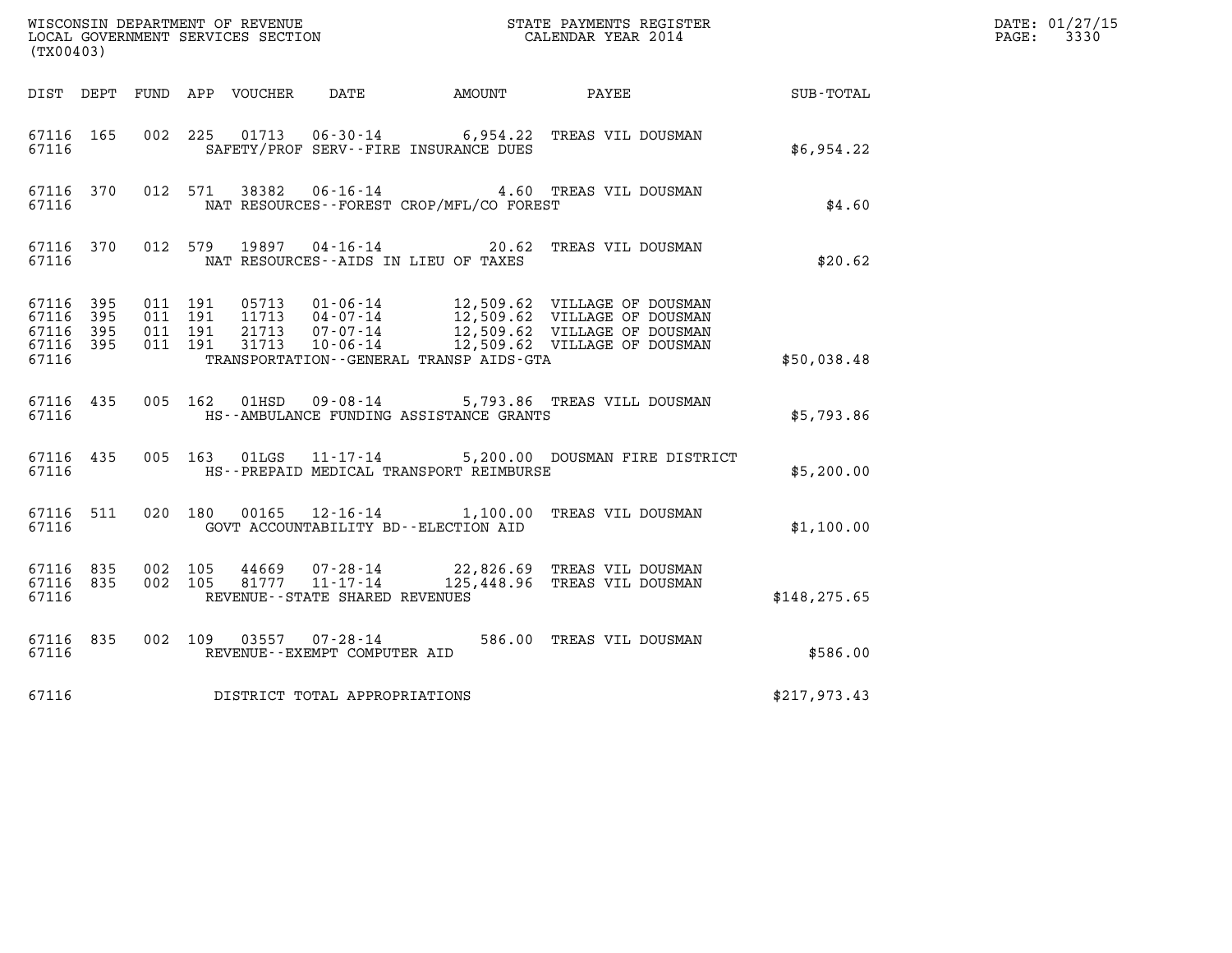| WISCONSIN DEPARTMENT OF REVENUE   | STATE PAYMENTS REGISTER | DATE: 01/27/15 |
|-----------------------------------|-------------------------|----------------|
| LOCAL GOVERNMENT SERVICES SECTION | CALENDAR YEAR 2014      | 3331<br>PAGE:  |

| (TX00403)                                                 |  |  |                                     |                                          |                                                                                                     |             | DATE: 01/27/15<br>$\mathtt{PAGE:}$<br>3331 |
|-----------------------------------------------------------|--|--|-------------------------------------|------------------------------------------|-----------------------------------------------------------------------------------------------------|-------------|--------------------------------------------|
|                                                           |  |  |                                     |                                          |                                                                                                     | SUB-TOTAL   |                                            |
| 67121 165<br>67121                                        |  |  |                                     | SAFETY/PROF SERV--FIRE INSURANCE DUES    | 002 225 01714 06-30-14 6,397.16 TREAS VIL EAGLE                                                     | \$6,397.16  |                                            |
| 67121 395<br>67121 395<br>67121 395<br>67121 395<br>67121 |  |  |                                     | TRANSPORTATION - GENERAL TRANSP AIDS-GTA |                                                                                                     | \$46,761.30 |                                            |
| 67121                                                     |  |  |                                     | HS--PREPAID MEDICAL TRANSPORT REIMBURSE  | 67121 435 005 163 01LGS 11-17-14 2,000.00 EAGLE FIRE DEPT                                           | \$2,000.00  |                                            |
| 67121 455<br>67121                                        |  |  |                                     | JUSTICE--LAW ENFORCEMENT TRAINING        | 002 231 01349 02-18-14 640.00 TREAS VIL EAGLE POLICE DE                                             | \$640.00    |                                            |
| 67121                                                     |  |  |                                     | GOVT ACCOUNTABILITY BD--ELECTION AID     | 67121 511 020 180 00128 11-21-14 1,100.00 TREAS VIL EAGLE                                           | \$1,100.00  |                                            |
| 67121 835<br>67121 835<br>67121                           |  |  | REVENUE--STATE SHARED REVENUES      |                                          | 002 105 44670 07-28-14 4,528.00 TREAS VIL EAGLE<br>002 105 81778 11-17-14 27,191.57 TREAS VIL EAGLE | \$31,719.57 |                                            |
| 67121 835<br>67121                                        |  |  | REVENUE--EXEMPT COMPUTER AID        |                                          | 002 109 03558 07-28-14 865.00 TREAS VIL EAGLE                                                       | \$865.00    |                                            |
|                                                           |  |  | 67121 DISTRICT TOTAL APPROPRIATIONS |                                          |                                                                                                     | \$89,483.03 |                                            |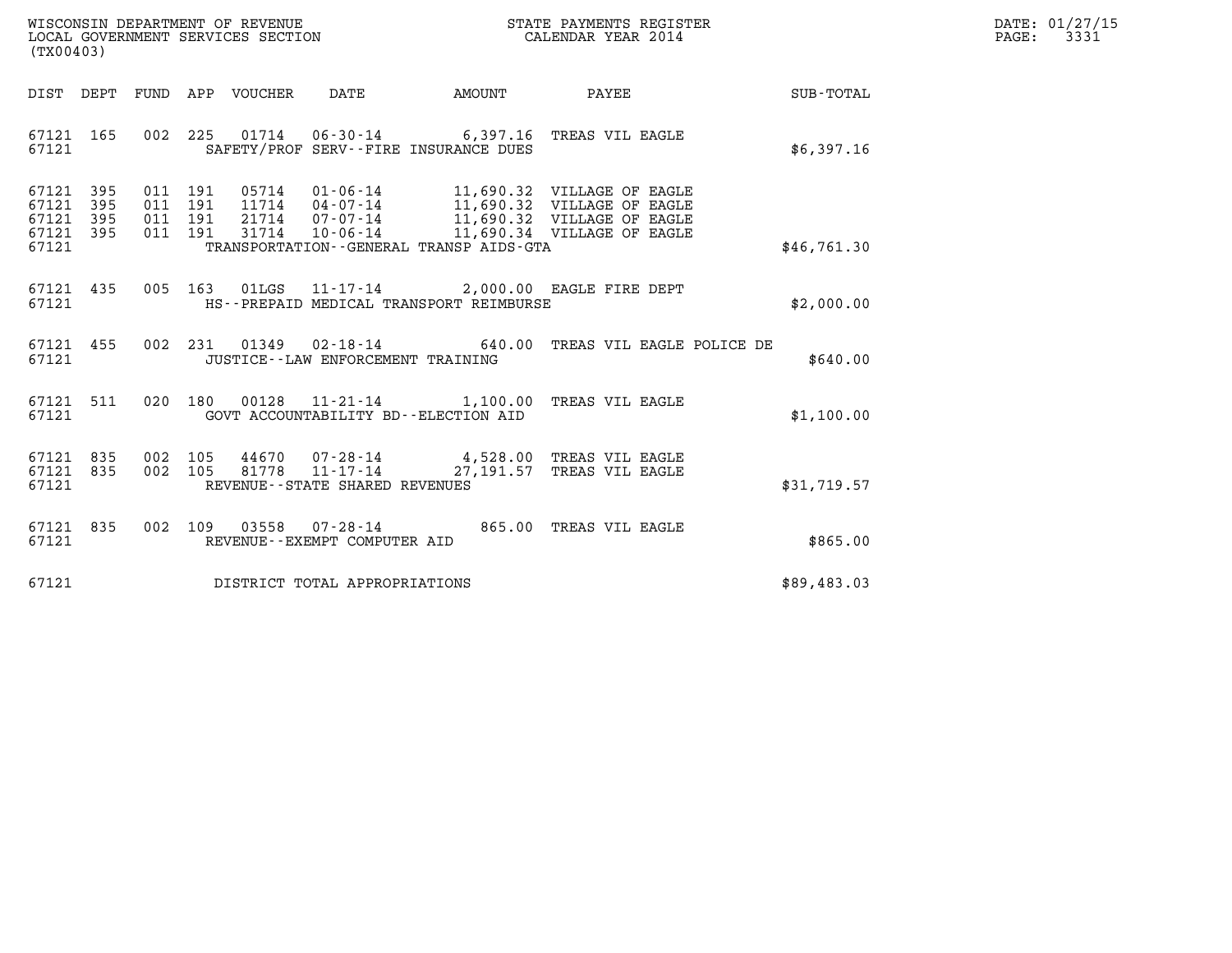| (TX00403)                                    |           |                    |                    |                                                                    |                                          |                                                                                                                                                                                                                                                                  |              | DATE: 01/27/15<br>PAGE: 3332 |
|----------------------------------------------|-----------|--------------------|--------------------|--------------------------------------------------------------------|------------------------------------------|------------------------------------------------------------------------------------------------------------------------------------------------------------------------------------------------------------------------------------------------------------------|--------------|------------------------------|
|                                              |           |                    |                    |                                                                    |                                          |                                                                                                                                                                                                                                                                  |              |                              |
| 67122                                        |           |                    |                    |                                                                    | SAFETY/PROF SERV--FIRE INSURANCE DUES    | 67122 165 002 225 01715 06-30-14 32,273.33 TREAS VIL ELM GROVE                                                                                                                                                                                                   | \$32, 273.33 |                              |
| 67122                                        |           |                    |                    |                                                                    | NAT RESOURCES-WILDLIFE ABATEMENT/CONTROL | $\begin{array}{cccc} 67122 & 370 & 012 & 580 & 02971 & 06\,\text{-}12\,\text{-}14 & 2\,,500\,\text{-}00 & \text{TREAS VIL ELM GROVE} \\ 67122 & 370 & 012 & 580 & 02971 & 06\,\text{-}12\,\text{-}14 & 487\,\text{-}00 & \text{TREAS VIL ELM GROVE} \end{array}$ | \$2,987.00   |                              |
| 67122 395<br>67122                           |           |                    |                    |                                                                    | TRANSPORTATION -- HIGHWAY SAFETY-FEDERAL | 011 185 09965 04-21-14 4,000.00 TREAS VIL ELM GROVE                                                                                                                                                                                                              | \$4,000.00   |                              |
| 67122 395<br>67122 395<br>67122 395<br>67122 | 67122 395 | 011 191<br>011 191 | 011 191<br>011 191 |                                                                    | TRANSPORTATION--GENERAL TRANSP AIDS-GTA  | 05715  01-06-14  104,184.09  VILLAGE OF ELM GROVE<br>11715  04-07-14  104,184.09  VILLAGE OF ELM GROVE<br>21715  07-07-14  104,184.09  VILLAGE OF ELM GROVE<br>31715  10-06-14  104,184.12  VILLAGE OF ELM GROVE                                                 | \$416,736.39 |                              |
| 67122 435<br>67122                           |           |                    |                    |                                                                    | HS--AMBULANCE FUNDING ASSISTANCE GRANTS  | 005 162 01HSD 09-08-14 4,873.36 TREAS VILL ELM GROVE                                                                                                                                                                                                             | \$4,873.36   |                              |
| 67122                                        |           |                    |                    |                                                                    | HS--PREPAID MEDICAL TRANSPORT REIMBURSE  | 67122 435 005 163 01LGS 11-17-14 2,000.00 VILLAGE OF ELM GROVE                                                                                                                                                                                                   | \$2,000.00   |                              |
| 67122                                        |           |                    |                    | JUSTICE--LAW ENFORCEMENT TRAINING                                  |                                          | 67122 455 002 231 00966 09-04-14 160.00 TREAS VIL ELM GROVE 67122 455 002 231 01362 02-18-14 2,720.00 TREAS VIL ELM GROVE                                                                                                                                        | \$2,880.00   |                              |
|                                              | 67122 511 |                    |                    |                                                                    |                                          | 020 180 00023 09-03-14 2,180.00 TREAS VIL ELM GROVE                                                                                                                                                                                                              | \$2,180.00   |                              |
| 67122 835<br>67122 835<br>67122              |           | 002 105<br>002 105 |                    | 44671 07-28-14<br>81779 11-17-14<br>REVENUE--STATE SHARED REVENUES |                                          | 127,465.28 TREAS VIL ELM GROVE<br>66,214.05 TREAS VIL ELM GROVE                                                                                                                                                                                                  | \$193,679.33 |                              |
| 67122 835<br>67122                           |           |                    |                    | REVENUE - - EXEMPT COMPUTER AID                                    |                                          | 002 109 03559 07-28-14 28,840.00 TREAS VIL ELM GROVE                                                                                                                                                                                                             | \$28,840.00  |                              |
| 67122                                        |           |                    |                    | DISTRICT TOTAL APPROPRIATIONS                                      |                                          |                                                                                                                                                                                                                                                                  | \$690,449.41 |                              |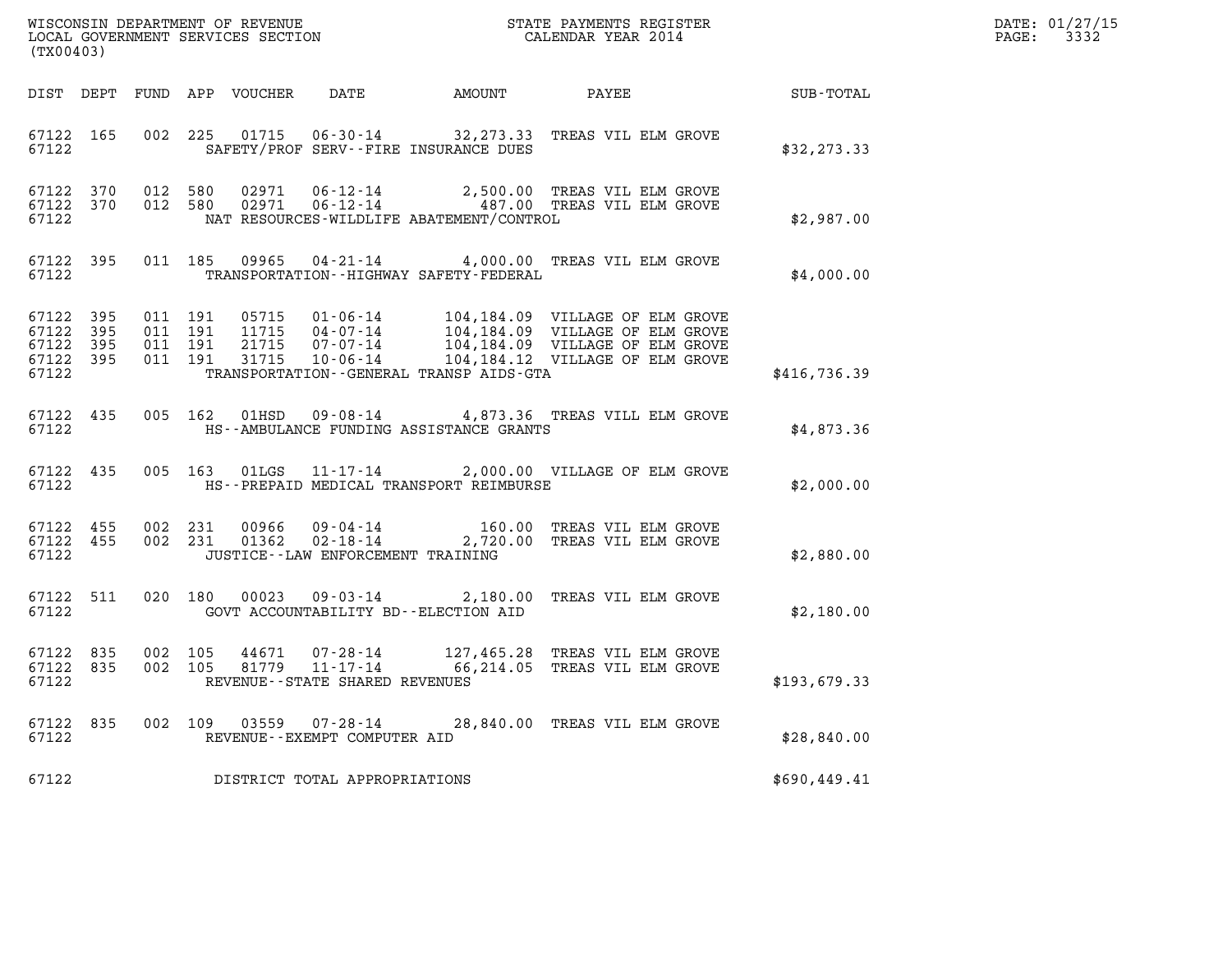| (TX00403)                                                 |           |                                          |                |                                                                                   |                                              | DATE: 01/27/15<br>PAGE: 3333                                                                                                                                                                                 |                  |  |
|-----------------------------------------------------------|-----------|------------------------------------------|----------------|-----------------------------------------------------------------------------------|----------------------------------------------|--------------------------------------------------------------------------------------------------------------------------------------------------------------------------------------------------------------|------------------|--|
|                                                           |           |                                          |                |                                                                                   | DIST DEPT FUND APP VOUCHER DATE AMOUNT PAYEE |                                                                                                                                                                                                              | <b>SUB-TOTAL</b> |  |
| 67136 165<br>67136                                        |           |                                          |                |                                                                                   | SAFETY/PROF SERV--FIRE INSURANCE DUES        | 002 225 01716 06-30-14 46,918.52 TREAS VIL HARTLAND                                                                                                                                                          | \$46,918.52      |  |
| 67136 395<br>67136                                        |           |                                          |                |                                                                                   | TRANSPORTATION - - HIGHWAY SAFETY - FEDERAL  | 011 185 27570 10-15-14 4,000.00 TREAS VIL HARTLAND                                                                                                                                                           | \$4,000.00       |  |
| 67136 395<br>67136 395<br>67136 395<br>67136 395<br>67136 |           | 011 191<br>011 191<br>011 191<br>011 191 |                |                                                                                   | TRANSPORTATION - - GENERAL TRANSP AIDS - GTA | 05716  01-06-14  142,909.06  VILLAGE OF HARTLAND<br>11716  04-07-14  142,909.06  VILLAGE OF HARTLAND<br>21716  07-07-14  142,909.06  VILLAGE OF HARTLAND<br>31716  10-06-14  142,909.06  VILLAGE OF HARTLAND | \$571,636.24     |  |
| 67136                                                     | 67136 435 |                                          |                |                                                                                   | HS--AMBULANCE FUNDING ASSISTANCE GRANTS      | 005 162 01HSD 09-08-14 3,937.68 TREAS CITY HARTLAND                                                                                                                                                          | \$3,937.68       |  |
| 67136                                                     | 67136 435 |                                          |                |                                                                                   | HS--PREPAID MEDICAL TRANSPORT REIMBURSE      | 005 163 01LGS 11-17-14 5,300.00 HARTLAND FIRE DEPT                                                                                                                                                           | \$5,300.00       |  |
| 67136                                                     | 67136 455 |                                          |                | JUSTICE -- LAW ENFORCEMENT TRAINING                                               |                                              | 002 231 01436 02-19-14 2,400.00 TREAS VIL HARTLAND                                                                                                                                                           | \$2,400.00       |  |
| 67136 511<br>67136                                        |           |                                          |                | 020 180 00171 12-16-14                                                            | GOVT ACCOUNTABILITY BD--ELECTION AID         | 2,200.00 TREAS VIL HARTLAND                                                                                                                                                                                  | \$2,200.00       |  |
| 67136 835<br>67136                                        | 67136 835 | 002 105<br>002 105                       |                | $81780$ $11 - \overline{17} - \overline{14}$<br>REVENUE - - STATE SHARED REVENUES |                                              | 44672  07-28-14  36,619.89  TREAS VIL HARTLAND<br>202,531.02 TREAS VIL HARTLAND                                                                                                                              | \$239,150.91     |  |
| 67136 835<br>67136 835<br>67136                           |           | 002 109<br>002 109                       | 03560<br>05352 | REVENUE--EXEMPT COMPUTER AID                                                      |                                              | 07-28-14 173,022.00 TREAS VIL HARTLAND<br>07-28-14 1,992.00 TREAS VIL HARTLAND                                                                                                                               | \$175,014.00     |  |
| 67136                                                     |           |                                          |                | DISTRICT TOTAL APPROPRIATIONS                                                     |                                              |                                                                                                                                                                                                              | \$1,050,557.35   |  |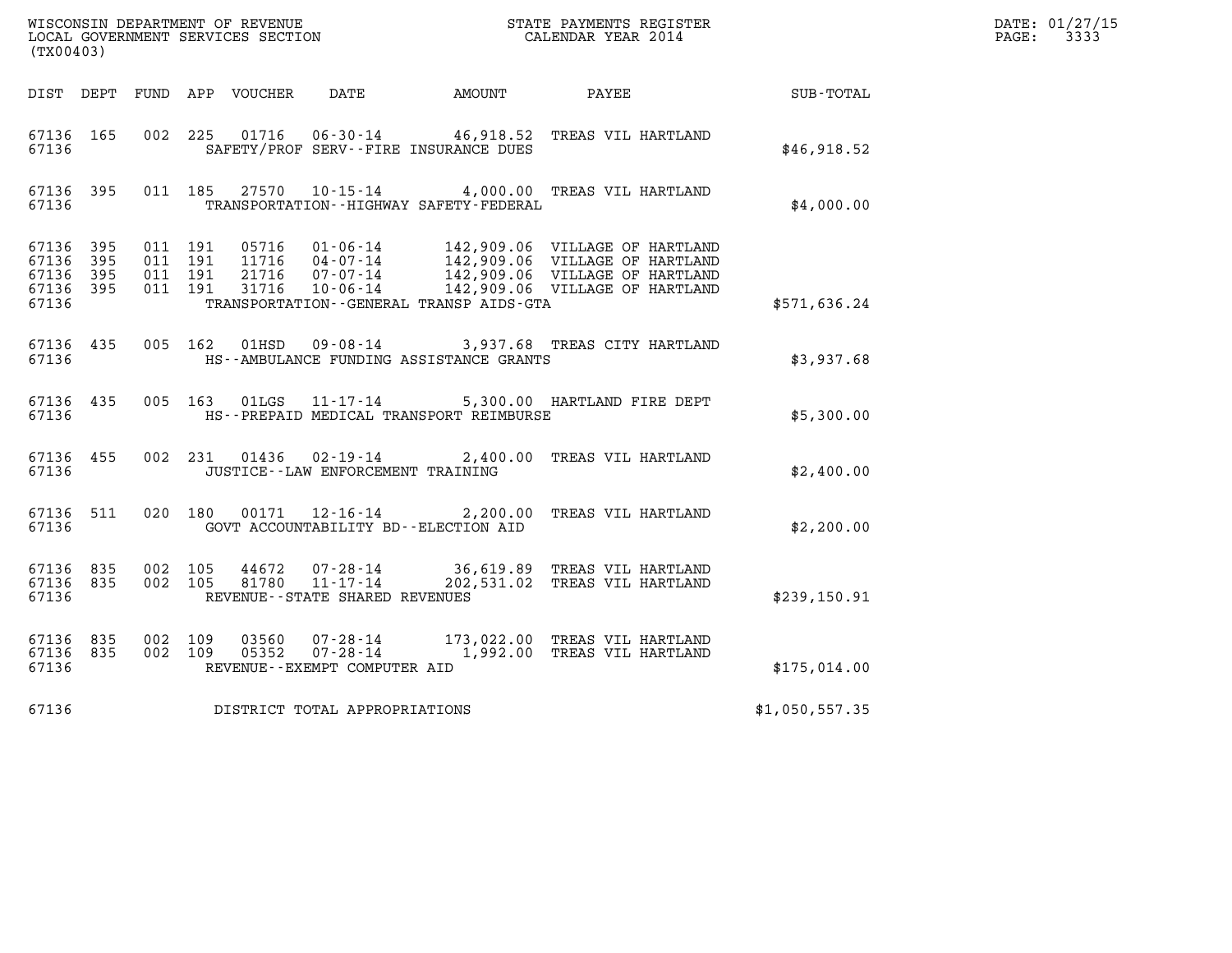|                                                   |                |                               |                                          |                         |                                                     |                                              |                                                                                                                                                                                                              |               | DATE: 01/27/15<br>$\mathtt{PAGE:}$<br>3334 |
|---------------------------------------------------|----------------|-------------------------------|------------------------------------------|-------------------------|-----------------------------------------------------|----------------------------------------------|--------------------------------------------------------------------------------------------------------------------------------------------------------------------------------------------------------------|---------------|--------------------------------------------|
| (TX00403)                                         |                |                               |                                          |                         |                                                     |                                              |                                                                                                                                                                                                              |               |                                            |
|                                                   |                |                               |                                          |                         |                                                     | DIST DEPT FUND APP VOUCHER DATE AMOUNT PAYEE |                                                                                                                                                                                                              | SUB-TOTAL     |                                            |
| 67146 165<br>67146                                |                |                               | 002 225                                  |                         |                                                     | SAFETY/PROF SERV--FIRE INSURANCE DUES        | 01717  06-30-14  2,875.13  TREAS VIL LAC LA BELLE                                                                                                                                                            | \$2,875.13    |                                            |
| 67146 370<br>67146                                |                |                               | 012 381                                  | 00573                   | NAT RESOURCES - - BOAT PATROL                       |                                              | 03-28-14 2,495.73 TREAS VIL LAC LA BELLE                                                                                                                                                                     | \$2,495.73    |                                            |
| 67146 370<br>67146                                |                |                               |                                          |                         |                                                     | NAT RESOURCES--BOATING ENFORCEMENT AIDS      | 012 550 00573 03-28-14 8,647.72 TREAS VIL LAC LA BELLE                                                                                                                                                       | \$8,647.72    |                                            |
| 67146 370<br>67146 370<br>67146<br>67146          | 370            | 012 663<br>012 663<br>012 663 |                                          | 01053<br>02204<br>03232 | 04-07-14<br>07-02-14                                | NAT RESOURCES--LAKES MANAGEMENT GRANTS       | 11-10-14 38,795.62 TREAS VIL LAC LA BELLE<br>04-07-14 89,990.78 TREAS VIL LAC LA BELLE<br>64,442.25 TREAS VIL LAC LA BELLE                                                                                   | \$193, 228.65 |                                            |
| 67146 370<br>67146 370<br>67146                   |                |                               | 095 517<br>095 517                       |                         | NAT RESOURCES - - POLLUTION CONTROL                 |                                              | 02743  05-19-14  7,974.74  TREAS VIL LAC LA BELLE<br>02744  05-19-14  126,584.85  TREAS VIL LAC LA BELLE                                                                                                     | \$134,559.59  |                                            |
| 67146 395<br>67146<br>67146<br>67146 395<br>67146 | - 395<br>- 395 |                               | 011 191<br>011 191<br>011 191<br>011 191 | 21717<br>31717          |                                                     | TRANSPORTATION - - GENERAL TRANSP AIDS - GTA | 05717  01-06-14  4,729.94  VILLAGE OF LAC LA BELLE<br>11717  04-07-14  4,729.94  VILLAGE OF LAC LA BELLE<br>$07 - 07 - 14$ $4,729.94$ VILLAGE OF LAC LA BELLE<br>10-06-14 $4,729.97$ VILLAGE OF LAC LA BELLE | \$18,919.79   |                                            |
| 67146 511<br>67146                                |                |                               | 020 180                                  | 00133                   | $11 - 21 - 14$                                      | GOVT ACCOUNTABILITY BD--ELECTION AID         | 1,100.00 TREAS VIL LAC LA BELLE                                                                                                                                                                              | \$1,100.00    |                                            |
| 67146 835<br>67146 835<br>67146                   |                |                               | 002 105<br>002 105                       | 44673<br>81781          | $07 - 28 - 14$<br>REVENUE - - STATE SHARED REVENUES |                                              | 676.82 TREAS VIL LAC LA BELLE<br>11-17-14 3,835.33 TREAS VIL LAC LA BELLE                                                                                                                                    | \$4,512.15    |                                            |
| 67146 835<br>67146                                |                |                               |                                          |                         | REVENUE--EXEMPT COMPUTER AID                        |                                              | 002 109 03561 07-28-14 11.00 TREAS VIL LAC LA BELLE                                                                                                                                                          | \$11.00       |                                            |
| 67146                                             |                |                               |                                          |                         | DISTRICT TOTAL APPROPRIATIONS                       |                                              |                                                                                                                                                                                                              | \$366,349.76  |                                            |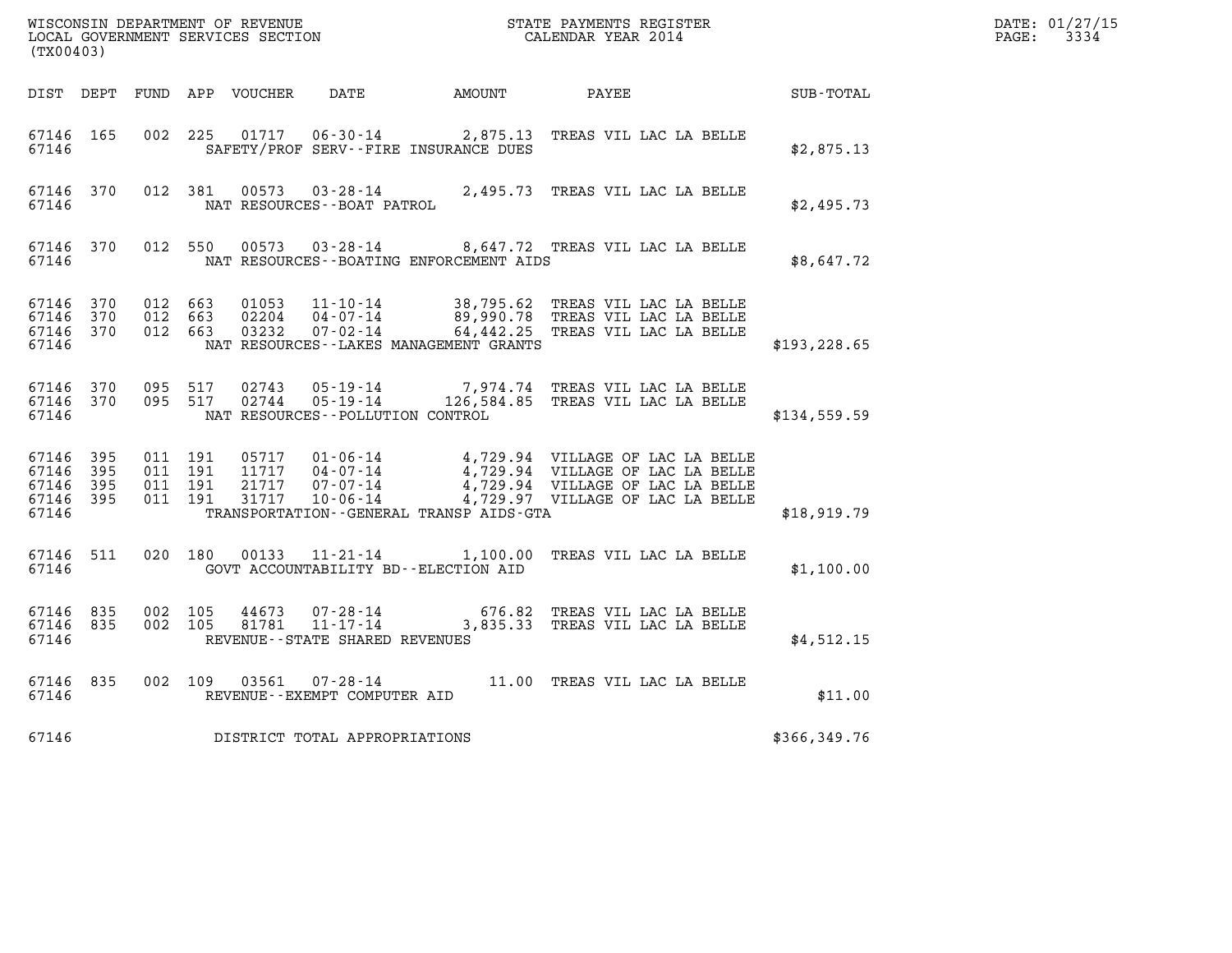| (TX00403)                                             |     |                   |                               |                                         |                                                                                                                                                                                              |             | DATE: 01/27/15<br>$\mathtt{PAGE}$ :<br>3335 |
|-------------------------------------------------------|-----|-------------------|-------------------------------|-----------------------------------------|----------------------------------------------------------------------------------------------------------------------------------------------------------------------------------------------|-------------|---------------------------------------------|
|                                                       |     |                   |                               |                                         | DIST DEPT FUND APP VOUCHER DATE AMOUNT PAYEE PAYER SUB-TOTAL                                                                                                                                 |             |                                             |
| 67147 165<br>67147                                    |     |                   |                               | SAFETY/PROF SERV--FIRE INSURANCE DUES   | 002 225 01718 06-30-14 3,540.00 TREAS VIL LANNON                                                                                                                                             | \$3,540.00  |                                             |
| 67147                                                 |     |                   |                               | NAT RESOURCES--RU RECYCLING GRANT       | 67147 370 074 670 42174 05-23-14 1,158.39 TREAS VIL LANNON                                                                                                                                   | \$1,158.39  |                                             |
| 67147 395<br>67147 395<br>67147<br>67147 395<br>67147 | 395 | 011 191           | 011 191<br>011 191<br>011 191 | TRANSPORTATION--GENERAL TRANSP AIDS-GTA | 05718  01-06-14  8,923.07  VILLAGE OF LANNON<br>11718  04-07-14  8,923.07  VILLAGE OF LANNON<br>21718  07-07-14  8,923.07  VILLAGE OF LANNON<br>31718  10-06-14  8,923.09  VILLAGE OF LANNON | \$35,692.30 |                                             |
| 67147                                                 |     |                   |                               | HS--AMBULANCE FUNDING ASSISTANCE GRANTS | 67147 435 005 162 01HSD 09-08-14 4,236.84 TREAS VILL LANNON                                                                                                                                  | \$4,236.84  |                                             |
| 67147 435<br>67147                                    |     |                   |                               | HS--PREPAID MEDICAL TRANSPORT REIMBURSE | 005 163 01LGS 11-17-14 1,000.00 LANNON FIRE DEPT                                                                                                                                             | \$1,000.00  |                                             |
| 67147 455<br>67147                                    |     |                   |                               | JUSTICE - - LAW ENFORCEMENT TRAINING    | 002 231 01522 02-21-14 1,280.00 TREAS VIL LANNON                                                                                                                                             | \$1,280.00  |                                             |
| 67147                                                 |     |                   |                               | GOVT ACCOUNTABILITY BD--ELECTION AID    | 67147 511 020 180 00134 11-21-14 1,100.00 TREAS VIL LANNON                                                                                                                                   | \$1,100.00  |                                             |
| 67147 835<br>67147                                    |     | 67147 835 002 105 |                               | REVENUE--STATE SHARED REVENUES          | 002 105 44674 07-28-14 2,713.91 TREAS VIL LANNON<br>002 105 81782 11-17-14 19,275.00 TREAS VIL LANNON                                                                                        | \$21,988.91 |                                             |
| 67147 835<br>67147                                    |     |                   |                               | REVENUE--EXEMPT COMPUTER AID            | 002 109 03562 07-28-14 784.00 TREAS VIL LANNON                                                                                                                                               | \$784.00    |                                             |
| 67147 835<br>67147                                    |     |                   |                               | REVENUE - - LOTTERY CREDIT -            | 021 363 36407 03-24-14 9,898.72 TREAS VIL LANNON                                                                                                                                             | \$9,898.72  |                                             |
| 67147                                                 |     |                   |                               | DISTRICT TOTAL APPROPRIATIONS           |                                                                                                                                                                                              | \$80,679.16 |                                             |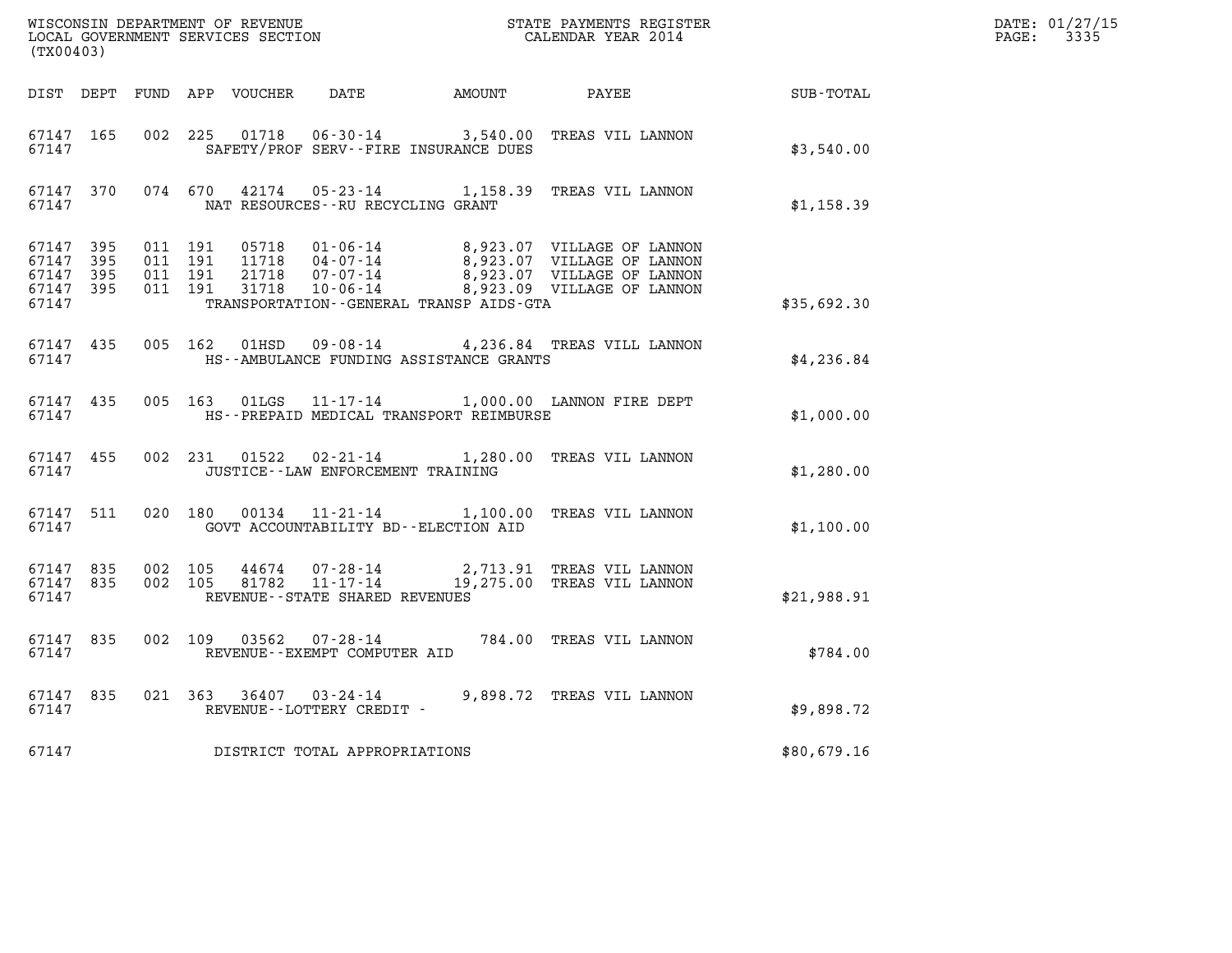| (TX00403)                                                                                                                                           |                                                                    |                                                                                                                                                    |         |                                                                                                                                                                           |                      |        |                                                                                                                                                                                                     |  |                 | DATE: 01/27/15<br>3336<br>$\mathtt{PAGE:}$ |
|-----------------------------------------------------------------------------------------------------------------------------------------------------|--------------------------------------------------------------------|----------------------------------------------------------------------------------------------------------------------------------------------------|---------|---------------------------------------------------------------------------------------------------------------------------------------------------------------------------|----------------------|--------|-----------------------------------------------------------------------------------------------------------------------------------------------------------------------------------------------------|--|-----------------|--------------------------------------------|
| DIST DEPT                                                                                                                                           |                                                                    |                                                                                                                                                    |         | FUND APP VOUCHER                                                                                                                                                          | DATE                 | AMOUNT |                                                                                                                                                                                                     |  | PAYEE SUB-TOTAL |                                            |
| 67151 165<br>67151                                                                                                                                  |                                                                    |                                                                                                                                                    |         |                                                                                                                                                                           |                      |        | 002 225 01719 06-30-14 161,744.02 TREAS VIL MENOMONEE FALLS<br>SAFETY/PROF SERV--FIRE INSURANCE DUES                                                                                                |  | \$161,744.02    |                                            |
| 67151                                                                                                                                               | 67151 370                                                          | 012 571                                                                                                                                            |         | NAT RESOURCES - - FOREST CROP/MFL/CO FOREST                                                                                                                               |                      |        | 38383  06-16-14   13.80   TREAS VIL MENOMONEE FALLS                                                                                                                                                 |  | \$13.80         |                                            |
| 67151                                                                                                                                               | 67151 370                                                          |                                                                                                                                                    | 074 670 | NAT RESOURCES -- RU RECYCLING GRANT                                                                                                                                       |                      |        | 42175 05-23-14 70,619.53 TREAS VIL MENOMONEE FALLS                                                                                                                                                  |  | \$70,619.53     |                                            |
| 67151                                                                                                                                               | 67151 370                                                          |                                                                                                                                                    | 074 673 | NAT RESOURCES--RU CONSOLIDATED GRANT                                                                                                                                      |                      |        | 42175  05-23-14  9,299.49  TREAS VIL MENOMONEE FALLS                                                                                                                                                |  | \$9,299.49      |                                            |
| 67151 395<br>67151<br>67151 395<br>67151 395<br>67151                                                                                               | 395                                                                | 011 162<br>011 162<br>011 162<br>011 162                                                                                                           |         | 06110<br>12110<br>22110<br>32110<br>TRANSPORTATION - - CONNECTING HIGHWAY AIDS                                                                                            |                      |        | 01-06-14 53,068.38 VILLAGE OF MENOMONEE FALL<br>04-07-14 53,068.38 VILLAGE OF MENOMONEE FALL<br>07-07-14 53,068.38 VILLAGE OF MENOMONEE FALL<br>10-06-14 53,068.41 VILLAGE OF MENOMONEE FALL        |  | \$212, 273.55   |                                            |
| 67151 395<br>67151 395<br>67151<br>67151<br>67151<br>67151<br>67151<br>67151<br>67151<br>67151<br>67151<br>67151<br>67151 395<br>67151 395<br>67151 | 395<br>395<br>395<br>395<br>395<br>395<br>395<br>395<br>395<br>395 | 011 185<br>011 185<br>011 185<br>011 185<br>011 185<br>011 185<br>011<br>011 185<br>011 185<br>011 185<br>011 185<br>011 185<br>011 185<br>011 185 | 185     | 01225<br>01225<br>04129<br>05884<br>09350<br>13200<br>16727<br>19658<br>21239<br>21239<br>21239<br>25469<br>25647<br>31223<br>TRANSPORTATION - - HIGHWAY SAFETY - FEDERAL | $11 - 17 - 14$       |        | 6,682.54 TREAS VIL MENOMONEE FALLS                                                                                                                                                                  |  | \$24,119.88     |                                            |
| 67151 395<br>67151 395<br>67151 395<br>67151 395<br>67151                                                                                           |                                                                    | 011 191<br>011 191<br>011 191<br>011 191                                                                                                           |         | 05719<br>11719  04 - 07 - 14<br>21719<br>31719<br>TRANSPORTATION--GENERAL TRANSP AIDS-GTA                                                                                 | 01-06-14<br>07-07-14 |        | 383,512.22 VILLAGE OF MENOMONEE FALL<br>04-07-14<br>07-07-14 383,512.22 VILLAGE OF MENOMONEE FALL<br>07-07-14 383,512.22 VILLAGE OF MENOMONEE FALL<br>10-06-14 383,512.25 VILLAGE OF MENOMONEE FALL |  | \$1,534,048.91  |                                            |
| 67151 435<br>67151                                                                                                                                  |                                                                    |                                                                                                                                                    |         | HS--AMBULANCE FUNDING ASSISTANCE GRANTS                                                                                                                                   |                      |        | 005 162 01HSD 09-08-14 8,924.33 TREAS VILL MENOMONEE FALLS                                                                                                                                          |  | \$8,924.33      |                                            |
| 67151 435<br>67151                                                                                                                                  |                                                                    |                                                                                                                                                    |         | HS--PREPAID MEDICAL TRANSPORT REIMBURSE                                                                                                                                   |                      |        | 005 163 01LGS 11-17-14 12,100.00 MENOMONEE FALLS FIRE DEPT                                                                                                                                          |  | \$12,100.00     |                                            |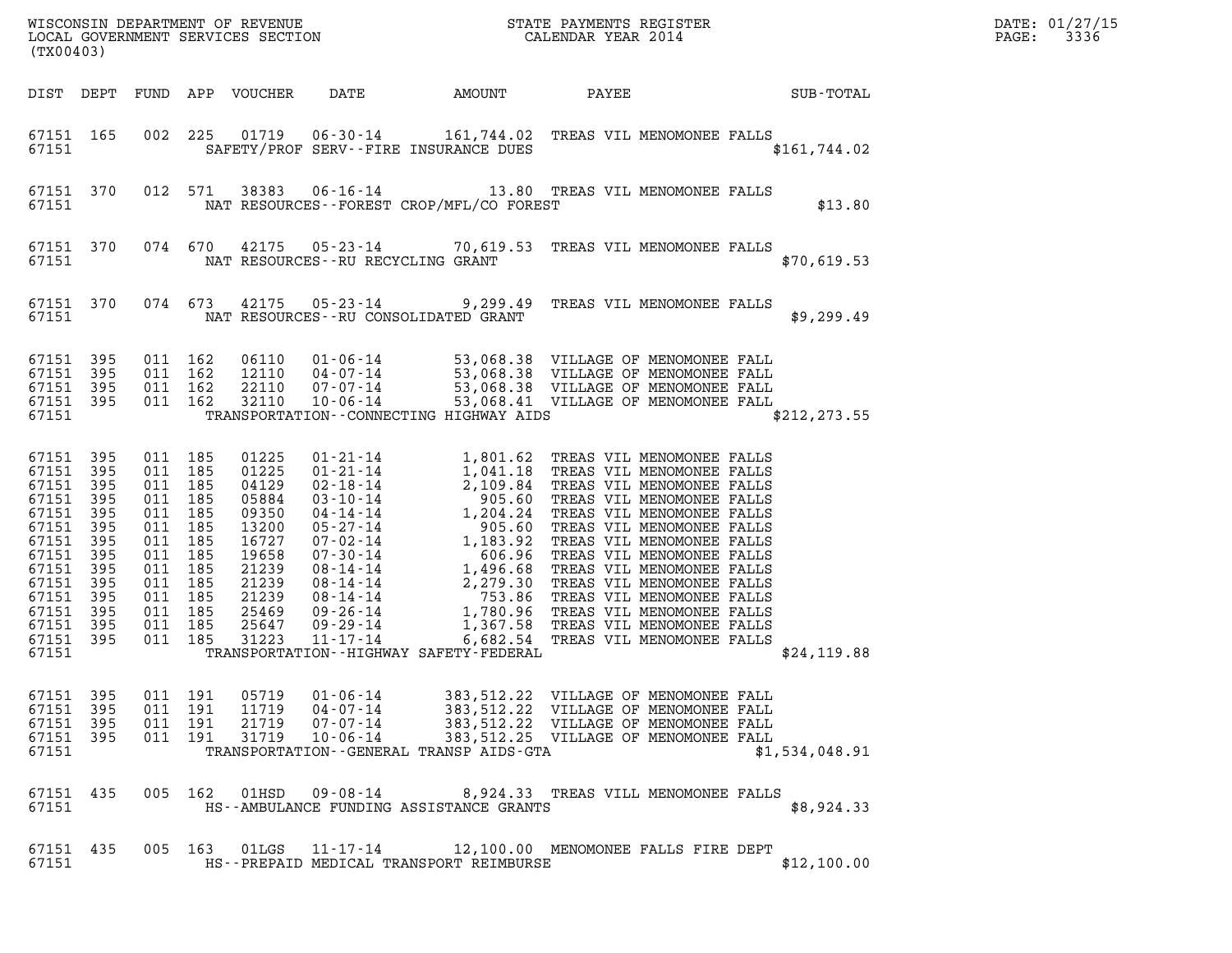| (TX00403)                       |     |                    | WISCONSIN DEPARTMENT OF REVENUE<br>LOCAL GOVERNMENT SERVICES SECTION |                                                |                                                                                                                                                      | STATE PAYMENTS REGISTER<br>CALENDAR YEAR 2014 |                 | DATE: 01/27/15<br>$\mathtt{PAGE:}$<br>3337 |
|---------------------------------|-----|--------------------|----------------------------------------------------------------------|------------------------------------------------|------------------------------------------------------------------------------------------------------------------------------------------------------|-----------------------------------------------|-----------------|--------------------------------------------|
| DIST DEPT                       |     |                    | FUND APP VOUCHER                                                     | DATE                                           | AMOUNT                                                                                                                                               | PAYEE                                         | SUB-TOTAL       |                                            |
| 67151<br>67151 455<br>67151     | 455 | 002 231<br>002 231 |                                                                      | JUSTICE -- LAW ENFORCEMENT TRAINING            | 01563 02-21-14 8,800.00 TREAS VIL MENOMONEE FALLS<br>02210  11-03-14  320.00 TREAS VIL MENOMONEE FALLS                                               |                                               | \$9,120.00      |                                            |
| 67151<br>67151 835<br>67151     | 835 | 002 105<br>002 105 |                                                                      | REVENUE--STATE SHARED REVENUES                 | 44675 07-28-14 170,082.00 TREAS VIL MENOMONEE FALLS<br>81783  11-17-14  379,802.44  TREAS VIL MENOMONEE FALLS                                        |                                               | \$549,884.44    |                                            |
| 67151 835<br>67151 835<br>67151 |     | 002 109<br>002 109 | 03563<br>05353                                                       | REVENUE--EXEMPT COMPUTER AID                   | 07-28-14 267,305.00 TREAS VIL MENOMONEE FALLS<br>07-28-14 713,602.00 TREAS VIL MENOMONEE FALLS                                                       |                                               | \$980,907.00    |                                            |
| 67151<br>67151 835<br>67151     | 835 | 002 302<br>002 302 | 11125                                                                |                                                | 10126  07-28-14  7,588,686.20 TREAS VIL MENOMONEE FALLS<br>07-28-14 973,182.07 TREAS VIL MENOMONEE FALLS<br>REVENUE-FIRST DOLLAR/SCHOOL LEVY CREDITS |                                               | \$8,561,868.27  |                                            |
| 67151<br>67151 835<br>67151     | 835 | 021 363<br>021 363 | 36408<br>37406                                                       | $03 - 24 - 14$<br>REVENUE - - LOTTERY CREDIT - | 03-24-14 3,232.83 TREAS VIL MENOMONEE FALLS                                                                                                          | 1,424,439.78 TREAS VIL MENOMONEE FALLS        | \$1,427,672.61  |                                            |
| 67151                           |     |                    |                                                                      | DISTRICT TOTAL APPROPRIATIONS                  |                                                                                                                                                      |                                               | \$13,562,595.83 |                                            |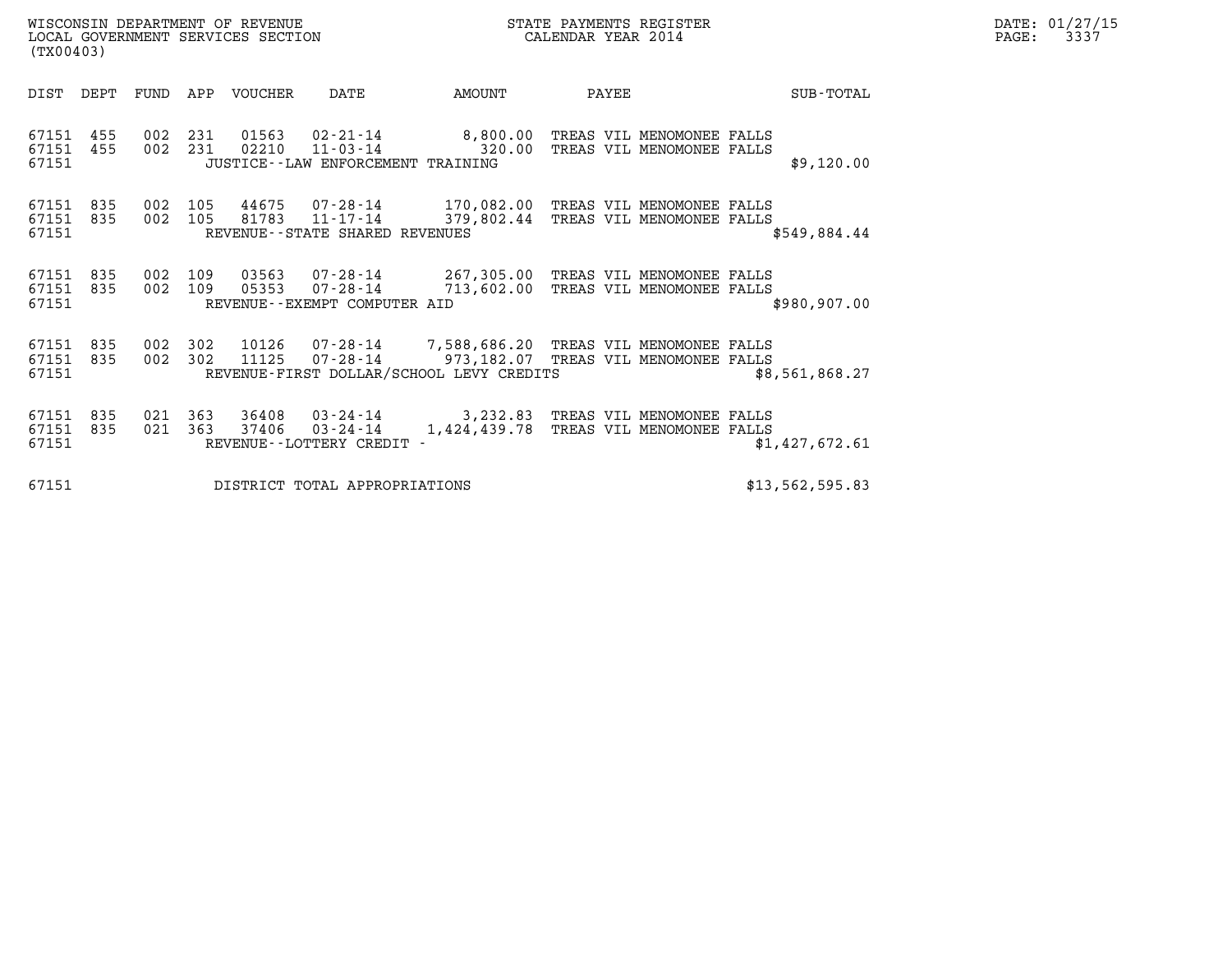| WISCONSIN DEPARTMENT OF REVENUE<br>LOCAL GOVERNMENT SERVICES SECTION<br>(TX00403) |                       |                       |                |                                                             |                                              | DATE: 01/27/15<br>$\mathtt{PAGE:}$<br>3338                                                                                                                            |                 |  |
|-----------------------------------------------------------------------------------|-----------------------|-----------------------|----------------|-------------------------------------------------------------|----------------------------------------------|-----------------------------------------------------------------------------------------------------------------------------------------------------------------------|-----------------|--|
| DIST DEPT FUND APP VOUCHER DATE                                                   |                       |                       |                |                                                             | <b>AMOUNT</b>                                |                                                                                                                                                                       | PAYEE SUB-TOTAL |  |
| 67152 165<br>67152                                                                |                       |                       |                |                                                             | SAFETY/PROF SERV--FIRE INSURANCE DUES        | 002 225 01720 06-30-14 15,148.34 TREAS VIL MERTON                                                                                                                     | \$15, 148.34    |  |
| 67152 370<br>67152                                                                |                       | 012 571               |                |                                                             | NAT RESOURCES--FOREST CROP/MFL/CO FOREST     | 38384   06-16-14   2.00   TREAS VIL MERTON                                                                                                                            | \$2.00          |  |
| 67152 395<br>395<br>67152<br>67152<br>395<br>395<br>67152<br>67152                | 011 191<br>011<br>011 | 191<br>191<br>011 191 | 21720<br>31720 | $07 - 07 - 14$                                              | TRANSPORTATION - - GENERAL TRANSP AIDS - GTA | 05720  01-06-14  19,474.84  VILLAGE OF MERTON<br>11720  04-07-14  19,474.84  VILLAGE OF MERTON<br>19,474.84 VILLAGE OF MERTON<br>10-06-14 19,474.84 VILLAGE OF MERTON | \$77,899.36     |  |
| 67152 511<br>67152                                                                |                       |                       |                | GOVT ACCOUNTABILITY BD--ELECTION AID                        |                                              | 020 180 00200 12-18-14 1,100.00 TREAS VIL MERTON                                                                                                                      | \$1,100.00      |  |
| 67152 835<br>67152 835<br>67152                                                   | 002 105<br>002 105    |                       |                | $81784$ $11 - 17 - 14$<br>REVENUE - - STATE SHARED REVENUES |                                              | 44676  07-28-14  3,040.25  TREAS VIL MERTON<br>17,228.10 TREAS VIL MERTON                                                                                             | \$20, 268.35    |  |
| 67152 835<br>67152                                                                |                       |                       |                | REVENUE--EXEMPT COMPUTER AID                                |                                              | 002 109 03564 07-28-14 824.00 TREAS VIL MERTON                                                                                                                        | \$824.00        |  |
| 67152                                                                             |                       |                       |                | DISTRICT TOTAL APPROPRIATIONS                               |                                              |                                                                                                                                                                       | \$115, 242.05   |  |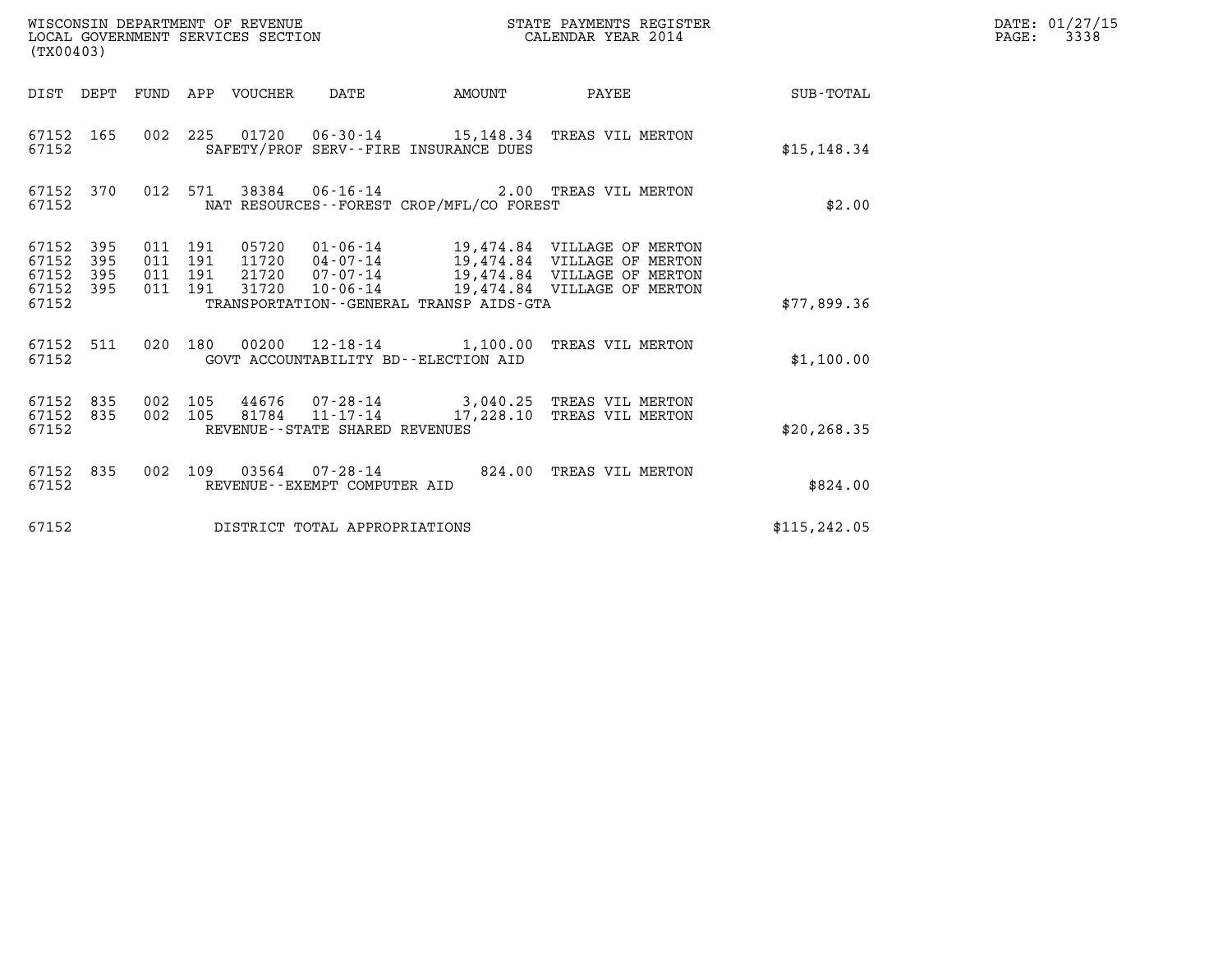| DATE: | 01/27/15 |
|-------|----------|
| PAGE: | 3339     |

| (TX00403)                                                                                                                                    |                                                                                                       |                                                                                                                                                                   |                                                                                                                                     |                                      |                                             |                                                                                                                                                                              |              | DATE: 01/27/15<br>$\mathtt{PAGE:}$<br>3339 |
|----------------------------------------------------------------------------------------------------------------------------------------------|-------------------------------------------------------------------------------------------------------|-------------------------------------------------------------------------------------------------------------------------------------------------------------------|-------------------------------------------------------------------------------------------------------------------------------------|--------------------------------------|---------------------------------------------|------------------------------------------------------------------------------------------------------------------------------------------------------------------------------|--------------|--------------------------------------------|
|                                                                                                                                              |                                                                                                       |                                                                                                                                                                   | DIST DEPT FUND APP VOUCHER                                                                                                          | DATE                                 |                                             | AMOUNT PAYEE SUB-TOTAL                                                                                                                                                       |              |                                            |
| 67153 165<br>67153                                                                                                                           |                                                                                                       |                                                                                                                                                                   |                                                                                                                                     |                                      | SAFETY/PROF SERV--FIRE INSURANCE DUES       | 002 225 01721 06-30-14 28,050.48 TREAS VIL MUKWONAGO                                                                                                                         | \$28,050.48  |                                            |
| 67153 370                                                                                                                                    |                                                                                                       |                                                                                                                                                                   |                                                                                                                                     |                                      |                                             | 002 503 16837 02-05-14 3,262.66 TREAS VIL MUKWONAGO<br>VILL SHARE 1197.55                                                                                                    |              |                                            |
| 67153                                                                                                                                        |                                                                                                       |                                                                                                                                                                   |                                                                                                                                     | NAT RESOURCES--AIDS IN LIEU OF TAXES |                                             |                                                                                                                                                                              | \$3,262.66   |                                            |
| 67153 370<br>67153                                                                                                                           |                                                                                                       |                                                                                                                                                                   |                                                                                                                                     | NAT RESOURCES--RU RECYCLING GRANT    |                                             | 074 670 42176 05-23-14 22,247.82 TREAS VIL MUKWONAGO                                                                                                                         | \$22, 247.82 |                                            |
| 67153<br>67153<br>67153<br>67153<br>67153<br>67153<br>67153<br>67153<br>67153<br>67153<br>67153<br>67153<br>67153<br>67153<br>67153<br>67153 | 395<br>395<br>395<br>395<br>395<br>395<br>395<br>395<br>395<br>395<br>395<br>395<br>395<br>395<br>395 | 011 185<br>011 185<br>011 185<br>011 185<br>011 185<br>011 185<br>011 185<br>011 185<br>011 185<br>011 185<br>011 185<br>011 185<br>011 185<br>011 185<br>011 185 | 01226<br>01226<br>01226<br>01864<br>05885<br>07477<br>13632<br>14585<br>17773<br>23694<br>24365<br>24365<br>28236<br>28236<br>31224 |                                      | TRANSPORTATION - - HIGHWAY SAFETY - FEDERAL |                                                                                                                                                                              | \$19,043.20  |                                            |
| 67153<br>67153<br>67153<br>67153<br>67153                                                                                                    | 395<br>395<br>395<br>395                                                                              | 011 191<br>011 191<br>011 191<br>011 191                                                                                                                          | 05721<br>11721<br>21721<br>31721                                                                                                    |                                      | TRANSPORTATION--GENERAL TRANSP AIDS-GTA     | 01-06-14 118,766.98 VILLAGE OF MUKWONAGO<br>04-07-14 118,766.98 VILLAGE OF MUKWONAGO<br>07-07-14 118,766.98 VILLAGE OF MUKWONAGO<br>10-06-14 118,767.00 VILLAGE OF MUKWONAGO | \$475,067.94 |                                            |
| 67153                                                                                                                                        |                                                                                                       |                                                                                                                                                                   |                                                                                                                                     | 67153 395 011 278 17842 07-10-14     | TRANSPORTATION - - LRIP/TRIP/MSIP GRANTS    | 22,587.77 TREAS VIL MUKWONAGO                                                                                                                                                | \$22,587.77  |                                            |
| 67153 435<br>67153                                                                                                                           |                                                                                                       |                                                                                                                                                                   |                                                                                                                                     |                                      | HS--AMBULANCE FUNDING ASSISTANCE GRANTS     | 005 162 01HSD 09-08-14 5,897.98 TREAS VILL MUKWONAGO                                                                                                                         | \$5,897.98   |                                            |
| 67153 435<br>67153                                                                                                                           |                                                                                                       |                                                                                                                                                                   |                                                                                                                                     |                                      | HS--PREPAID MEDICAL TRANSPORT REIMBURSE     | 005 163 01LGS 11-17-14 12,800.00 VILLAGE OF MUKWONAGO                                                                                                                        | \$12,800.00  |                                            |
| 67153 455<br>67153                                                                                                                           |                                                                                                       |                                                                                                                                                                   |                                                                                                                                     | JUSTICE - - LAW ENFORCEMENT TRAINING |                                             | 002  231  01600  02-24-14  2,560.00 TREAS VIL MUKWONAGO                                                                                                                      | \$2,560.00   |                                            |

67153 835 002 105 44677 07-28-14 132,341.53 TREAS VIL MUKWONAGO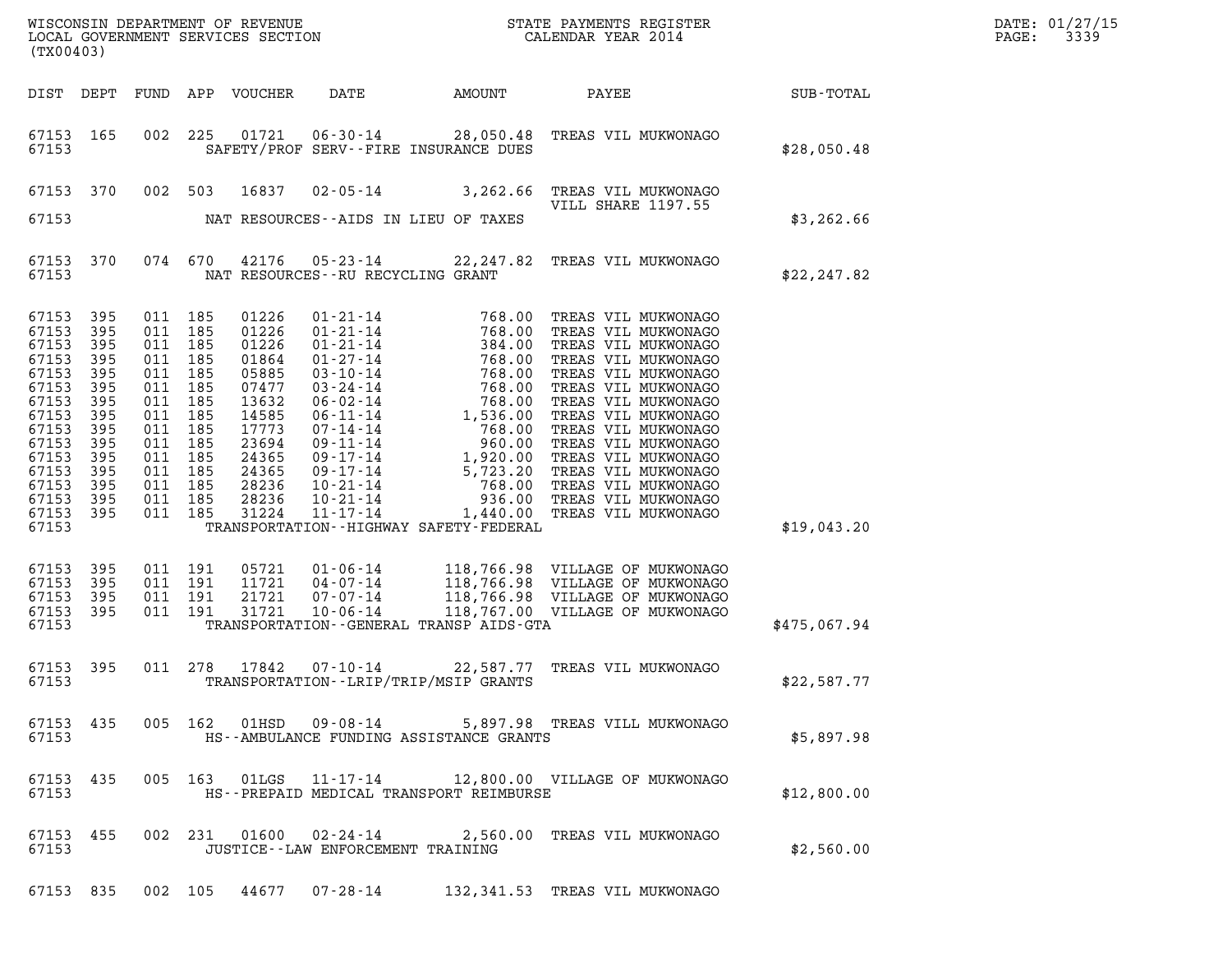| WISCONSIN DEPARTMENT OF REVENUE   | STATE PAYMENTS REGISTER | DATE: 01/27/15 |
|-----------------------------------|-------------------------|----------------|
| LOCAL GOVERNMENT SERVICES SECTION | CALENDAR YEAR 2014      | 3340<br>PAGE:  |

| (TX00403)                                 |                          |                          |                          | WISCONSIN DEPARTMENT OF REVENUE<br>LOCAL GOVERNMENT SERVICES SECTION |                                                                           | STATE PAYMENTS REGISTER<br>CALENDAR YEAR 2014                                     |                                                                                                     |                |
|-------------------------------------------|--------------------------|--------------------------|--------------------------|----------------------------------------------------------------------|---------------------------------------------------------------------------|-----------------------------------------------------------------------------------|-----------------------------------------------------------------------------------------------------|----------------|
| DIST                                      | DEPT                     | FUND                     | APP                      | VOUCHER                                                              | DATE                                                                      | AMOUNT                                                                            | PAYEE                                                                                               | SUB-TOTAL      |
| 67153<br>67153                            | 835                      | 002                      | 105                      | 81785                                                                | 11-17-14<br>REVENUE - - STATE SHARED REVENUES                             | 169,364.18                                                                        | TREAS VIL MUKWONAGO                                                                                 | \$301,705.71   |
| 67153<br>67153<br>67153<br>67153          | 835<br>835<br>835        | 002<br>002<br>002        | 109<br>109<br>109        | 03493<br>03565<br>05354                                              | 07-28-14<br>07-28-14<br>$07 - 28 - 14$<br>REVENUE - - EXEMPT COMPUTER AID | 58.00<br>9,108.00<br>9,295.00                                                     | TREAS VIL MUKWONAGO<br>TREAS VIL MUKWONAGO<br>TREAS VIL MUKWONAGO                                   | \$18,461.00    |
| 67153<br>67153<br>67153<br>67153<br>67153 | 835<br>835<br>835<br>835 | 002<br>002<br>002<br>002 | 302<br>302<br>302<br>302 | 10120<br>10127<br>11120<br>11126                                     | 07-28-14<br>07-28-14<br>07-28-14<br>07-28-14                              | 15,054.80<br>1,031,323.55<br>2,733.15<br>REVENUE-FIRST DOLLAR/SCHOOL LEVY CREDITS | TREAS VIL MUKWONAGO<br>TREAS VIL MUKWONAGO<br>TREAS VIL MUKWONAGO<br>149,605.68 TREAS VIL MUKWONAGO | \$1,198,717.18 |
| 67153<br>67153<br>67153                   | 835<br>835               | 021<br>021               | 363<br>363               | 37401<br>37407                                                       | 03-24-14<br>$03 - 24 - 14$<br>REVENUE - - LOTTERY CREDIT -                | 1,996.80<br>198,607.00                                                            | TREAS VIL MUKWONAGO<br>TREAS VIL MUKWONAGO                                                          | \$200,603.80   |
| 67153                                     |                          |                          |                          |                                                                      | DISTRICT TOTAL APPROPRIATIONS                                             |                                                                                   |                                                                                                     | \$2,311,005.54 |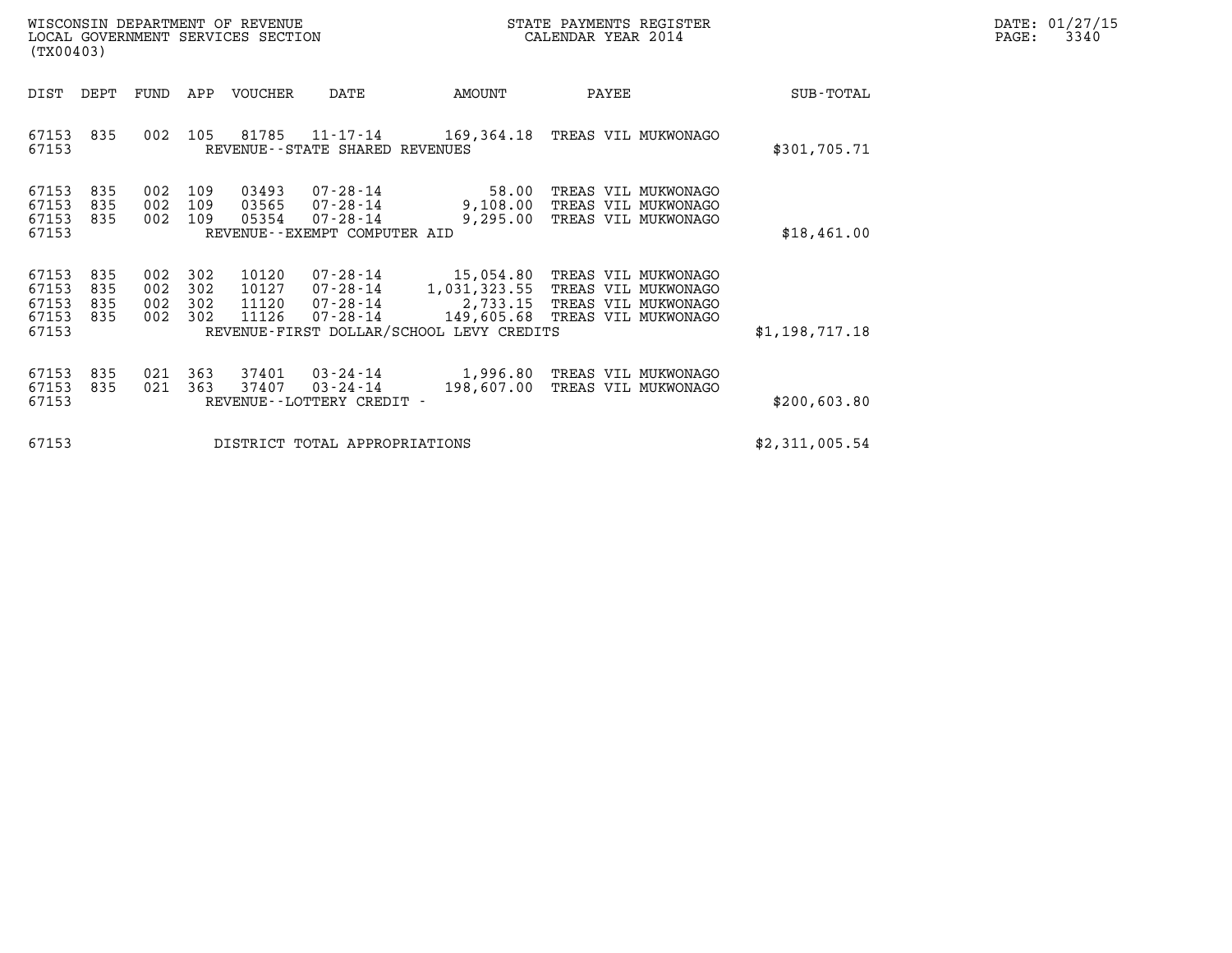| WISCONSIN DEPARTMENT OF REVENUE   | STATE PAYMENTS REGISTER | DATE: 01/27/15 |
|-----------------------------------|-------------------------|----------------|
| LOCAL GOVERNMENT SERVICES SECTION | CALENDAR YEAR 2014      | 3341<br>PAGE:  |

| (TX00403)                                 |                          |                          |                          | WISCONSIN DEPARTMENT OF REVENUE<br>LOCAL GOVERNMENT SERVICES SECTION |                                                                 |                                                            | STATE PAYMENTS REGISTER<br>CALENDAR YEAR 2014                                                                          |             |
|-------------------------------------------|--------------------------|--------------------------|--------------------------|----------------------------------------------------------------------|-----------------------------------------------------------------|------------------------------------------------------------|------------------------------------------------------------------------------------------------------------------------|-------------|
| DIST                                      | DEPT                     | <b>FUND</b>              | APP                      | VOUCHER                                                              | DATE                                                            | AMOUNT                                                     | PAYEE                                                                                                                  | SUB-TOTAL   |
| 67158<br>67158                            | 165                      | 002                      | 225                      | 01722                                                                |                                                                 | 06-30-14 7,115.95<br>SAFETY/PROF SERV--FIRE INSURANCE DUES | TREAS VIL NASHOTAH                                                                                                     | \$7, 115.95 |
| 67158<br>67158<br>67158<br>67158<br>67158 | 395<br>395<br>395<br>395 | 011<br>011<br>011<br>011 | 191<br>191<br>191<br>191 | 05722<br>11722<br>21722<br>31722                                     | $01 - 06 - 14$<br>04-07-14<br>07-07-14<br>$10 - 06 - 14$        | 11,932.59<br>TRANSPORTATION - - GENERAL TRANSP AIDS - GTA  | 11,932.59 VILLAGE OF NASHOTAH<br>VILLAGE OF NASHOTAH<br>11,932.59 VILLAGE OF NASHOTAH<br>11,932.60 VILLAGE OF NASHOTAH | \$47,730.37 |
|                                           |                          |                          |                          |                                                                      |                                                                 |                                                            |                                                                                                                        |             |
| 67158<br>67158                            | 511                      | 020                      | 180                      | 00036                                                                | $09 - 04 - 14$                                                  | 990.00<br>GOVT ACCOUNTABILITY BD--ELECTION AID             | TREAS VIL NASHOTAH                                                                                                     | \$990.00    |
| 67158<br>67158<br>67158                   | 835<br>835               | 002<br>002               | 105<br>105               | 44678<br>81786                                                       | 07-28-14<br>$11 - 17 - 14$<br>REVENUE - - STATE SHARED REVENUES | 1,751.02<br>9,994.64                                       | TREAS VIL NASHOTAH<br>TREAS VIL NASHOTAH                                                                               | \$11,745.66 |
| 67158<br>67158                            | 835                      | 002                      | 109                      | 03566                                                                | $07 - 28 - 14$<br>REVENUE - - EXEMPT COMPUTER AID               | 230.00                                                     | TREAS VIL NASHOTAH                                                                                                     | \$230.00    |
| 67158                                     |                          |                          |                          |                                                                      | DISTRICT TOTAL APPROPRIATIONS                                   |                                                            |                                                                                                                        | \$67,811.98 |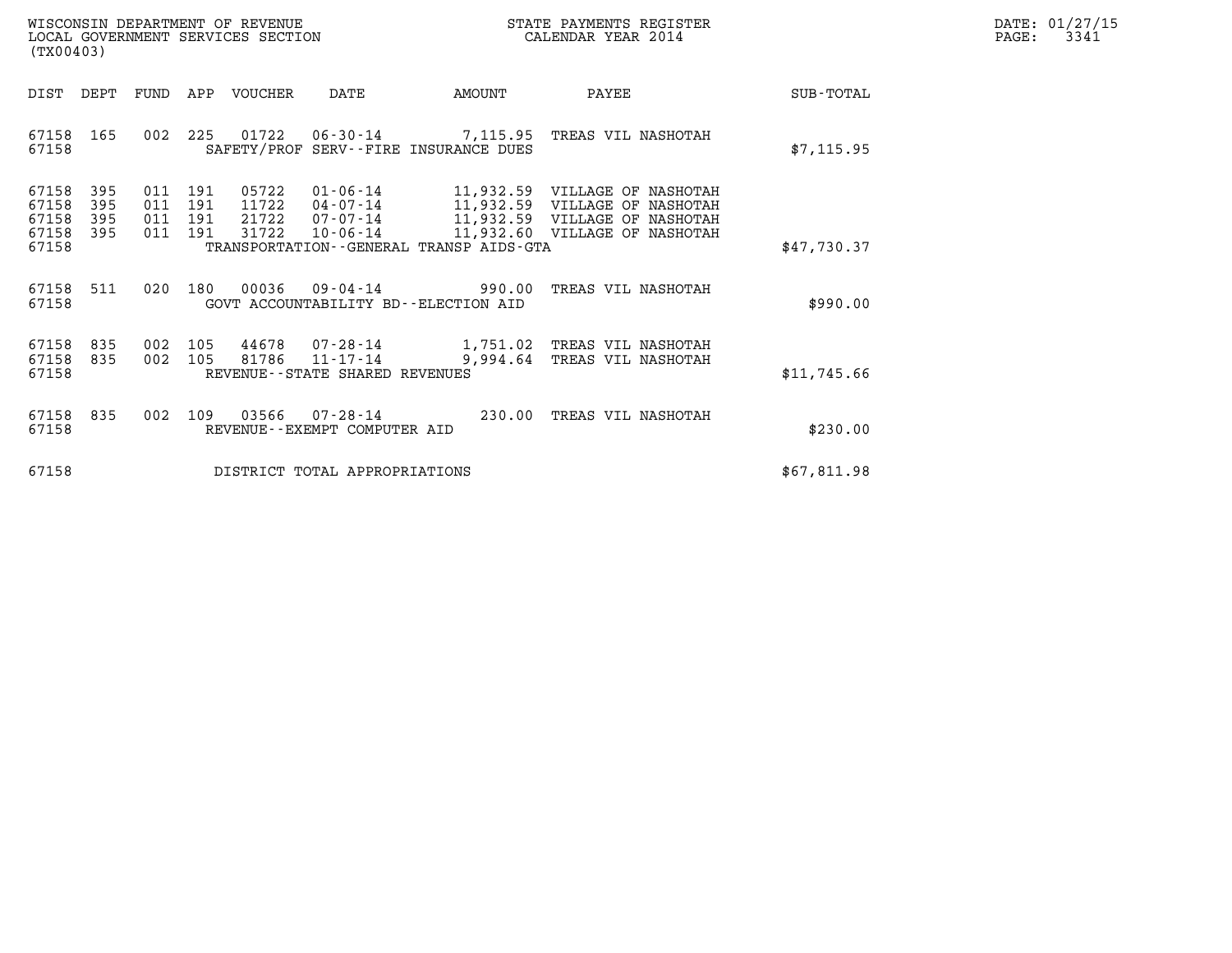| (TX00403) |  |  |                                         |                                                 |                                                                                                                                                                                                                                                                                            |             | $\begin{array}{cccc}\n\texttt{DATE:} & 01/27/1 \\ \texttt{PAGE:} & 3342\n\end{array}$<br>DATE: 01/27/15 |
|-----------|--|--|-----------------------------------------|-------------------------------------------------|--------------------------------------------------------------------------------------------------------------------------------------------------------------------------------------------------------------------------------------------------------------------------------------------|-------------|---------------------------------------------------------------------------------------------------------|
|           |  |  |                                         |                                                 | DIST DEPT FUND APP VOUCHER DATE AMOUNT PAYEE PATE SUB-TOTAL                                                                                                                                                                                                                                |             |                                                                                                         |
|           |  |  |                                         | 67161 SAFETY/PROF SERV--FIRE INSURANCE DUES     | 67161 165 002 225 01723 06-30-14 8,481.63 TREAS VIL NORTH PRAIRIE                                                                                                                                                                                                                          | \$8,481.63  |                                                                                                         |
|           |  |  |                                         | 67161 MAT RESOURCES - FOREST CROP/MFL/CO FOREST | 67161 370 012 571 38385 06-16-14 10.80 TREAS VIL NORTH PRAIRIE                                                                                                                                                                                                                             | \$10.80     |                                                                                                         |
|           |  |  | 67161 NAT RESOURCES--RU RECYCLING GRANT |                                                 | 67161 370 074 670 42177 05-23-14 5,403.69 TREAS VIL NORTH PRAIRIE                                                                                                                                                                                                                          | \$5,403.69  |                                                                                                         |
|           |  |  |                                         |                                                 | 67161 395 011 191 05723 01-06-14 11,102.08 VILLAGE OF NORTH PRAIRIE<br>67161 395 011 191 11723 04-07-14 11,102.08 VILLAGE OF NORTH PRAIRIE<br>67161 395 011 191 21723 07-07-14 11,102.08 VILLAGE OF NORTH PRAIRIE<br>67161 395 011 191<br>67161 TRANSPORTATION - GENERAL TRANSP AIDS - GTA | \$44,408.35 |                                                                                                         |
|           |  |  |                                         |                                                 | 67161 435 005 162 01HSD 09-08-14 4,255.83 TREAS VILL NORTH PRAIRIE                                                                                                                                                                                                                         | \$4,255.83  |                                                                                                         |
|           |  |  |                                         | 67161 MES-PREPAID MEDICAL TRANSPORT REIMBURSE   | 67161 435 005 163 01LGS 11-17-14 2,000.00 NORTH PRAIRIE FIRE DEPT                                                                                                                                                                                                                          | \$2,000.00  |                                                                                                         |
|           |  |  |                                         |                                                 | 67161 455 002 231 01619 02-24-14 480.00 TREAS VIL NORTH PRAIRIE                                                                                                                                                                                                                            | \$480.00    |                                                                                                         |
|           |  |  |                                         |                                                 | 67161 511 020 180 00026 09-02-14 1,090.00 TREAS VIL NORTH PRAIRIE                                                                                                                                                                                                                          | \$1,090.00  |                                                                                                         |
|           |  |  | 67161 REVENUE--STATE SHARED REVENUES    |                                                 | 67161 835 002 105 44679 07-28-14 4,801.08 TREAS VIL NORTH PRAIRIE<br>67161 835 002 105 81787 11-17-14 25,252.55 TREAS VIL NORTH PRAIRIE                                                                                                                                                    | \$30,053.63 |                                                                                                         |
|           |  |  | 67161 REVENUE - EXEMPT COMPUTER AID     |                                                 | 67161 835 002 109 03567 07-28-14 2,466.00 TREAS VIL NORTH PRAIRIE                                                                                                                                                                                                                          | \$2,466.00  |                                                                                                         |
|           |  |  | 67161 DISTRICT TOTAL APPROPRIATIONS     |                                                 |                                                                                                                                                                                                                                                                                            | \$98,649.93 |                                                                                                         |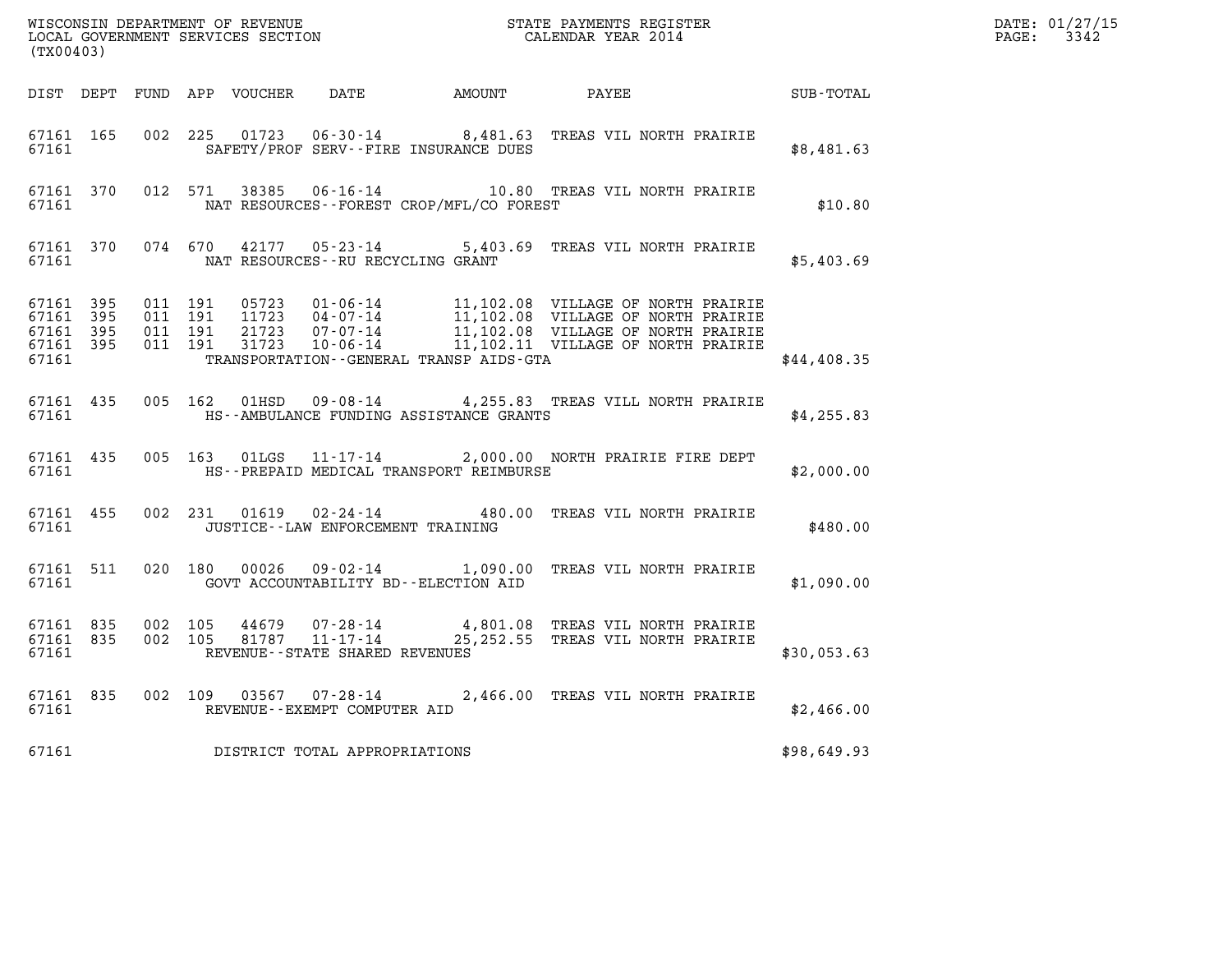| WISCONSIN DEPARTMENT OF REVENUE<br>LOCAL GOVERNMENT SERVICES SECTION | STATE PAYMENTS REGISTER<br>CALENDAR YEAR 2014 | DATE: 01/27/15<br>3343<br>$\mathtt{PAGE}$ : |
|----------------------------------------------------------------------|-----------------------------------------------|---------------------------------------------|

|                                                       | (TX00403) |  |  |  |                                     |                                            |                                                                                                                                                                                                                                                                                                                                                 |              | DATE: 01/27/15<br>$\mathtt{PAGE:}$<br>3343 |
|-------------------------------------------------------|-----------|--|--|--|-------------------------------------|--------------------------------------------|-------------------------------------------------------------------------------------------------------------------------------------------------------------------------------------------------------------------------------------------------------------------------------------------------------------------------------------------------|--------------|--------------------------------------------|
|                                                       |           |  |  |  |                                     |                                            | DIST DEPT FUND APP VOUCHER DATE AMOUNT PAYEE SUB-TOTAL                                                                                                                                                                                                                                                                                          |              |                                            |
| 67166                                                 |           |  |  |  |                                     | SAFETY/PROF SERV--FIRE INSURANCE DUES      | 67166 165 002 225 01724 06-30-14 8,014.42 TREAS VIL OCONOMOWOC LAKE                                                                                                                                                                                                                                                                             | \$8,014.42   |                                            |
| 67166                                                 |           |  |  |  | NAT RESOURCES--BOAT PATROL          |                                            | 67166 370 012 381 00583 03-28-14 582.45 TREAS VIL OCONOMOWOC LAKE                                                                                                                                                                                                                                                                               | \$582.45     |                                            |
| 67166                                                 |           |  |  |  |                                     | NAT RESOURCES--BOATING ENFORCEMENT AIDS    | 67166 370 012 550 00583 03-28-14 2,018.18 TREAS VIL OCONOMOWOC LAKE                                                                                                                                                                                                                                                                             | \$2,018.18   |                                            |
| 67166 395<br>67166<br>67166 395<br>67166 395<br>67166 | 395       |  |  |  |                                     | TRANSPORTATION - - GENERAL TRANSP AIDS-GTA | $\begin{array}{cccccc} 011 & 191 & 05724 & 01\cdot 06\cdot 14 & 21,973.18 & \text{VILLAGE OF OCONOMOWOC LAK} \\ 011 & 191 & 11724 & 04\cdot 07\cdot 14 & 21,973.18 & \text{VILLAGE OF OCONOMOWOC LAK} \\ 011 & 191 & 21724 & 07\cdot 07\cdot 14 & 21,973.18 & \text{VILLAGE OF OCONOMOWOC LAK} \\ 011 & 191 & 31724 & 10\cdot 06\cdot 14 & 21,$ | \$87,892.73  |                                            |
| 67166                                                 |           |  |  |  |                                     | JUSTICE - - LAW ENFORCEMENT TRAINING       | 67166 455 002 231 01625 02-24-14 1,280.00 TREAS VIL OCONOMOWOC LAKE                                                                                                                                                                                                                                                                             | \$1,280.00   |                                            |
| 67166 511<br>67166                                    |           |  |  |  |                                     | GOVT ACCOUNTABILITY BD--ELECTION AID       | 020 180 00150 12-09-14 1,100.00 TREAS VIL OCONOMOWOC LAKE                                                                                                                                                                                                                                                                                       | \$1,100.00   |                                            |
| 67166 835<br>67166                                    |           |  |  |  |                                     |                                            | 002   109   03568   07-28-14   585.00 TREAS VIL OCONOMOWOC LAKE   REVENUE--EXEMPT COMPUTER AID                                                                                                                                                                                                                                                  | \$585.00     |                                            |
|                                                       |           |  |  |  | 67166 DISTRICT TOTAL APPROPRIATIONS |                                            |                                                                                                                                                                                                                                                                                                                                                 | \$101,472.78 |                                            |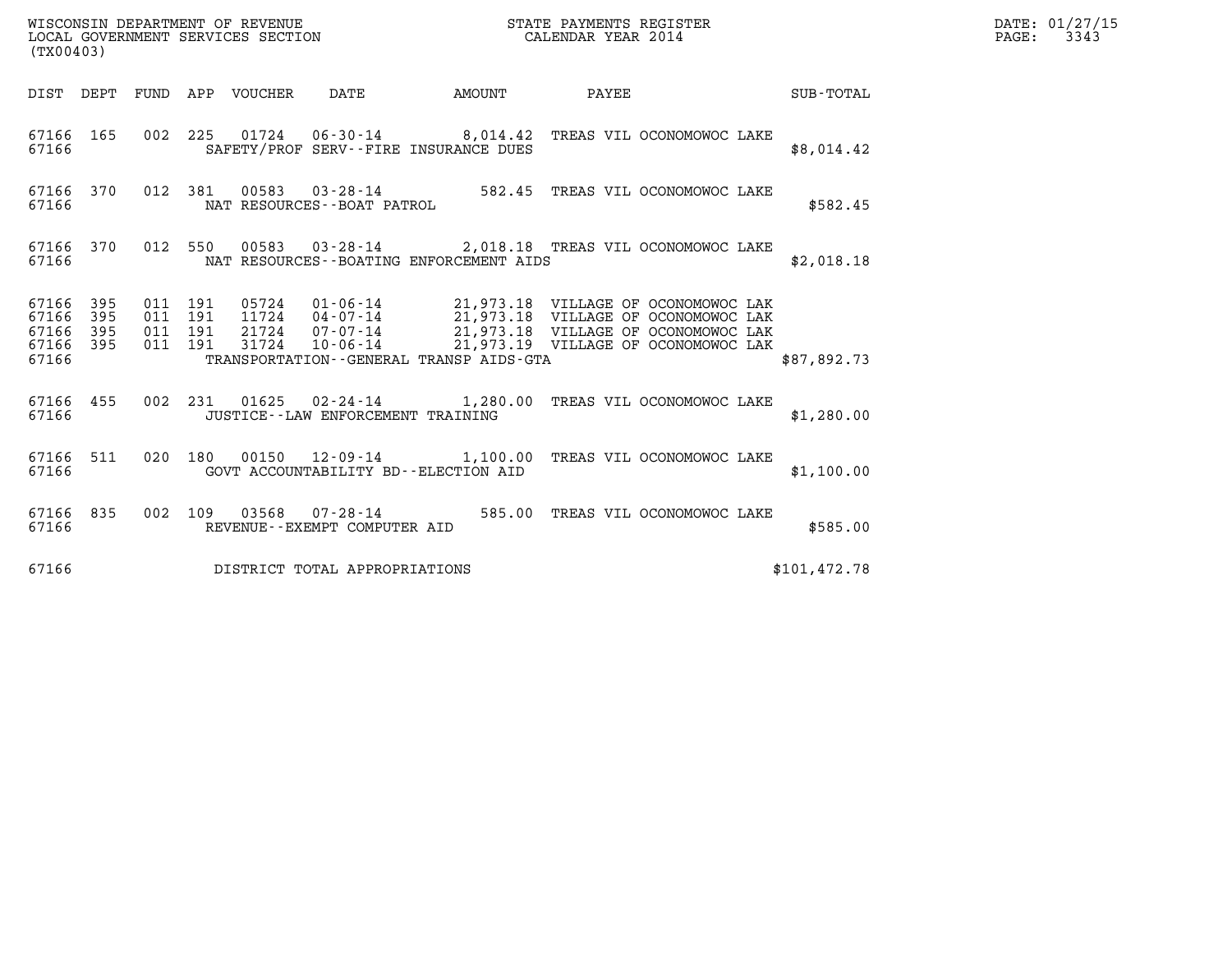| (TX00403)                                                                                                                 |                                                                    |                                                                                                          |                                        |                                                                                                          |                                                                                                                                                                                  |                                                       |                                                                                                                                                                                                                                                                                                                                |              | DATE: 01/27/15<br>3344<br>PAGE: |
|---------------------------------------------------------------------------------------------------------------------------|--------------------------------------------------------------------|----------------------------------------------------------------------------------------------------------|----------------------------------------|----------------------------------------------------------------------------------------------------------|----------------------------------------------------------------------------------------------------------------------------------------------------------------------------------|-------------------------------------------------------|--------------------------------------------------------------------------------------------------------------------------------------------------------------------------------------------------------------------------------------------------------------------------------------------------------------------------------|--------------|---------------------------------|
|                                                                                                                           |                                                                    |                                                                                                          |                                        | DIST DEPT FUND APP VOUCHER                                                                               | DATE                                                                                                                                                                             | AMOUNT                                                | PAYEE                                                                                                                                                                                                                                                                                                                          | SUB-TOTAL    |                                 |
| 67171 165<br>67171                                                                                                        |                                                                    | 002                                                                                                      | 225                                    | 01725                                                                                                    |                                                                                                                                                                                  | SAFETY/PROF SERV--FIRE INSURANCE DUES                 | 06-30-14 35,687.55 TREAS VIL PEWAUKEE                                                                                                                                                                                                                                                                                          | \$35,687.55  |                                 |
| 67171 370<br>67171                                                                                                        |                                                                    | 012 381                                                                                                  |                                        | 00587                                                                                                    | NAT RESOURCES - - BOAT PATROL                                                                                                                                                    |                                                       | 03-28-14 6,050.22 TREAS VIL PEWAUKEE                                                                                                                                                                                                                                                                                           | \$6,050.22   |                                 |
| 67171 370<br>67171                                                                                                        |                                                                    | 012 550                                                                                                  |                                        | 00587                                                                                                    |                                                                                                                                                                                  | NAT RESOURCES--BOATING ENFORCEMENT AIDS               | 03-28-14 20,964.00 TREAS VIL PEWAUKEE                                                                                                                                                                                                                                                                                          | \$20,964.00  |                                 |
| 67171 370<br>67171                                                                                                        |                                                                    | 095 519                                                                                                  |                                        | 01132                                                                                                    | $11 - 17 - 14$                                                                                                                                                                   | 231.65<br>NAT RESOURCES - - URBAN NON-POINT GRANTS    | TREAS VIL PEWAUKEE                                                                                                                                                                                                                                                                                                             | \$231.65     |                                 |
| 67171 395<br>67171<br>67171<br>67171<br>67171<br>67171<br>67171<br>67171<br>67171<br>67171<br>67171<br>67171 395<br>67171 | 395<br>395<br>395<br>395<br>395<br>395<br>395<br>395<br>395<br>395 | 011 185<br>011<br>011<br>011<br>011<br>011<br>011 185<br>011 185<br>011 185<br>011<br>011 185<br>011 185 | 185<br>185<br>185<br>185<br>185<br>185 | 01227<br>02563<br>05886<br>09351<br>13633<br>16728<br>18079<br>25470<br>25470<br>32031<br>98524<br>98524 | $01 - 21 - 14$<br>$02 - 03 - 14$<br>$03 - 10 - 14$<br>04-14-14<br>06-02-14<br>07-02-14<br>07-16-14<br>09-26-14<br>09-26-14<br>$11 - 25 - 14$<br>$01 - 06 - 14$<br>$01 - 06 - 14$ | 470.54<br>TRANSPORTATION - - HIGHWAY SAFETY - FEDERAL | TREAS VIL PEWAUKEE<br>470.54 TREAS VIL PEWAUKEE<br>470.54 TREAS VIL PEWAUKEE<br>235.27 TREAS VIL PEWAUKEE<br>235.27 TREAS VIL PEWAUKEE<br>470.54 TREAS VIL PEWAUKEE<br>1,882.16 TREAS VIL PEWAUKEE<br>941.08 TREAS VIL PEWAUKEE<br>1,882.16 TREAS VIL PEWAUKEE<br>2,<br>235.27 TREAS VIL PEWAUKEE<br>470.54 TREAS VIL PEWAUKEE | \$10, 125.00 |                                 |
| 67171 395<br>67171<br>67171<br>67171 395<br>67171                                                                         | 395<br>395                                                         | 011 191<br>011 191<br>011 191<br>011 191                                                                 |                                        | 05725<br>11725<br>21725<br>31725                                                                         | $01 - 06 - 14$<br>$04 - 07 - 14$<br>$07 - 07 - 14$<br>$10 - 06 - 14$                                                                                                             | TRANSPORTATION--GENERAL TRANSP AIDS-GTA               | 82,258.02 VILLAGE OF PEWAUKEE<br>82,258.02 VILLAGE OF PEWAUKEE<br>82,258.02 VILLAGE OF PEWAUKEE<br>82,258.03 VILLAGE OF PEWAUKEE                                                                                                                                                                                               | \$329,032.09 |                                 |
| 67171 435<br>67171                                                                                                        |                                                                    | 005 162                                                                                                  |                                        | 01HSD                                                                                                    | $09 - 08 - 14$                                                                                                                                                                   | HS--AMBULANCE FUNDING ASSISTANCE GRANTS               | 6,784.11 TREAS CITY PEWAUKEE                                                                                                                                                                                                                                                                                                   | \$6,784.11   |                                 |
| 67171 455<br>67171 455<br>67171                                                                                           |                                                                    | 002 231<br>002 231                                                                                       |                                        |                                                                                                          | JUSTICE - - LAW ENFORCEMENT TRAINING                                                                                                                                             |                                                       |                                                                                                                                                                                                                                                                                                                                | \$3,520.00   |                                 |
| 67171 511<br>67171                                                                                                        |                                                                    |                                                                                                          | 020 180                                |                                                                                                          |                                                                                                                                                                                  | GOVT ACCOUNTABILITY BD--ELECTION AID                  | 00160  12-16-14  2,200.00  TREAS VIL PEWAUKEE                                                                                                                                                                                                                                                                                  | \$2,200.00   |                                 |
| 67171 835<br>67171 835                                                                                                    |                                                                    | 002 105<br>002 105                                                                                       |                                        | 44680<br>81788                                                                                           | 07-28-14<br>$11 - 17 - 14$                                                                                                                                                       |                                                       | 29,564.49 TREAS VIL PEWAUKEE<br>167,626.62 TREAS VIL PEWAUKEE                                                                                                                                                                                                                                                                  |              |                                 |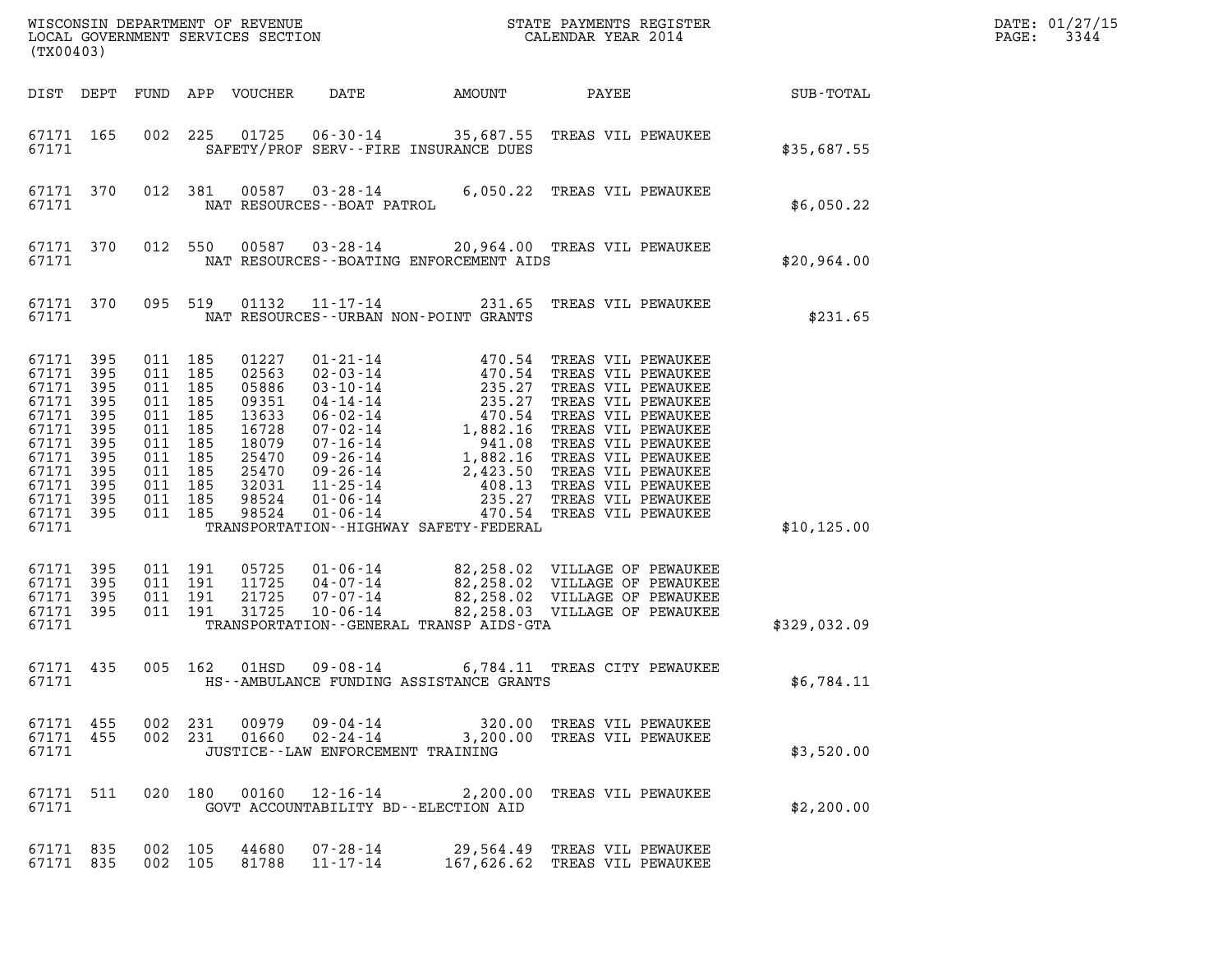| WISCONSIN DEPARTMENT OF REVENUE<br>(TX00403) | LOCAL GOVERNMENT SERVICES SECTION                              | STATE PAYMENTS REGISTER<br>CALENDAR YEAR 2014 |              | DATE: 01/27/15<br>$\mathtt{PAGE}$ :<br>3345 |
|----------------------------------------------|----------------------------------------------------------------|-----------------------------------------------|--------------|---------------------------------------------|
| DIST<br>FUND<br>DEPT                         | APP<br>VOUCHER<br>DATE                                         | AMOUNT<br>PAYEE                               | SUB-TOTAL    |                                             |
| 67171                                        | REVENUE - - STATE SHARED REVENUES                              |                                               | \$197,191.11 |                                             |
| 835<br>002<br>67171<br>67171                 | 109<br>03569<br>$07 - 28 - 14$<br>REVENUE--EXEMPT COMPUTER AID | 12,258.00 TREAS VIL PEWAUKEE                  | \$12,258.00  |                                             |
| 835<br>67171<br>021<br>67171                 | 363<br>36409<br>$03 - 24 - 14$<br>REVENUE--LOTTERY CREDIT -    | 2,827.08<br>TREAS VIL PEWAUKEE                | \$2,827.08   |                                             |
| 67171                                        | DISTRICT TOTAL APPROPRIATIONS                                  |                                               | \$626,870.81 |                                             |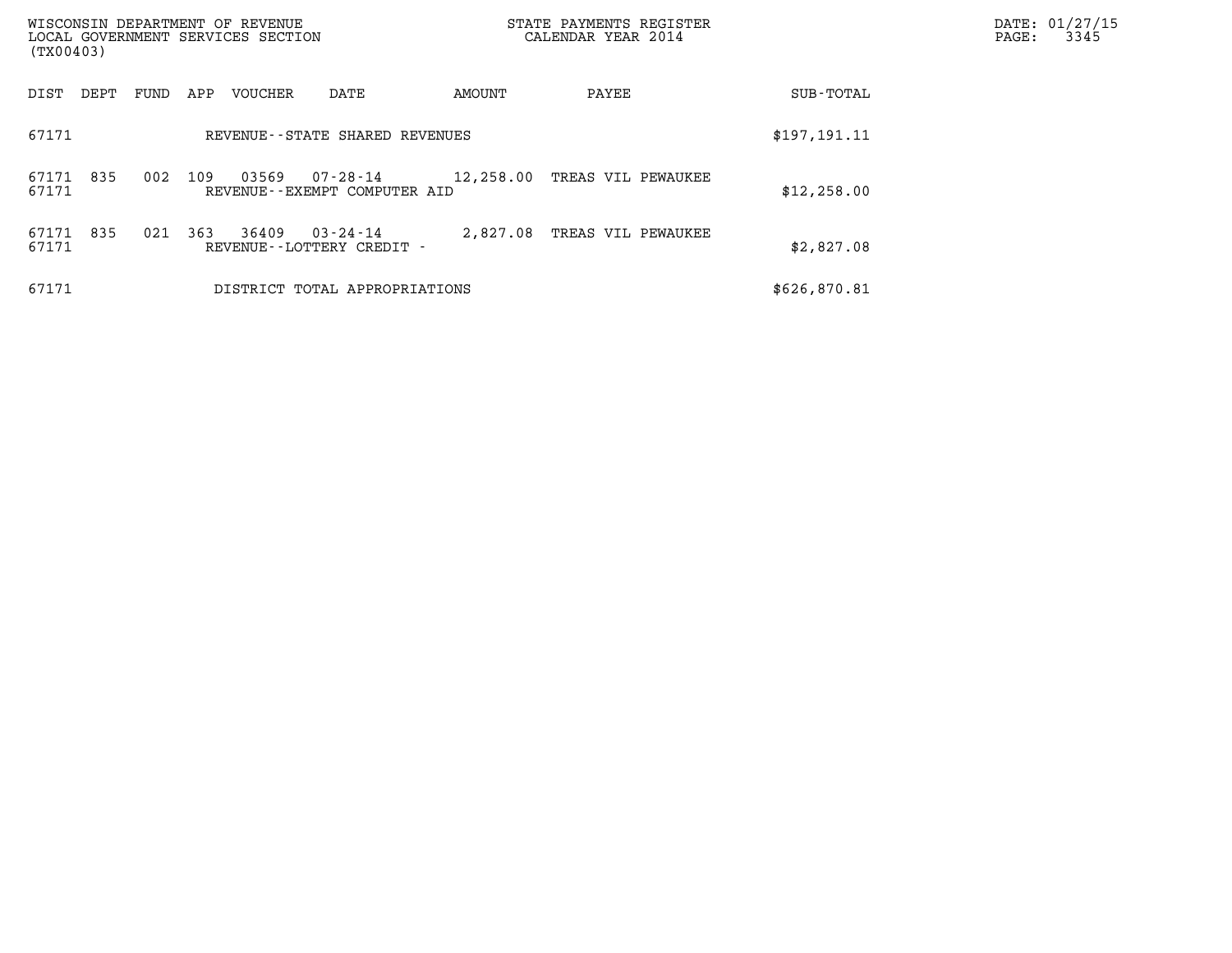| (TX00403)                       |           |                    |         |                                              |                                                                                                |               | DATE: 01/27/15<br>$\mathtt{PAGE:}$<br>3346 |
|---------------------------------|-----------|--------------------|---------|----------------------------------------------|------------------------------------------------------------------------------------------------|---------------|--------------------------------------------|
|                                 |           |                    |         |                                              | DIST DEPT FUND APP VOUCHER DATE AMOUNT PAYEE TOTAL                                             |               |                                            |
| 67172 165<br>67172              |           |                    |         | SAFETY/PROF SERV--FIRE INSURANCE DUES        | 002 225 01726 06-30-14 30,224.80 TREAS VIL SUMMIT                                              | \$30, 224.80  |                                            |
|                                 |           |                    |         |                                              | 67172 370 002 503 16838 02-05-14 16,082.24 TREAS VIL SUMMIT                                    |               |                                            |
| 67172                           |           |                    |         | NAT RESOURCES--AIDS IN LIEU OF TAXES         | VILL SHARE 1967.40                                                                             | \$16,082.24   |                                            |
| 67172                           | 67172 370 |                    |         | NAT RESOURCES--FOREST CROP/MFL/CO FOREST     | 012 571 38386 06-16-14 52.80 TREAS VIL SUMMIT                                                  | \$52.80       |                                            |
| 67172 395<br>67172              | 395       | 011 191<br>011 191 |         |                                              | 05726  01-06-14  35,807.65  VILLAGE OF SUMMIT<br>11726  04-07-14  35,807.65  VILLAGE OF SUMMIT |               |                                            |
| 67172<br>67172 395              | 395       | 011 191<br>011 191 |         |                                              | 21726  07-07-14  35,807.65  VILLAGE OF SUMMIT<br>31726  10-06-14  35,807.66  VILLAGE OF SUMMIT |               |                                            |
| 67172                           |           |                    |         | TRANSPORTATION - - GENERAL TRANSP AIDS - GTA |                                                                                                | \$143, 230.61 |                                            |
| 67172                           | 67172 511 |                    | 020 180 | GOVT ACCOUNTABILITY BD--ELECTION AID         | 00164  12-16-14  1,100.00  TREAS VIL SUMMIT                                                    | \$1,100.00    |                                            |
| 67172 835<br>67172 835<br>67172 |           | 002 105<br>002 105 |         | REVENUE - - STATE SHARED REVENUES            | 44681 07-28-14 13,660.99 TREAS VIL SUMMIT<br>81789  11-17-14  83,407.92  TREAS VIL SUMMIT      | \$97,068.91   |                                            |
| 67172 835<br>67172              |           |                    |         | REVENUE--EXEMPT COMPUTER AID                 | 002 109 03570 07-28-14 1,761.00 TREAS VIL SUMMIT                                               | \$1,761.00    |                                            |
| 67172                           |           |                    |         | DISTRICT TOTAL APPROPRIATIONS                |                                                                                                | \$289,520.36  |                                            |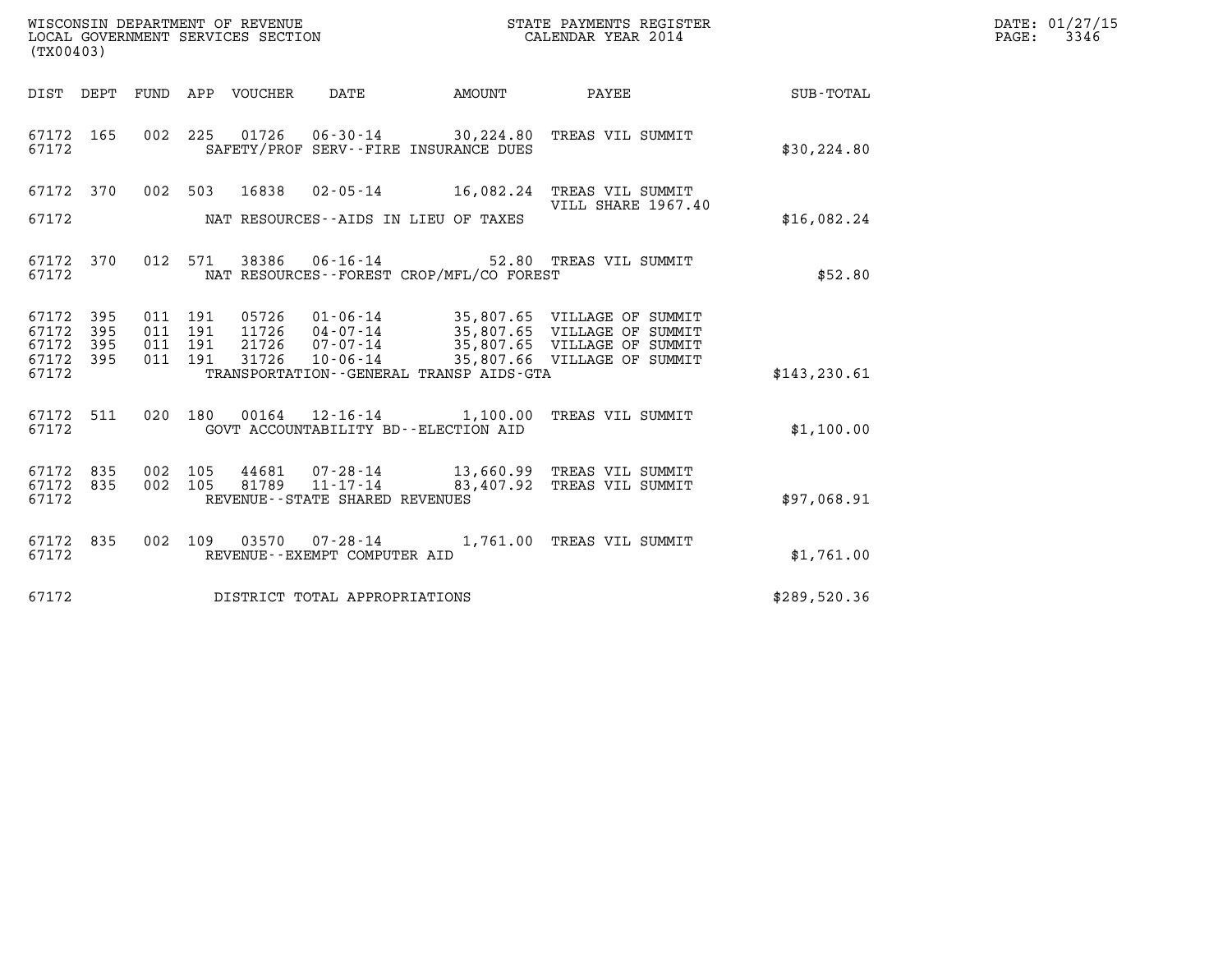| (TX00403)                                                 |           |                               |         |                            |                                                          |                                          |                                                                                                                                                                                                      |                  | DATE: 01/27/15<br>3347<br>$\mathtt{PAGE:}$ |
|-----------------------------------------------------------|-----------|-------------------------------|---------|----------------------------|----------------------------------------------------------|------------------------------------------|------------------------------------------------------------------------------------------------------------------------------------------------------------------------------------------------------|------------------|--------------------------------------------|
|                                                           |           |                               |         | DIST DEPT FUND APP VOUCHER | DATE                                                     | AMOUNT                                   | PAYEE                                                                                                                                                                                                | <b>SUB-TOTAL</b> |                                            |
| 67181                                                     | 67181 165 |                               |         |                            |                                                          | SAFETY/PROF SERV--FIRE INSURANCE DUES    | 002 225 01727 06-30-14 44,474.66 TREAS VIL SUSSEX                                                                                                                                                    | \$44,474.66      |                                            |
| 67181                                                     |           |                               |         |                            | NAT RESOURCES - - RU RECYCLING GRANT                     |                                          | 67181 370 074 670 42178 05-23-14 30,328.33 TREAS VIL SUSSEX                                                                                                                                          | \$30,328.33      |                                            |
| 67181 395<br>67181 395<br>67181 395<br>67181 395<br>67181 |           | 011 191<br>011 191<br>011 191 | 011 191 |                            |                                                          | TRANSPORTATION--GENERAL TRANSP AIDS-GTA  | 05727  01-06-14  116,589.38  VILLAGE OF SUSSEX<br>11727  04-07-14  116,589.38  VILLAGE OF SUSSEX<br>21727  07-07-14  116,589.38  VILLAGE OF SUSSEX<br>31727  10-06-14  116,589.39  VILLAGE OF SUSSEX | \$466,357.53     |                                            |
| 67181 435<br>67181                                        |           |                               |         |                            |                                                          | HS--AMBULANCE FUNDING ASSISTANCE GRANTS  | 005 162 01HSD 09-08-14 5,291.36 TREAS VILL SUSSEX                                                                                                                                                    | \$5,291.36       |                                            |
| 67181                                                     | 67181 435 |                               |         |                            |                                                          | HS--PREPAID MEDICAL TRANSPORT REIMBURSE  | 005 163 01LGS 11-17-14 5,400.00 VILL OF SUSSEX FIRE DEPT                                                                                                                                             | \$5,400.00       |                                            |
| 67181 511<br>67181                                        |           |                               |         |                            |                                                          | GOVT ACCOUNTABILITY BD--ELECTION AID     | 020 180 00033 09-08-14 1,100.00 TREAS VIL SUSSEX                                                                                                                                                     | \$1,100.00       |                                            |
| 67181 835<br>67181                                        | 67181 835 | 002 105                       |         |                            | 002 105 81790 11-17-14<br>REVENUE--STATE SHARED REVENUES |                                          | 44682 07-28-14 19,368.99 TREAS VIL SUSSEX<br>104,989.95 TREAS VIL SUSSEX                                                                                                                             | \$124,358.94     |                                            |
| 67181                                                     | 67181 835 |                               |         |                            | REVENUE--EXEMPT COMPUTER AID                             |                                          | 002 109 03571 07-28-14 36,236.00 TREAS VIL SUSSEX                                                                                                                                                    | \$36, 236.00     |                                            |
| 67181 835<br>67181                                        |           | 67181 835 002 302<br>002 302  |         |                            | 10128  07-28-14                                          | REVENUE-FIRST DOLLAR/SCHOOL LEVY CREDITS | 1,875,923.69 TREAS VIL SUSSEX<br>11127  07-28-14  206,153.94  TREAS VIL SUSSEX                                                                                                                       | \$2,082,077.63   |                                            |
| 67181 835<br>67181                                        |           |                               | 002 501 | 00004                      | $02 - 03 - 14$                                           | DOA-PAYMENT FOR MUNICIPAL SERVICES AID   | 6,402.29 TREAS VIL SUSSEX                                                                                                                                                                            | \$6,402.29       |                                            |
| 67181 835<br>67181                                        |           |                               | 021 363 | 37408                      | 03-24-14<br>REVENUE--LOTTERY CREDIT -                    |                                          | 311,916.76 TREAS VIL SUSSEX                                                                                                                                                                          | \$311,916.76     |                                            |
| 67181                                                     |           |                               |         |                            | DISTRICT TOTAL APPROPRIATIONS                            |                                          |                                                                                                                                                                                                      | \$3, 113, 943.50 |                                            |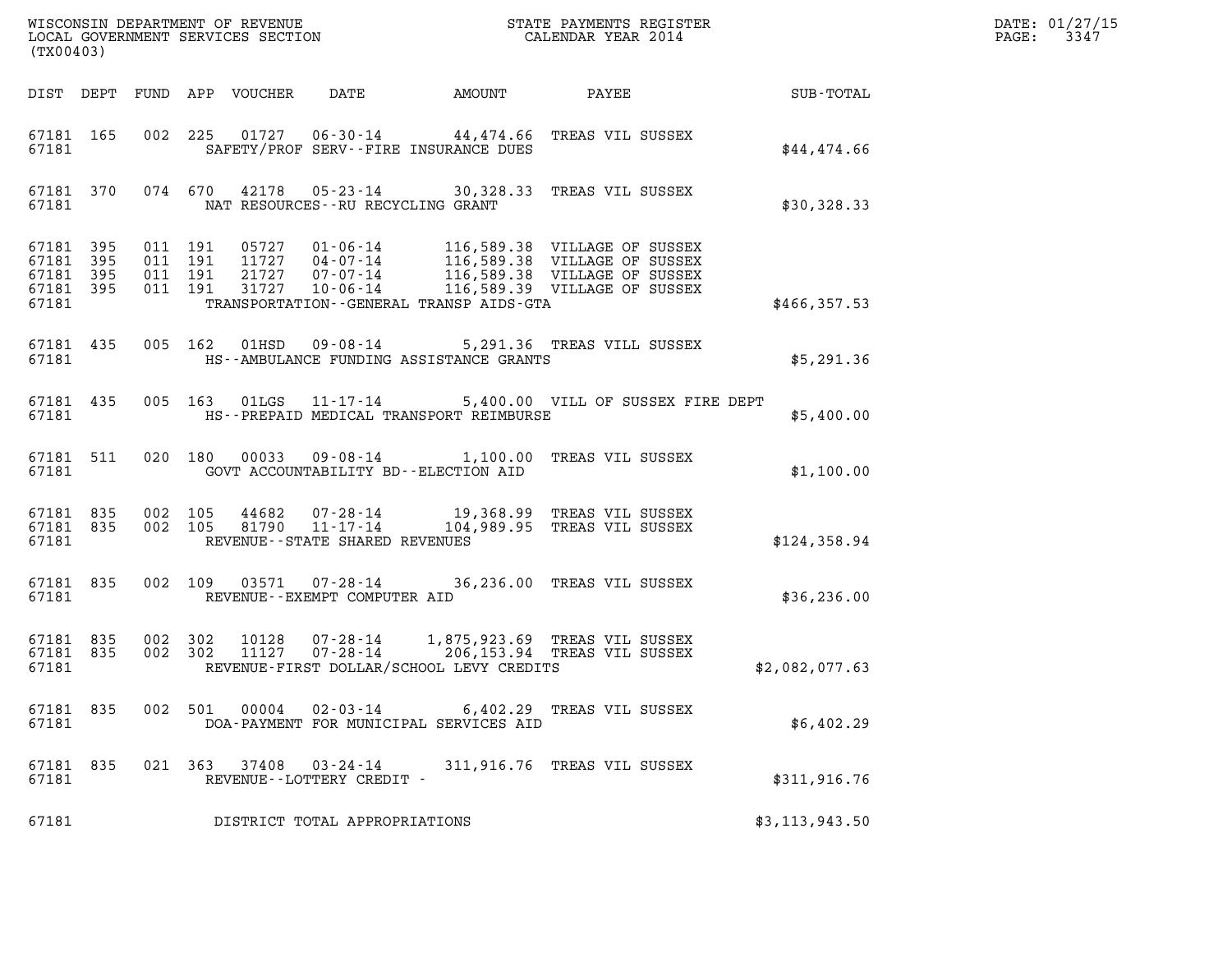|                                                       | WISCONSIN DEPARTMENT OF REVENUE<br>LOCAL GOVERNMENT SERVICES SECTION<br>CALENDAR YEAR 2014<br>(TX00403) |                                          |         |               |                                                     |                                         |                                                                                                                                                                                              |              | DATE: 01/27/15<br>$\mathtt{PAGE:}$<br>3348 |
|-------------------------------------------------------|---------------------------------------------------------------------------------------------------------|------------------------------------------|---------|---------------|-----------------------------------------------------|-----------------------------------------|----------------------------------------------------------------------------------------------------------------------------------------------------------------------------------------------|--------------|--------------------------------------------|
|                                                       |                                                                                                         |                                          |         |               |                                                     |                                         | DIST DEPT FUND APP VOUCHER DATE AMOUNT PAYEE SUB-TOTAL                                                                                                                                       |              |                                            |
| 67191 165<br>67191                                    |                                                                                                         |                                          |         | 002 225 01728 |                                                     | SAFETY/PROF SERV--FIRE INSURANCE DUES   | 06-30-14 13,638.90 TREAS VIL WALES                                                                                                                                                           | \$13,638.90  |                                            |
| 67191 370<br>67191                                    |                                                                                                         |                                          | 012 579 | 19898         |                                                     | NAT RESOURCES -- AIDS IN LIEU OF TAXES  | 04-16-14 99.60 TREAS VIL WALES                                                                                                                                                               | \$99.60      |                                            |
| 67191 395<br>67191<br>67191 395<br>67191 395<br>67191 | - 395                                                                                                   | 011 191<br>011 191<br>011 191<br>011 191 |         |               |                                                     | TRANSPORTATION--GENERAL TRANSP AIDS-GTA | 05728  01-06-14  16,860.59  VILLAGE OF WALES<br>11728  04-07-14  16,860.59  VILLAGE OF WALES<br>21728  07-07-14  16,860.59  VILLAGE OF WALES<br>11728  10-06-14  16,860.62  VILLAGE OF WALES | \$67,442.39  |                                            |
| 67191                                                 | 67191 435                                                                                               |                                          | 005 162 |               |                                                     | HS--AMBULANCE FUNDING ASSISTANCE GRANTS | 01HSD 09-08-14 4,558.14 TREAS VILL WALES                                                                                                                                                     | \$4.558.14   |                                            |
| 67191                                                 | 67191 435                                                                                               |                                          |         |               |                                                     | HS--PREPAID MEDICAL TRANSPORT REIMBURSE | 005 163 01LGS 11-17-14 2,000.00 WALES-GENESEE JOINT FIRE BD                                                                                                                                  | \$2,000.00   |                                            |
| 67191                                                 | 67191 511                                                                                               |                                          |         |               |                                                     | GOVT ACCOUNTABILITY BD--ELECTION AID    | 020 180 00202 12-18-14 1,100.00 TREAS VIL WALES                                                                                                                                              | \$1,100.00   |                                            |
| 67191 835<br>67191                                    | 67191 835                                                                                               | 002 105<br>002 105                       |         | 44683         | 81791 11-17-14<br>REVENUE - - STATE SHARED REVENUES |                                         | 07-28-14 5,394.48 TREAS VIL WALES<br>30,405.48 TREAS VIL WALES                                                                                                                               | \$35,799.96  |                                            |
| 67191 835<br>67191 835<br>67191                       |                                                                                                         | 002 109<br>002 109                       |         | 03572         | REVENUE--EXEMPT COMPUTER AID                        |                                         | 07-28-14 463.00 TREAS VIL WALES<br>05355  07-28-14  5,195.00  TREAS VIL WALES                                                                                                                | \$5,658.00   |                                            |
| 67191 835<br>67191                                    |                                                                                                         |                                          | 002 501 | 00004         | $02 - 03 - 14$                                      | DOA-PAYMENT FOR MUNICIPAL SERVICES AID  | 81.94 TREAS VIL WALES                                                                                                                                                                        | \$81.94      |                                            |
| 67191                                                 |                                                                                                         |                                          |         |               | DISTRICT TOTAL APPROPRIATIONS                       |                                         |                                                                                                                                                                                              | \$130,378.93 |                                            |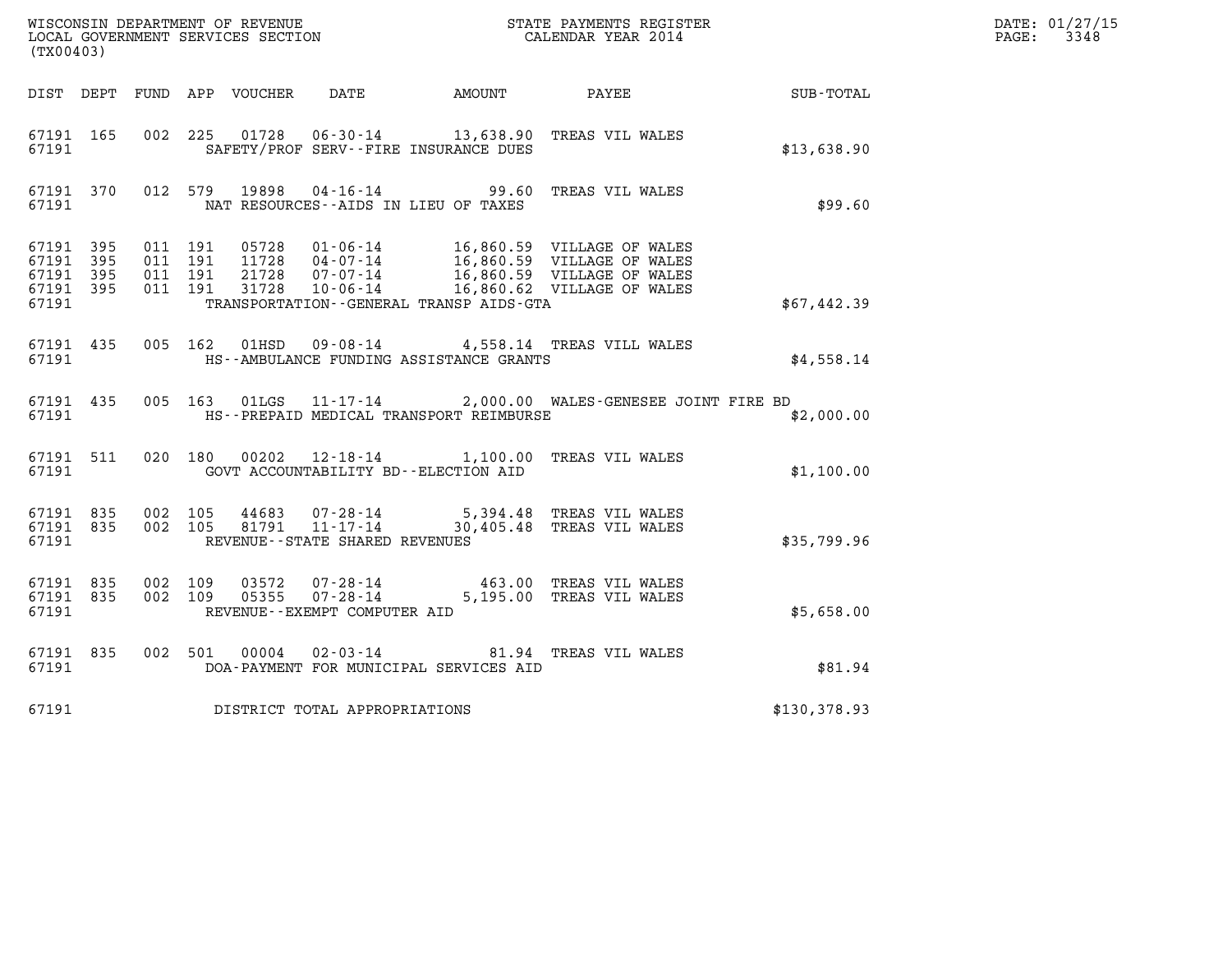| DATE: | 01/27/15 |
|-------|----------|
| PAGE: | 3349     |

| (TX00403)                                                                                                |                                                                           |                                                                                                                       |                                          |                                                                                                 |                                                                |                                             |                                                                                                                                                                                                                                                                          |                  | DATE: 01/27/15<br>3349<br>$\mathtt{PAGE:}$ |
|----------------------------------------------------------------------------------------------------------|---------------------------------------------------------------------------|-----------------------------------------------------------------------------------------------------------------------|------------------------------------------|-------------------------------------------------------------------------------------------------|----------------------------------------------------------------|---------------------------------------------|--------------------------------------------------------------------------------------------------------------------------------------------------------------------------------------------------------------------------------------------------------------------------|------------------|--------------------------------------------|
|                                                                                                          |                                                                           |                                                                                                                       |                                          | DIST DEPT FUND APP VOUCHER                                                                      | DATE                                                           | AMOUNT                                      | PAYEE                                                                                                                                                                                                                                                                    | <b>SUB-TOTAL</b> |                                            |
| 67206 165<br>67206                                                                                       |                                                                           |                                                                                                                       |                                          |                                                                                                 |                                                                | SAFETY/PROF SERV--FIRE INSURANCE DUES       | 002 225 01729 06-30-14 217,952.80 TREAS CITY BROOKFIELD                                                                                                                                                                                                                  | \$217,952.80     |                                            |
| 67206 370<br>67206 370<br>67206                                                                          |                                                                           | 012 580                                                                                                               | 012 580                                  |                                                                                                 |                                                                | NAT RESOURCES-WILDLIFE ABATEMENT/CONTROL    | 01525  02-11-14  2,500.00 TREAS CITY BROOKFIELD<br>02637  05-12-14  2,500.00 TREAS CITY BROOKFIELD                                                                                                                                                                       | \$5,000.00       |                                            |
| 67206 370<br>67206                                                                                       |                                                                           |                                                                                                                       | 072 667                                  |                                                                                                 | NAT RESOURCES - - PECFA AIDS                                   |                                             | 00384  01-17-14  1,667.49  TREAS CITY BROOKFIELD                                                                                                                                                                                                                         | \$1,667.49       |                                            |
| 67206 370<br>67206                                                                                       |                                                                           |                                                                                                                       | 095 512                                  |                                                                                                 | NAT RESOURCES - - STEWARDSHIP 2000                             |                                             | 03216  06-30-14  57,500.00  TREAS CITY BROOKFIELD                                                                                                                                                                                                                        | \$57,500.00      |                                            |
| 67206 370<br>67206                                                                                       |                                                                           | 095 519                                                                                                               |                                          |                                                                                                 |                                                                | NAT RESOURCES - - URBAN NON-POINT GRANTS    |                                                                                                                                                                                                                                                                          | \$117, 292.26    |                                            |
| 67206<br>67206<br>67206<br>67206 395<br>67206                                                            | 395<br>395<br>395                                                         | 011 162<br>011 162<br>011 162<br>011 162                                                                              |                                          | 32111                                                                                           | 10-06-14                                                       | TRANSPORTATION--CONNECTING HIGHWAY AIDS     | 06111  01-06-14  17,018.59  CITY OF BROOKFIELD<br>12111  04-07-14  17,018.59  CITY OF BROOKFIELD<br>22111  07-07-14  17,018.59  CITY OF BROOKFIELD<br>17,018.59 CITY OF BROOKFIELD                                                                                       | \$68,074.36      |                                            |
| 67206<br>67206<br>67206<br>67206<br>67206<br>67206<br>67206<br>67206<br>67206<br>67206<br>67206<br>67206 | 395<br>395<br>395<br>395<br>395<br>395<br>395<br>395<br>395<br>395<br>395 | 011 185<br>011 185<br>011 185<br>011 185<br>011 185<br>011 185<br>011 185<br>011 185<br>011 185<br>011 185<br>011 185 |                                          | 01228<br>01228<br>04130<br>05887<br>09352<br>16072<br>16072<br>18080<br>20478<br>24366<br>31225 | 11-17-14                                                       | TRANSPORTATION - - HIGHWAY SAFETY - FEDERAL | 01-21-14 1,852.94 TREAS CITY BROOKFIELD<br>01-21-14 514.80 TREAS CITY BROOKFIELD<br>02-18-14 1,498.60 TREAS CITY BROOKFIELD<br>03-10-14 2,690.85 TREAS CITY BROOKFIELD<br>04-14-14 1,565.89 TREAS CITY BROOKFIELD<br>06-26-14 2,430.46 T<br>823.95 TREAS CITY BROOKFIELD | \$20,000.00      |                                            |
| 67206 395<br>67206 395<br>67206 395<br>67206 395<br>67206                                                |                                                                           |                                                                                                                       | 011 191<br>011 191<br>011 191<br>011 191 | 05729<br>11729<br>21729<br>31729                                                                | $01 - 06 - 14$<br>$04 - 07 - 14$<br>07-07-14<br>$10 - 06 - 14$ | TRANSPORTATION--GENERAL TRANSP AIDS-GTA     | 410,973.27 CITY OF BROOKFIELD<br>410,973.27 CITY OF BROOKFIELD<br>410,973.27 CITY OF BROOKFIELD<br>410,973.29 CITY OF BROOKFIELD                                                                                                                                         | \$1,643,893.10   |                                            |
| 67206 395<br>67206                                                                                       |                                                                           |                                                                                                                       | 011 278                                  | 09393                                                                                           | $04 - 10 - 14$                                                 | TRANSPORTATION - - LRIP/TRIP/MSIP GRANTS    | 104,803.54 TREAS CITY BROOKFIELD                                                                                                                                                                                                                                         | \$104,803.54     |                                            |
| 67206 435                                                                                                |                                                                           |                                                                                                                       | 005 162                                  | $01$ HSD                                                                                        | $09 - 08 - 14$                                                 |                                             | 8,094.17 TREAS CITY BROOKFIELD                                                                                                                                                                                                                                           |                  |                                            |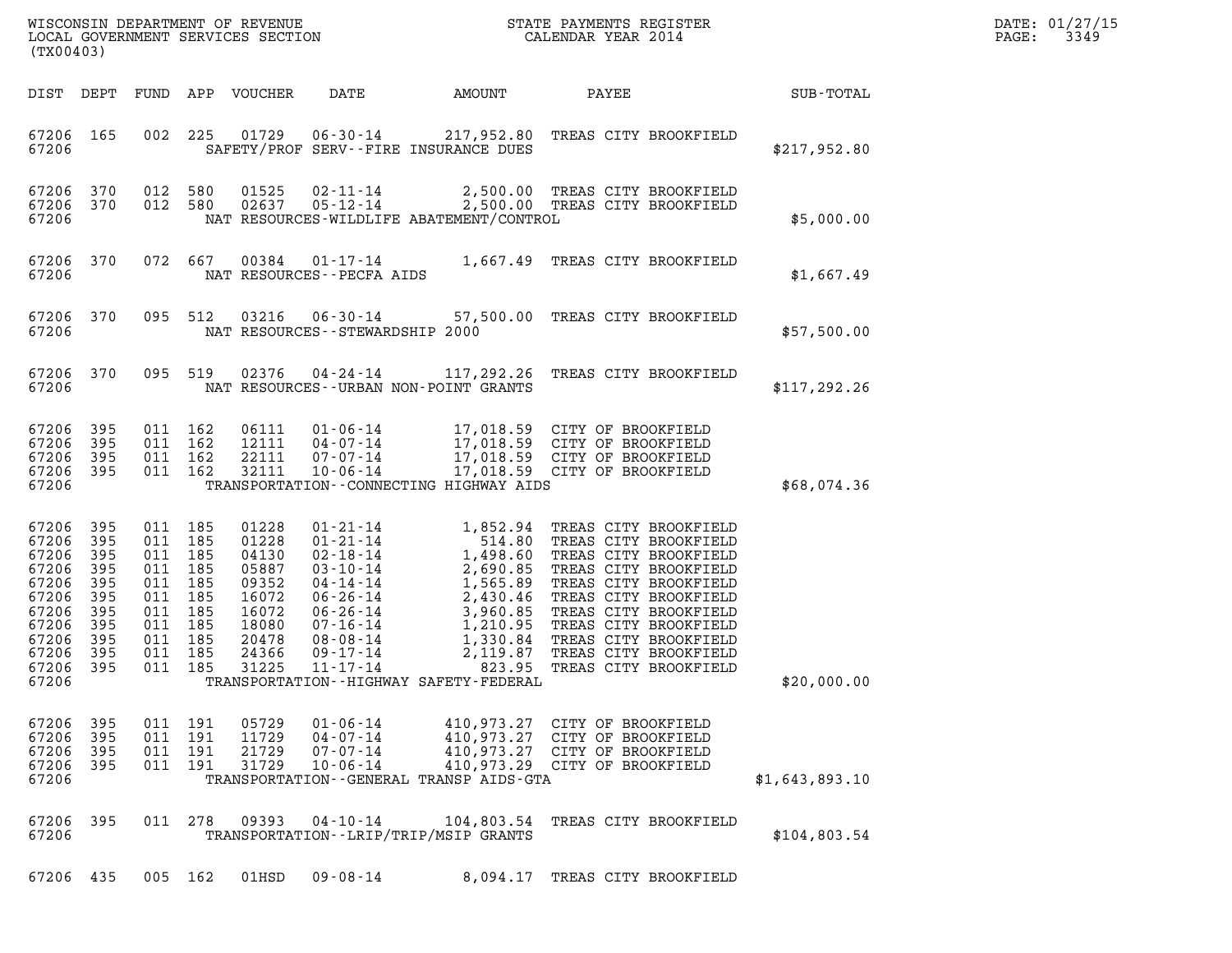| WISCONSIN DEPARTMENT OF REVENUE   | STATE PAYMENTS REGISTER | DATE: 01/27/15 |
|-----------------------------------|-------------------------|----------------|
| LOCAL GOVERNMENT SERVICES SECTION | CALENDAR YEAR 2014      | 3350<br>PAGE:  |

| (TX00403)                             |            |                                                                                                                                                                     |                  |
|---------------------------------------|------------|---------------------------------------------------------------------------------------------------------------------------------------------------------------------|------------------|
| DIST<br>DEPT                          | FUND       | APP<br>VOUCHER<br>DATE<br>AMOUNT<br>PAYEE                                                                                                                           | <b>SUB-TOTAL</b> |
| 67206                                 |            | HS--AMBULANCE FUNDING ASSISTANCE GRANTS                                                                                                                             | \$8,094.17       |
| 67206<br>435<br>67206                 | 005        | 163<br>01LGS 11-17-14 16,200.00 CITY OF BROOKFIELD FIRE DEPT<br>HS--PREPAID MEDICAL TRANSPORT REIMBURSE                                                             | \$16, 200.00     |
| 67206<br>455<br>67206                 | 002        | 231<br>01178<br>02-11-14 8,320.00 TREAS CITY BROOKFIELD<br>JUSTICE - - LAW ENFORCEMENT TRAINING                                                                     | \$8,320.00       |
| 511<br>67206<br>67206                 | 020        | 180<br>00035<br>09-04-14 7,700.00 TREAS CITY BROOKFIELD<br>GOVT ACCOUNTABILITY BD--ELECTION AID                                                                     | \$7,700.00       |
| 835<br>67206<br>835<br>67206<br>67206 | 002<br>002 | 105<br>536,602.63 TREAS CITY BROOKFIELD<br>44684 07-28-14<br>105<br>81792  11-17-14  460,930.95  TREAS CITY BROOKFIELD<br>REVENUE - - STATE SHARED REVENUES         | \$997,533.58     |
| 67206<br>835<br>67206<br>835<br>67206 | 002<br>002 | 109<br>03573<br>07-28-14 376,315.00 TREAS CITY BROOKFIELD<br>109<br>07-28-14<br>144,329.00 TREAS CITY BROOKFIELD<br>05356<br>REVENUE--EXEMPT COMPUTER AID           | \$520,644.00     |
| 835<br>67206<br>835<br>67206<br>67206 | 002<br>002 | 302<br>10129  07-28-14  9,882,851.36 TREAS CITY BROOKFIELD<br>302<br>11128<br>07-28-14 942,714.41 TREAS CITY BROOKFIELD<br>REVENUE-FIRST DOLLAR/SCHOOL LEVY CREDITS | \$10,825,565.77  |
| 835<br>67206<br>67206                 | 021        | 363<br>37409<br>03-24-14 1,428,991.11 TREAS CITY BROOKFIELD<br>REVENUE - - LOTTERY CREDIT -                                                                         | \$1,428,991.11   |
| 67206                                 |            | DISTRICT TOTAL APPROPRIATIONS                                                                                                                                       | \$16,049,232.18  |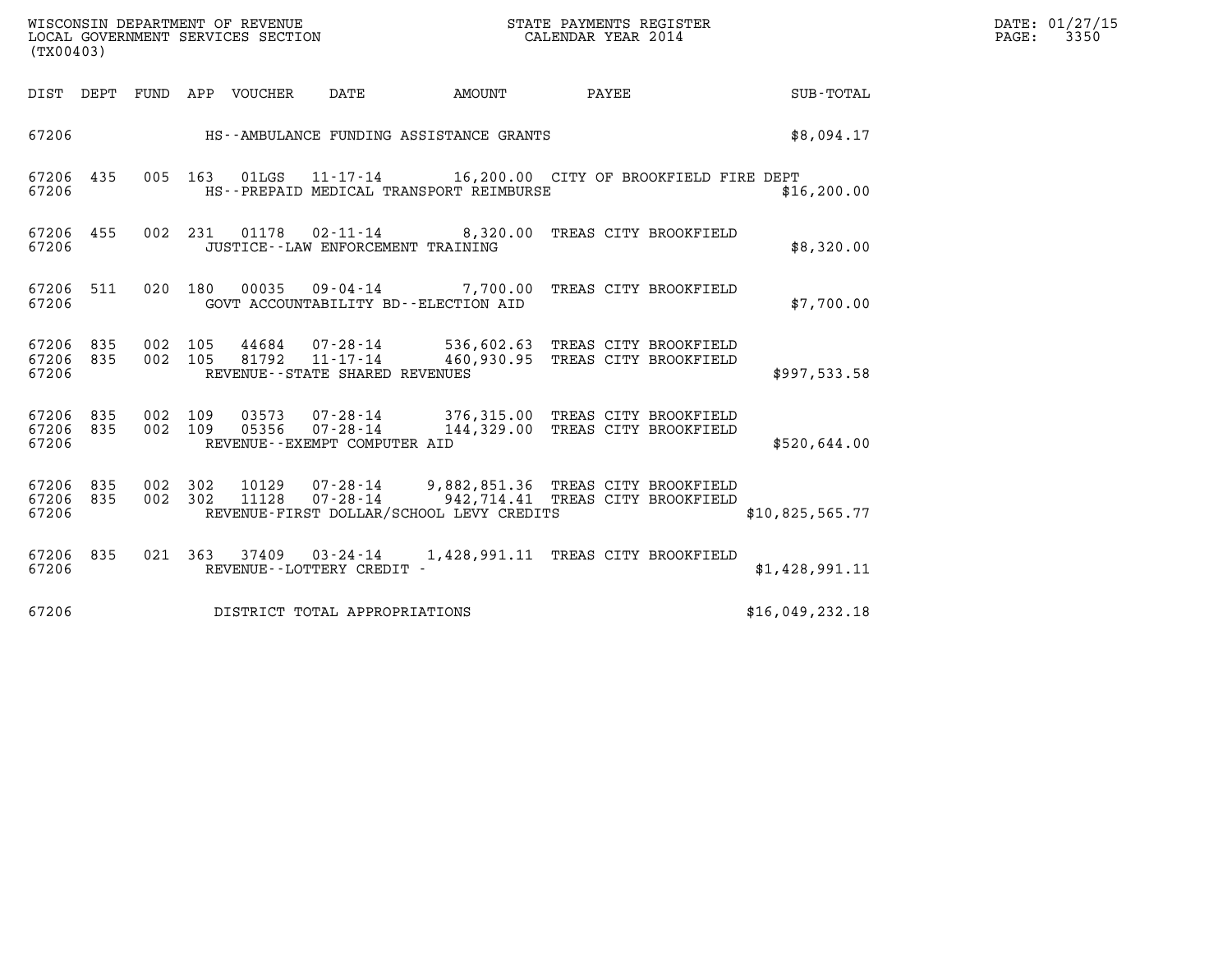| (TX00403)                                                 |  |                    |                                      |                                                                 |                                            |                                                                                       |               | DATE: 01/27/15<br>3351<br>$\mathtt{PAGE:}$ |
|-----------------------------------------------------------|--|--------------------|--------------------------------------|-----------------------------------------------------------------|--------------------------------------------|---------------------------------------------------------------------------------------|---------------|--------------------------------------------|
|                                                           |  |                    |                                      |                                                                 |                                            | DIST DEPT FUND APP VOUCHER DATE AMOUNT PAYEE SUB-TOTAL                                |               |                                            |
| 67216 165<br>67216                                        |  |                    |                                      |                                                                 | SAFETY/PROF SERV--FIRE INSURANCE DUES      | 002 225 01730 06-30-14 43,540.25 TREAS CITY DELAFIELD                                 | \$43,540.25   |                                            |
| 67216                                                     |  |                    |                                      | NAT RESOURCES--AIDS IN LIEU OF TAXES                            |                                            | 67216 370 002 503 16707 01-30-14 34,004.14 TREAS CITY DELAFIELD<br>CITY SHARE 8271.77 | \$34,004.14   |                                            |
| 67216 370<br>67216                                        |  |                    |                                      | NAT RESOURCES--BOAT PATROL                                      |                                            | 012 381 00562 03-28-14 2,695.01 TREAS CITY DELAFIELD                                  | \$2,695.01    |                                            |
| 67216 370<br>67216                                        |  |                    |                                      |                                                                 | NAT RESOURCES - - BOATING ENFORCEMENT AIDS | 012 550 00562 03-28-14 9,338.20 TREAS CITY DELAFIELD                                  | \$9,338.20    |                                            |
| 67216 370<br>67216                                        |  |                    |                                      | NAT RESOURCES--AIDS IN LIEU OF TAXES                            |                                            | 012 579 19899 04-16-14 142.60 TREAS CITY DELAFIELD                                    | \$142.60      |                                            |
| 67216 370<br>67216                                        |  |                    |                                      | NAT RESOURCES -- STEWARDSHIP 2000                               |                                            | 095 512 02610 05-08-14 41,919.00 TREAS CITY DELAFIELD                                 | \$41,919.00   |                                            |
| 67216 395<br>67216 395<br>67216 395<br>67216 395<br>67216 |  |                    |                                      |                                                                 | TRANSPORTATION--GENERAL TRANSP AIDS-GTA    |                                                                                       | \$499,848.85  |                                            |
| 67216 435<br>67216                                        |  |                    |                                      |                                                                 | HS--AMBULANCE FUNDING ASSISTANCE GRANTS    | 005 162 01HSD 09-08-14 5,674.22 TREAS CITY DELAFIELD                                  | \$5,674.22    |                                            |
| 67216 455<br>67216                                        |  |                    |                                      | JUSTICE - - LAW ENFORCEMENT TRAINING                            |                                            | 002 231 01335 02-18-14 2,080.00 TREAS CITY DELAFIELD                                  | \$2,080.00    |                                            |
| 67216 511<br>67216                                        |  |                    |                                      | 020 180 00163 12–16–14<br>GOVT ACCOUNTABILITY BD--ELECTION AID  |                                            | 1,100.00 TREAS CITY DELAFIELD                                                         | \$1,100.00    |                                            |
| 67216 835<br>67216 835<br>67216                           |  |                    | 002 105<br>44685<br>002 105<br>81793 | 07-28-14<br>$11 - 17 - 14$<br>REVENUE - - STATE SHARED REVENUES |                                            | 14,352.50 TREAS CITY DELAFIELD<br>81,863.29 TREAS CITY DELAFIELD                      | \$96, 215.79  |                                            |
| 67216 835<br>67216 835<br>67216                           |  | 002 109<br>002 109 | 03574<br>05357                       | REVENUE--EXEMPT COMPUTER AID                                    |                                            | 07-28-14 10,625.00 TREAS CITY DELAFIELD<br>07-28-14 110.00 TREAS CITY DELAFIELD       | \$10,735.00   |                                            |
| 67216                                                     |  |                    |                                      | DISTRICT TOTAL APPROPRIATIONS                                   |                                            |                                                                                       | \$747, 293.06 |                                            |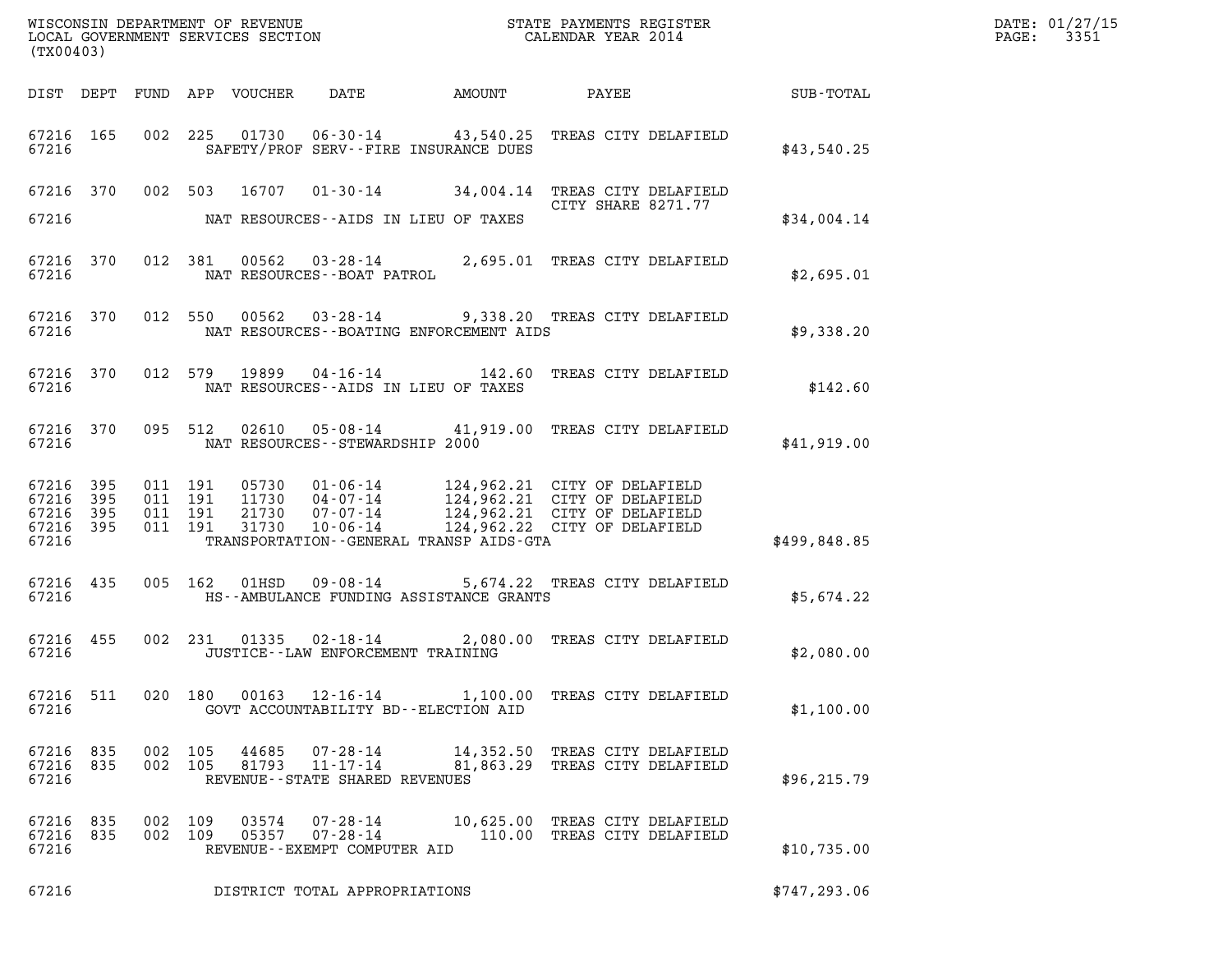| (TX00403)                                                                                                          |                            |                                                                                             |            |                                  |                                                                                                                 |                                                      |                                                                                                                                                                                                                                                                                                            |                | DATE: 01/27/15<br>PAGE: 3352 |
|--------------------------------------------------------------------------------------------------------------------|----------------------------|---------------------------------------------------------------------------------------------|------------|----------------------------------|-----------------------------------------------------------------------------------------------------------------|------------------------------------------------------|------------------------------------------------------------------------------------------------------------------------------------------------------------------------------------------------------------------------------------------------------------------------------------------------------------|----------------|------------------------------|
|                                                                                                                    |                            |                                                                                             |            |                                  |                                                                                                                 |                                                      |                                                                                                                                                                                                                                                                                                            |                |                              |
|                                                                                                                    |                            |                                                                                             |            |                                  | 67251 SAFETY/PROF SERV--FIRE INSURANCE DUES                                                                     |                                                      | 67251 165 002 225 01731 06-30-14 93,944.86 TREAS CITY MUSKEGO                                                                                                                                                                                                                                              | \$93,944.86    |                              |
|                                                                                                                    |                            |                                                                                             |            |                                  |                                                                                                                 |                                                      | 67251 370 002 503 16708 01-30-14 52,567.88 TREAS CITY MUSKEGO                                                                                                                                                                                                                                              |                |                              |
|                                                                                                                    |                            |                                                                                             |            |                                  | 67251 NAT RESOURCES--AIDS IN LIEU OF TAXES                                                                      |                                                      |                                                                                                                                                                                                                                                                                                            | \$52,567.88    |                              |
|                                                                                                                    |                            |                                                                                             |            |                                  |                                                                                                                 |                                                      |                                                                                                                                                                                                                                                                                                            | \$1,131.76     |                              |
|                                                                                                                    |                            |                                                                                             |            |                                  | 67251 NAT RESOURCES--BOATING ENFORCEMENT AIDS                                                                   |                                                      | 67251 370 012 550 00581 03-28-14 3,921.54 TREAS CITY MUSKEGO                                                                                                                                                                                                                                               | \$3,921.54     |                              |
|                                                                                                                    |                            |                                                                                             |            |                                  | 67251 NAT RESOURCES--FOREST CROP/MFL/CO FOREST                                                                  |                                                      | $67251$ 370 012 571 38387 06-16-14 2.00 TREAS CITY MUSKEGO                                                                                                                                                                                                                                                 | \$2.00         |                              |
|                                                                                                                    |                            |                                                                                             |            |                                  |                                                                                                                 |                                                      | 67251 370 012 583 03250 07-08-14 27,328.89 TREAS CITY MUSKEGO                                                                                                                                                                                                                                              | \$27,328.89    |                              |
|                                                                                                                    |                            |                                                                                             |            |                                  | 67251 NAT RESOURCES--RU RECYCLING GRANT                                                                         |                                                      | 67251 370 074 670 42179 05-23-14 73,142.31 TREAS CITY MUSKEGO                                                                                                                                                                                                                                              | \$73,142.31    |                              |
|                                                                                                                    |                            |                                                                                             |            |                                  |                                                                                                                 |                                                      | 67251 370 095 512 01708 02-25-14 10,665.00 TREAS CITY MUSKEGO<br>67251 NAT RESOURCES - STEWARDSHIP 2000                                                                                                                                                                                                    | \$10,665.00    |                              |
| 67251 395<br>67251 395<br>67251 395<br>67251 395<br>67251 395<br>67251 395<br>67251<br>67251<br>67251 395<br>67251 | - 395<br>395               | 011 185<br>011 185<br>011 185<br>011 185<br>011 185<br>011 185<br>011<br>011 185<br>011 185 | 185        | 18081<br>20387<br>25471          | $07 - 16 - 14$<br>$08 - 07 - 14$<br>$09 - 26 - 14$<br>TRANSPORTATION - - HIGHWAY SAFETY - FEDERAL               | 466.26<br>188.04<br>1,621.64                         | 01865 01-27-14 426.08 TREAS CITY MUSKEGO<br>02564 02-03-14 447.28 TREAS CITY MUSKEGO<br>07478 03-24-14 433.98 TREAS CITY MUSKEGO<br>07478 03-24-14 392.20 TREAS CITY MUSKEGO<br>13634 06-02-14 445.40 TREAS CITY MUSKEGO<br>14586 06-11-<br>TREAS CITY MUSKEGO<br>TREAS CITY MUSKEGO<br>TREAS CITY MUSKEGO | \$6,138.56     |                              |
| 67251<br>67251<br>67251<br>67251<br>67251                                                                          | 395<br>395<br>395<br>- 395 | 011 191<br>011 191<br>011<br>011                                                            | 191<br>191 | 05731<br>11731<br>21731<br>31731 | $01 - 06 - 14$<br>$04 - 07 - 14$<br>$07 - 07 - 14$<br>$10 - 06 - 14$<br>TRANSPORTATION--GENERAL TRANSP AIDS-GTA | 254,587.11<br>254,587.11<br>254,587.11<br>254,587.13 | CITY OF MUSKEGO<br>CITY OF MUSKEGO<br>CITY OF MUSKEGO<br>CITY OF MUSKEGO                                                                                                                                                                                                                                   | \$1,018,348.46 |                              |
| 67251 435                                                                                                          |                            | 005 163                                                                                     |            | 01LGS                            | $11 - 17 - 14$                                                                                                  |                                                      | 10,300.00 TESS CORNERS VOL DEPT                                                                                                                                                                                                                                                                            |                |                              |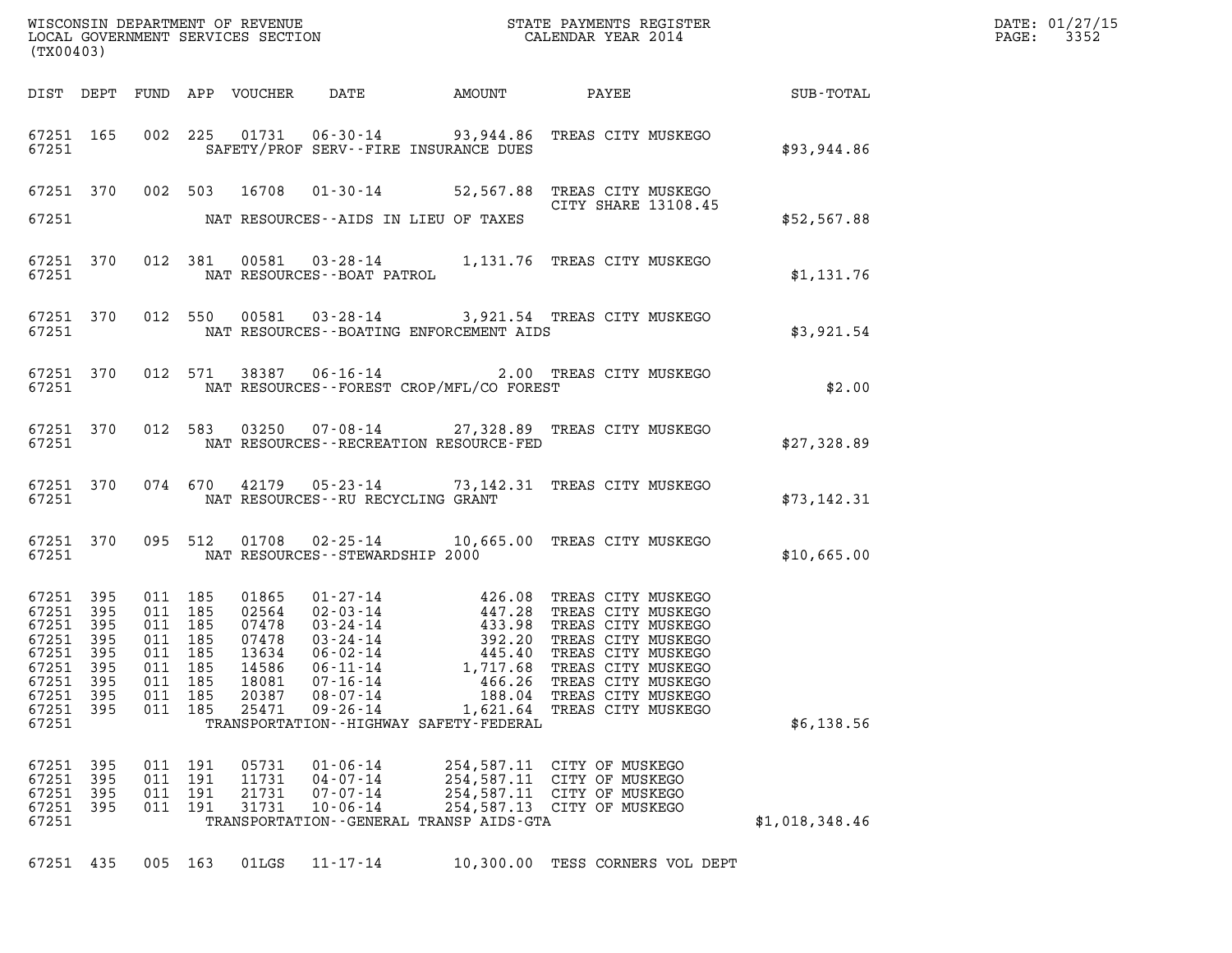| WISCONSIN DEPARTMENT OF REVENUE   | STATE PAYMENTS REGISTER | DATE: 01/27/15 |
|-----------------------------------|-------------------------|----------------|
| LOCAL GOVERNMENT SERVICES SECTION | CALENDAR YEAR 2014      | 3353<br>PAGE:  |

| (TX00403)                                                                                                                                                                   |                                          | e ER de la componentación de la componentación de la componentación de la componentación de la compo<br>En la componentación de la componentación de la componentación de la componentación de la componentación de la | DATE: 01/27/15<br>PAGE: 3353 |
|-----------------------------------------------------------------------------------------------------------------------------------------------------------------------------|------------------------------------------|------------------------------------------------------------------------------------------------------------------------------------------------------------------------------------------------------------------------|------------------------------|
|                                                                                                                                                                             |                                          |                                                                                                                                                                                                                        |                              |
| 67251 HS--PREPAID MEDICAL TRANSPORT REIMBURSE                                                                                                                               |                                          | \$10,300.00                                                                                                                                                                                                            |                              |
| 67251 455 002 231 00977 09-04-14 160.00 TREAS CITY MUSKEGO<br>67251 455 002 231 01602 02-24-14 5,120.00 TREAS CITY MUSKEGO<br>67251<br>JUSTICE - - LAW ENFORCEMENT TRAINING |                                          | \$5,280.00                                                                                                                                                                                                             |                              |
| 67251 511 020 180 00196 12-18-14 7,700.00 TREAS CITY MUSKEGO<br>67251 000                                                                                                   | GOVT ACCOUNTABILITY BD--ELECTION AID     | \$7,700.00                                                                                                                                                                                                             |                              |
| 67251 835 002 105 44686 07-28-14 65,627.63 TREAS CITY MUSKEGO<br>67251 835 002 105 81794 11-17-14 361,861.61 TREAS CITY MUSKEGO<br>67251<br>REVENUE--STATE SHARED REVENUES  |                                          | \$427,489.24                                                                                                                                                                                                           |                              |
| 67251 835 002 109 03576 07-28-14 11,600.00 TREAS CITY MUSKEGO<br>67251 835 002 109 05358 07-28-14 10,190.00 TREAS CITY MUSKEGO<br>67251<br>REVENUE--EXEMPT COMPUTER AID     |                                          | \$21,790.00                                                                                                                                                                                                            |                              |
| 67251 835 002 302 10131 07-28-14 4,435,883.46 TREAS CITY MUSKEGO<br>67251 835 002 302 11130 07-28-14 607,305.16 TREAS CITY MUSKEGO<br>67251                                 | REVENUE-FIRST DOLLAR/SCHOOL LEVY CREDITS | \$5,043,188.62                                                                                                                                                                                                         |                              |
| 67251 835 021 363 37410 03-24-14 908,334.00 TREAS CITY MUSKEGO<br>REVENUE--LOTTERY CREDIT -<br>67251                                                                        |                                          | \$908,334.00                                                                                                                                                                                                           |                              |
| 67251 DISTRICT TOTAL APPROPRIATIONS                                                                                                                                         |                                          | \$7.711.273.12                                                                                                                                                                                                         |                              |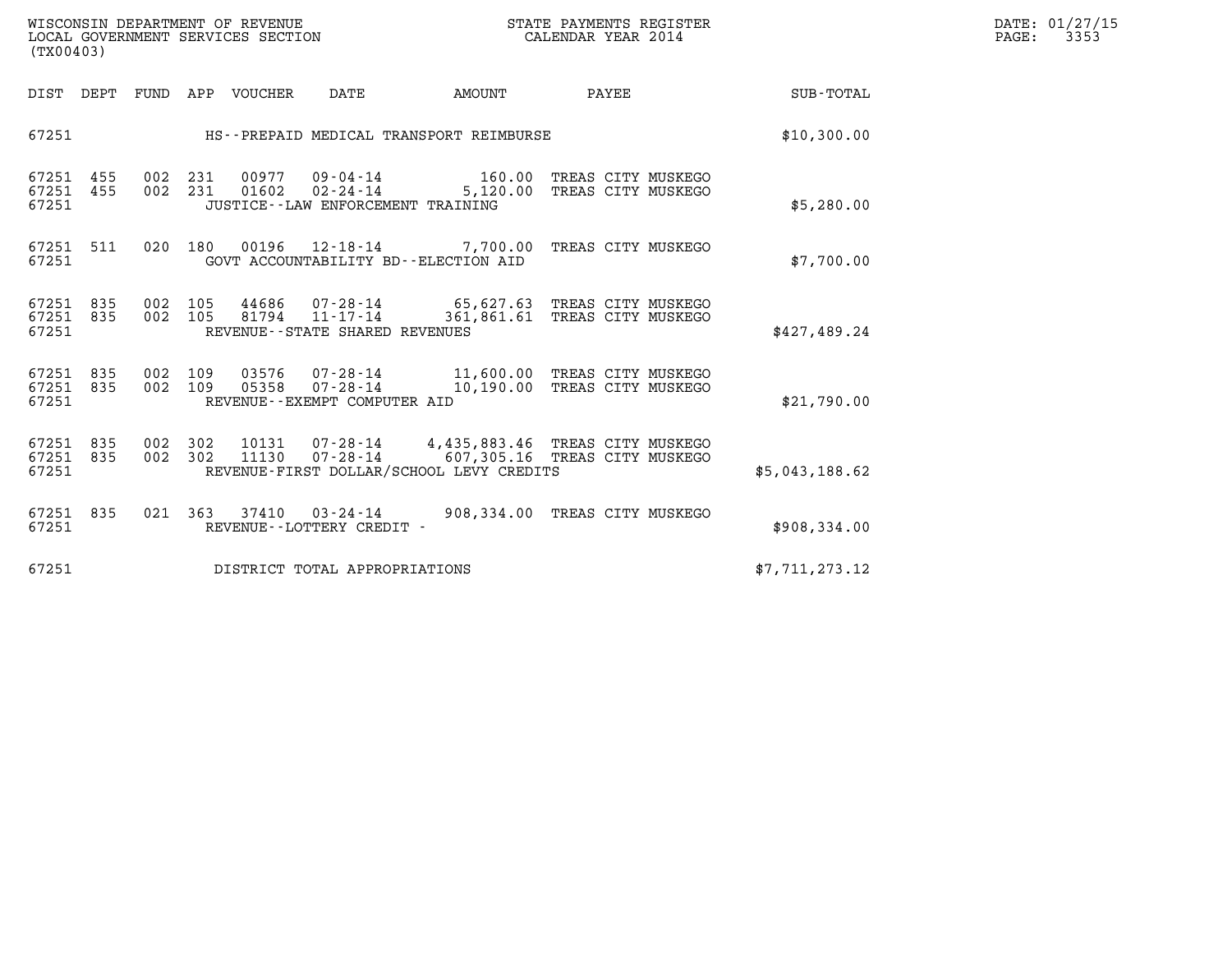| DATE: | 01/27/15 |
|-------|----------|
| PAGE: | 3354     |

| (TX00403)      |                                                  |  |                                          |                                  |                                                          |                                          |                                                                                                                                                                                                          |                |  |
|----------------|--------------------------------------------------|--|------------------------------------------|----------------------------------|----------------------------------------------------------|------------------------------------------|----------------------------------------------------------------------------------------------------------------------------------------------------------------------------------------------------------|----------------|--|
|                | DIST DEPT                                        |  |                                          | FUND APP VOUCHER                 |                                                          |                                          | DATE AMOUNT PAYEE SUB-TOTAL                                                                                                                                                                              |                |  |
| 67261          | 67261 165                                        |  |                                          |                                  |                                                          | SAFETY/PROF SERV--FIRE INSURANCE DUES    | 002 225 01732 06-30-14 185,805.26 TREAS CITY NEW BERLIN                                                                                                                                                  | \$185,805.26   |  |
| 67261<br>67261 | 67261 395<br>395<br>67261 395<br>67261 395       |  | 011 162<br>011 162<br>011 162<br>011 162 | 06112<br>12112<br>22112<br>32112 |                                                          | TRANSPORTATION--CONNECTING HIGHWAY AIDS  | 01-06-14 17,018.59 CITY OF NEW BERLIN<br>04-07-14 17,018.59 CITY OF NEW BERLIN<br>07-07-14 17,018.59 CITY OF NEW BERLIN<br>10-06-14 17,018.59 CITY OF NEW BERLIN                                         | \$68,074.36    |  |
| 67261          | 67261 395<br>67261 395<br>67261 395<br>67261 395 |  | 011 191<br>011 191<br>011 191            | 011 191 31732                    |                                                          | TRANSPORTATION--GENERAL TRANSP AIDS-GTA  | 05732  01-06-14  381,382.98  CITY OF NEW BERLIN<br>11732  04-07-14  381,382.98  CITY OF NEW BERLIN<br>21732  07-07-14  381,382.98  CITY OF NEW BERLIN<br>31732  10-06-14  381,382.99  CITY OF NEW BERLIN | \$1,525,531.93 |  |
| 67261          |                                                  |  |                                          |                                  |                                                          | TRANSPORTATION--LRIP/TRIP/MSIP GRANTS    | 67261 395 011 278 01940 01-23-14 98,000.11 TREAS CITY NEW BERLIN                                                                                                                                         | \$98,000.11    |  |
|                | 67261 2002                                       |  |                                          |                                  |                                                          | HS--AMBULANCE FUNDING ASSISTANCE GRANTS  | 67261 435 005 162 01HSD 09-08-14 4,785.45 TREAS CITY NEW BERLIN                                                                                                                                          | \$4,785.45     |  |
|                | 67261 435<br>67261 2002                          |  |                                          |                                  |                                                          | HS--PREPAID MEDICAL TRANSPORT REIMBURSE  | 005 163 01LGS 11-17-14 14,900.00 NEW BERLINE FIRE DEPT                                                                                                                                                   | \$14,900.00    |  |
|                | 67261 455<br>67261                               |  |                                          |                                  | JUSTICE--LAW ENFORCEMENT TRAINING                        |                                          | 002 231 01610 02-24-14 10,560.00 TREAS CITY NEW BERLIN                                                                                                                                                   | \$10,560.00    |  |
| 67261          | 67261 511                                        |  |                                          |                                  |                                                          | GOVT ACCOUNTABILITY BD--ELECTION AID     | 020 180 00206 12-18-14 7,700.00 TREAS CITY NEW BERLIN                                                                                                                                                    | \$7,700.00     |  |
| 67261          | 67261 835<br>67261 835                           |  |                                          | 002 105 44687                    | 002 105 81795 11-17-14<br>REVENUE--STATE SHARED REVENUES |                                          | 07-28-14 192,564.54 TREAS CITY NEW BERLIN<br>548,315.78 TREAS CITY NEW BERLIN                                                                                                                            | \$740,880.32   |  |
| 67261          | 67261 835                                        |  |                                          |                                  | 002 109 03577 07-28-14<br>REVENUE--EXEMPT COMPUTER AID   |                                          | 180,727.00 TREAS CITY NEW BERLIN                                                                                                                                                                         | \$180,727.00   |  |
| 67261          | 67261 835<br>67261 835                           |  | 002 302<br>002 302                       | 10132                            | 07-28-14                                                 | REVENUE-FIRST DOLLAR/SCHOOL LEVY CREDITS | 7,959,979.88 TREAS CITY NEW BERLIN<br>1,038,578.18 TREAS CITY NEW BERLIN                                                                                                                                 | \$8,998,558.06 |  |
|                |                                                  |  |                                          |                                  |                                                          |                                          | 67261 835 021 363 37411 03-24-14 1,540,278.36 TREAS CITY NEW BERLIN                                                                                                                                      |                |  |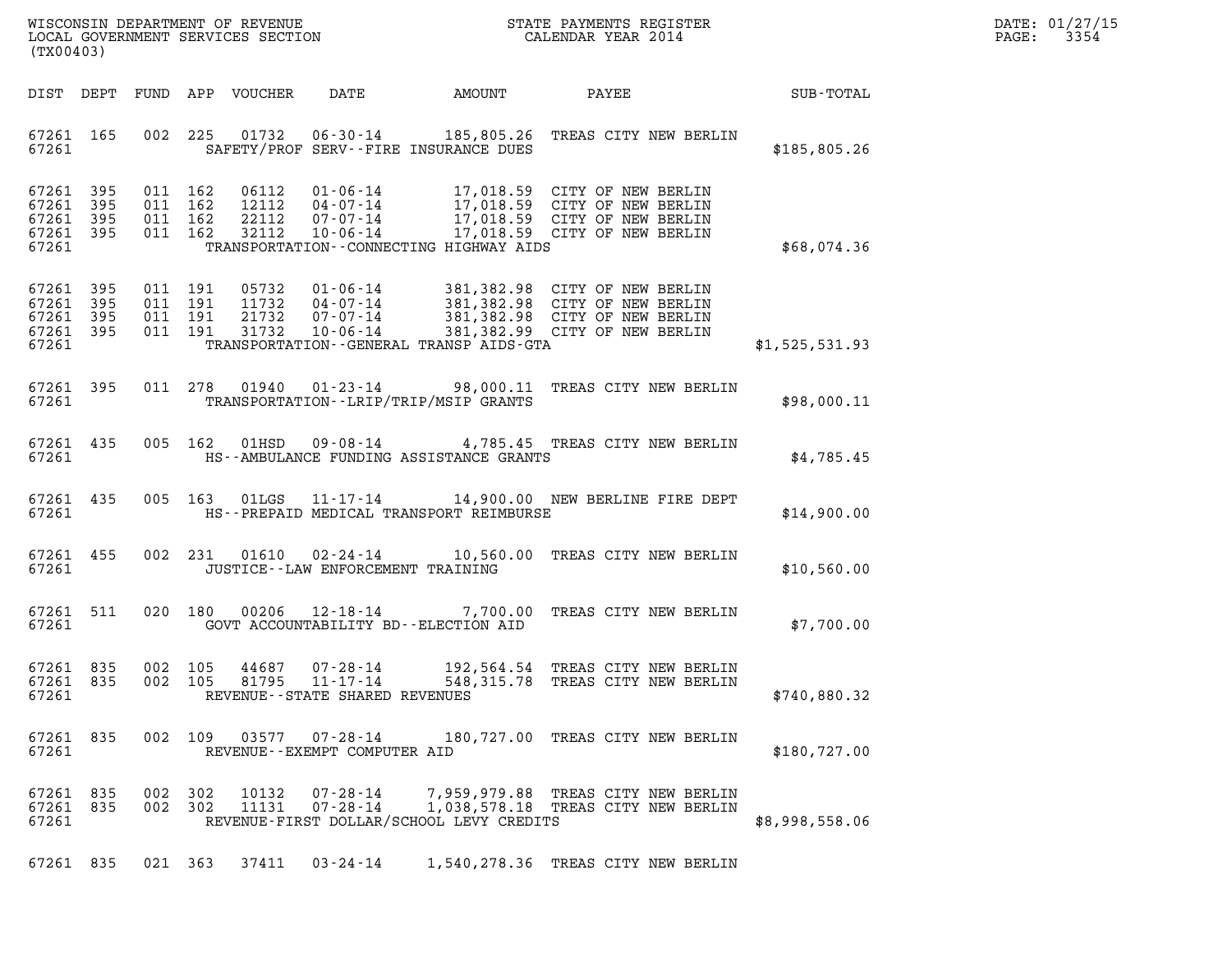| WISCONSIN DEPARTMENT OF REVENUE<br>LOCAL GOVERNMENT SERVICES SECTION<br>(TX00403) |                               |      |     |         |                              | STATE PAYMENTS REGISTER<br>CALENDAR YEAR 2014 |       |                 | $\mathtt{PAGE:}$ | DATE: 01/27/15<br>3355 |
|-----------------------------------------------------------------------------------|-------------------------------|------|-----|---------|------------------------------|-----------------------------------------------|-------|-----------------|------------------|------------------------|
| DIST                                                                              | DEPT                          | FUND | APP | VOUCHER | DATE                         | AMOUNT                                        | PAYEE | SUB-TOTAL       |                  |                        |
| 67261                                                                             |                               |      |     |         | REVENUE - - LOTTERY CREDIT - |                                               |       | \$1,540,278.36  |                  |                        |
| 67261                                                                             | DISTRICT TOTAL APPROPRIATIONS |      |     |         |                              |                                               |       | \$13,375,800.85 |                  |                        |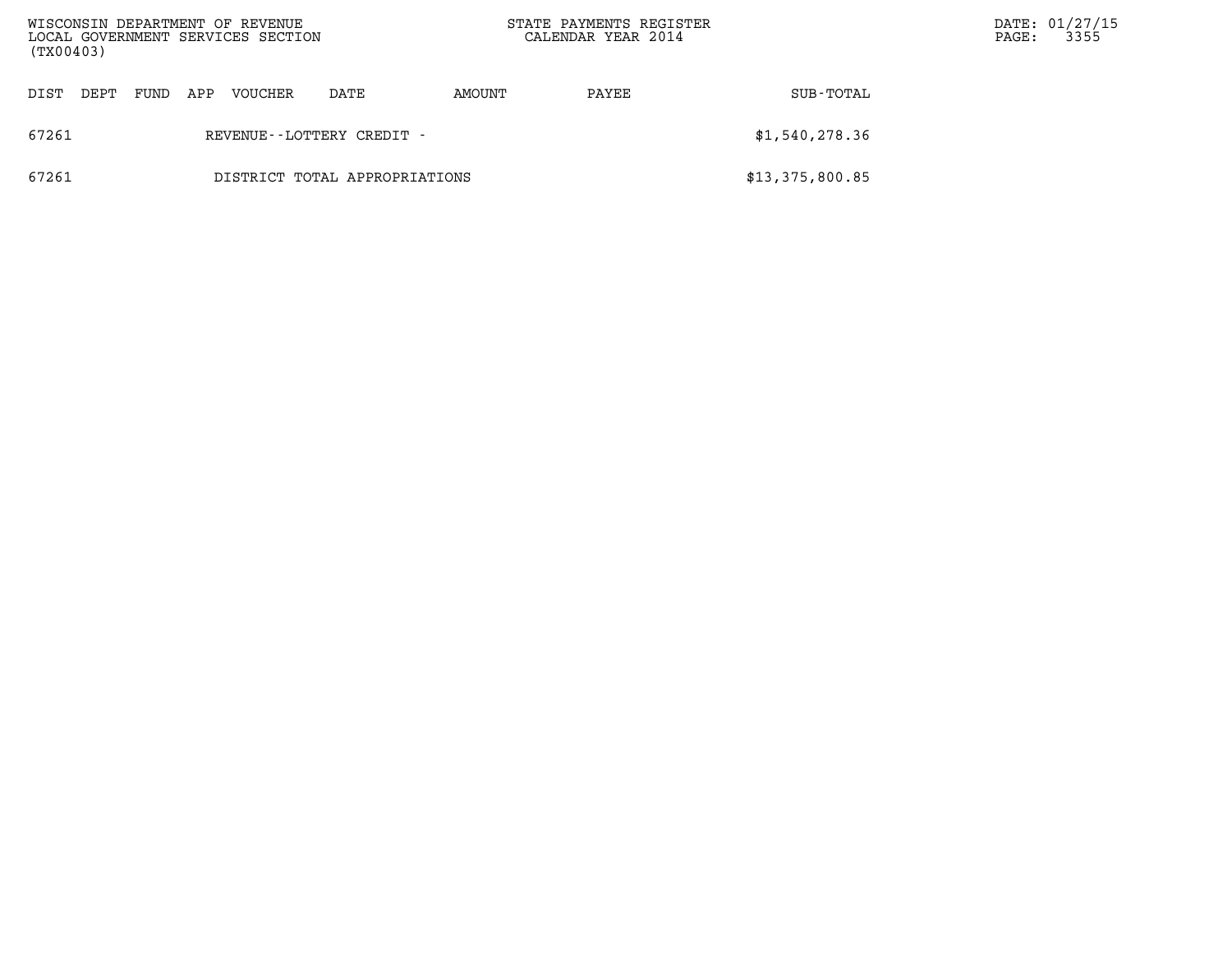| (TX00403)                                     |                   |  |                                          |                  |                                                                 |                                          |                                                                                                                                                                               |              | DATE: 01/27/15<br>3356<br>$\mathtt{PAGE:}$ |
|-----------------------------------------------|-------------------|--|------------------------------------------|------------------|-----------------------------------------------------------------|------------------------------------------|-------------------------------------------------------------------------------------------------------------------------------------------------------------------------------|--------------|--------------------------------------------|
|                                               | DIST DEPT         |  |                                          | FUND APP VOUCHER | DATE                                                            | AMOUNT                                   | PAYEE                                                                                                                                                                         | SUB-TOTAL    |                                            |
| 67265 165<br>67265                            |                   |  | 002 225                                  | 01733            |                                                                 | SAFETY/PROF SERV--FIRE INSURANCE DUES    | 06-30-14 68,553.87 TREAS CITY OCONOMOWOC                                                                                                                                      | \$68,553.87  |                                            |
| 67265                                         | 67265 370         |  | 002 941                                  | 03060            |                                                                 | NAT RESOURCES-GENERAL OPERATIONS-FEDERAL | 06-23-14 45,000.00 TREAS CITY OCONOMOWOC                                                                                                                                      | \$45,000.00  |                                            |
| 67265                                         | 67265 370         |  | 012 381                                  | 00584            | NAT RESOURCES--BOAT PATROL                                      |                                          | 03-28-14 1,538.98 TREAS CITY OCONOMOWOC                                                                                                                                       | \$1,538.98   |                                            |
| 67265                                         | 67265 370         |  | 012 550                                  | 00584            | $03 - 28 - 14$                                                  | NAT RESOURCES--BOATING ENFORCEMENT AIDS  | 5,332.55 TREAS CITY OCONOMOWOC                                                                                                                                                | \$5,332.55   |                                            |
| 67265 370<br>67265                            | 67265 370         |  | 095 512<br>095 512                       | 01791<br>03059   | $03 - 04 - 14$<br>NAT RESOURCES - - STEWARDSHIP 2000            |                                          | 151,204.00 TREAS CITY OCONOMOWOC<br>06-23-14 32,500.00 TREAS CITY OCONOMOWOC                                                                                                  | \$183,704.00 |                                            |
| 67265<br>67265<br>67265<br>67265 395<br>67265 | 395<br>395<br>395 |  | 011 191<br>011 191<br>011 191<br>011 191 | 31733            | 10-06-14                                                        | TRANSPORTATION--GENERAL TRANSP AIDS-GTA  | 05733 01-06-14 236,663.43 CITY OF OCONOMOWOC<br>11733 04-07-14 236,663.43 CITY OF OCONOMOWOC<br>21733 07-07-14 236,663.43 CITY OF OCONOMOWOC<br>236,663.46 CITY OF OCONOMOWOC | \$946,653.75 |                                            |
| 67265 435<br>67265                            |                   |  | 005 162                                  | 01HSD            | 09-08-14                                                        | HS--AMBULANCE FUNDING ASSISTANCE GRANTS  | 4,156.86 TREAS CITY OCONOMOWOC                                                                                                                                                | \$4,156.86   |                                            |
| 67265 435<br>67265                            |                   |  |                                          | 005 163 01LGS    | 11-17-14                                                        | HS--PREPAID MEDICAL TRANSPORT REIMBURSE  | 6,100.00 OCONOMOWOC FIRE DEPT                                                                                                                                                 | \$6,100.00   |                                            |
| 67265 455<br>67265                            |                   |  | 002 231                                  |                  | $01626$ $02 - 24 - 14$<br>JUSTICE - - LAW ENFORCEMENT TRAINING  |                                          | 4,160.00 TREAS CITY OCONOMOWOC                                                                                                                                                | \$4,160.00   |                                            |
| 67265 511<br>67265                            |                   |  |                                          | 020 180 00170    | 12-16-14                                                        | GOVT ACCOUNTABILITY BD--ELECTION AID     | 4,400.00 TREAS CITY OCONOMOWOC                                                                                                                                                | \$4,400.00   |                                            |
| 67265 835<br>67265<br>67265                   | 835               |  | 002 105<br>002 105                       | 44688<br>81796   | 07-28-14<br>$11 - 17 - 14$<br>REVENUE - - STATE SHARED REVENUES |                                          | 107,818.80 TREAS CITY OCONOMOWOC<br>207,591.50 TREAS CITY OCONOMOWOC                                                                                                          | \$315,410.30 |                                            |
| 67265<br>67265 835<br>67265                   | 835               |  | 002 109<br>002 109                       | 03578<br>05359   | 07-28-14<br>$07 - 28 - 14$<br>REVENUE--EXEMPT COMPUTER AID      |                                          | 28,658.00 TREAS CITY OCONOMOWOC<br>38,858.00 TREAS CITY OCONOMOWOC                                                                                                            | \$67,516.00  |                                            |
| 67265 835                                     |                   |  | 002 302                                  | 10133            | 07-28-14                                                        |                                          | 2,764,252.91 TREAS CITY OCONOMOWOC                                                                                                                                            |              |                                            |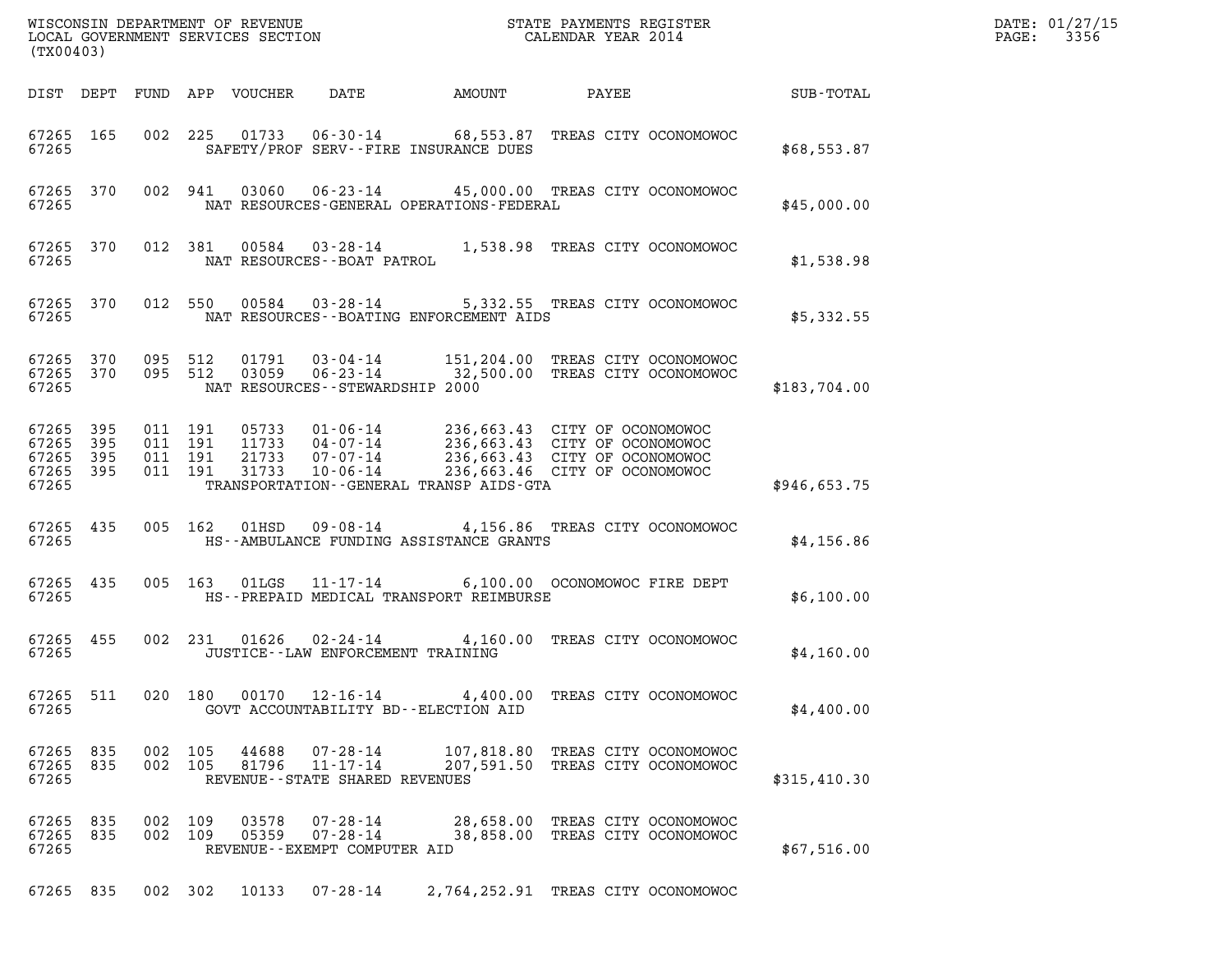| WISCONSIN DEPARTMENT OF REVENUE<br>(TX00403) | LOCAL GOVERNMENT SERVICES SECTION                                        | STATE PAYMENTS REGISTER<br>CALENDAR YEAR 2014 |                | DATE: 01/27/15<br>3357<br>PAGE: |
|----------------------------------------------|--------------------------------------------------------------------------|-----------------------------------------------|----------------|---------------------------------|
| FUND<br>DIST<br>DEPT                         | APP<br>VOUCHER<br>DATE                                                   | AMOUNT<br>PAYEE                               | SUB-TOTAL      |                                 |
| 67265<br>835<br>002<br>67265                 | 11132<br>302<br>07-28-14<br>REVENUE-FIRST DOLLAR/SCHOOL LEVY CREDITS     | 376,742.81 TREAS CITY OCONOMOWOC              | \$3,140,995.72 |                                 |
| 67265<br>835<br>002<br>67265                 | 00004<br>$02 - 03 - 14$<br>501<br>DOA-PAYMENT FOR MUNICIPAL SERVICES AID | 2,920.57 TREAS CITY OCONOMOWOC                | \$2,920.57     |                                 |
| 67265<br>835<br>021<br>67265                 | 37412<br>363<br>03-24-14<br>REVENUE - - LOTTERY CREDIT -                 | 500,995.68<br>TREAS CITY OCONOMOWOC           | \$500,995.68   |                                 |
| 67265                                        | DISTRICT TOTAL APPROPRIATIONS                                            |                                               | \$5,297,438.28 |                                 |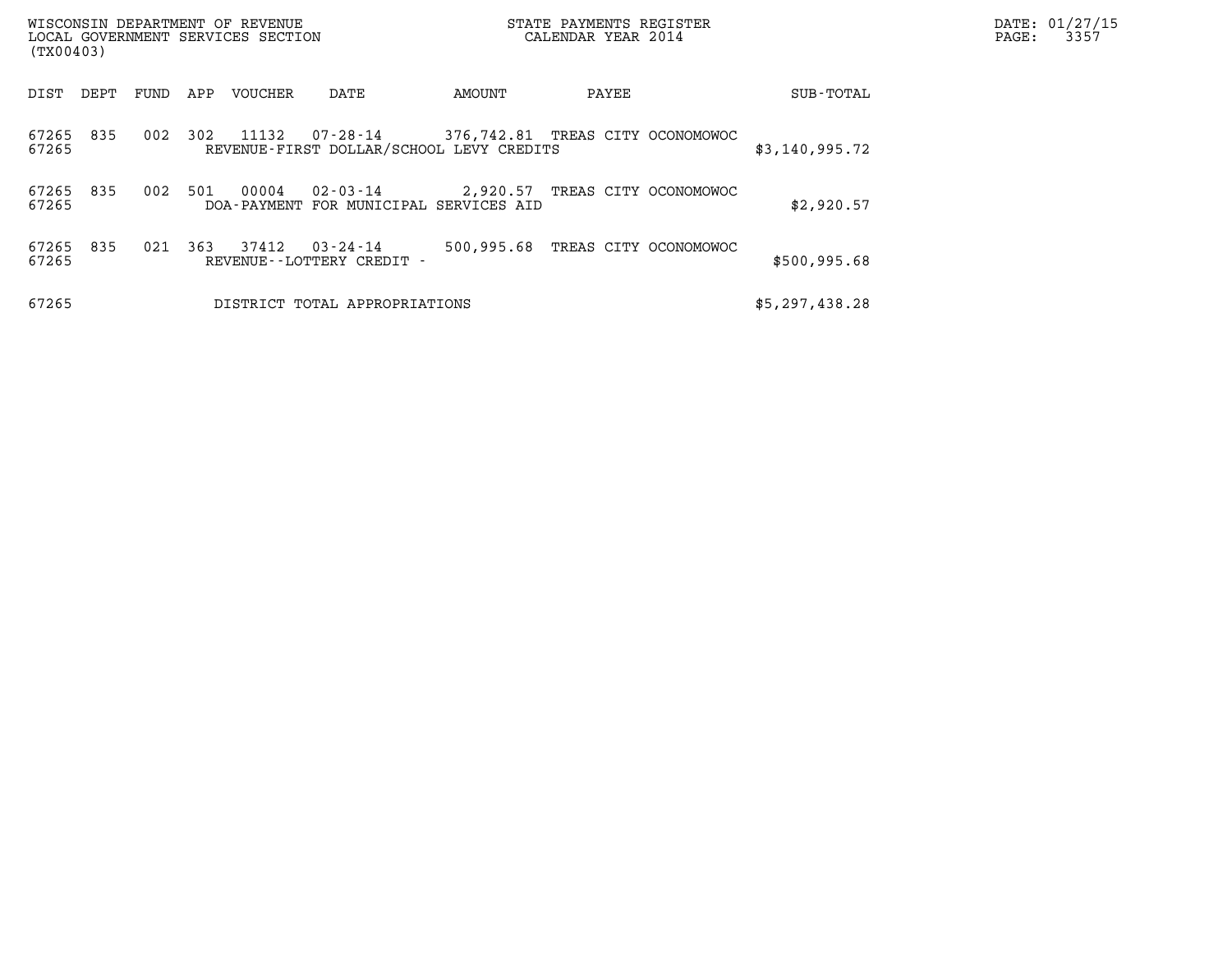| (TX00403)                                     |                       |  |                                          |               |                                |                                          |                                                                                                                                                                                                  |                | DATE: 01/27/15<br>$\mathtt{PAGE:}$<br>3358 |
|-----------------------------------------------|-----------------------|--|------------------------------------------|---------------|--------------------------------|------------------------------------------|--------------------------------------------------------------------------------------------------------------------------------------------------------------------------------------------------|----------------|--------------------------------------------|
|                                               |                       |  |                                          |               |                                |                                          | DIST DEPT FUND APP VOUCHER DATE AMOUNT PAYEE                                                                                                                                                     | SUB-TOTAL      |                                            |
| 67270 165<br>67270                            |                       |  |                                          |               |                                | SAFETY/PROF SERV--FIRE INSURANCE DUES    | 002 225 01734 06-30-14 94, 214.41 TREAS CITY PEWAUKEE                                                                                                                                            | \$94,214.41    |                                            |
| 67270 370<br>67270                            |                       |  |                                          |               |                                | NAT RESOURCES--FOREST CROP/MFL/CO FOREST | 012 571 38388 06-16-14 2.38 TREAS CITY PEWAUKEE                                                                                                                                                  | \$2.38         |                                            |
| 67270 370<br>67270                            |                       |  | 012 579                                  | 19900         |                                | NAT RESOURCES--AIDS IN LIEU OF TAXES     | 04-16-14 1.98 TREAS CITY PEWAUKEE                                                                                                                                                                | \$1.98         |                                            |
| 67270                                         | 67270 370             |  |                                          |               |                                | NAT RESOURCES-WILDLIFE ABATEMENT/CONTROL | 012 580 03068 06-24-14 2,500.00 TREAS CITY PEWAUKEE                                                                                                                                              | \$2,500.00     |                                            |
| 67270 370<br>67270                            |                       |  |                                          | 012 587 02311 |                                | NAT RESOURCES--URBAN FORESTRY GRANTS     | 04-11-14 13,543.37 TREAS CITY PEWAUKEE                                                                                                                                                           | \$13,543.37    |                                            |
| 67270 395<br>67270<br>67270<br>67270<br>67270 | - 395<br>395<br>- 395 |  | 011 191<br>011 191<br>011 191<br>011 191 |               |                                | TRANSPORTATION--GENERAL TRANSP AIDS-GTA  | 05734  01-06-14  101,807.61  CITY OF PEWAUKEE<br>11734  04-07-14  101,807.61  CITY OF PEWAUKEE<br>21734  07-07-14  101,807.61  CITY OF PEWAUKEE<br>31734  10-06-14  101,807.64  CITY OF PEWAUKEE | \$407,230.47   |                                            |
| 67270                                         | 67270 435             |  |                                          |               |                                | HS--PREPAID MEDICAL TRANSPORT REIMBURSE  | 005 163 01LGS 11-17-14 9,100.00 PEWAUKEE FIRE DEPT                                                                                                                                               | \$9,100.00     |                                            |
| 67270 511<br>67270                            |                       |  |                                          |               |                                | GOVT ACCOUNTABILITY BD--ELECTION AID     | 020 180 00161 12-16-14 1,286.40 TREAS CITY PEWAUKEE                                                                                                                                              | \$1,286.40     |                                            |
| 67270 835<br>67270 835<br>67270               |                       |  | 002 105<br>002 105                       |               | REVENUE--STATE SHARED REVENUES |                                          | 44689  07-28-14  92,974.62 TREAS CITY PEWAUKEE<br>81797  11-17-14  547,396.84 TREAS CITY PEWAUKEE                                                                                                | \$640,371.46   |                                            |
| 67270                                         | 67270 835             |  |                                          |               | REVENUE--EXEMPT COMPUTER AID   |                                          | 002 109 03579 07-28-14 81,696.00 TREAS CITY PEWAUKEE                                                                                                                                             | \$81,696.00    |                                            |
| 67270                                         |                       |  |                                          |               | DISTRICT TOTAL APPROPRIATIONS  |                                          |                                                                                                                                                                                                  | \$1,249,946.47 |                                            |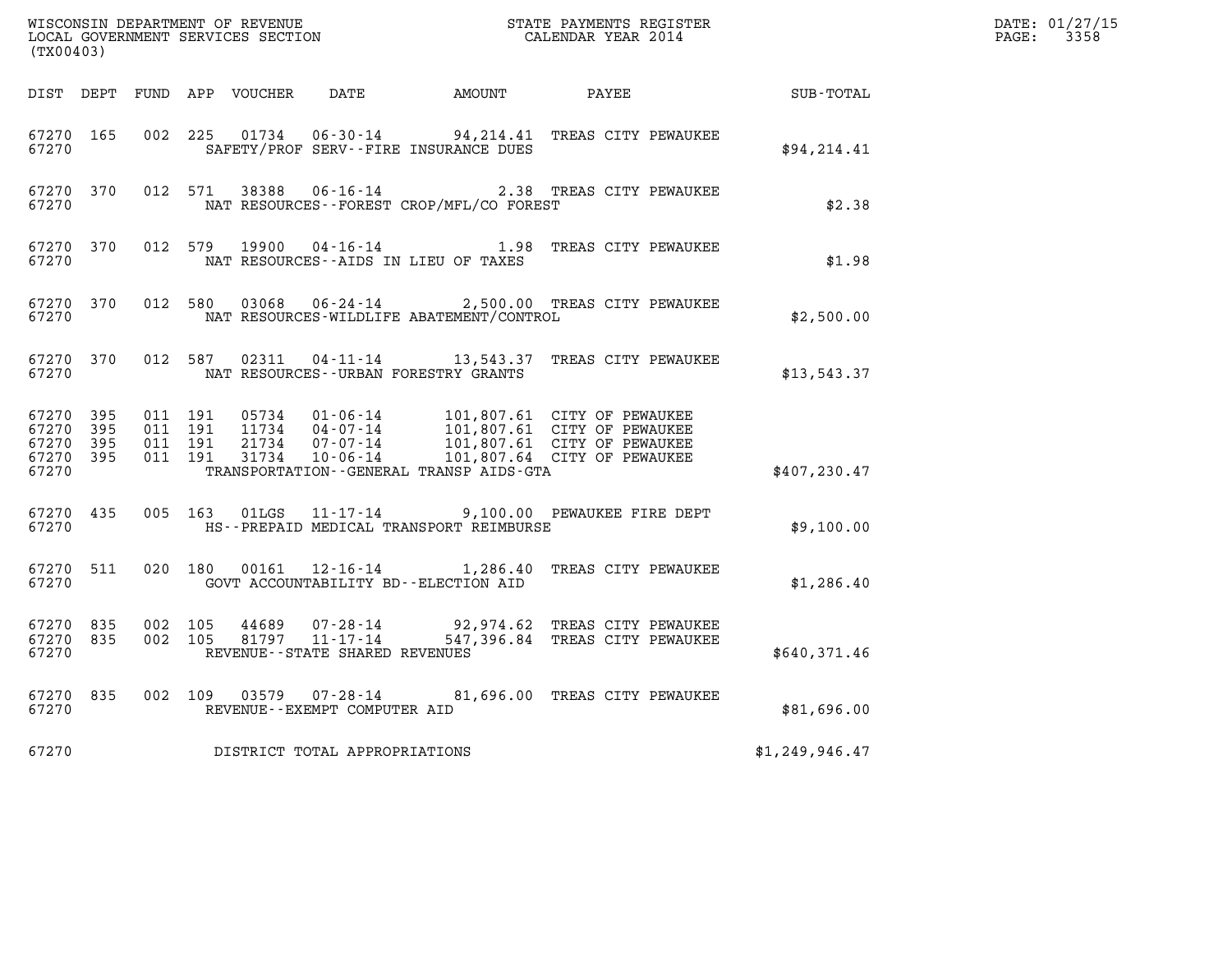| WISCONSIN DEPARTMENT OF REVENUE<br>LOCAL GOVERNMENT SERVICES SECTION<br>LOCAL GOVERNMENT SERVICES SECTION<br>(TX00403)                  |                                                                                         |                                                                                      |                                                                                                 |                                                                                                                            |                                                                                                                                                                                                                                                    |                                                                                                                                                                                             | STATE PAYMENTS REGISTER<br>CALENDAR YEAR 2014                                                                                                                                                                                                                                                                                                    |                | DATE: 01/27/15<br>3359<br>PAGE: |
|-----------------------------------------------------------------------------------------------------------------------------------------|-----------------------------------------------------------------------------------------|--------------------------------------------------------------------------------------|-------------------------------------------------------------------------------------------------|----------------------------------------------------------------------------------------------------------------------------|----------------------------------------------------------------------------------------------------------------------------------------------------------------------------------------------------------------------------------------------------|---------------------------------------------------------------------------------------------------------------------------------------------------------------------------------------------|--------------------------------------------------------------------------------------------------------------------------------------------------------------------------------------------------------------------------------------------------------------------------------------------------------------------------------------------------|----------------|---------------------------------|
| DIST DEPT                                                                                                                               |                                                                                         |                                                                                      |                                                                                                 | FUND APP VOUCHER                                                                                                           | DATE                                                                                                                                                                                                                                               | AMOUNT                                                                                                                                                                                      | PAYEE                                                                                                                                                                                                                                                                                                                                            | SUB-TOTAL      |                                 |
| 67291 165<br>67291                                                                                                                      |                                                                                         |                                                                                      | 002 225                                                                                         |                                                                                                                            |                                                                                                                                                                                                                                                    | SAFETY/PROF SERV--FIRE INSURANCE DUES                                                                                                                                                       | 201,456.74 TREAS CITY WAUKESHA                                                                                                                                                                                                                                                                                                                   | \$201, 456.74  |                                 |
| 67291 370<br>67291                                                                                                                      |                                                                                         |                                                                                      | 012 571                                                                                         | 38389                                                                                                                      | $06 - 16 - 14$                                                                                                                                                                                                                                     | NAT RESOURCES - - FOREST CROP/MFL/CO FOREST                                                                                                                                                 | 7.80 TREAS CITY WAUKESHA                                                                                                                                                                                                                                                                                                                         | \$7.80         |                                 |
| 67291 370<br>67291                                                                                                                      |                                                                                         |                                                                                      | 012 579                                                                                         | 19901                                                                                                                      |                                                                                                                                                                                                                                                    | NAT RESOURCES--AIDS IN LIEU OF TAXES                                                                                                                                                        | 04-16-14 59.69 TREAS CITY WAUKESHA                                                                                                                                                                                                                                                                                                               | \$59.69        |                                 |
| 67291 370<br>67291 370<br>67291                                                                                                         |                                                                                         | 095 512<br>095 512                                                                   |                                                                                                 | 01949<br>01949                                                                                                             | 03-19-14<br>$03 - 19 - 14$<br>NAT RESOURCES - - STEWARDSHIP 2000                                                                                                                                                                                   |                                                                                                                                                                                             | 37,200.00 TREAS CITY WAUKESHA<br>107,450.00 TREAS CITY WAUKESHA                                                                                                                                                                                                                                                                                  | \$144,650.00   |                                 |
| 67291<br>67291<br>67291<br>67291<br>67291                                                                                               | 395<br>395<br>395<br>395                                                                | 011 162<br>011 162<br>011 162<br>011 162                                             |                                                                                                 | 06113<br>12113<br>22113<br>32113                                                                                           | $01 - 06 - 14$<br>04-07-14<br>07-07-14<br>$10 - 06 - 14$                                                                                                                                                                                           | TRANSPORTATION--CONNECTING HIGHWAY AIDS                                                                                                                                                     | 18,817.43 CITY OF WAUKESHA<br>18,817.43 CITY OF WAUKESHA<br>18,817.43 CITY OF WAUKESHA<br>18,817.44 CITY OF WAUKESHA                                                                                                                                                                                                                             | \$75, 269.73   |                                 |
| 67291 395<br>67291                                                                                                                      |                                                                                         |                                                                                      |                                                                                                 | 011 175 05674                                                                                                              | 03-06-14                                                                                                                                                                                                                                           | TRANSPORTATION - - PARATRANSIT AIDS, STATE                                                                                                                                                  | 97,957.00 TREAS CITY WAUKESHA                                                                                                                                                                                                                                                                                                                    | \$97,957.00    |                                 |
| 67291<br>67291<br>67291<br>67291<br>67291<br>67291<br>67291                                                                             | 395<br>395<br>395<br>395<br>395<br>395                                                  | 011 176<br>011 176<br>011 176<br>011 176<br>011 176<br>011 176                       |                                                                                                 | 16067<br>24066<br>26066<br>31674<br>31674<br>42066                                                                         | 06-04-14<br>07-07-14<br>09-30-14<br>11-21-14<br>11-21-14<br>$12 - 30 - 14$                                                                                                                                                                         | TRANSPORTATION--BICYCLE & PEDESTRIAN AID                                                                                                                                                    | 1,043,573.00 CITY OF WAUKESHA<br>1,043,573.00 CITY OF WAUKESHA<br>1,043,572.00 CITY OF WAUKESHA<br>1,347,571.00 TREAS CITY WAUKESHA<br>38,070.00 TREAS CITY WAUKESHA<br>626,144.00 CITY OF WAUKESHA<br>626,144.00 CITY OF WAUKESHA                                                                                                               | \$5,142,503.00 |                                 |
| 67291<br>67291 395<br>67291<br>67291<br>67291<br>67291<br>67291<br>67291<br>67291<br>67291<br>67291<br>67291<br>67291<br>67291<br>67291 | 395<br>395<br>395<br>395<br>395<br>395<br>395<br>395<br>395<br>395<br>395<br>395<br>395 | 011<br>011<br>011<br>011<br>011<br>011<br>011<br>011<br>011<br>011<br>011<br>011 185 | 011 185<br>011 185<br>185<br>185<br>185<br>185<br>185<br>185<br>185<br>185<br>185<br>185<br>185 | 01866<br>04131<br>07479<br>09966<br>14587<br>18082<br>18846<br>19659<br>22939<br>24367<br>25472<br>28237<br>29885<br>31226 | 01-27-14<br>$02 - 18 - 14$<br>$03 - 24 - 14$<br>$04 - 21 - 14$<br>$06 - 11 - 14$<br>$07 - 16 - 14$<br>$07 - 23 - 14$<br>$07 - 30 - 14$<br>$09 - 02 - 14$<br>$09 - 17 - 14$<br>$09 - 26 - 14$<br>$10 - 21 - 14$<br>$11 - 05 - 14$<br>$11 - 17 - 14$ | 3,236.40<br>3,176.02<br>1,855.38<br>1,305.85<br>1,901.74<br>2,241.99<br>2,650.89<br>3,896.08<br>3,955.45<br>1,971.86<br>6,232.46<br>1,939.79<br>TRANSPORTATION - - HIGHWAY SAFETY - FEDERAL | 1,077.74 TREAS CITY WAUKESHA<br>3,109.27 TREAS CITY WAUKESHA<br>TREAS CITY WAUKESHA<br>TREAS CITY WAUKESHA<br>TREAS CITY WAUKESHA<br>TREAS CITY WAUKESHA<br>TREAS CITY WAUKESHA<br>TREAS CITY WAUKESHA<br>TREAS CITY WAUKESHA<br>TREAS CITY WAUKESHA<br>TREAS CITY WAUKESHA<br>TREAS CITY WAUKESHA<br>TREAS CITY WAUKESHA<br>TREAS CITY WAUKESHA | \$38,550.92    |                                 |

67291 395 011 191 05735 01-06-14 636,800.48 CITY OF WAUKESHA